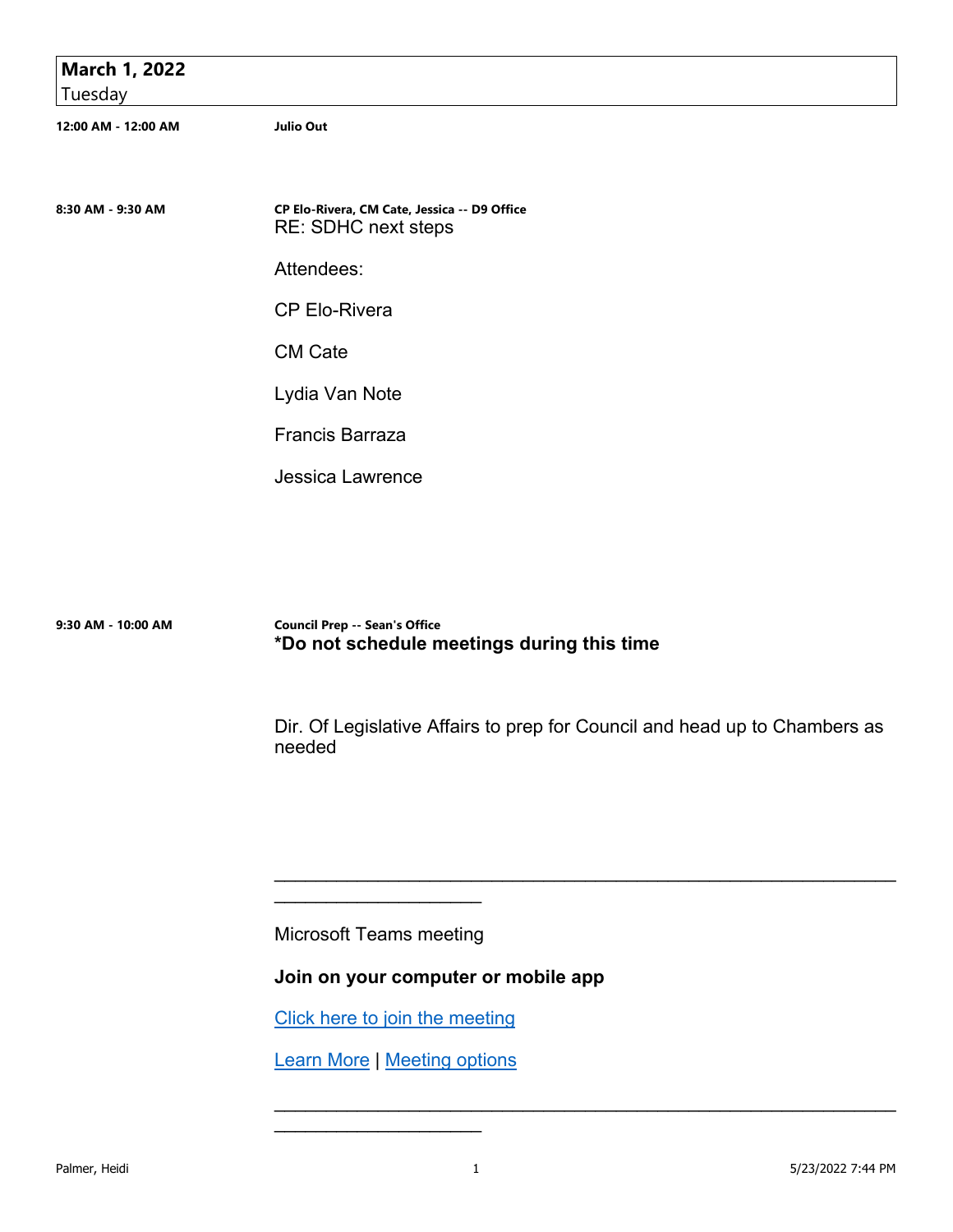**10:00 AM - 11:00 AM Council -- Chambers** Please click this URL to join. https://sandiego.zoomgov.com/w/1614863189?tk=5Pe0tDnwm7IWegalTsCZcJ8gnYt8XD51L36l4zqr9Q.DQMAAAAAYEDbVRZmNFZQa2lQdFFh bVRTaVZkOS1tMWVBAAAAAAAAAAAAAAAAAAAAAAAAAAAAAA

# **11:00 AM - 12:00 PM CLOSED SESSION -- Microsoft Teams Meeting**



This is your **Teams Meeting** appointment for the **Closed Session** meeting. The Council will convene in Open Session at 10:00 a.m. (through Zoom) to receive public comment on the Closed Session Agenda and will then recess into Closed Session at 11:00 a.m.

Please follow these instructions:

1) Be prepared to confirm that you are joining the closed session meeting from a secure location **(***meaning that no one else can hear or see the closed session discussion***)**.

2) Please mute your speaker on your device until ready to speak (for clearer communication channel); and turn off speakers on other devices to avoid echoes. You may want to test your audio to ensure proper functioning prior to the meeting.

3) Presenters will use video in their presentation. Mayor and Councilmembers may wish to use video for ease of communication. If there are clear channel issues, video can be turned off.

4) For the benefit of the Court Reporter transcribing the meeting, please state your name when speaking if video has been turned off.

For **Optional** attendees:

1) Please have your Teams app open and be ready for an "invite" to **join** the meeting at the time your item is called.

2) Please do NOT attempt to join or call in to the meeting prior to receiving your notification.

Be prepared to state your name and that you are joining the meeting from a secure location.

\_\_\_\_\_\_\_\_\_\_\_\_\_\_\_\_\_\_\_\_\_\_\_\_\_\_\_\_\_\_\_\_\_\_\_\_\_\_\_\_\_\_\_\_\_\_\_\_\_\_\_\_\_\_\_\_\_\_\_\_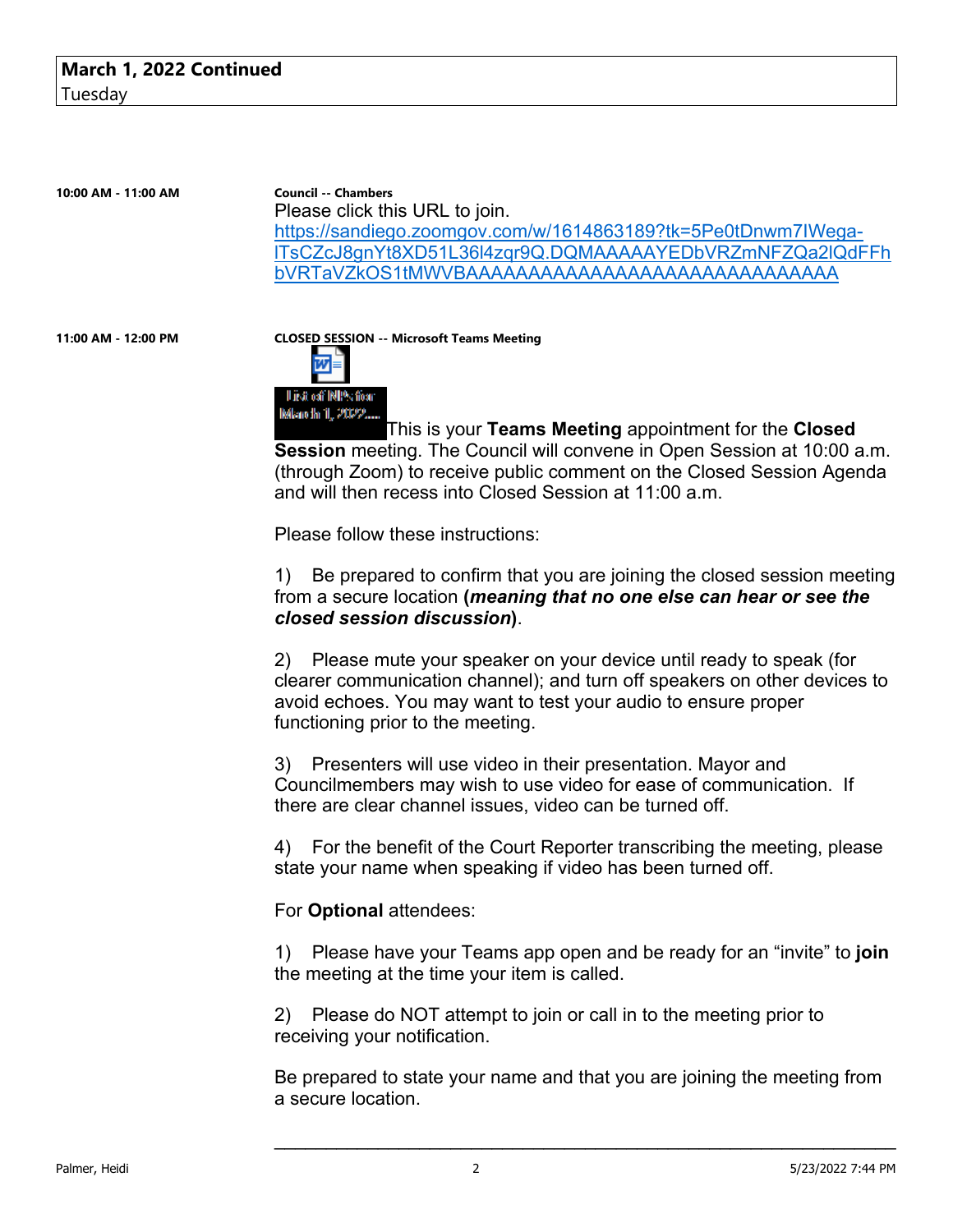Microsoft Teams meeting

 $\mathcal{L}_\text{max}$  , where  $\mathcal{L}_\text{max}$  and  $\mathcal{L}_\text{max}$ 

### **Join on your computer or mobile app**

Click here to join the meeting

# **Or call in (audio only)**

+1 323-813-7079,,351438097# United States, Los Angeles

Phone Conference ID: 351 438 097#

Find a local number | Reset PIN

Learn More | Meeting options

\_\_\_\_\_\_\_\_\_\_\_\_\_\_\_\_\_\_\_\_

**12:30 PM - 1:30 PM Sean and Lydia Lunch -- TBD**

**1:30 PM - 2:00 PM Council Prep -- Sean's Office \*Do not schedule meetings during this time**

> Dir. Of Legislative Affairs to prep for Council and head up to Chambers as needed

\_\_\_\_\_\_\_\_\_\_\_\_\_\_\_\_\_\_\_\_\_\_\_\_\_\_\_\_\_\_\_\_\_\_\_\_\_\_\_\_\_\_\_\_\_\_\_\_\_\_\_\_\_\_\_\_\_\_\_\_

\_\_\_\_\_\_\_\_\_\_\_\_\_\_\_\_\_\_\_\_\_\_\_\_\_\_\_\_\_\_\_\_\_\_\_\_\_\_\_\_\_\_\_\_\_\_\_\_\_\_\_\_\_\_\_\_\_\_\_\_

Microsoft Teams meeting

 $\mathcal{L}_\text{max}$  , where  $\mathcal{L}_\text{max}$  and  $\mathcal{L}_\text{max}$ 

#### **Join on your computer or mobile app**

Click here to join the meeting

Learn More | Meeting options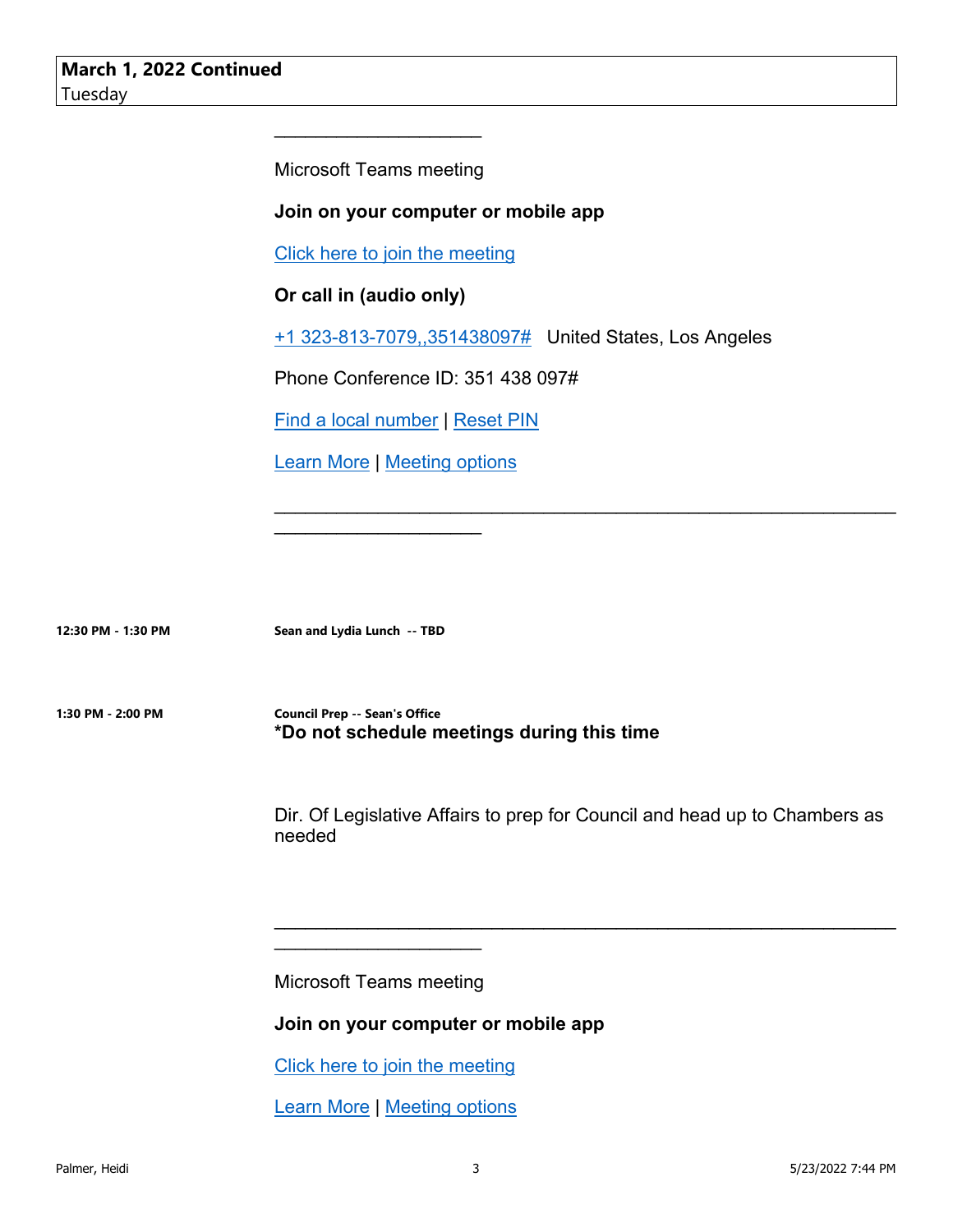**2:00 PM - 6:00 PM Council/HA/PFFA -- Chambers or Zoom**

\_\_\_\_\_\_\_\_\_\_\_\_\_\_\_\_\_\_\_\_

**6:30 PM - 7:00 PM SPEAK: City Heights Town Council -- Zoom**



RE: Update on 2022 priorities, as well as general City and D9

 $\mathcal{L}_\text{max}$  , and the contract of the contract of the contract of the contract of the contract of the contract of

efforts

Staff: BM/MZ, MO-opt

Speak time: 6:30/40 – 7

TPs: DRAFT

Agenda: Attached (Sean speaking is 3<sup>rd</sup> item on the list)

Link: https://SDSU.zoom.us/j/83443723259

Meeting ID: 834 4372 3259

POC: Taylor McDonald

taylormcdonaldsd@gmail.com

| March 2, 2022<br>Wednesday |               |
|----------------------------|---------------|
|                            |               |
| All Day                    | Ash Wednesday |

**8:00 AM - 8:30 AM Sean/Chris 1:1 -- West Bean**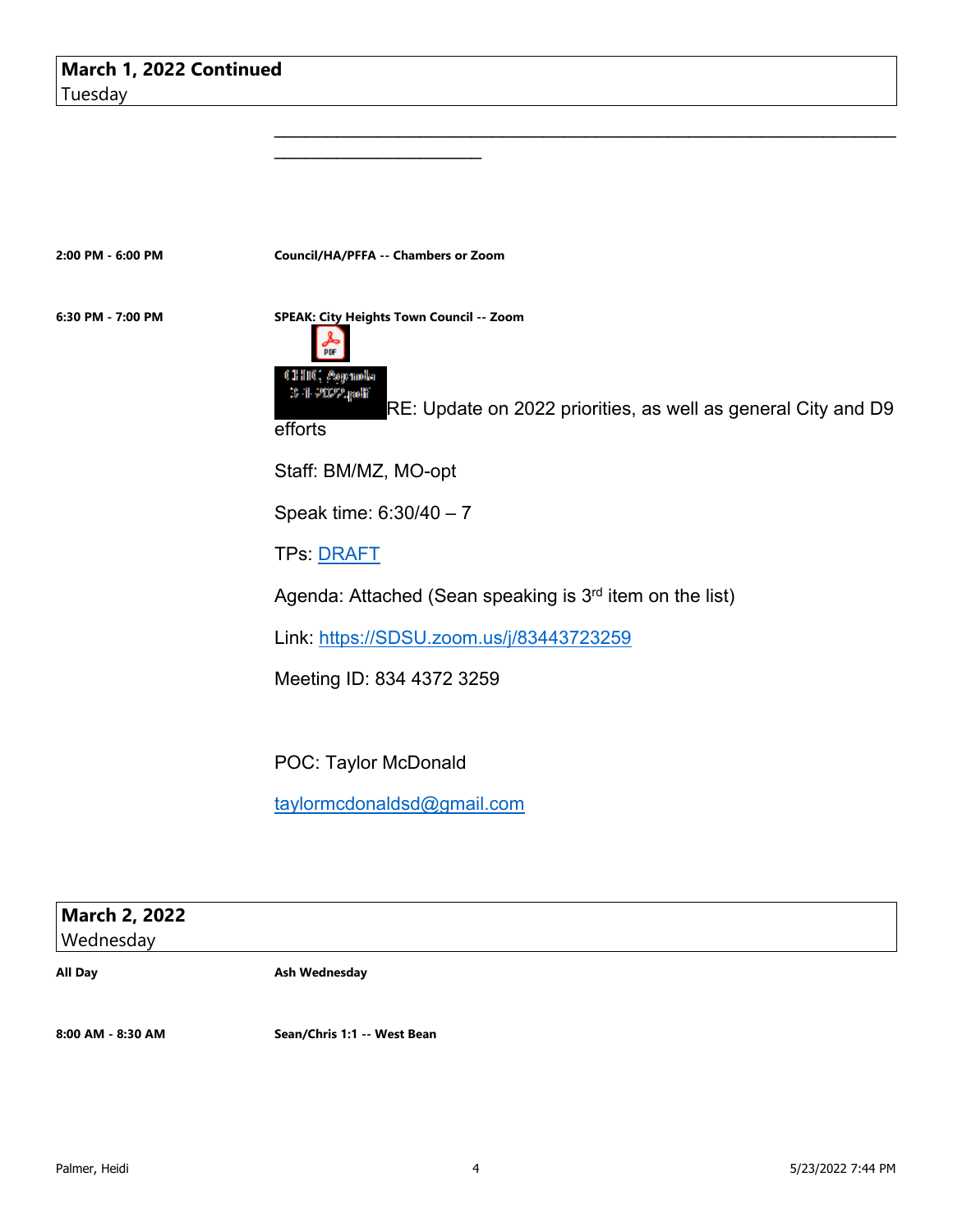# **March 2, 2022 Continued**

Wednesday

| 9:00 AM - 10:30 AM  | <b>BUDGET -- Chambers</b><br><b>AGENDA: BINDER</b><br>You are invited to a Zoom webinar.                                                                                                                |
|---------------------|---------------------------------------------------------------------------------------------------------------------------------------------------------------------------------------------------------|
|                     |                                                                                                                                                                                                         |
|                     | Date Time: Jan 19, 2022 09:00 AM Pacific Time (US and Canada)<br>Topic: Budget and Government Efficiency Committee                                                                                      |
|                     | Join from a PC, Mac, iPad, iPhone or Android device:<br><b>Click Here to Join</b>                                                                                                                       |
|                     | Note: This link should not be shared with others; it is unique to you.<br>Add to Calendar Add to Google Calendar Add to Yahoo Calendar                                                                  |
|                     | Or One tap mobile:                                                                                                                                                                                      |
|                     | US: +16692545252, 1617719874# or +16692161590, 1617719874#                                                                                                                                              |
|                     | Or Telephone:<br>Dial(for higher quality, dial a number based on your current location):<br>US: +1 669 254 5252 or +1 669 216 1590 or +1 551 285 1373 or +1 646<br>828 7666 or 833 568 8864 (Toll Free) |
|                     | Webinar ID: 161 771 9874<br>Participant ID: 4343561                                                                                                                                                     |
|                     | International numbers available:                                                                                                                                                                        |
|                     | https://sandiego.zoomgov.com/u/ai1kGqEbX                                                                                                                                                                |
|                     | Or an H.323/SIP room system:<br>H.323: 161.199.138.10 (US West) or 161.199.136.10 (US East)<br>Webinar ID: 161 771 9874                                                                                 |
|                     | SIP: 1617719874@sip.zoomgov.com                                                                                                                                                                         |
| 10:30 AM - 11:00 AM | SD Promise -- Zoom<br>Good afternoon:                                                                                                                                                                   |
|                     | I look forward to our discussion regarding the role of philanthropy in the<br>San Diego Community College District strategic plan tomorrow at 10:00<br>am. The Zoom login information is below.         |
|                     | If you have not done so already, please RSVP at your earliest<br>convenience. Feel free to reach out if I can provide any information or<br>assistance prior to the meeting.                            |

Warmly, Lisa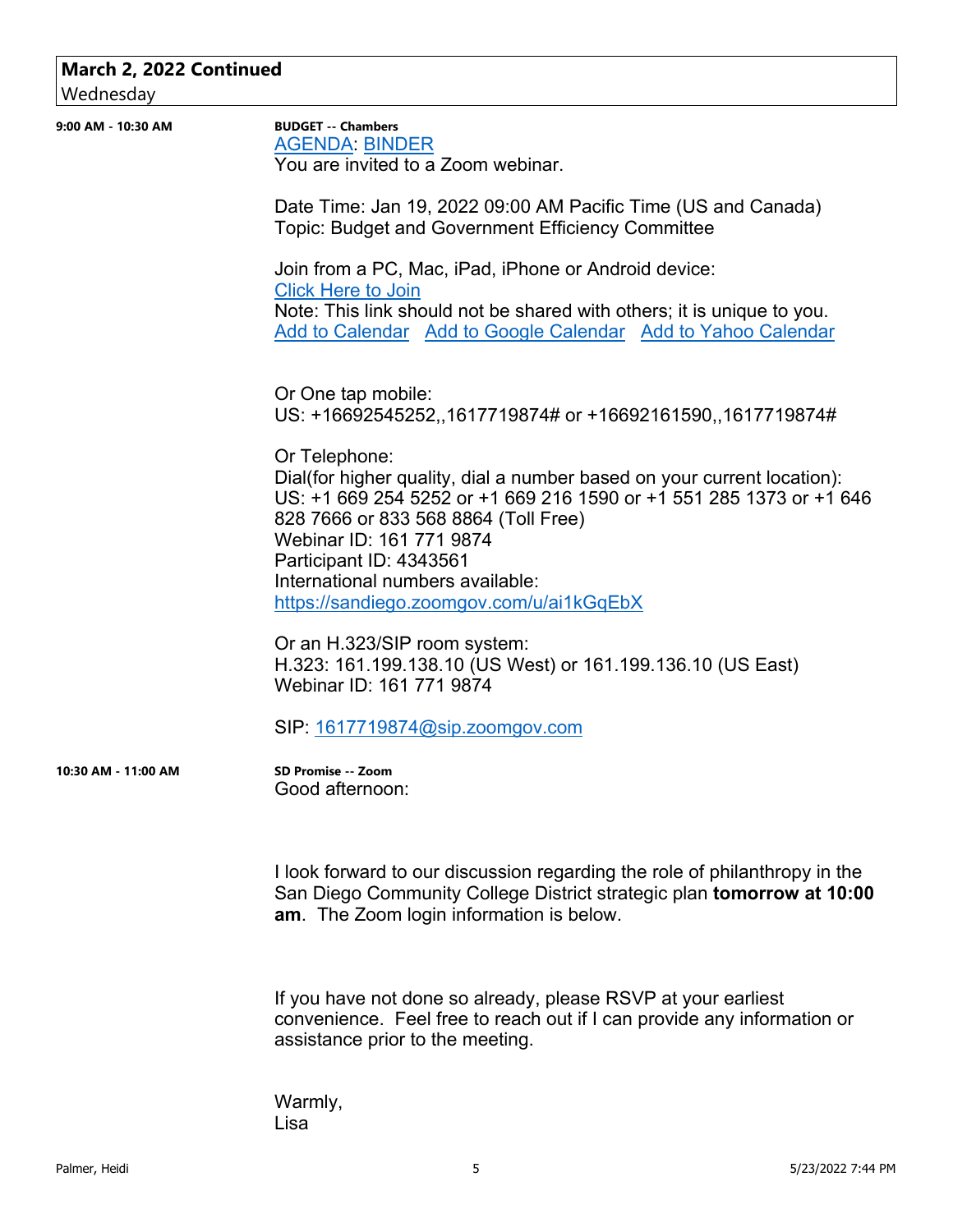Time: Mar 2, 2022 10:00 AM Pacific Time (US and Canada)

Join from PC, Mac, Linux, iOS or Android: https://cccconfer.zoom.us/j/98288307922? pwd=N0psWmx3Q2pMZVF0dTBVZ0kvZStLdz09

Password: 089975

Or iPhone one-tap (US Toll): +16699006833,98288307922# or + 12532158782,98288307922#

#### Or Telephone:

Dial:

 $\mathcal{L}$ 

- +1 669 900 6833 (US Toll)
- +1 253 215 8782 (US Toll)
- +1 346 248 7799 (US Toll)
- +1 646 876 9923 (US Toll)
- +1 301 715 8592 (US Toll)
- +1 312 626 6799 (US Toll)
- Meeting ID: 982 8830 7922

Password: 089975

 International numbers available: https://cccconfer.zoom.us/u/adXMImWTmV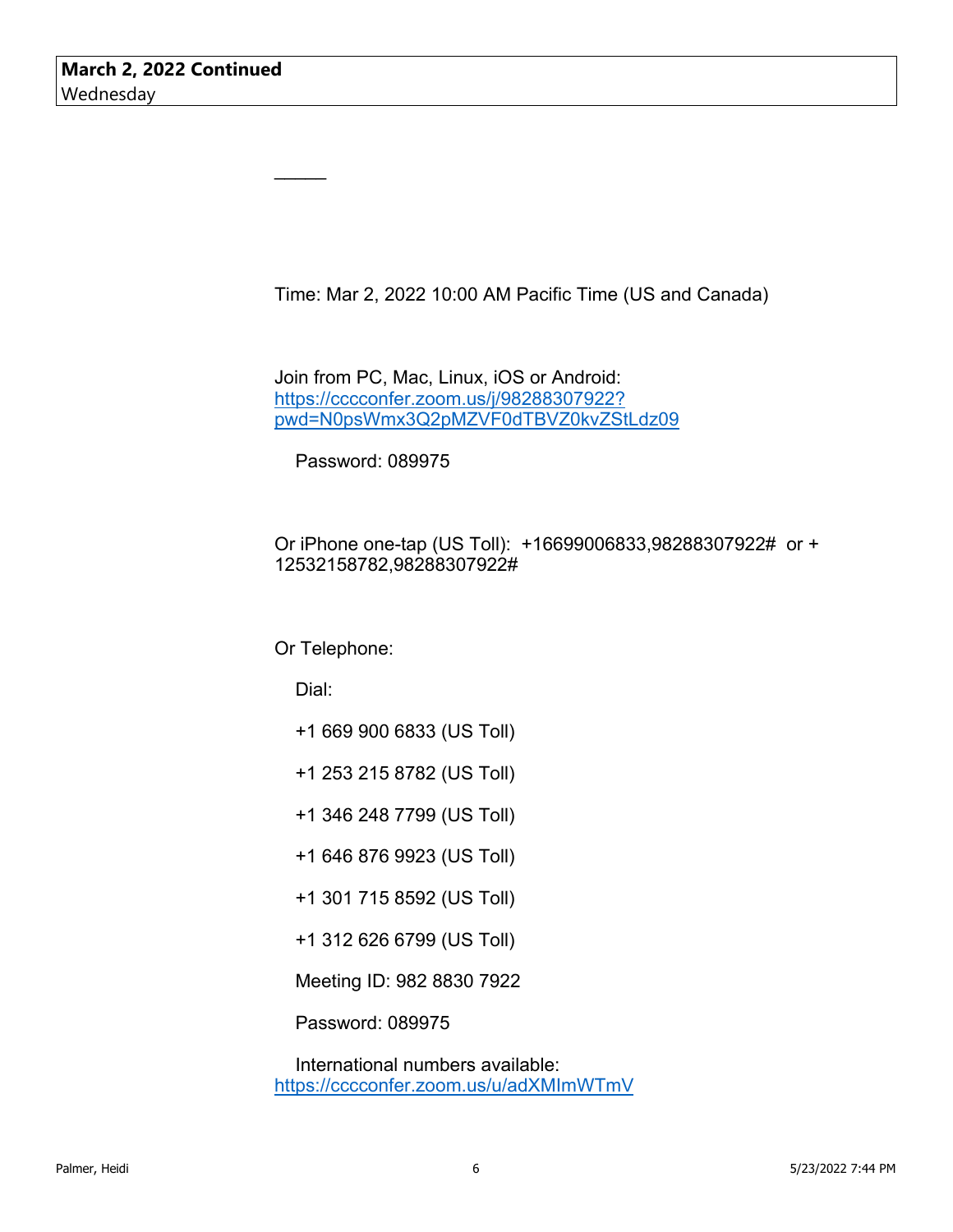# **March 2, 2022 Continued** Wednesday

Or an H.323/SIP room system:

H.323: 162.255.37.11 (US West) or 162.255.36.11 (US East)

Meeting ID: 982 8830 7922

Password: 089975

SIP: 98288307922@zoomcrc.com

Password: 089975

Or Skype for Business (Lync): SIP:98288307922.089975@lync.zoom.us

# **Lisa Cole-Jones, J.D.**

Development Coordinator

San Diego Community College District

3375 Camino del Rio South, Suite 335

San Diego, CA 92108

(619) 388-6692 office

lcole@sdccd.edu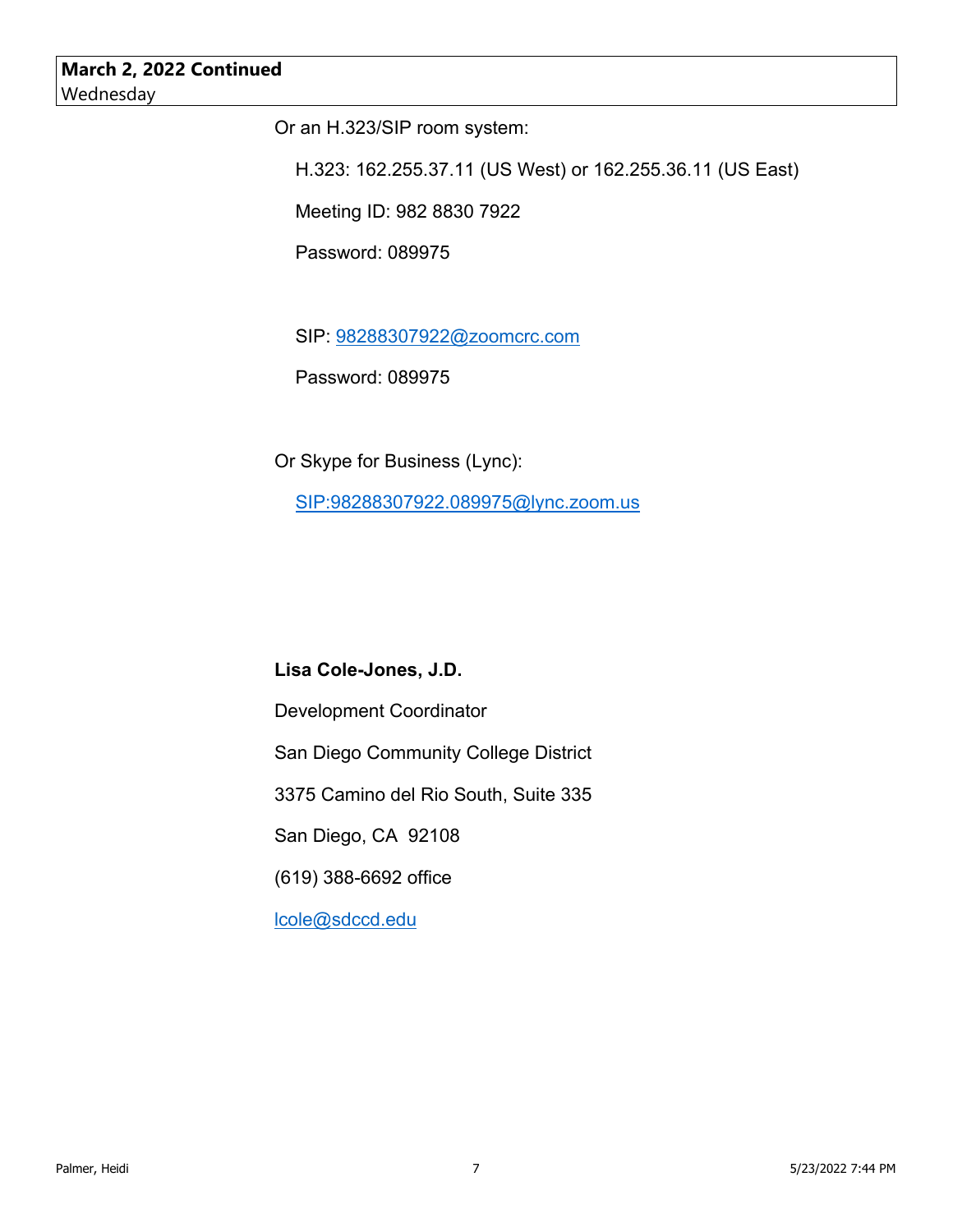| March 2, 2022 Continued<br>Wednesday |                                                                                               |
|--------------------------------------|-----------------------------------------------------------------------------------------------|
| 12:00 PM - 12:30 PM                  | Sean/Jefferey 1:1 -- Coffee N Talk                                                            |
|                                      |                                                                                               |
| 12:50 PM - 1:50 PM                   | CP Elo-Rivera/CM Moreno Monthly Meeting -- D9 Office<br>RE: Monthly Check-in                  |
|                                      | Attendees:                                                                                    |
|                                      | <b>CP Elo-Rivera</b>                                                                          |
|                                      | Lydia Van Note                                                                                |
|                                      | <b>CM Moreno</b>                                                                              |
|                                      | <b>Travis Knowles</b>                                                                         |
|                                      |                                                                                               |
|                                      | POC: Patty Trahin 619-386-6519 or Heidi Palmer 619-510-6894                                   |
|                                      |                                                                                               |
|                                      |                                                                                               |
|                                      | Pre: 12:50-1                                                                                  |
|                                      | Meeting: 1-1:30                                                                               |
|                                      | Post: 1:30-1:40                                                                               |
|                                      |                                                                                               |
| 2:00 PM - 3:00 PM                    | Press Conference w/ MTG and Chief Nisleit -- 13th Floor Press Room<br><b>RE: Gun Violence</b> |
|                                      | Staff: CC at event, CC/MO - TPs, LVN - FYI                                                    |
|                                      | Location: CAB 13th Floor Press Room                                                           |
|                                      | Other Attendees: MTG, Chief Nisleit, pending others                                           |
|                                      | <b>Attire: Business</b>                                                                       |
|                                      | <b>Talking Points: DRAFT</b>                                                                  |
|                                      | Run-of-Show/Speaking Order:                                                                   |

1. Mayor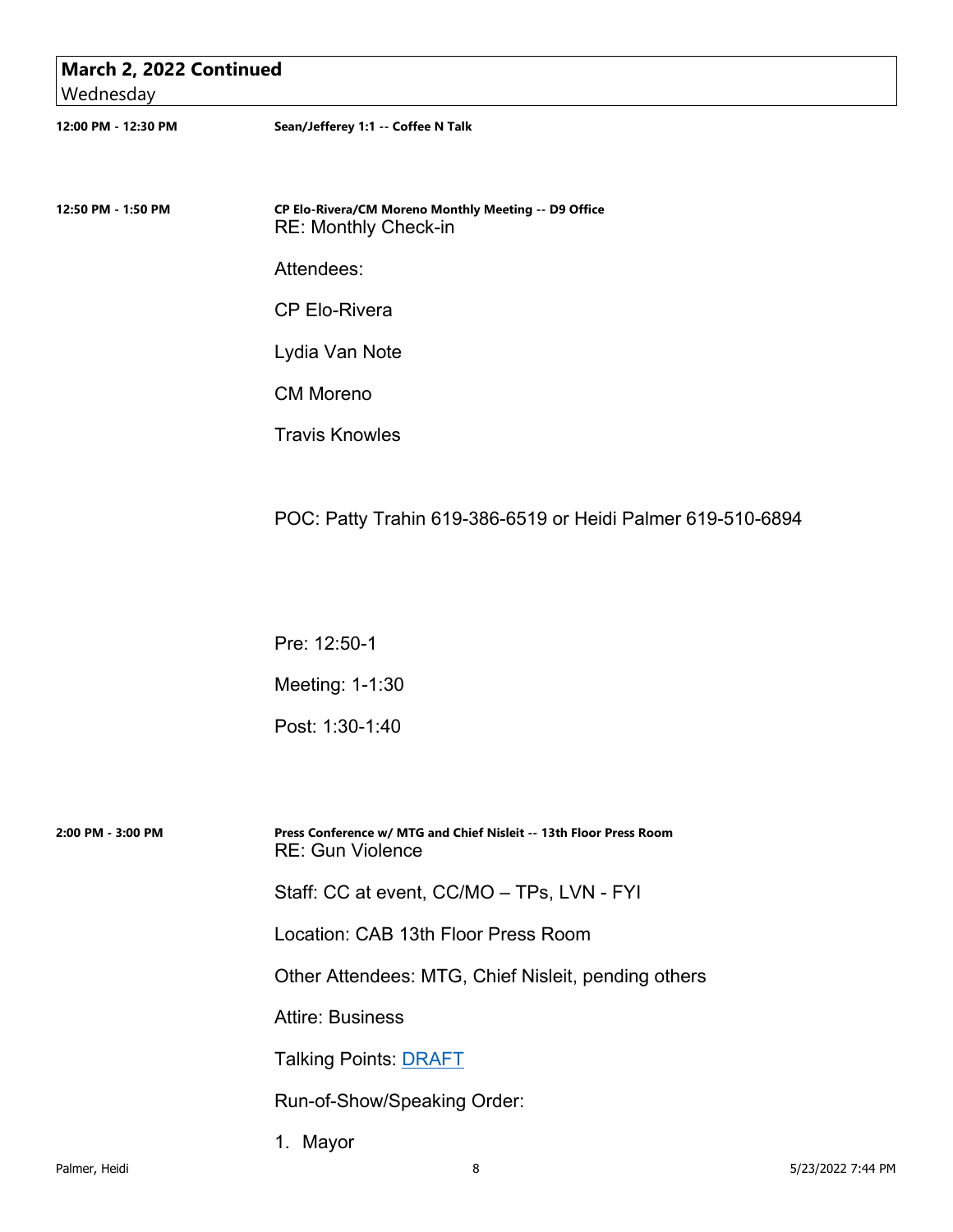- 2. SER
- 3. Chief Nisleit

| 2:50 PM - 3:50 PM | <b>Storm Water Dept Briefing -- Microsoft Teams Meeting</b> |
|-------------------|-------------------------------------------------------------|
|                   | <b>RE: Stormwater Funding Strategy</b>                      |

Staff: BD, LVN - opt

Attendees:

Bethany Bezak

Optional:

Andrew Kleis

Alia Khouri

Ally Berenter

Michaela Valk

Pre: 2:50-3 Click here to join the meeting

Meeting: 3-3:30 Click here to join the meeting (separate link)

Post: 3:30-50 Click here to join the meeting

POC:

Nancy Zamora-Hudson

Executive Assistant

City of San Diego

Transportation Department &

Stormwater Department

nhudson@sandiego.gov

(619) 236-6594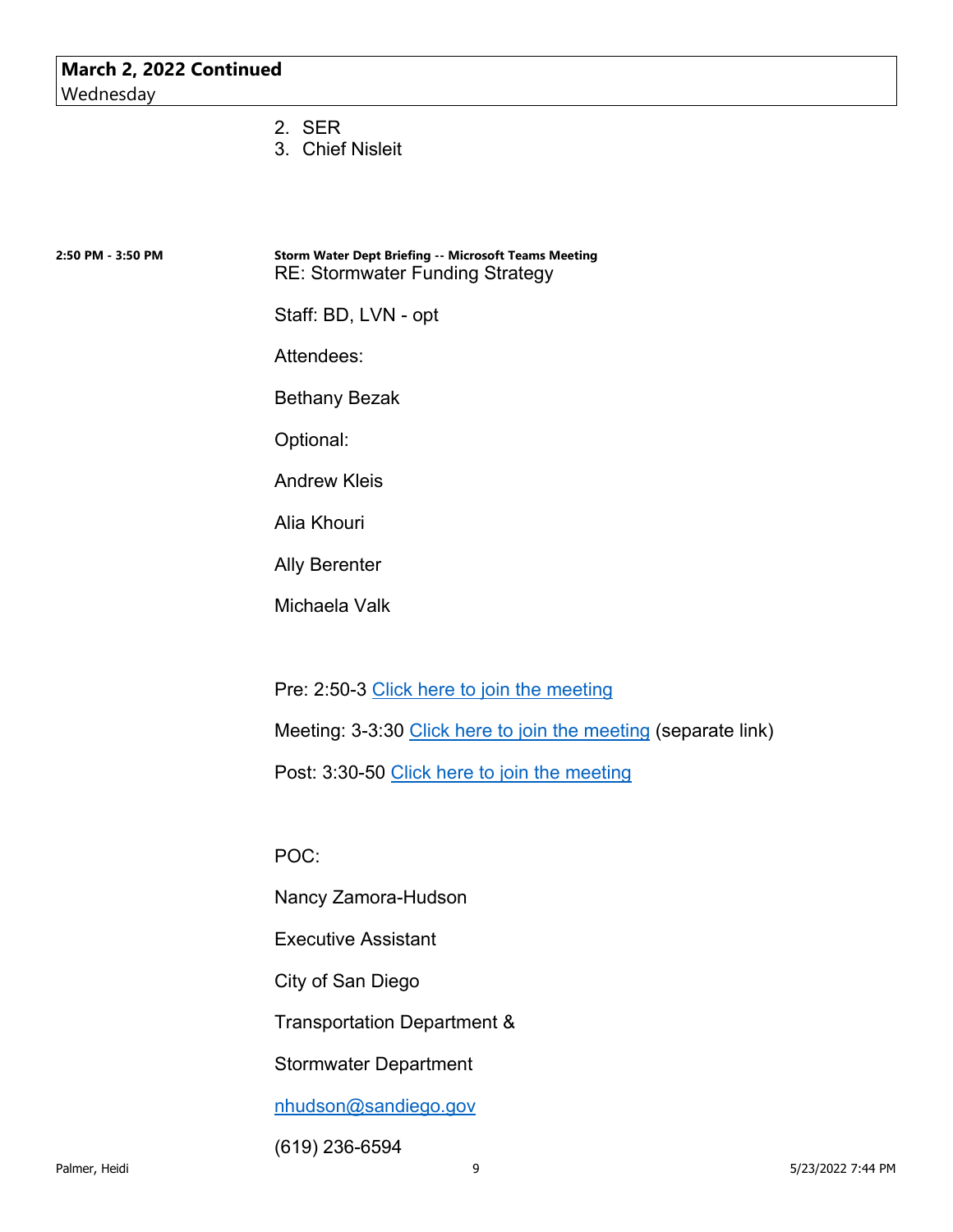Microsoft Teams meeting

 $\mathcal{L}_\text{max}$  , where  $\mathcal{L}_\text{max}$  and  $\mathcal{L}_\text{max}$ 

**Join on your computer or mobile app** 

\_\_\_\_\_\_\_\_\_\_\_\_\_\_\_\_\_\_\_\_\_\_\_\_\_\_\_\_\_\_\_\_\_\_\_\_\_\_\_\_\_\_\_\_\_\_\_\_\_\_\_\_\_\_\_\_\_\_\_\_

 $\mathcal{L}_\text{max}$  , and the contract of the contract of the contract of the contract of the contract of the contract of

 $\mathcal{L}_\text{max}$  , and the contract of the contract of the contract of the contract of the contract of the contract of

\_\_\_\_\_\_\_\_\_\_\_\_\_\_\_\_\_\_\_\_\_\_\_\_\_\_\_\_\_\_\_\_\_\_\_\_\_\_\_\_\_\_\_\_\_\_\_\_\_\_\_\_\_\_\_\_\_\_\_\_

Click here to join the meeting

Learn More | Meeting options

\_\_\_\_\_\_\_\_\_\_\_\_\_\_\_\_\_\_\_\_

**4:00 PM - 4:50 PM MTS/SANDAG Briefings -- Microsoft Teams Meeting**

Microsoft Teams meeting

\_\_\_\_\_\_\_\_\_\_\_\_\_\_\_\_\_\_\_\_

**Join on your computer or mobile app** 

Click here to join the meeting

Learn More | Meeting options

 $\mathcal{L}_\text{max}$  , where  $\mathcal{L}_\text{max}$  and  $\mathcal{L}_\text{max}$ 

**5:30 PM - 6:30 PM Chris Frahm -- Westgate Veranda** RE: Meet and Greet

Staff: LVN

https://www.bhfs.com/people/attorneys/c-f/chris-frahm

POC:

**Victoria A. Barba**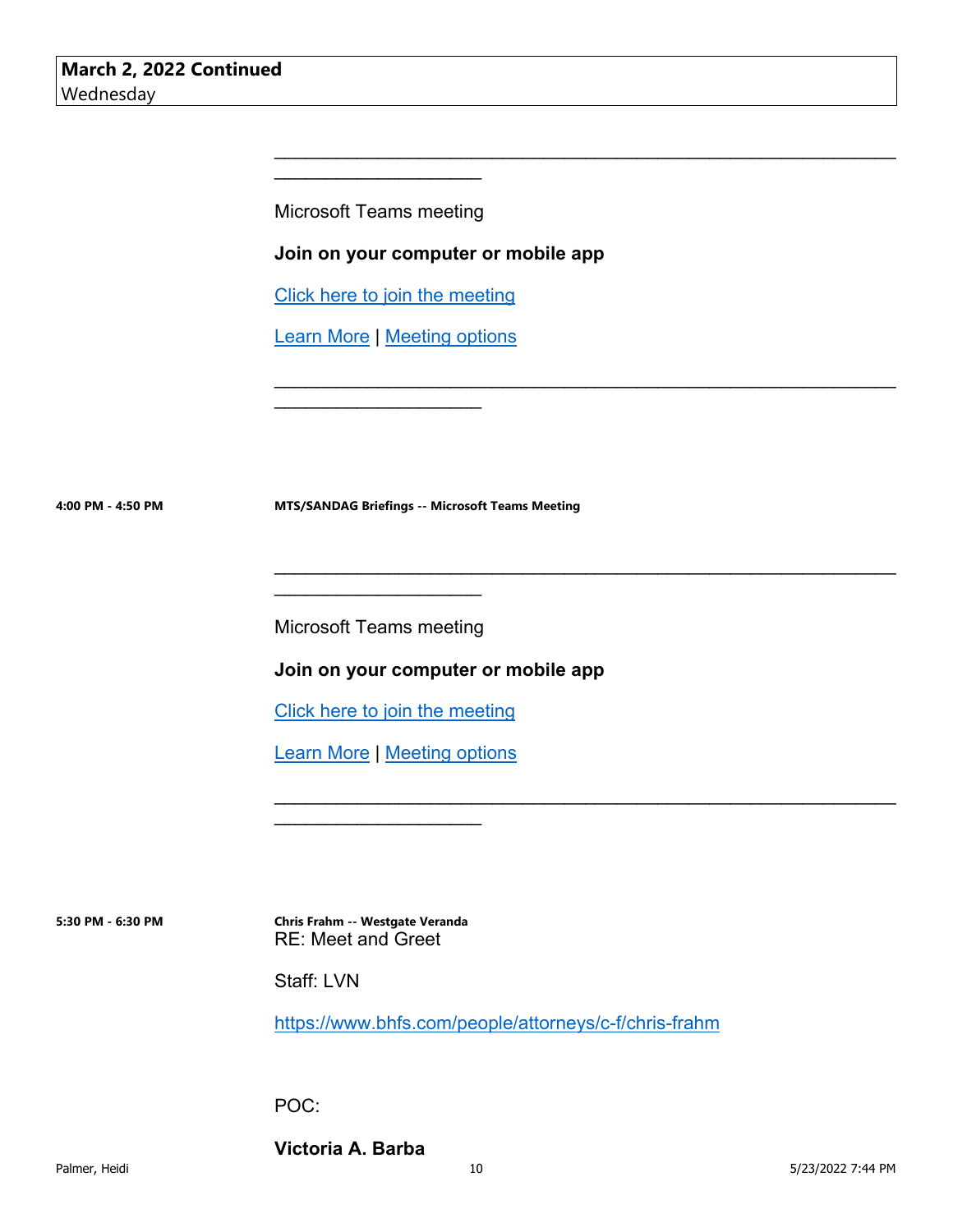**March 2, 2022 Continued** Wednesday

> Policy Advisor **Brownstein Hyatt Farber Schreck, LLP** 225 Broadway, Suite 1670 San Diego, CA 92101 619.702.6916 vbarba@bhfs.com

| <b>March 3, 2022</b><br>Thursday |                                                                                                 |
|----------------------------------|-------------------------------------------------------------------------------------------------|
| 6:30 AM - 7:00 AM                | Travel -- Fox5 Studios, 7191 Engineer Rd, San Diego, CA 92111                                   |
|                                  |                                                                                                 |
| 7:00 AM - 7:30 AM                | SPEAK: Interview w/ Fox5 -- Fox5 Studios, 7191 Engineer Rd, San Diego, CA 92111<br>Attachments? |
|                                  | <b>RE: Gun Violence</b>                                                                         |
|                                  | Staff: CC                                                                                       |
|                                  | Location: Fox5 Studios, 7191 Engineer Rd, San Diego, CA 92111                                   |
|                                  | Transportation/Parking: Carpool or general parking                                              |
|                                  | <b>Attire: Business</b>                                                                         |
|                                  | <b>Talking Points: DRAFT</b>                                                                    |
|                                  | Run-of-Show:                                                                                    |
|                                  | 7:00 am - arrival                                                                               |
|                                  | 7:15am - interview                                                                              |
|                                  |                                                                                                 |
|                                  | Point of Contact:                                                                               |
|                                  | Justin Prochaska                                                                                |
|                                  | Producer, FOX 5 Morning News                                                                    |
|                                  | FOX 5 San Diego                                                                                 |
|                                  | (858) 573-6522 Office                                                                           |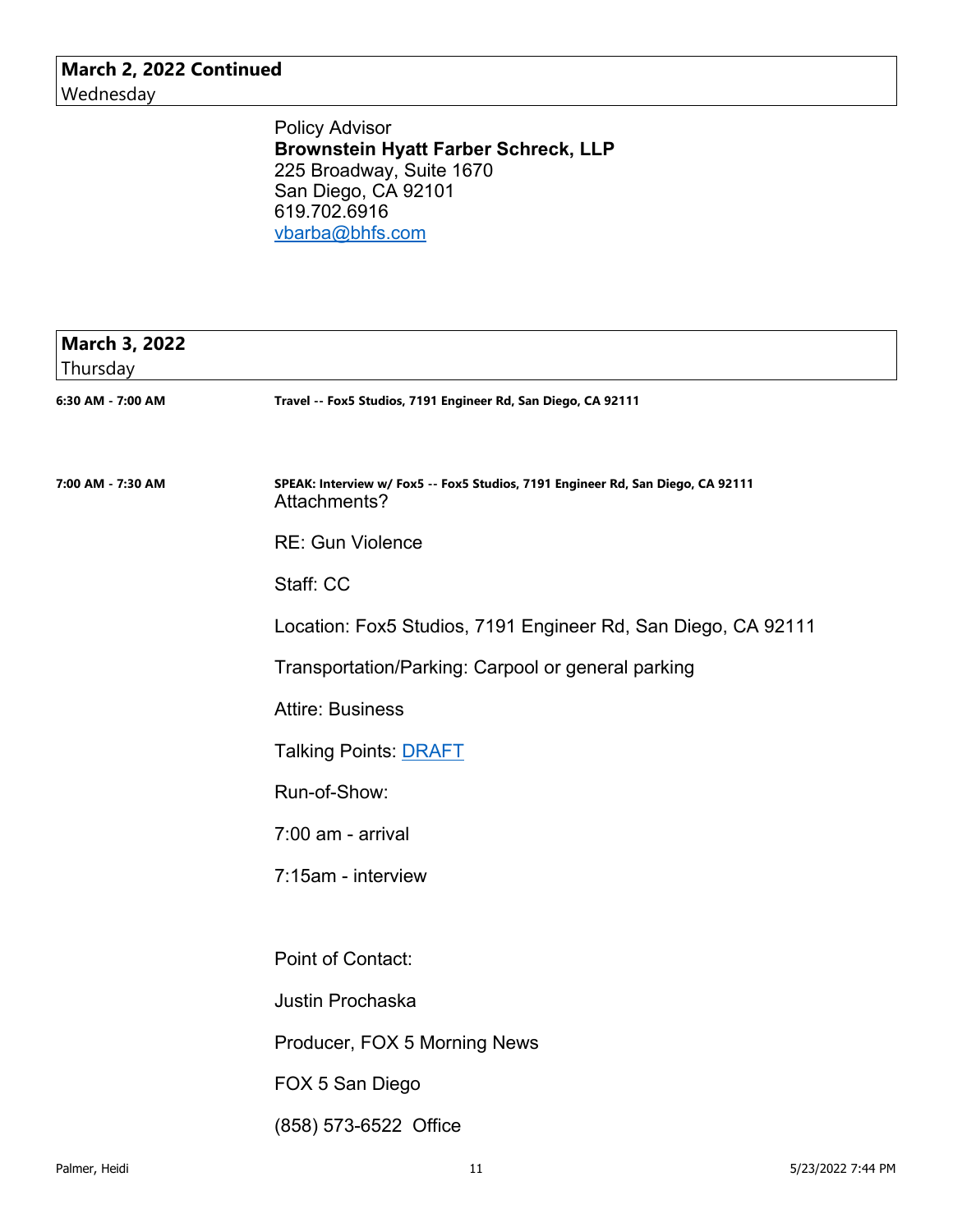| March 3, 2022 Continued |                                                                                                                                                                                                                                                                                                                                                                                                                                                                              |
|-------------------------|------------------------------------------------------------------------------------------------------------------------------------------------------------------------------------------------------------------------------------------------------------------------------------------------------------------------------------------------------------------------------------------------------------------------------------------------------------------------------|
| Thursday                |                                                                                                                                                                                                                                                                                                                                                                                                                                                                              |
|                         | (817) 723-5826 Cell                                                                                                                                                                                                                                                                                                                                                                                                                                                          |
|                         | jprochaska@fox5sandiego.com                                                                                                                                                                                                                                                                                                                                                                                                                                                  |
| 7:30 AM - 8:00 AM       | <b>Travel -- CAB</b>                                                                                                                                                                                                                                                                                                                                                                                                                                                         |
| 8:30 AM - 9:00 AM       | <b>Travel -- MTS</b>                                                                                                                                                                                                                                                                                                                                                                                                                                                         |
| 9:00 AM - 12:00 PM      | <b>MTS Exec Committee -- MTS Board Room</b><br>PDF<br>20022-009-009<br>Clloratol Servicina<br><b>BINDER</b><br><b>OPEN SESSION:</b><br>The agenda and materials for the MTS Executive Committee meeting on<br>Thursday, March 3, 2022 at 9:00am have been posted to the website.                                                                                                                                                                                             |
|                         | Members are welcome to participate either in person or virtually.<br>The full meeting packet can be accessed and viewed at the following link:<br>https://www.sdmts.com/about-mts-meetings-and-agendas/executive-<br>committee<br>Please click the link to view webinar instructions and participation link:<br>https://www.sdmts.com/sites/default/files/ec meeting zoom webinar publi                                                                                      |
|                         | c instructions - eng spa.pdf<br>A reminder to members to bring your MTS badge to enter through the staff<br>security entrance. For members who are not traveling by transit, parking<br>validation and a parking space will be coned off on the first floor of the MTS<br>parking garage.                                                                                                                                                                                    |
|                         | Each Board Member will also receive a password-protected PDF of the<br>closed session materials from me via a separate email. Julia Tuer ((619)<br>925-8041) will send a text message to each Board Member with the<br>password to access the closed session PDF documents.                                                                                                                                                                                                  |
|                         | <b>CLOSED SESSION:</b><br>Please see the attached password-protected PDF of the closed session<br>materials for Thursday's meeting. You will be individually sent the<br>password via text message in order to access and view the document. As<br>a reminder, the password information and closed session documents may<br>not be shared or viewed by anyone else. Please let me know if you have<br>any issues opening the document after receiving the password via text. |
| Palmer, Heidi           | 12<br>5/23/2022 7:44 PM                                                                                                                                                                                                                                                                                                                                                                                                                                                      |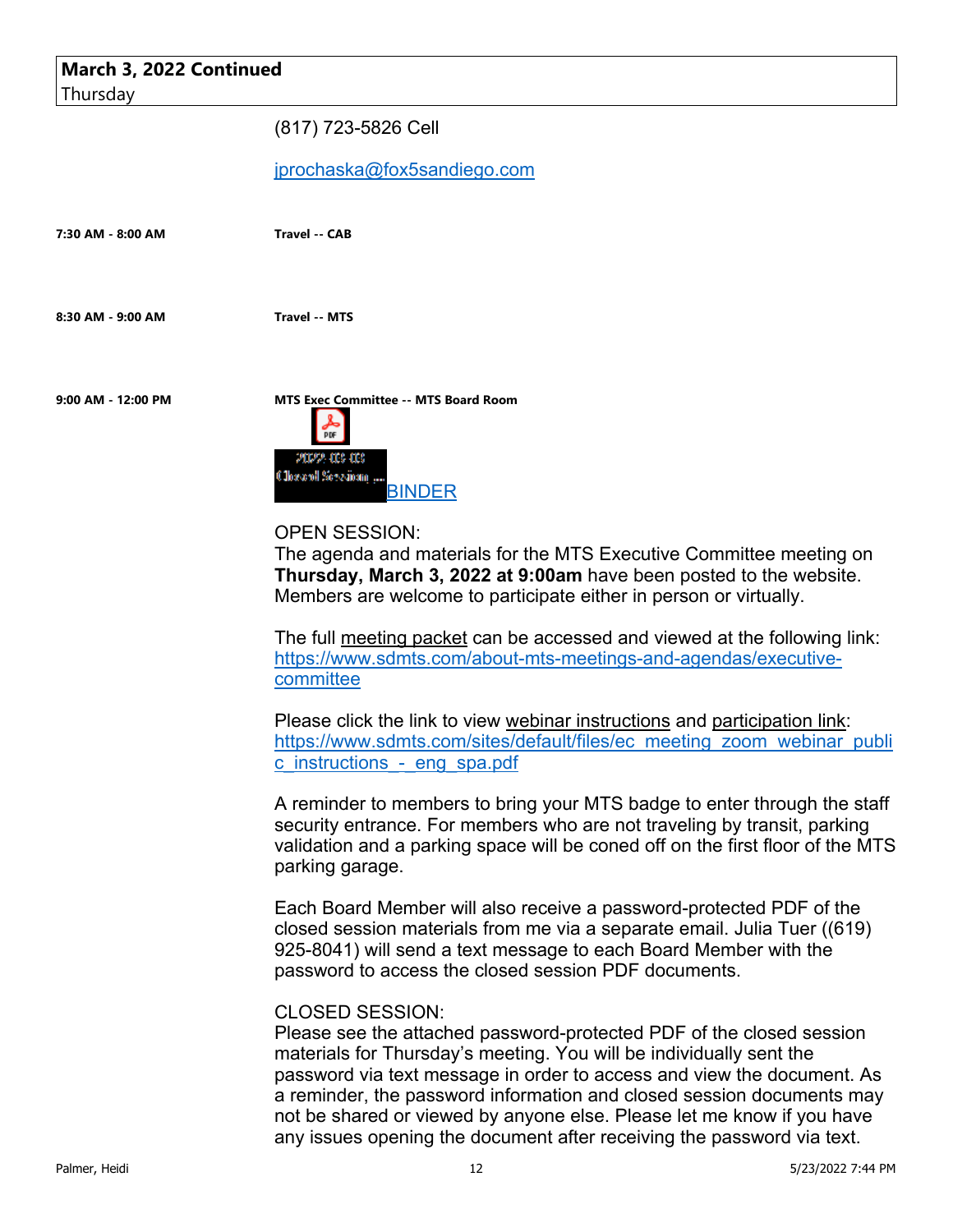|                     | Please use the private webinar link that will specifically be used for Closed<br>Session below:<br>https://us02web.zoom.us/j/85211713082?<br>pwd=WUt4Z2NNTIE5T2NnRnZubDFNaE1vdz09<br>Meeting ID: 852 1171 3082<br>Passcode: 160549                                                                                                                                                                                     |
|---------------------|------------------------------------------------------------------------------------------------------------------------------------------------------------------------------------------------------------------------------------------------------------------------------------------------------------------------------------------------------------------------------------------------------------------------|
|                     | Thank you,<br>Dalia Gonzalez<br>Executive Assistant to CEO and Clerk of the Board<br>San Diego Metropolitan Transit System<br>O: 619.398.9561                                                                                                                                                                                                                                                                          |
| 12:00 PM - 12:30 PM | Travel -- Baker Elementary School, 4041 T St, San Diego, CA 92113                                                                                                                                                                                                                                                                                                                                                      |
| 12:30 PM - 2:00 PM  | SPEAK: Read Across America -- Baker Elementary School, 4041 T St, San Diego, CA 92113<br>Resadence - nome off<br>schoowaalboo xc<br>Event Information: Retired Employees Association are<br>sponsoring a <b>Read Across America</b> event. Nationally, the event which is<br>promoted by NEA (National Education Association) will be celebrated on<br>March 2, 2022, but the event is celebrated by schools weeklong. |
|                     | Staff: MZ, CC- Comms (media availability)                                                                                                                                                                                                                                                                                                                                                                              |
|                     | Location: Baker Elementary School, 4041 T St, San Diego, CA 92113                                                                                                                                                                                                                                                                                                                                                      |
|                     | Parking: School lot - reserved by school entrance, Martha will pick you up<br>to carpool to the event                                                                                                                                                                                                                                                                                                                  |
|                     | Other Attendees: Baker's Principal Dr. Katherine Gallagher, Members of<br>REA, possibly a book author                                                                                                                                                                                                                                                                                                                  |
|                     | <b>Attire: Business-Casual</b>                                                                                                                                                                                                                                                                                                                                                                                         |
|                     | <b>Run-of-Show: Attached</b>                                                                                                                                                                                                                                                                                                                                                                                           |
|                     | Talking Points: None (brief points in ROS)                                                                                                                                                                                                                                                                                                                                                                             |
|                     | Commendations / Items to Bring(?): Book                                                                                                                                                                                                                                                                                                                                                                                |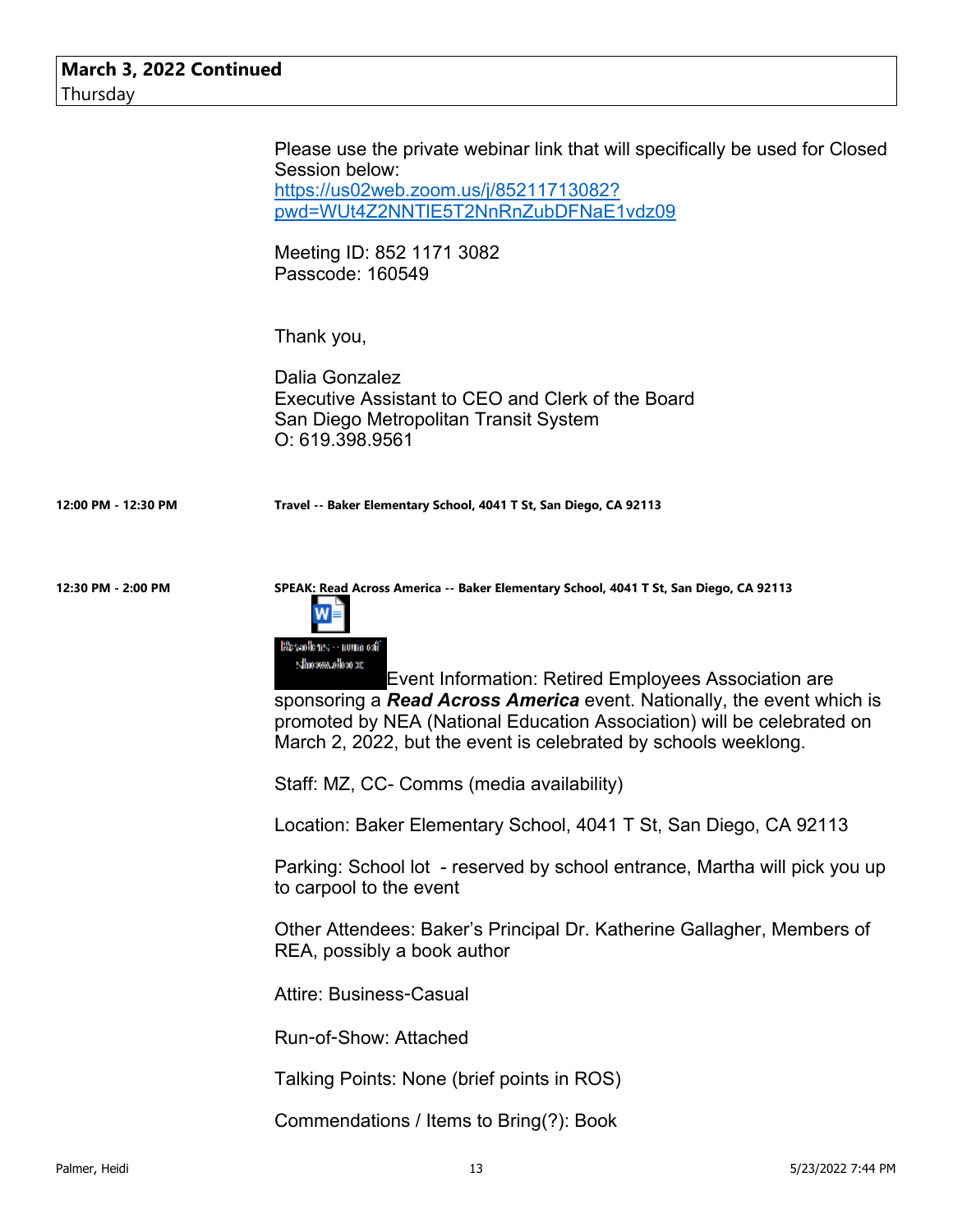|                   | Point of Contact:                                                                                       |
|-------------------|---------------------------------------------------------------------------------------------------------|
|                   | Dave Twomey                                                                                             |
|                   | VP, Retired Employees Assoc (REA)                                                                       |
|                   | davetwomey1@gmail.com                                                                                   |
| 2:00 PM - 2:30 PM | Travel -- CAB/Home                                                                                      |
| 2:30 PM - 3:00 PM | <b>DNS</b> -- Break                                                                                     |
| 3:00 PM - 3:30 PM | <b>CP/CAO Weekly Briefing -- Microsoft Teams Meeting</b>                                                |
|                   |                                                                                                         |
|                   |                                                                                                         |
|                   | <b>Microsoft Teams meeting</b>                                                                          |
|                   | Join on your computer or mobile app                                                                     |
|                   | Click here to join the meeting                                                                          |
|                   | <b>Learn More   Meeting options</b>                                                                     |
|                   |                                                                                                         |
|                   |                                                                                                         |
|                   |                                                                                                         |
| 3:40 PM - 4:00 PM | Board of Equalization Chair Malia Cohen -- Via Phone: 415-218-1719<br>Per conversation with Ellen Nash. |
|                   |                                                                                                         |
|                   | POC:                                                                                                    |
|                   | <b>Regina Evans</b>                                                                                     |
|                   | reginaevans@cox.net                                                                                     |
|                   |                                                                                                         |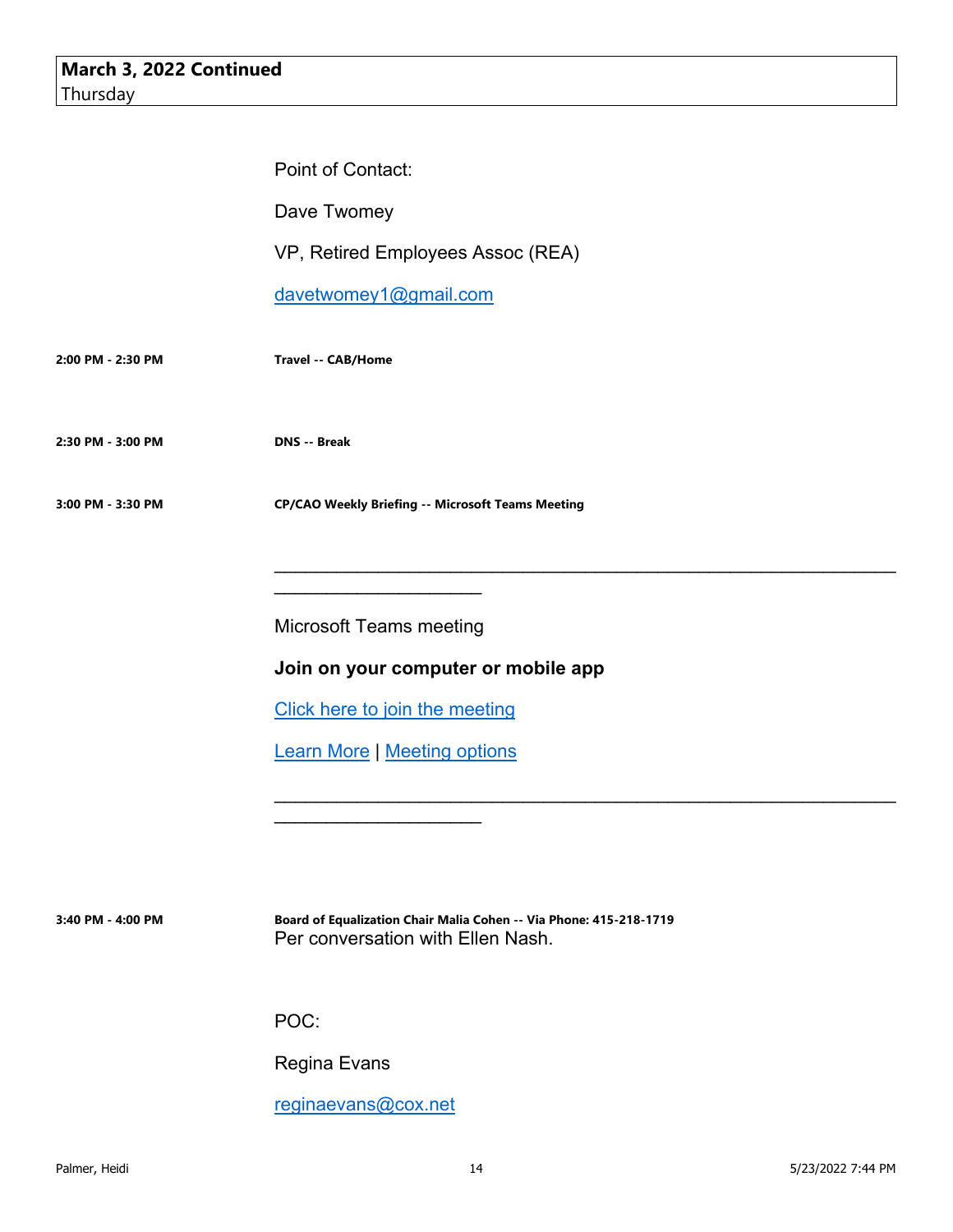# **March 3, 2022 Continued**

Thursday

**4:00 PM - 5:00 PM Docket Briefing -- Microsoft Teams Meeting**

Staff please be ready to brief on upcoming Council items and submit your briefs to Maya as directed

 $\mathcal{L}_\text{max}$  , and the contract of the contract of the contract of the contract of the contract of the contract of

 $\mathcal{L}_\text{max}$  , and the contract of the contract of the contract of the contract of the contract of the contract of

Microsoft Teams meeting

\_\_\_\_\_\_\_\_\_\_\_\_\_\_\_\_\_\_\_\_

### **Join on your computer or mobile app**

Click here to join the meeting

Learn More | Meeting options

 $\mathcal{L}_\text{max}$  , where  $\mathcal{L}_\text{max}$  and  $\mathcal{L}_\text{max}$ 

**6:00 PM - 6:30 PM SPEAK: Interview w/ KUSI -- Teams/Zoom** RE: Rise in crime

Staff: CC, BM – Comms FYI

TPs: DRAFT

Pre: 6-6:10 Teams

Meeting: 6:10-6:20 Zoom

Post: 6:20 as needed Teams

Join Zoom Meeting https://us06web.zoom.us/j/83985090525? pwd=a2UxelF1RUtta1YyNFZwWURMTzVsZz09&from=addon

 $\mathcal{L}_\text{max}$  , and the contract of the contract of the contract of the contract of the contract of the contract of

Meeting ID: 839 8509 0525 Passcode: 329241

\_\_\_\_\_\_\_\_\_\_\_\_\_\_\_\_\_\_\_\_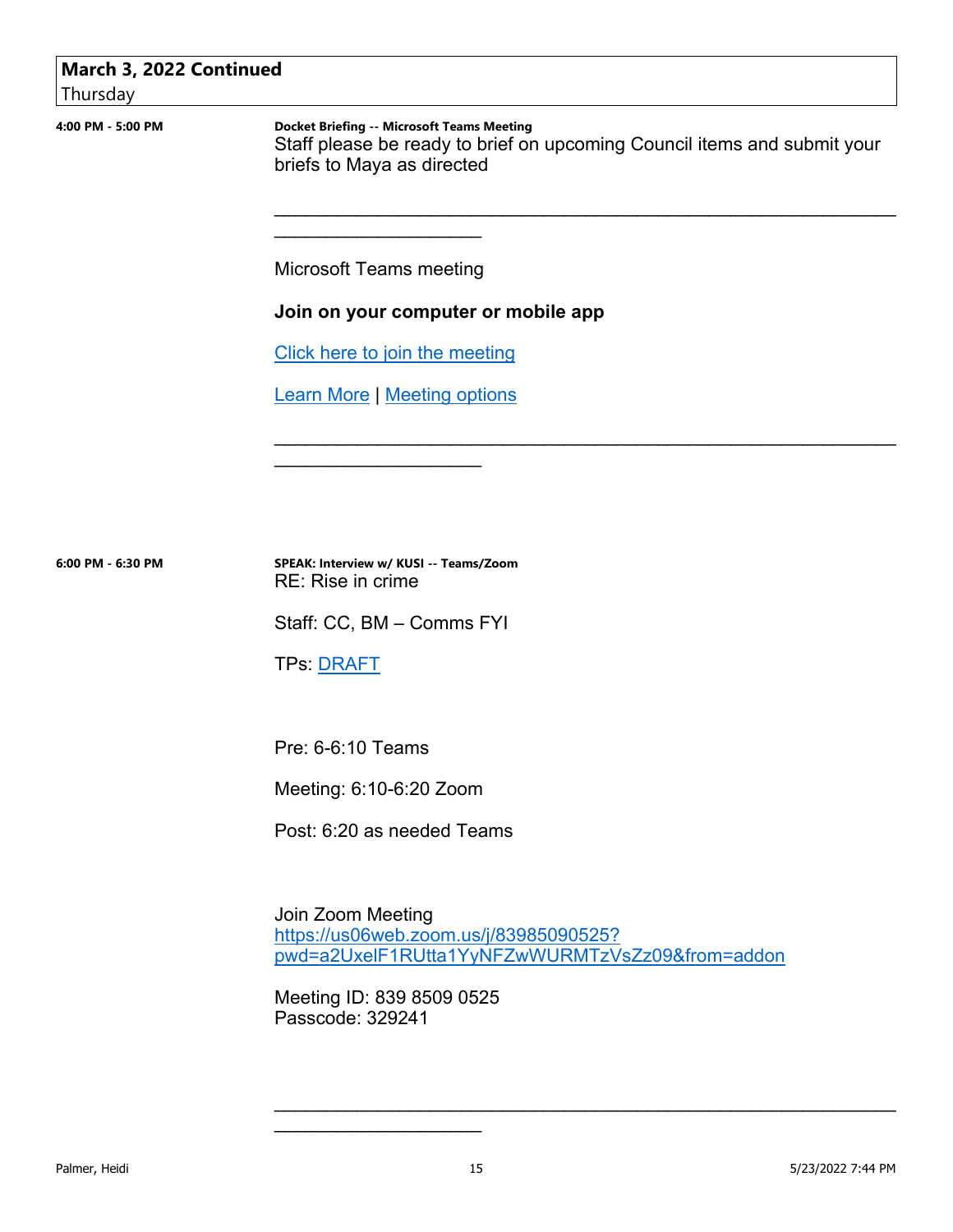Microsoft Teams meeting

# **Join on your computer or mobile app**

 $\mathcal{L}_\text{max}$  , and the contract of the contract of the contract of the contract of the contract of the contract of

Click here to join the meeting

Learn More | Meeting options

\_\_\_\_\_\_\_\_\_\_\_\_\_\_\_\_\_\_\_\_

| <b>March 4, 2022</b><br>Friday |                                                                                                                                                                                                                                          |
|--------------------------------|------------------------------------------------------------------------------------------------------------------------------------------------------------------------------------------------------------------------------------------|
| <b>All Day</b>                 | Pay Day                                                                                                                                                                                                                                  |
|                                |                                                                                                                                                                                                                                          |
| 8:30 AM - 9:00 AM              | Travel -- Sharia's Closet, 6244 El Cajon Blvd #5, San Diego, CA 92115                                                                                                                                                                    |
| 9:00 AM - 10:00 AM             | Sharia's Closet Tour -- Sharia's Closet, 6244 El Cajon Blvd #5, San Diego, CA 92115<br>Event Information: Invitation to attend the location in D9. They have an<br>extension at Your Safe Place that you may have seen during that tour. |
|                                | Staff: MO/MZ                                                                                                                                                                                                                             |
|                                | Location: Sharia's Closet, 6244 El Cajon Blvd #5, San Diego, CA 92115                                                                                                                                                                    |
|                                | Parking: General in lot                                                                                                                                                                                                                  |
|                                | <b>Attire: Business-Casual</b>                                                                                                                                                                                                           |
|                                | <b>Talking Points: NONE</b>                                                                                                                                                                                                              |
|                                | Run-of-Show: NONE                                                                                                                                                                                                                        |
|                                | Commendations / Items to Bring: NONE                                                                                                                                                                                                     |
|                                |                                                                                                                                                                                                                                          |
|                                | POC:                                                                                                                                                                                                                                     |
|                                | <b>Shamine Linton</b>                                                                                                                                                                                                                    |
|                                | shamine.linton@shariascloset.org                                                                                                                                                                                                         |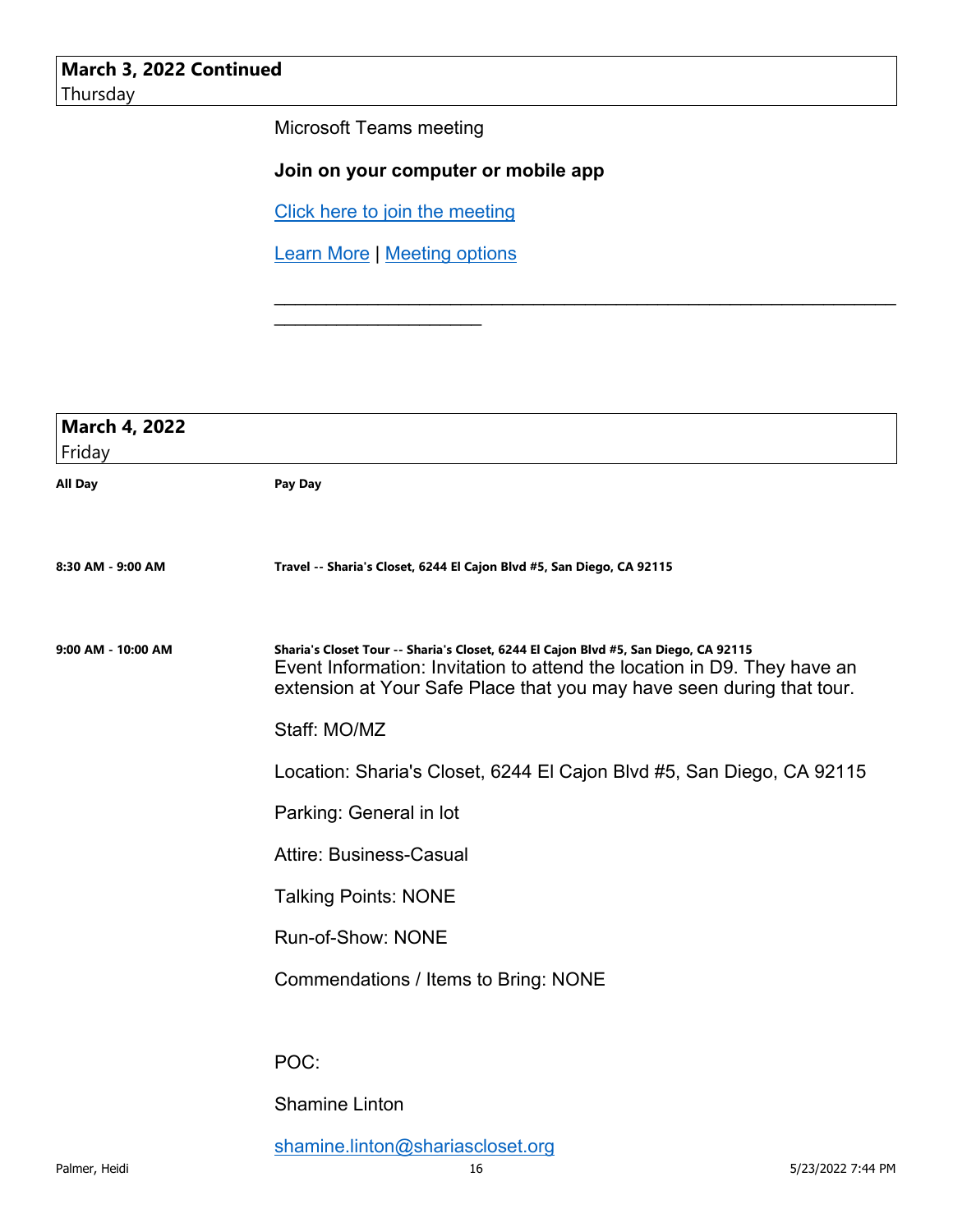| <b>March 4, 2022 Continued</b><br>Friday |                                                                                                                                                                                                                |
|------------------------------------------|----------------------------------------------------------------------------------------------------------------------------------------------------------------------------------------------------------------|
| 10:00 AM - 10:30 AM                      | <b>Travel -- CAB/Home</b>                                                                                                                                                                                      |
| 10:30 AM - 11:20 AM                      | <b>DNS</b><br><b>Lunch Break</b>                                                                                                                                                                               |
| 11:20 AM - 12:20 PM                      | CP Elo-Rivera/ Jay Goldstone Monthly Meeting -- D9 Office<br><b>CONFIRMED FOR IN-PERSON</b>                                                                                                                    |
|                                          | <b>RE: Monthly Check-in</b>                                                                                                                                                                                    |
|                                          | Attendees:                                                                                                                                                                                                     |
|                                          | <b>CP Elo-Rivera</b>                                                                                                                                                                                           |
|                                          | Lydia Van Note                                                                                                                                                                                                 |
|                                          | POC: Jessica Gonzalez 619-600-2591 or Heidi Palmer 619-510-6894                                                                                                                                                |
|                                          | Pre: 11:20-11:30                                                                                                                                                                                               |
|                                          | Meeting: 11:30-12                                                                                                                                                                                              |
|                                          | Post: 12-12:20                                                                                                                                                                                                 |
| 12:30 PM - 1:30 PM                       | <b>SANDAG Regional Planning Committee -- Zoom</b><br><b>AGENDA: Below</b><br><b>BINDER</b>                                                                                                                     |
|                                          | Good afternoon,                                                                                                                                                                                                |
|                                          | The agenda for your meeting on Friday, March 4, has been posted to the<br>SANDAG website, and can be accessed via the link in the notice below.<br>Please reply to let me know whether or not you will attend. |
|                                          | The Zoom link for this meeting is https://zoom.us/j/98404911952. If you are<br>able to log in 10-15 minutes early for an audio/visual check, it would be<br>appreciated.                                       |
|                                          | Thank you,                                                                                                                                                                                                     |
|                                          | Francesca Webb (she/her/hers)<br><b>Clerk of the Board of Directors</b><br>619.699.1985 office                                                                                                                 |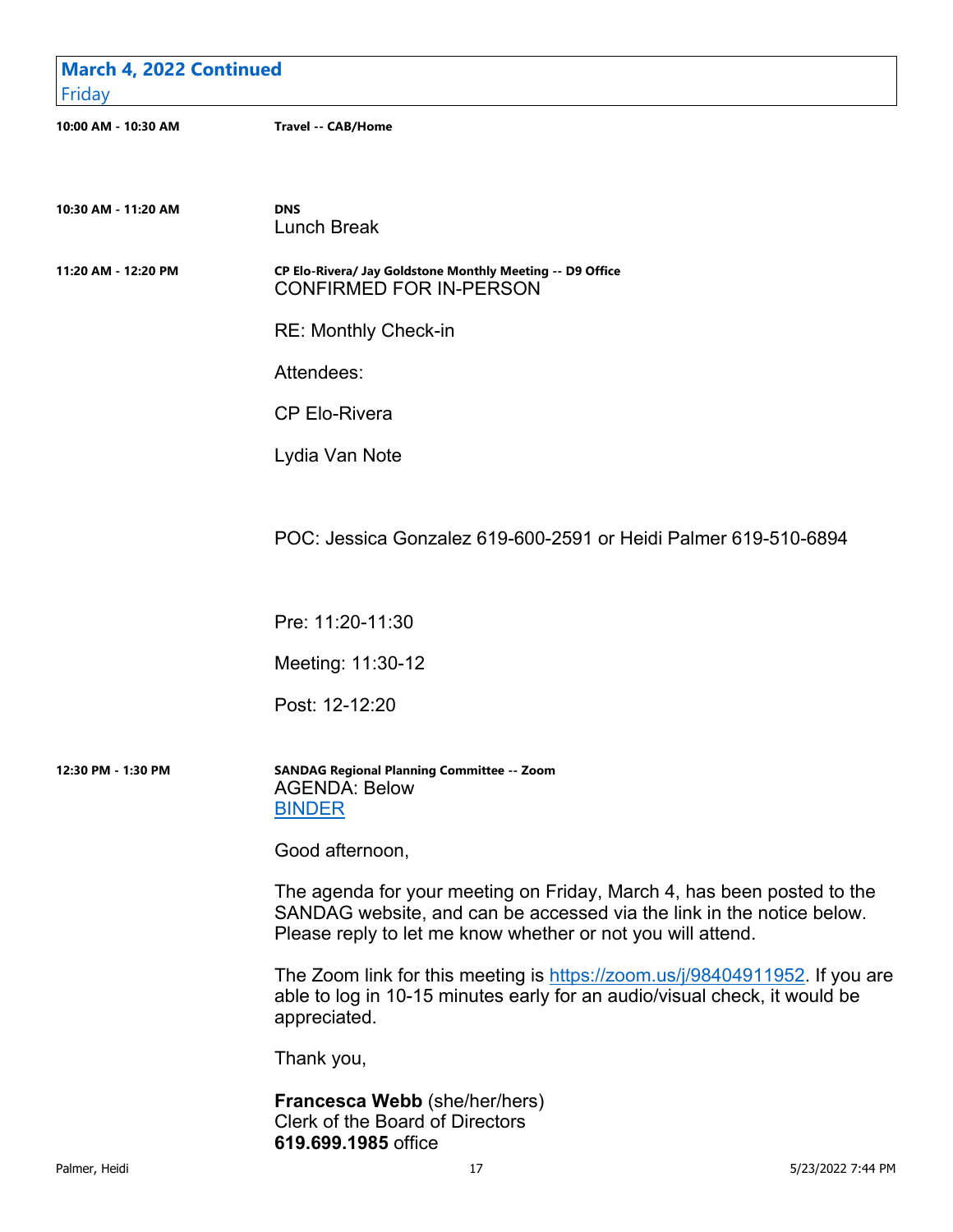**619.977.9294** cell 401 B Street, Suite 800, San Diego, CA 92101 https://urldefense.com/v3/ https:/gcc02.safelinks.protection.outlook.com/?url=https\*3A\*2F\* 2Fwww.sandag.org\*2F&data=04\*7C01\*7CFrancesca.Webb\* 40sandag.org\*7Ceebab07fdd4147c60c0808d9f1a0c4c4\* 7C2bbb5689d9d5406b8d02cf1002b473e7\*7C0\*7C0\* 7C637806495079920202\*7CUnknown\* 7CTWFpbGZsb3d8eyJWIjoiMC4wLjAwMDAiLCJQIjoiV2luMzIiLCJBTiI6Ik1 haWwiLCJXVCI6Mn0\*3D\*7C3000 &sdata=HkGvcykh007RRRR4wlLZeX4mjs8QzgjlYA1bmy4\*2BplI\* 3D&reserved=0\_\_;JSUlJSUlJSUlJSUlJSUlJSUl!!OBed2aHXvKmHymw! khUzwWKeyQVgkvjGBHIhv40Rt56LeCmT7IZw9YzHQ9lAgORAHk\_IJsXG ZomAmvXp0lEMe0M\$ | *Pursuing a brighter future for all*

https://mcusercontent.com/94a2f8a66c9b57349ad0202e1/images/63e0718 9-20b9-1c9c-2827-4677bf4f5dac.jpg

# **Regional Planning Committee**

The agenda for the Regional Planning Committee meeting scheduled for Friday March 4, 2022, at 12:30 p.m., has posted to the SANDAG website.

View the Agenda Below:

**Agenda March 2022**

# **04**

**The next Regional Planning Committee meeting is scheduled for Friday, April 1, 2022, at 12:30 p.m.** https://urldefense.com/v3/ https:/gcc02.safelinks.protection.outlook.com/?url=https\*3A\*2F\* 2Fsandag.us13.list-manage.com\*2Ftrack\*2Fclick\*3Fu\* 3D94a2f8a66c9b57349ad0202e1\*26id\*3D19668ea572\*26e\*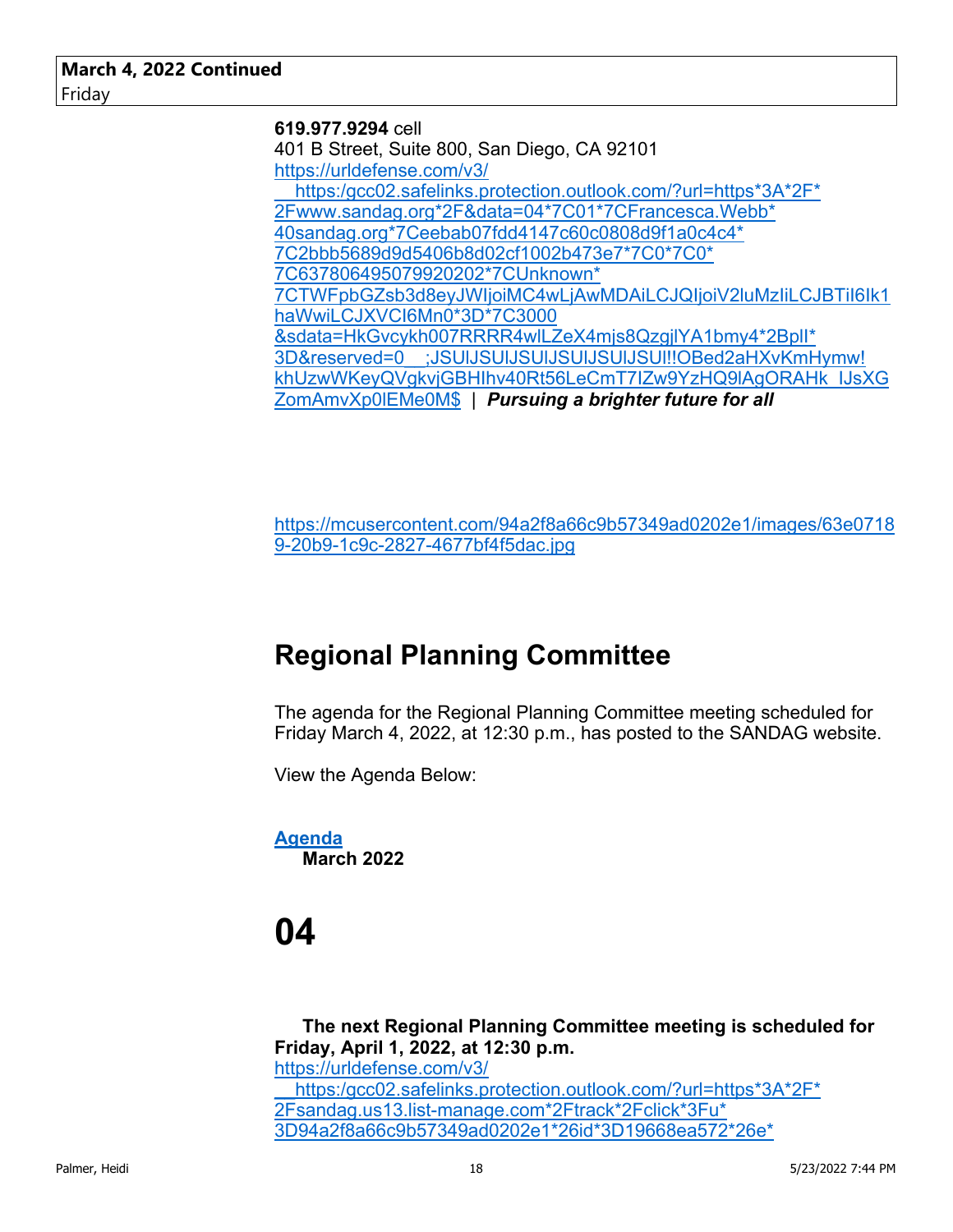**March 4, 2022 Continued** Friday

| 3D803fdb7a1e&data=04*7C01*7CClerkoftheBoard*40sandag.org*                     |
|-------------------------------------------------------------------------------|
| 7Cf86005d2aaa54186577908d9f7e542a6*                                           |
| 7C2bbb5689d9d5406b8d02cf1002b473e7*7C0*7C0*                                   |
| 7C637813386309123069*7CUnknown*                                               |
| 7CTWFpbGZsb3d8eyJWljoiMC4wLjAwMDAiLCJQljoiV2luMzliLCJBTil6lk1                 |
| haWwiLCJXVCl6Mn0*3D*7C3000                                                    |
| &sdata=Fa9ysrHYZ9SAGDI8JqdfcZPLa5ITviSAJk7tODyM9uw*                           |
| 3D&reserved=0 ;JSUIJSUIJSUIJSUIJSUIJSUIJSUIJSUI                               |
| OBed2aHXvKmHymw!                                                              |
| khUzwWKeyQVgkvjGBHIhv40Rt56LeCmT7IZw9YzHQ9IAgORAHk IJsXG                      |
| ZomAmvXpj8YBA o\$                                                             |
| <b>SANDAG.org</b>                                                             |
| https://urldefense.com/v3/                                                    |
| https:/gcc02.safelinks.protection.outlook.com/?url=https*3A*2F*               |
| 2Fsandag.us13.list-manage.com*2Ftrack*2Fclick*3Fu*                            |
| 3D94a2f8a66c9b57349ad0202e1*26id*3D482c9edcc3*26e*                            |
| 3D803fdb7a1e&data=04*7C01*7CClerkoftheBoard*40sandag.org*                     |
| 7Cf86005d2aaa54186577908d9f7e542a6*                                           |
| 7C2bbb5689d9d5406b8d02cf1002b473e7*7C0*7C0*                                   |
| 7C637813386309123069*7CUnknown*                                               |
| 7CTWFpbGZsb3d8eyJWljoiMC4wLjAwMDAiLCJQljoiV2luMzliLCJBTil6lk1                 |
| haWwiLCJXVCl6Mn0*3D*7C3000                                                    |
| &sdata=hBeZW2QVvXe3OaV1Ur1V2Zm*2BB4OlmsxTMwoyAZKumn8*                         |
| 3D&reserved=0 ;JSUIJSUIJSUIJSUIJSUIJSUIJSUIJSUIJO!!                           |
| OBed2aHXvKmHymw!                                                              |
|                                                                               |
| khUzwWKeyQVgkvjGBHIhv40Rt56LeCmT7IZw9YzHQ9IAgORAHk IJsXG<br>ZomAmvXp5HTpenY\$ |
|                                                                               |
| <b>SANDAGregion</b>                                                           |
| https://urldefense.com/v3/                                                    |
| https:/gcc02.safelinks.protection.outlook.com/?url=https*3A*2F*               |
| 2Fsandag.us13.list-manage.com*2Ftrack*2Fclick*3Fu*                            |
| 3D94a2f8a66c9b57349ad0202e1*26id*3D49919b3b21*26e*                            |
| 3D803fdb7a1e&data=04*7C01*7CClerkoftheBoard*40sandag.org*                     |
| 7Cf86005d2aaa54186577908d9f7e542a6*                                           |
| 7C2bbb5689d9d5406b8d02cf1002b473e7*7C0*7C0*                                   |
| 7C637813386309123069*7CUnknown*                                               |
| 7CTWFpbGZsb3d8eyJWljoiMC4wLjAwMDAiLCJQljoiV2luMzliLCJBTil6lk1                 |
| haWwiLCJXVCl6Mn0*3D*7C3000                                                    |
| &sdata=i1XUsVOK8u2FK8DRYNN5h8wg6j9IAHQ*2B7NsPYLtSBkw*                         |
| 3D&reserved=0 ;JSUIJSUIJSUIJSUIJSUIJSUIJSUIJSUIJQ!!                           |
| OBed2aHXvKmHymw!                                                              |
| khUzwWKeyQVgkvjGBHlhv40Rt56LeCmT7IZw9YzHQ9IAgORAHk IJsXG                      |
| ZomAmvXpC5-jATs\$                                                             |
| <b>SANDAG</b>                                                                 |
| https://urldefense.com/v3/                                                    |
| https:/gcc02.safelinks.protection.outlook.com/?url=https*3A*2F*               |
| 2Fsandag.us13.list-manage.com*2Ftrack*2Fclick*3Fu*                            |
| 3D94a2f8a66c9b57349ad0202e1*26id*3D3d54a7699b*26e*                            |
| 3D803fdb7a1e&data=04*7C01*7CClerkoftheBoard*40sandag.org*                     |
| 7Cf86005d2aaa54186577908d9f7e542a6*                                           |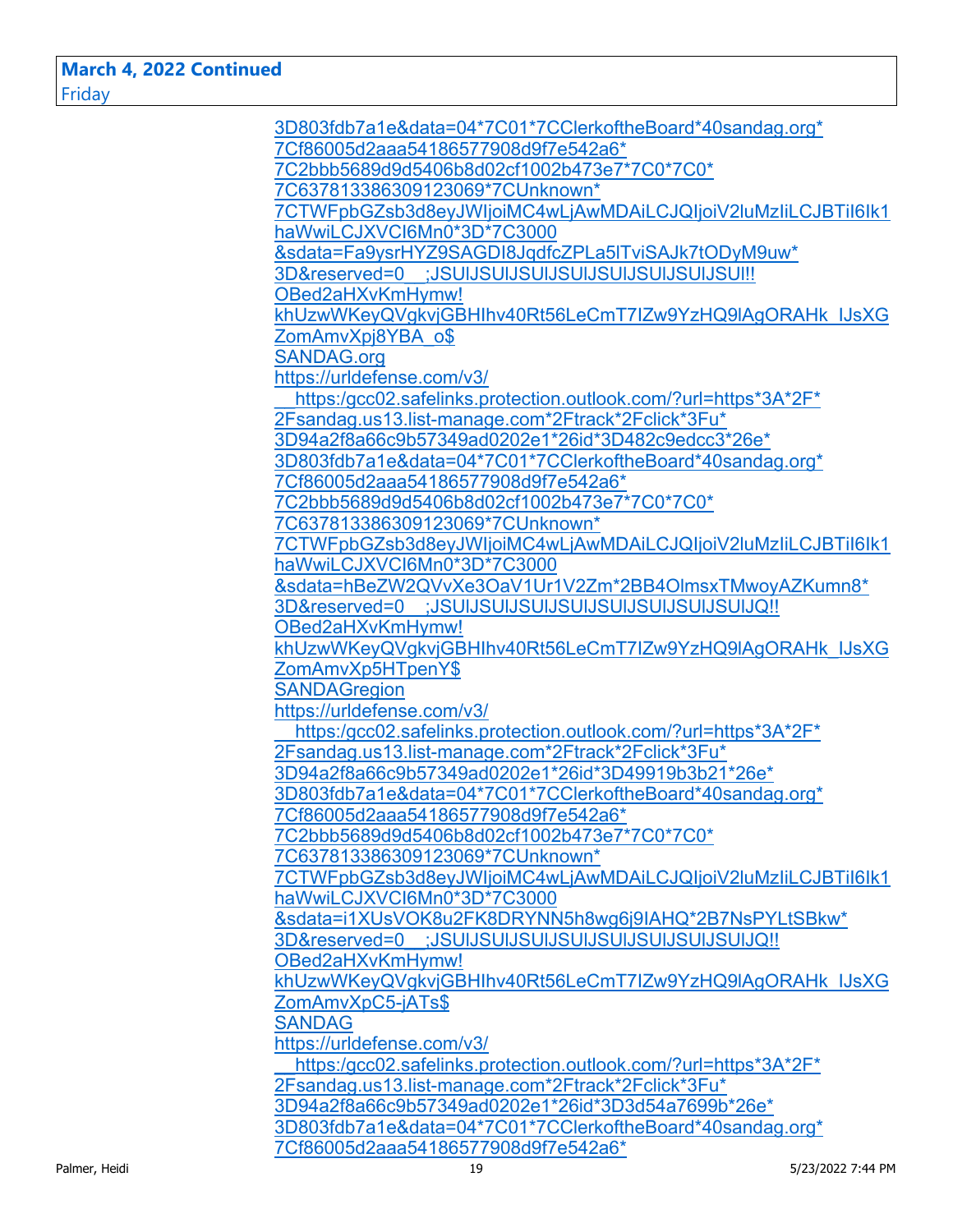**March 4, 2022 Continued** Friday

| 7C2bbb5689d9d5406b8d02cf1002b473e7*7C0*7C0*                                                                                                   |
|-----------------------------------------------------------------------------------------------------------------------------------------------|
| 7C637813386309123069*7CUnknown*                                                                                                               |
| 7CTWFpbGZsb3d8eyJWljoiMC4wLjAwMDAiLCJQljoiV2luMzliLCJBTil6lk1                                                                                 |
| haWwiLCJXVCl6Mn0*3D*7C3000                                                                                                                    |
| &sdata=q37u12ttTLpwkPXvjbdRA2iaPGsN7HWBZbYcpT3Exh0*                                                                                           |
| 3D&reserved=0 ;JSUIJSUIJSUIJSUIJSUIJSUIJSUIJSUI!!                                                                                             |
| OBed2aHXvKmHymw!                                                                                                                              |
| khUzwWKeyQVgkvjGBHlhv40Rt56LeCmT7IZw9YzHQ9IAgORAHk IJsXG                                                                                      |
| ZomAmvXpTEcTffw\$                                                                                                                             |
| <b>SANDAGregion</b>                                                                                                                           |
| https://urldefense.com/v3/                                                                                                                    |
| https:/gcc02.safelinks.protection.outlook.com/?url=https*3A*2F*                                                                               |
| 2Fsandag.us13.list-manage.com*2Ftrack*2Fclick*3Fu*                                                                                            |
| 3D94a2f8a66c9b57349ad0202e1*26id*3D033011e9f3*26e*                                                                                            |
| 3D803fdb7a1e&data=04*7C01*7CClerkoftheBoard*40sandag.org*                                                                                     |
| 7Cf86005d2aaa54186577908d9f7e542a6*                                                                                                           |
| 7C2bbb5689d9d5406b8d02cf1002b473e7*7C0*7C0*                                                                                                   |
| 7C637813386309123069*7CUnknown*                                                                                                               |
| 7CTWFpbGZsb3d8eyJWljoiMC4wLjAwMDAiLCJQljoiV2luMzliLCJBTil6lk1                                                                                 |
| haWwiLCJXVCI6Mn0*3D*7C3000&sdata=pvTRtTDZS1*2BuyRni0mfPty*                                                                                    |
| 2BJs*2FkTPel3Ezht96rNGGM*3D&reserved=0                                                                                                        |
| ;JSUIJSUIJSUIJSUIJSUIJSUIJSUIJSUIJSUI!!OBed2aHXvKmHymw!                                                                                       |
| khUzwWKeyQVgkvjGBHIhv40Rt56LeCmT7IZw9YzHQ9IAgORAHk IJsXG                                                                                      |
| ZomAmvXpmMi9tqQ\$                                                                                                                             |
| <b>SANDAGregion</b>                                                                                                                           |
| https://urldefense.com/v3/                                                                                                                    |
| https:/gcc02.safelinks.protection.outlook.com/?url=https*3A*2F*                                                                               |
| 2Fsandag.us13.list-manage.com*2Ftrack*2Fclick*3Fu*                                                                                            |
| 3D94a2f8a66c9b57349ad0202e1*26id*3D56fa24b7a1*26e*                                                                                            |
| 3D803fdb7a1e&data=04*7C01*7CClerkoftheBoard*40sandag.org*                                                                                     |
| 7Cf86005d2aaa54186577908d9f7e542a6*                                                                                                           |
| 7C2bbb5689d9d5406b8d02cf1002b473e7*7C0*7C0*                                                                                                   |
| 7C637813386309123069*7CUnknown*                                                                                                               |
| 7CTWFpbGZsb3d8eyJWljoiMC4wLjAwMDAiLCJQljoiV2luMzIiLCJBTiI6lk1                                                                                 |
| haWwiLCJXVCl6Mn0*3D*7C3000&sdata=WF*2BLbxl4nQQVsMSBAjO*                                                                                       |
| 2BnWWWn0Jfm4kZ8mgY8m*2BuZ9c*3D&reserved=0                                                                                                     |
| ;JSUIJSUIJSUIJSUIJSUIJSUIJSUIJSUIJSUI!!OBed2aHXvKmHymw!                                                                                       |
| khUzwWKeyQVgkvjGBHlhv40Rt56LeCmT7IZw9YzHQ9IAgORAHk IJsXG                                                                                      |
| ZomAmvXp8NuuUag\$                                                                                                                             |
| <b>SANDAGmeetings</b>                                                                                                                         |
| Si desea obtener información en español, por favor comuníquese al (619)                                                                       |
| 699-1950 o pio@sandag.org                                                                                                                     |
|                                                                                                                                               |
| In compliance with the Americans with Disabilities Act (ADA), this<br>document is available in alternate formats by contacting the SANDAG ADA |
|                                                                                                                                               |

*document is available in alternate formats by contacting the SANDAG ADA Coordinator, the Director of Diversity and Equity, at (619) 699-1900 or (619) 699-1904 (TTY).*

 $\frac{1}{2}$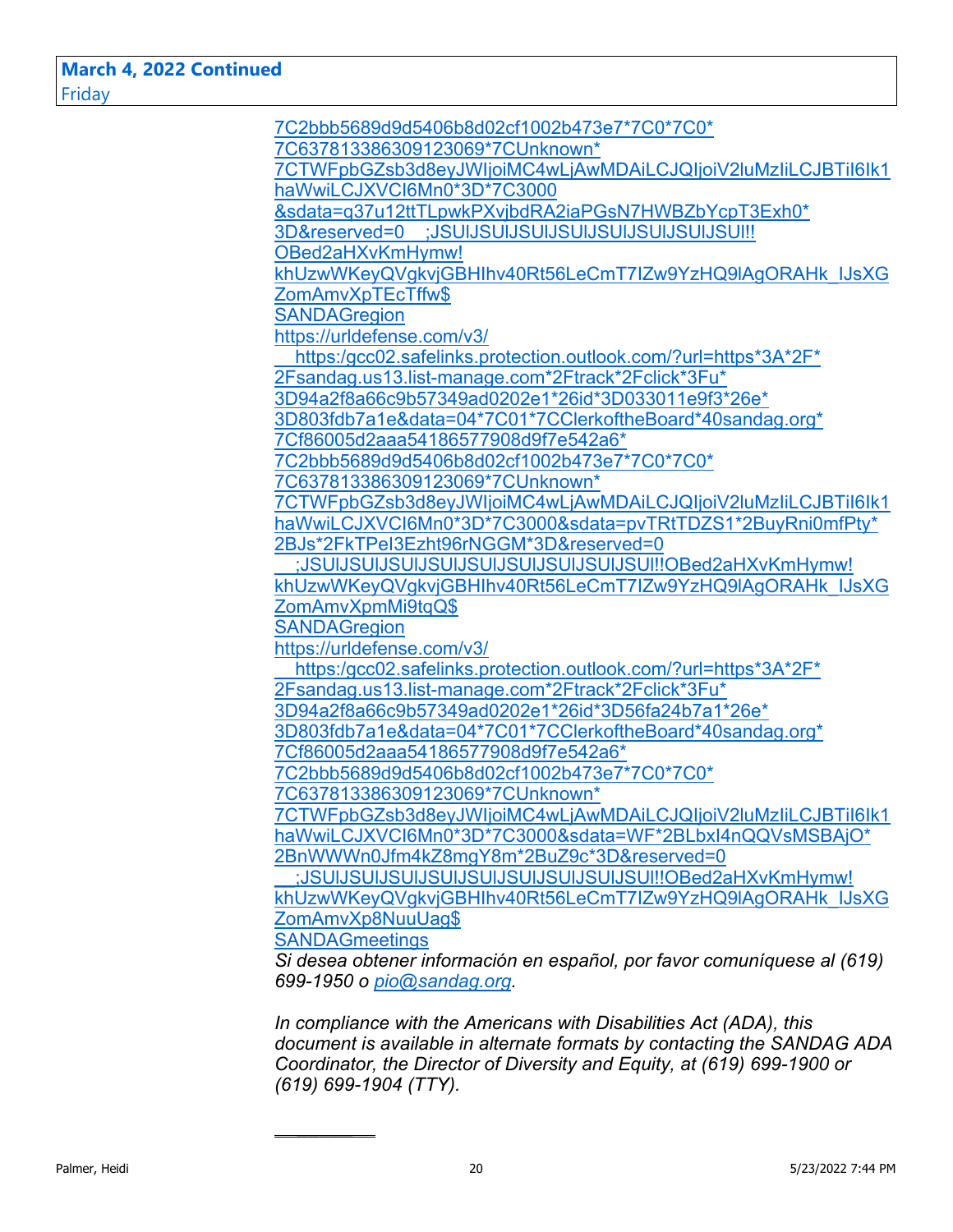Forward this email to a friend. Want to change how you receive these emails?

You can update your preferences or unsubscribe from this list.

Copyright © 2020 SANDAG, All rights reserved. San Diego Association of Governments (SANDAG) 401 B Street, Suite 800, San Diego, CA 92101 clerk@sandag.org | sandag.org | (619) 699-1900

This email was sent to  $abar@sandaq.org$ *why did I get this?* unsubscribe from this list update subscription preferences SANDAG  $\cdot$  401 B Street, Suite 800  $\cdot$  San Diego, CA 92101  $\cdot$  USA

 $\mathcal{L}_\text{max}$  , and the contract of the contract of the contract of the contract of the contract of the contract of

\_\_\_\_\_\_\_\_\_\_\_\_\_\_\_\_\_\_\_\_\_\_\_\_\_\_\_\_\_\_\_\_\_\_\_\_\_\_\_\_\_\_\_\_\_\_\_\_\_\_\_\_\_\_\_\_\_\_\_\_

 $\mathcal{L}_\text{max}$  , and the contract of the contract of the contract of the contract of the contract of the contract of

**2:00 PM - 3:00 PM Forward Docket Briefing -- Sean's Office or Teams** Review items for future dockets

Staff: LVN, MR, HL, CC

Microsoft Teams meeting

 $\mathcal{L}_\text{max}$  , where  $\mathcal{L}_\text{max}$  and  $\mathcal{L}_\text{max}$ 

**Join on your computer or mobile app** 

Click here to join the meeting

Learn More | Meeting options

 $\mathcal{L}_\text{max}$  , where  $\mathcal{L}_\text{max}$  and  $\mathcal{L}_\text{max}$ 

**3:00 PM - 3:30 PM CD9/IBA Weekly Briefing -- D9 Office** CONFIRMED FOR IN-PERSON

Microsoft Teams meeting

\_\_\_\_\_\_\_\_\_\_\_\_\_\_\_\_\_\_\_\_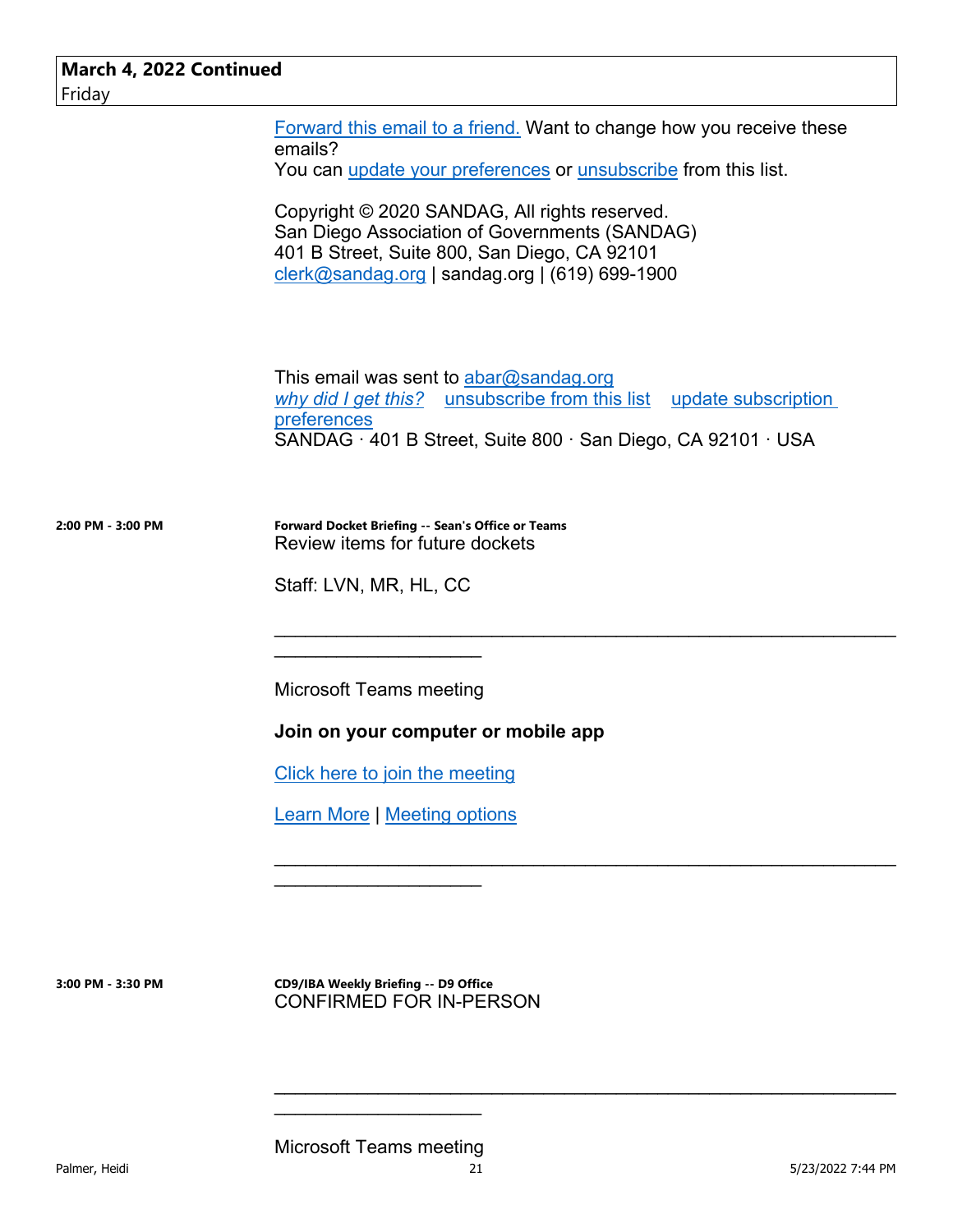## **Join on your computer or mobile app**

Click here to join the meeting

Learn More | Meeting options

 $\mathcal{L}_\text{max}$  , where  $\mathcal{L}_\text{max}$  and  $\mathcal{L}_\text{max}$ 

| 4:00 PM - 6:00 PM |  |  |
|-------------------|--|--|
|                   |  |  |

D9 Team Gathering -- Punch Bowl Social, 1485 E St, San Diego, CA 92101 Optional All Staff

\_\_\_\_\_\_\_\_\_\_\_\_\_\_\_\_\_\_\_\_\_\_\_\_\_\_\_\_\_\_\_\_\_\_\_\_\_\_\_\_\_\_\_\_\_\_\_\_\_\_\_\_\_\_\_\_\_\_\_\_

| <b>March 7, 2022</b> |                                                                                                          |
|----------------------|----------------------------------------------------------------------------------------------------------|
| Monday               |                                                                                                          |
| 8:00 AM - 8:30 AM    | Travel -- 1663 Dairy Mart Road, San Ysidro                                                               |
| 8:30 AM - 9:30 AM    | <b>Staff Meeting -- Microsoft Teams Meeting</b><br>Organizational items and updates for Council dockets. |
|                      | <b>Microsoft Teams meeting</b>                                                                           |
|                      | Join on your computer or mobile app                                                                      |
|                      | Click here to join the meeting                                                                           |
|                      | <b>Learn More   Meeting options</b>                                                                      |
|                      |                                                                                                          |
|                      |                                                                                                          |
|                      |                                                                                                          |

**8:45 AM - 9:30 AM SPEAK: Bridge to Home Press Conference -- 1663 Dairy Mart Road, San Ysidro**  Event Information: Bridge to Home official launch. This program will help create 662 new affordable apartments spread across four Council districts, including D9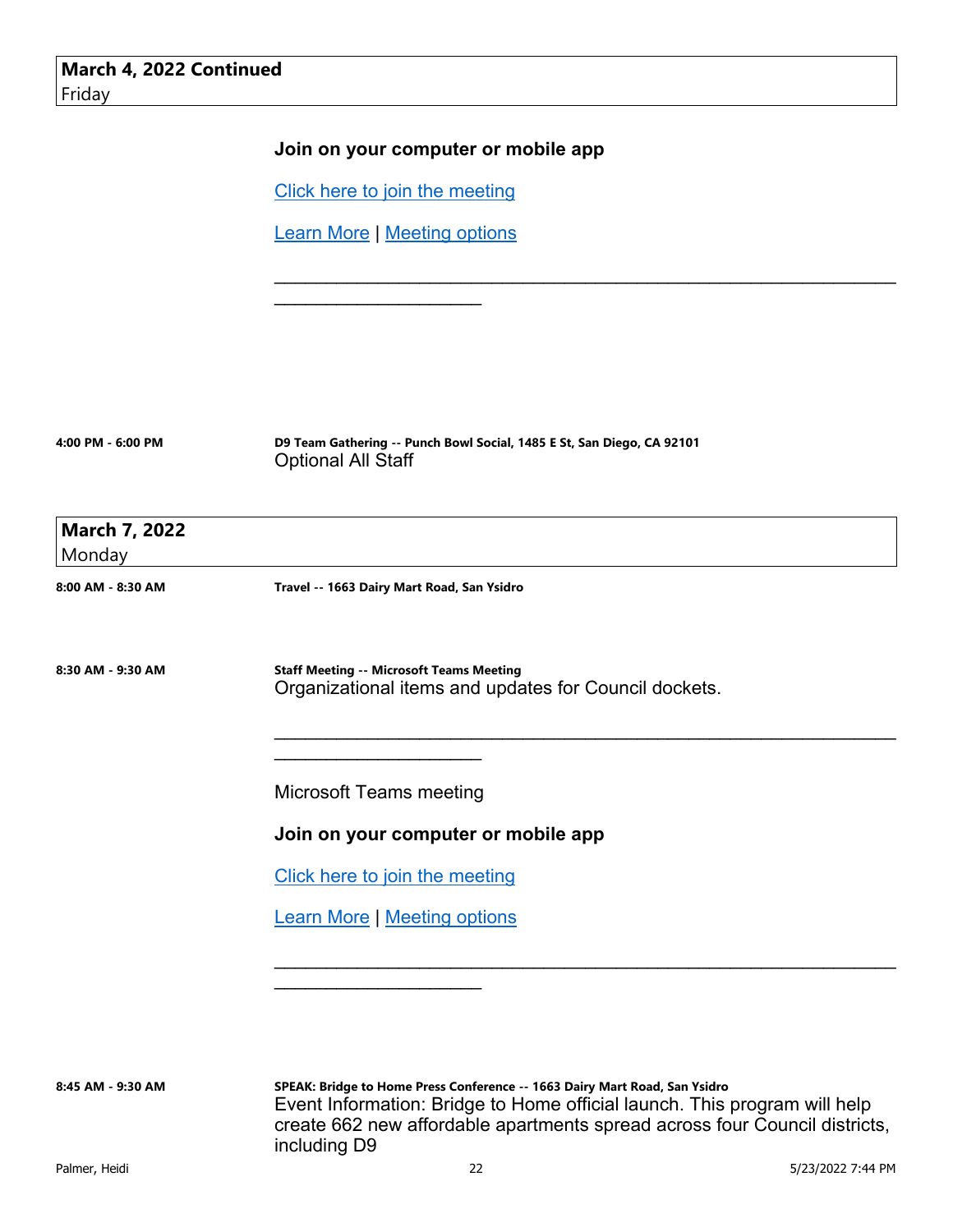Staff: CC at event, BW - TPs

Location: 1663 Dairy Mart Road, San Ysidro (future site of one of the projects)

Transportation/Parking: participants pull into the driveway located on the east side of Dairy Mart Road. Folks will be directed where to park from there.

Other Attendees: Mayor Gloria, CM Moreno, Lisa Cuestas, Casa Familiar, Stephen Russell

Attire: Business

Talking Points: DRAFT

Run-of-Show:

8:45 Arrive

9:00 Program

Mayor Gloria (4 minutes)

Council President Elo-Rivera (3 minutes)

Councilmember Moreno (3 minutes)

Lisa Cuestas, Casa Familiar (2-3 minutes)

Stephen Russell, SD Housing Federation (2-3 minutes)

Mayor Gloria closes

*Each speaker will introduce the next speaker.*

POC:

Dave Rolland Senior Advisor of Communications Office of Mayor Todd Gloria City of San Diego 619-518-5585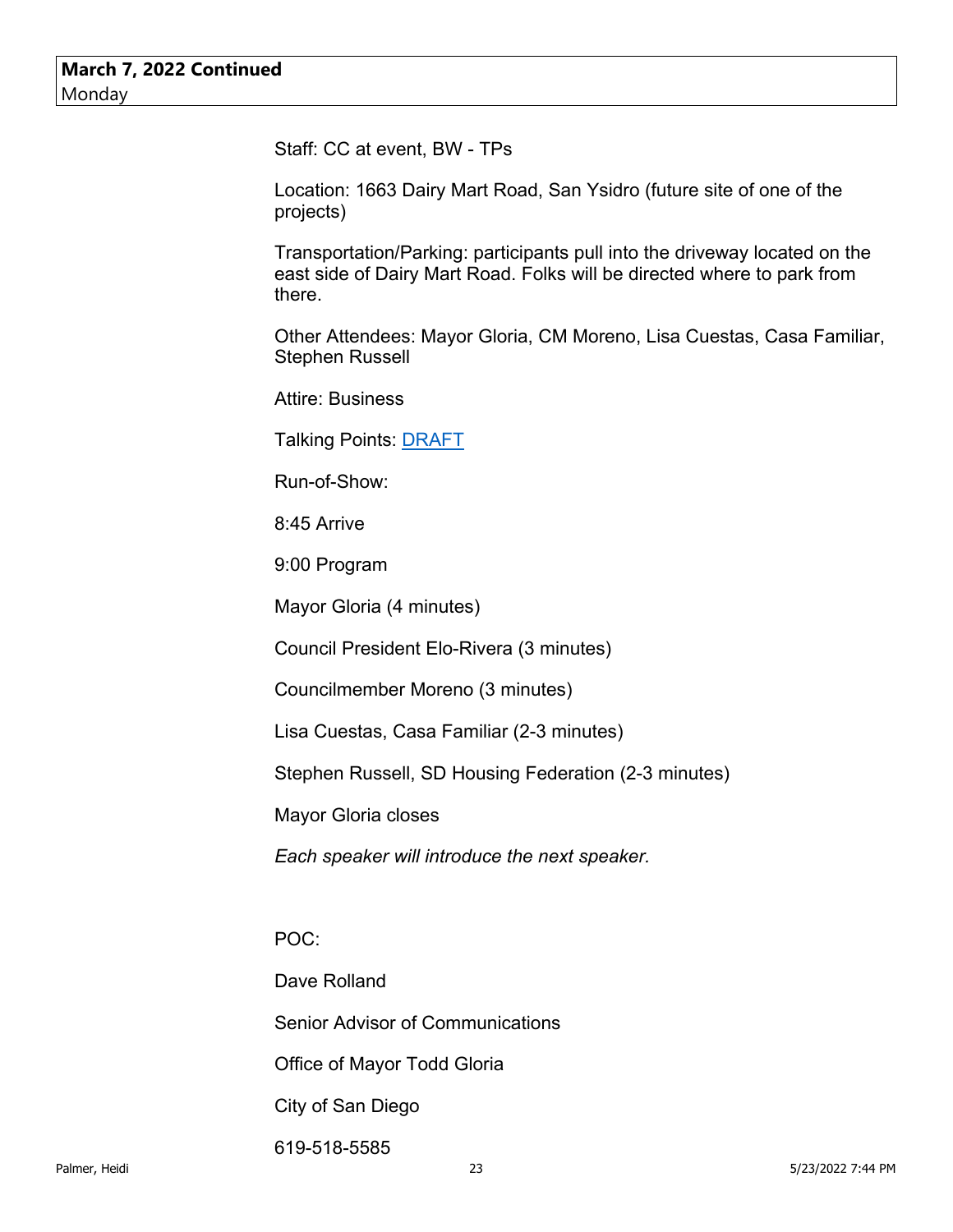# drolland@sandiego.gov

| 9:30 AM - 10:00 AM  | <b>Travel -- CAB</b>                                                                                                                                                                                                                                                                                                                                                                                                                                          |
|---------------------|---------------------------------------------------------------------------------------------------------------------------------------------------------------------------------------------------------------------------------------------------------------------------------------------------------------------------------------------------------------------------------------------------------------------------------------------------------------|
| 10:00 AM - 11:00 AM | <b>Council (Special Closed Session) -- Chambers</b>                                                                                                                                                                                                                                                                                                                                                                                                           |
| 11:00 AM - 5:00 PM  | Special Closed Session meeting -- ZOOM Meeting<br>This is your <b>ZOOM meeting</b> appointment for the <b>Closed Session</b> meeting.<br>The Council will convene in Open Session at 10:00 a.m. (through Zoom) to<br>receive public comment on the Closed Session Agenda and will then<br>recess into Closed Session at 11:00 a.m. <b>NOTE:</b> Be sure to use the below<br>link for the Closed Session meeting, not the link used to attend Open<br>Session. |
|                     | Please follow these instructions:                                                                                                                                                                                                                                                                                                                                                                                                                             |
|                     | 1) Be prepared to confirm that you are joining the closed session meeting<br>from a secure location (meaning that no one else can hear or see the<br>closed session discussion).                                                                                                                                                                                                                                                                              |
|                     | 2) Please mute your speaker on your device until ready to speak (for<br>clearer communication channel); and turn off speakers on other devices to<br>avoid echoes. You may want to test your audio to ensure proper<br>functioning prior to the meeting.                                                                                                                                                                                                      |
|                     | 3) Presenters will use video in their presentation. Mayor and<br>Councilmembers may wish to use video for ease of communication. If<br>there are clear channel issues, video can be turned off.                                                                                                                                                                                                                                                               |
|                     | 4) For the benefit of the Court Reporter transcribing the meeting, please<br>state your name when speaking if video has been turned off.                                                                                                                                                                                                                                                                                                                      |
|                     |                                                                                                                                                                                                                                                                                                                                                                                                                                                               |
|                     | City Attorney is inviting you to a scheduled ZoomGov meeting.                                                                                                                                                                                                                                                                                                                                                                                                 |

**Join ZoomGov Meeting**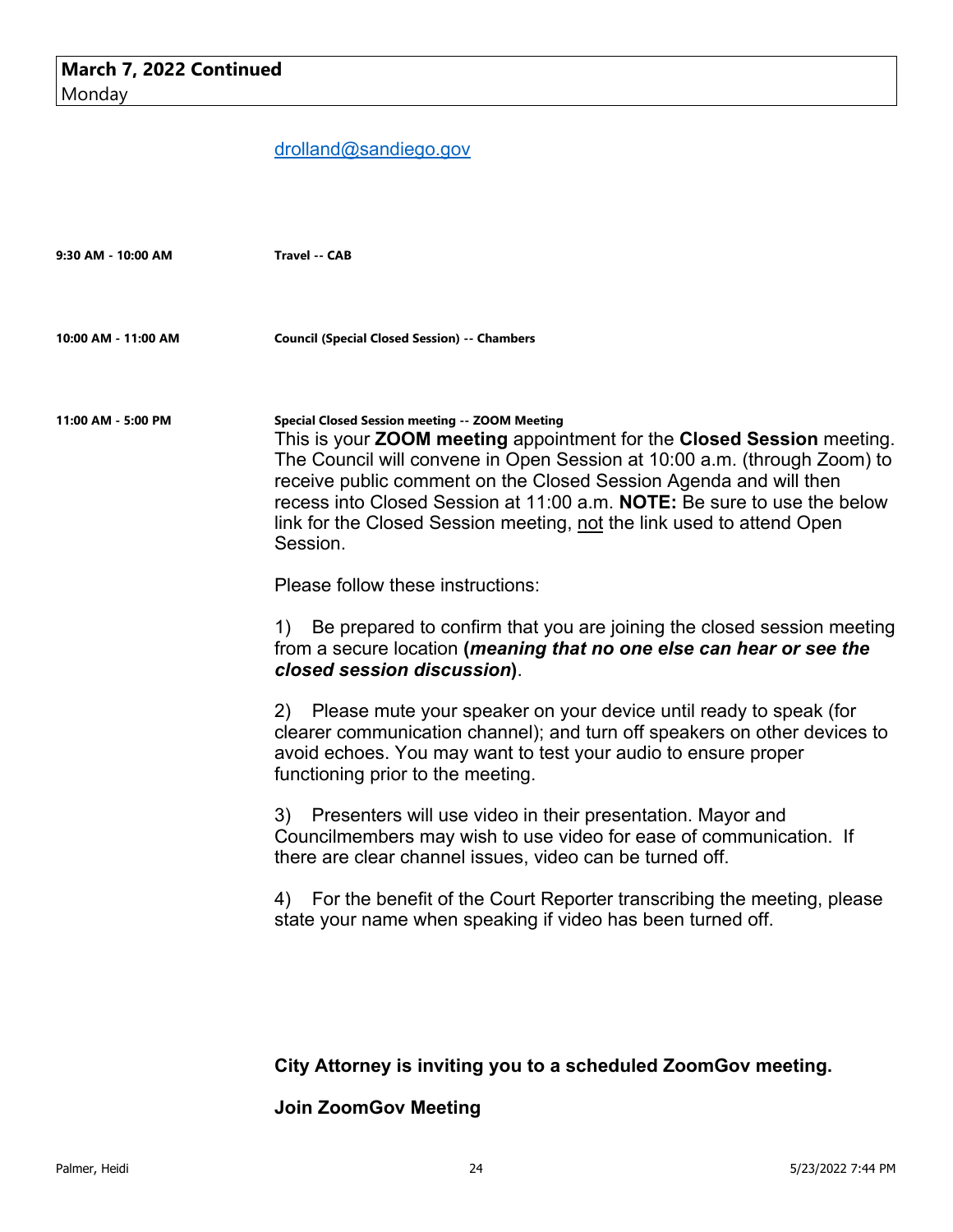## **March 7, 2022 Continued** Monday

https://sandiego.zoomgov.com/j/1606138175? pwd=MXRTZFpMaFJNQUtDSHZpU3A4SjkrQT09

Meeting ID: 160 613 8175

Passcode: af6CR8

One tap mobile

- +16692545252,,1606138175#,,,,\*414368# US (San Jose)
- +16692161590,,1606138175#,,,,\*414368# US (San Jose)

Dial by your location

- +1 669 254 5252 US (San Jose)
- +1 669 216 1590 US (San Jose)
- +1 646 828 7666 US (New York)
- +1 551 285 1373 US

833 568 8864 US Toll-free

Meeting ID: 160 613 8175

Passcode: 414368

Find your local number: https://sandiego.zoomgov.com/u/adlpVvR8gx

Join by SIP

1606138175@sip.zoomgov.com

Join by H.323

161.199.138.10 (US West)

161.199.136.10 (US East)

Meeting ID: 160 613 8175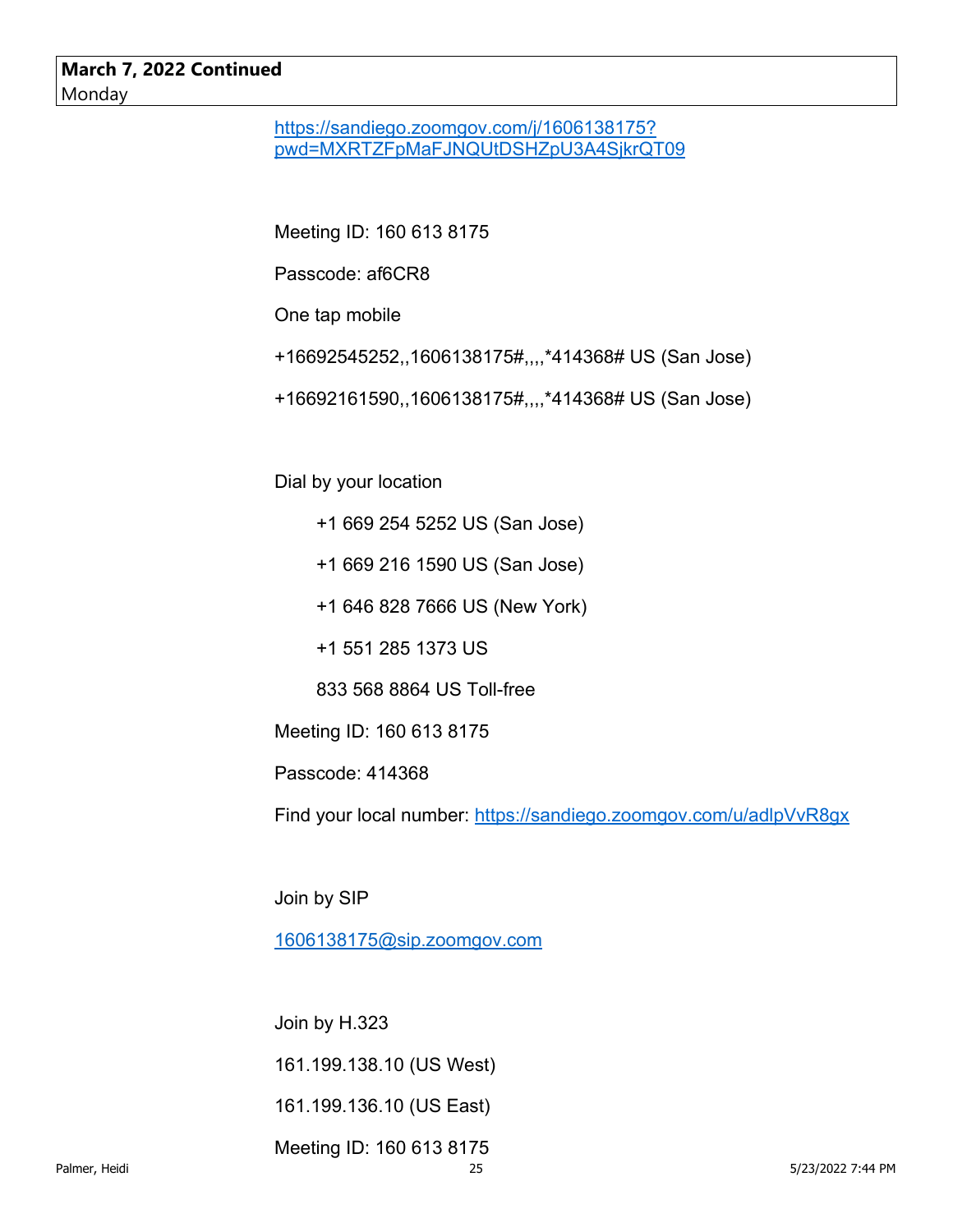| March 7, 2022 Continued<br>Monday |                                                                                            |
|-----------------------------------|--------------------------------------------------------------------------------------------|
|                                   | Passcode: 414368                                                                           |
| 5:00 PM - 5:30 PM                 | Council (Special Closed Session) -- Chambers/Zoom<br><b>Report out from Closed Session</b> |
| <b>March 8, 2022</b><br>Tuesday   |                                                                                            |
| 8:20 AM - 9:40 AM                 | CP Elo-Rivera/CPPT Montgomery Steppe -- D9 Office<br>RE: Monthly Check-in                  |
|                                   | Attendees:                                                                                 |
|                                   | <b>CP Elo-Rivera</b>                                                                       |
|                                   | Lydia Van Note                                                                             |
|                                   | <b>CPPT Montgomery Steppe</b>                                                              |
|                                   | Henry Foster III                                                                           |
|                                   | Pre: 8:20-30                                                                               |
|                                   | Meeting: 8:30-9:30                                                                         |
|                                   | Post: 9:30-9:40                                                                            |
|                                   | POC: Stephanie Sanchez 619-380-4825                                                        |
| 9:30 AM - 10:00 AM                | <b>Council Prep -- Sean's Office</b><br>*Do not schedule meetings during this time         |

Dir. Of Legislative Affairs to prep for Council and head up to Chambers as needed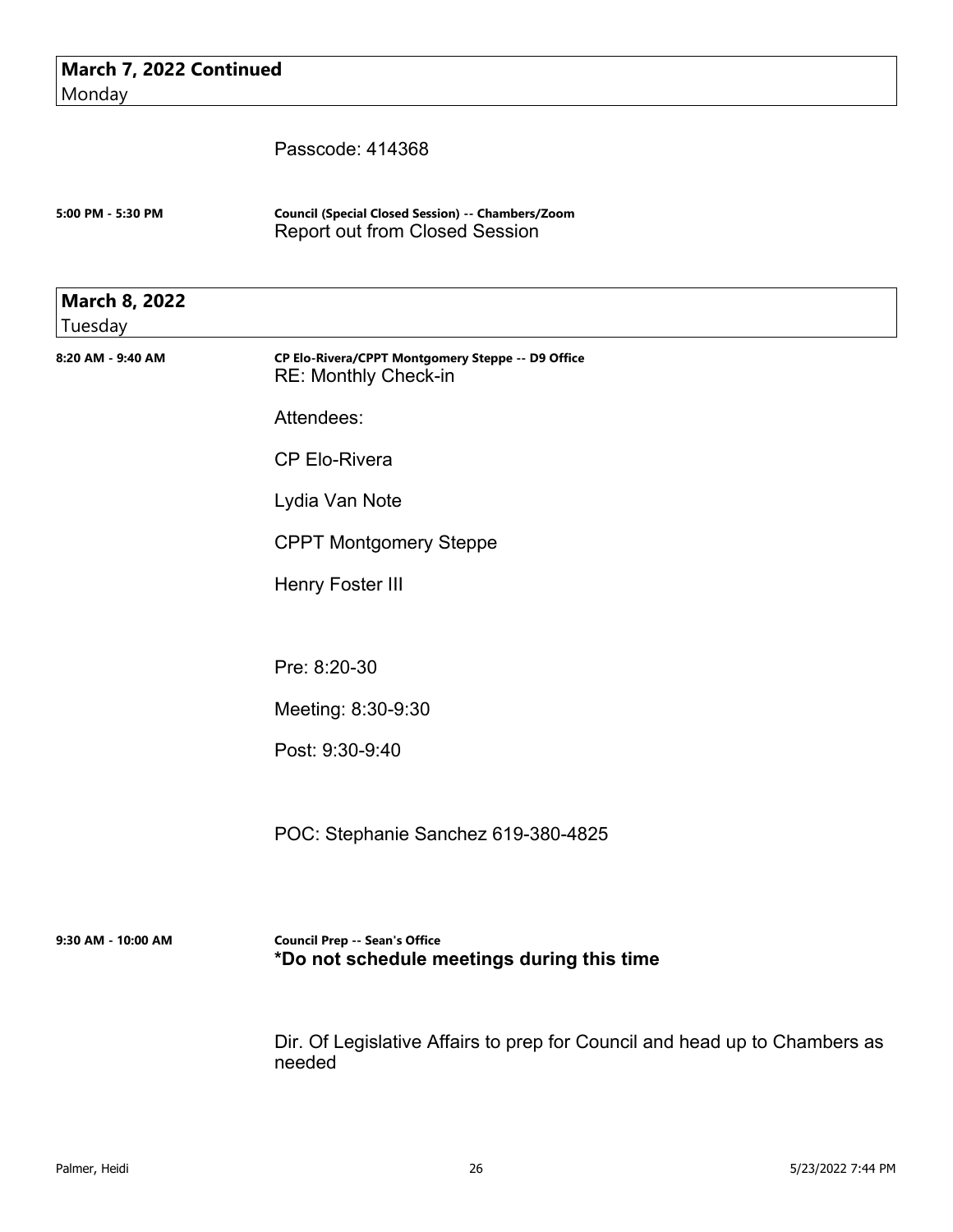Microsoft Teams meeting

 $\mathcal{L}_\text{max}$  , where  $\mathcal{L}_\text{max}$  and  $\mathcal{L}_\text{max}$ 

#### **Join on your computer or mobile app**

Click here to join the meeting

Learn More | Meeting options

\_\_\_\_\_\_\_\_\_\_\_\_\_\_\_\_\_\_\_\_

**10:00 AM - 11:00 AM Council -- Chambers or Zoom**  Please click this URL to join. https://sandiego.zoomgov.com/w/1614863189?tk=5Pe0tDnwm7IWegalTsCZcJ8gnYt8XD51L36l4zqr9Q.DQMAAAAAYEDbVRZmNFZQa2lQdFFh bVRTaVZkOS1tMWVBAAAAAAAAAAAAAAAAAAAAAAAAAAAAAA

 $\mathcal{L}_\text{max}$  , and the contract of the contract of the contract of the contract of the contract of the contract of

\_\_\_\_\_\_\_\_\_\_\_\_\_\_\_\_\_\_\_\_\_\_\_\_\_\_\_\_\_\_\_\_\_\_\_\_\_\_\_\_\_\_\_\_\_\_\_\_\_\_\_\_\_\_\_\_\_\_\_\_

**11:00 AM - 1:00 PM CLOSED SESSION -- Microsoft Teams Meeting**



This is your **Teams Meeting** appointment for the **Closed Session** meeting. The Council will convene in Open Session at 10:00 a.m. (through Zoom) to receive public comment on the Closed Session Agenda and will then recess into Closed Session at 11:00 a.m.

Please follow these instructions:

1) Be prepared to confirm that you are joining the closed session meeting from a secure location **(***meaning that no one else can hear or see the closed session discussion***)**.

2) Please mute your speaker on your device until ready to speak (for clearer communication channel); and turn off speakers on other devices to avoid echoes. You may want to test your audio to ensure proper functioning prior to the meeting.

3) Presenters will use video in their presentation. Mayor and Councilmembers may wish to use video for ease of communication. If there are clear channel issues, video can be turned off.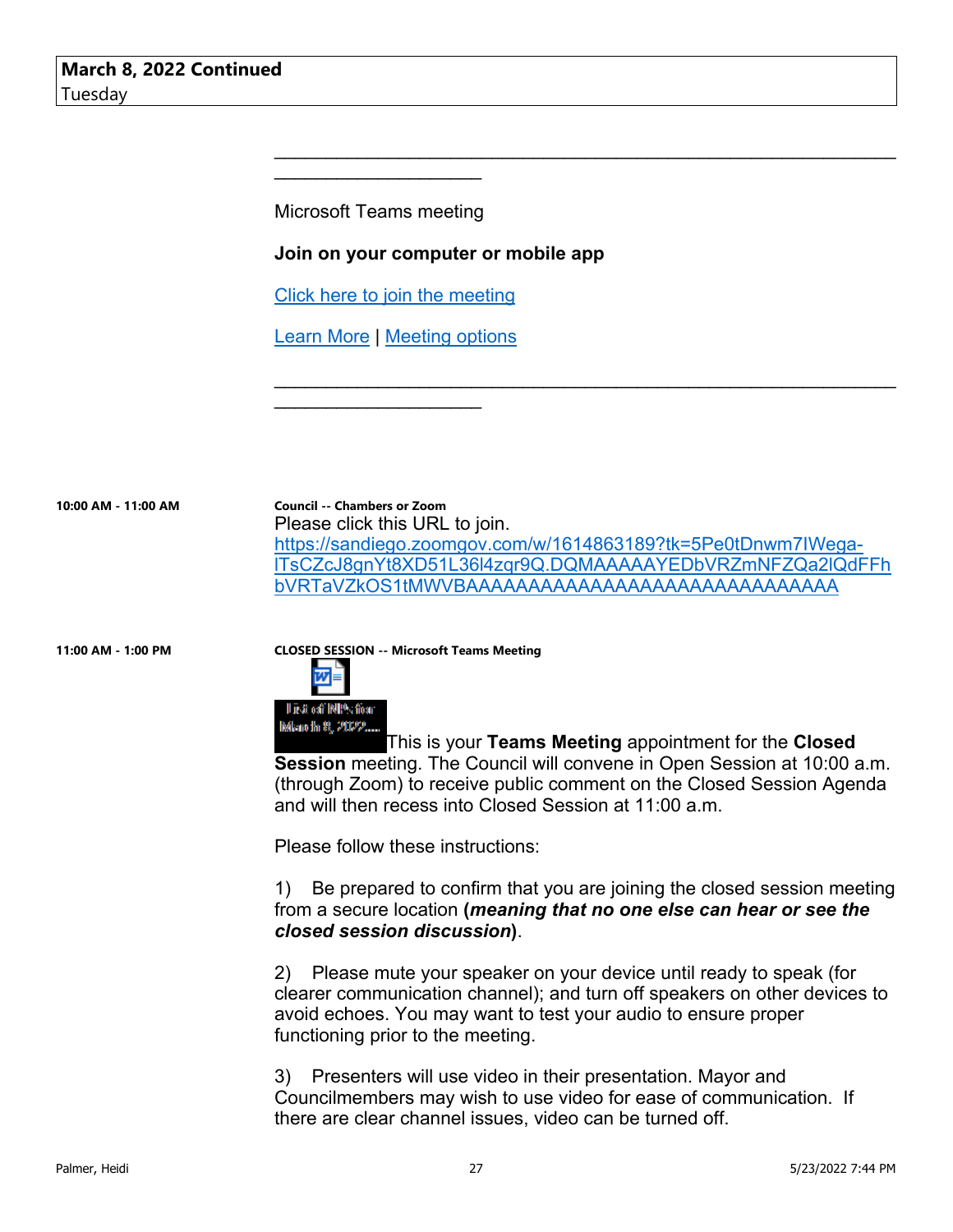4) For the benefit of the Court Reporter transcribing the meeting, please state your name when speaking if video has been turned off.

For **Optional** attendees:

1) Please have your Teams app open and be ready for an "invite" to **join** the meeting at the time your item is called.

2) Please do NOT attempt to join or call in to the meeting prior to receiving your notification.

Be prepared to state your name and that you are joining the meeting from a secure location.

\_\_\_\_\_\_\_\_\_\_\_\_\_\_\_\_\_\_\_\_\_\_\_\_\_\_\_\_\_\_\_\_\_\_\_\_\_\_\_\_\_\_\_\_\_\_\_\_\_\_\_\_\_\_\_\_\_\_\_\_

Microsoft Teams meeting

 $\mathcal{L}_\text{max}$  , where  $\mathcal{L}_\text{max}$  and  $\mathcal{L}_\text{max}$ 

#### **Join on your computer or mobile app**

Click here to join the meeting

**Or call in (audio only)**

+1 323-813-7079,,351438097# United States, Los Angeles

Phone Conference ID: 351 438 097#

Find a local number | Reset PIN

Learn More | Meeting options

\_\_\_\_\_\_\_\_\_\_\_\_\_\_\_\_\_\_\_\_

**1:00 PM - 1:30 PM DNS**

Lunch Break

**1:30 PM - 2:00 PM Council Prep -- Sean's Office \*Do not schedule meetings during this time**

> Dir. Of Legislative Affairs to prep for Council and head up to Chambers as needed

 $\mathcal{L}_\text{max}$  , and the contract of the contract of the contract of the contract of the contract of the contract of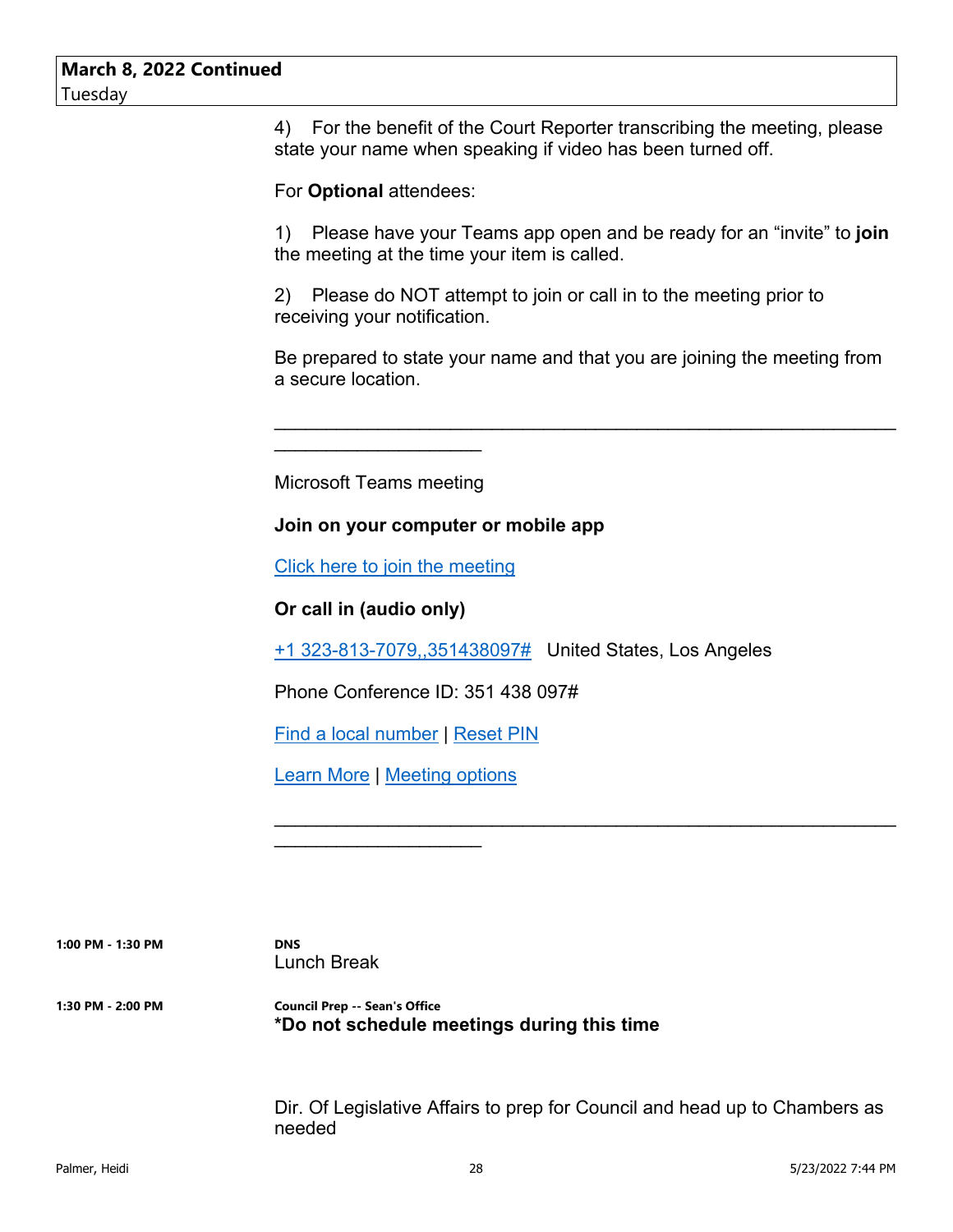Microsoft Teams meeting

\_\_\_\_\_\_\_\_\_\_\_\_\_\_\_\_\_\_\_\_

### **Join on your computer or mobile app**

Click here to join the meeting

Learn More | Meeting options

 $\mathcal{L}_\text{max}$  , where  $\mathcal{L}_\text{max}$  and  $\mathcal{L}_\text{max}$ 

**2:00 PM - 6:00 PM Council -- Chambers or Zoom** Please click this URL to join. https://sandiego.zoomgov.com/w/1614863189?tk=5Pe0tDnwm7IWegalTsCZcJ8gnYt8XD51L36l4zqr9Q.DQMAAAAAYEDbVRZmNFZQa2lQdFFh bVRTaVZkOS1tMWVBAAAAAAAAAAAAAAAAAAAAAAAAAAAAAA

 $\mathcal{L}_\text{max}$  , and the contract of the contract of the contract of the contract of the contract of the contract of

\_\_\_\_\_\_\_\_\_\_\_\_\_\_\_\_\_\_\_\_\_\_\_\_\_\_\_\_\_\_\_\_\_\_\_\_\_\_\_\_\_\_\_\_\_\_\_\_\_\_\_\_\_\_\_\_\_\_\_\_

 $\mathcal{L}_\text{max}$  , and the contract of the contract of the contract of the contract of the contract of the contract of

 $\mathcal{L}_\text{max}$  , and the contract of the contract of the contract of the contract of the contract of the contract of

**4:30 PM - 5:20 PM MTS/SANDAG Briefings -- Microsoft Teams Meeting** Upon adjournment of Council

Microsoft Teams meeting

\_\_\_\_\_\_\_\_\_\_\_\_\_\_\_\_\_\_\_\_

**Join on your computer or mobile app** 

Click here to join the meeting

Learn More | Meeting options

 $\mathcal{L}_\text{max}$  , where  $\mathcal{L}_\text{max}$  and  $\mathcal{L}_\text{max}$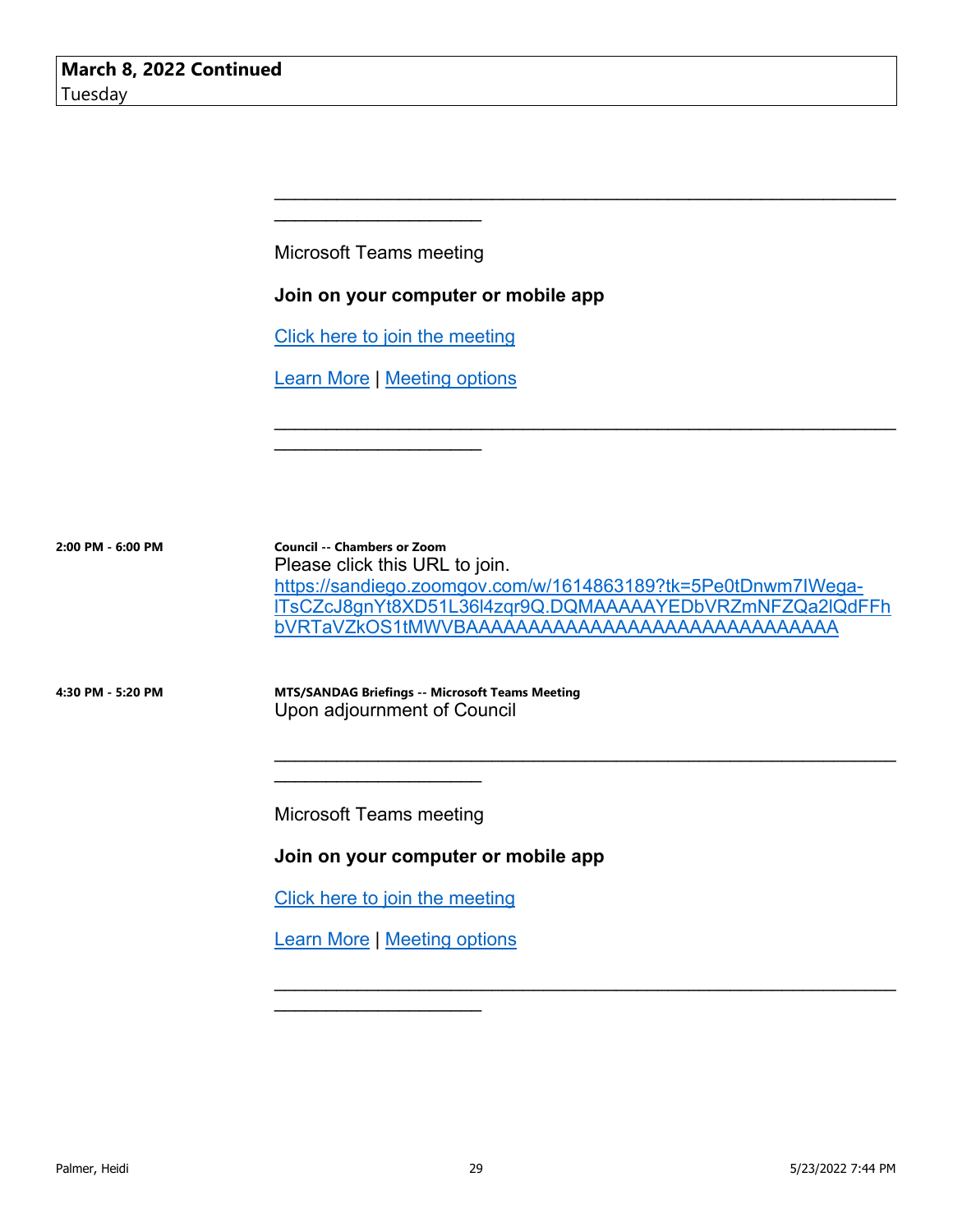| March 8, 2022 Continued<br>Tuesday |                                                                                                                                                                                                       |  |
|------------------------------------|-------------------------------------------------------------------------------------------------------------------------------------------------------------------------------------------------------|--|
| 5:30 PM - 6:00 PM                  | <b>APCD Briefing -- Microsoft Teams Meeting</b>                                                                                                                                                       |  |
|                                    |                                                                                                                                                                                                       |  |
|                                    | <b>Microsoft Teams meeting</b>                                                                                                                                                                        |  |
|                                    | Join on your computer or mobile app                                                                                                                                                                   |  |
|                                    | Click here to join the meeting                                                                                                                                                                        |  |
|                                    | <b>Learn More   Meeting options</b>                                                                                                                                                                   |  |
|                                    |                                                                                                                                                                                                       |  |
|                                    |                                                                                                                                                                                                       |  |
| 6:30 PM - 7:00 PM                  | SPEAK: Azalea Park Neighborhood Association -- Zoom<br>RE: Update on 2022 priorities, as well as general City and D9 efforts                                                                          |  |
|                                    | Staff: BM?, MO-opt                                                                                                                                                                                    |  |
|                                    | Speak time: 6:30/6:35 - 7PM                                                                                                                                                                           |  |
|                                    | TPs: <u>DRAFT</u>                                                                                                                                                                                     |  |
|                                    | Agenda:                                                                                                                                                                                               |  |
|                                    | Neighbor intros<br>Updates from Council Office - CP Elo-Rivera<br>Update on CHAPC from Paula Ezcurra<br>$\bullet$<br>Bounty Swap info from James Lively<br>Time for open comments<br>Close of meeting |  |
|                                    | Link: https://ucsd.zoom.us/j/96120219545, Meeting ID: 933 9617 5184                                                                                                                                   |  |
|                                    | POC:                                                                                                                                                                                                  |  |
|                                    | Linda Pennington                                                                                                                                                                                      |  |

gizmopennington@cox.net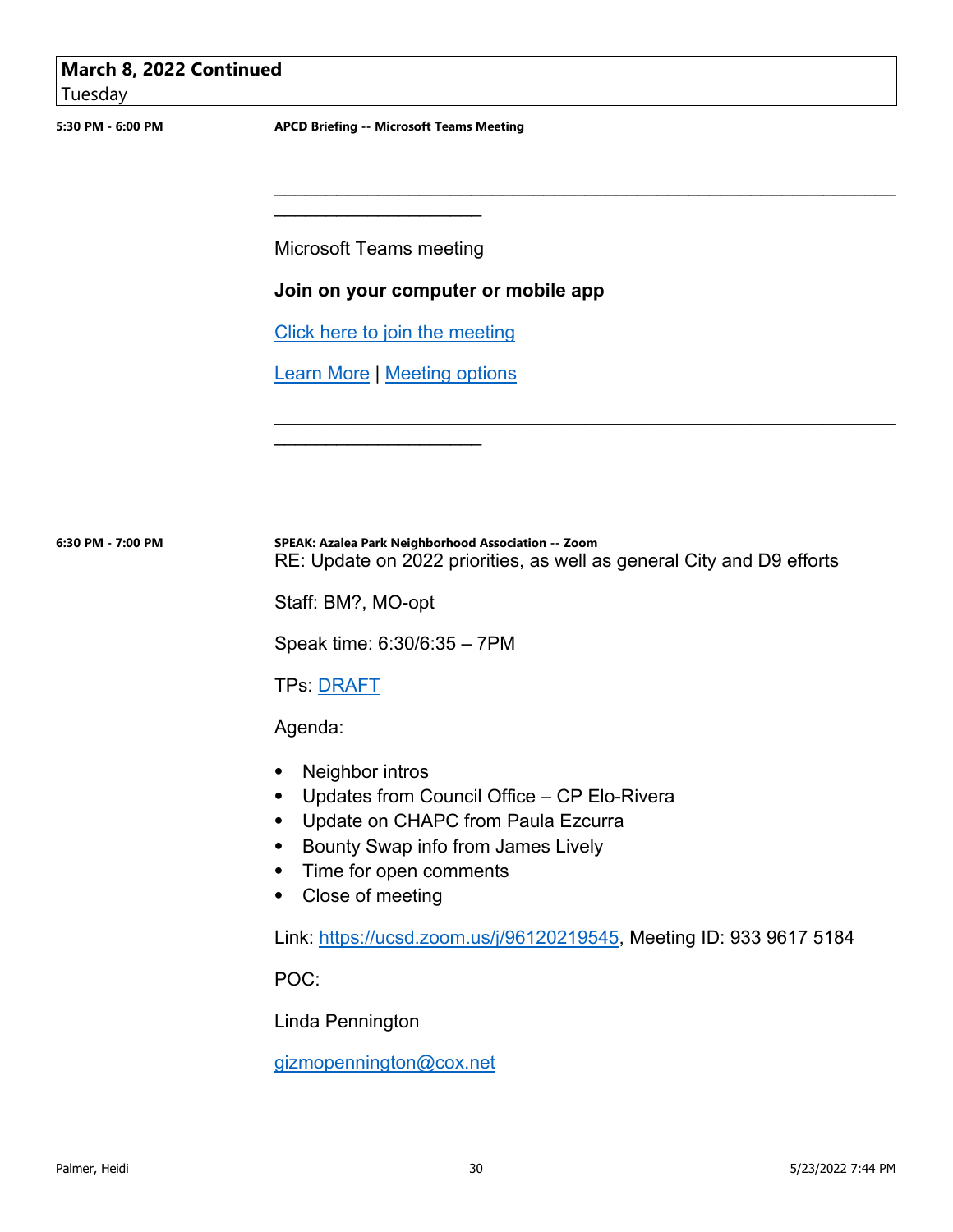### **March 8, 2022 Continued**

Tuesday

## **March 9, 2022**

Wednesday

**All Day Brendan OOO**

#### **7:50 AM - 8:40 AM SDHC -- Microsoft Teams Meeting**

RE: SDHC's employee union, SEIU, has notified of their intent to renegotiate the MOU with SDHC set to expire June 30<sup>th</sup>. Also, to discuss on some recent developments with the Housing Stability Assistance Program and HomeKey.

 $\mathcal{L}_\text{max}$  , and the contract of the contract of the contract of the contract of the contract of the contract of

 $\mathcal{L}_\text{max}$  , and the contract of the contract of the contract of the contract of the contract of the contract of

Staff: LVN, BW

Attendees:

Jeff Davis

Lisa Jones

Emily Jacobs

Azucena Valladolid

Jenny van der Hyde

Pre: 7:50-8

Meeting: 8-8:30

Post: 8:30-40

Microsoft Teams meeting

\_\_\_\_\_\_\_\_\_\_\_\_\_\_\_\_\_\_\_\_

#### **Join on your computer or mobile app**

Click here to join the meeting

Learn More | Meeting options

 $\mathcal{L}_\text{max}$  , where  $\mathcal{L}_\text{max}$  and  $\mathcal{L}_\text{max}$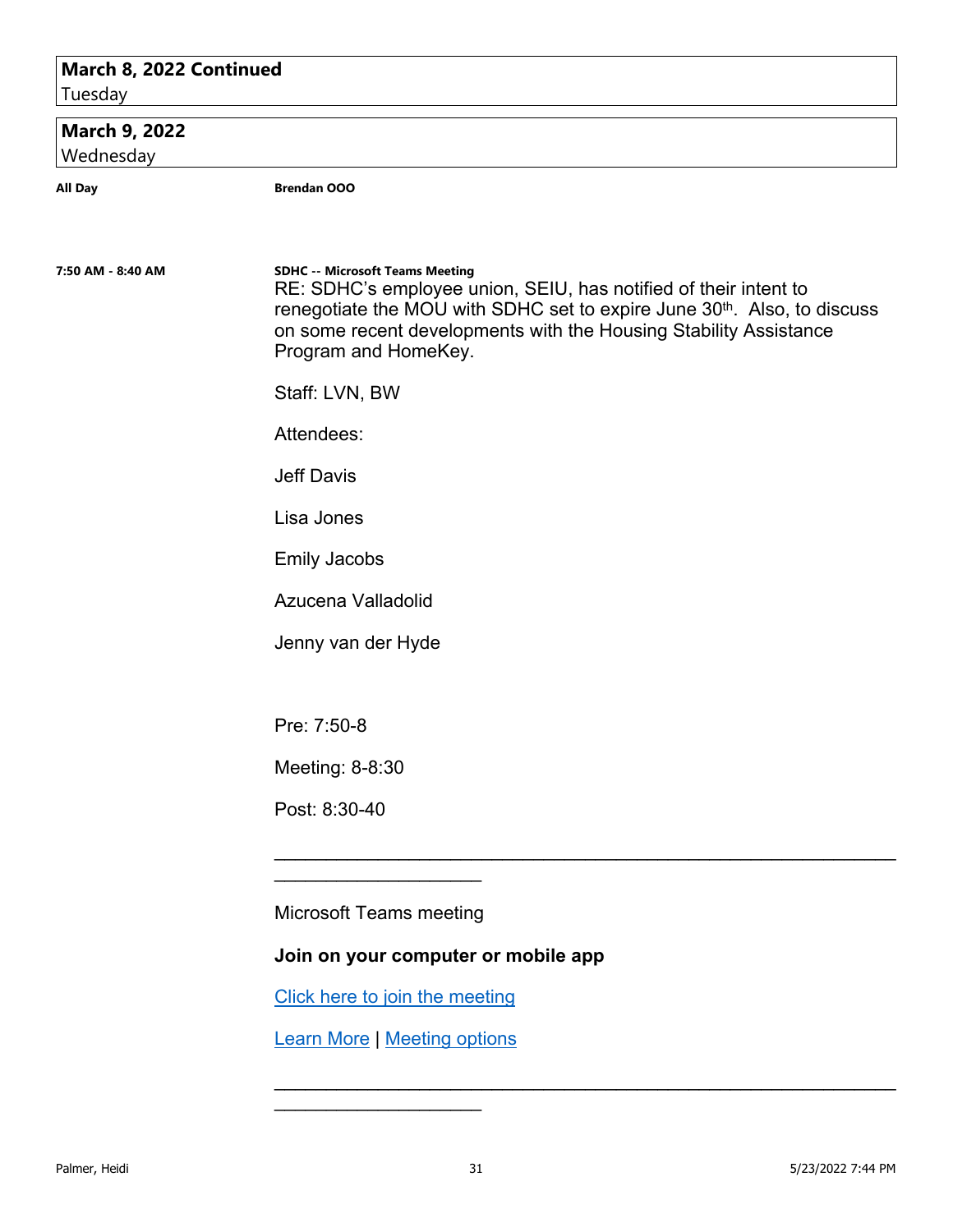#### **March 9, 2022 Continued**

Wednesday

**8:30 AM - 8:50 AM Travel -- San Diego County Administration Center, 1600 Pacific Hwy, San Diego, CA 92101**

**8:50 AM - 9:30 AM SPEAK: Press Conference w/ Asm. Chris Ward -- San Diego County Administration Center, 1600 Pacific Hwy, San Diego, CA 92101**



Event Information: AB 1771 press

conference. Assemblymember Ward is excited to introduce landmark legislation that will penalize short-term housing investors and stabilize the housing market to allow every day Californians the ability to own a home of their own.

Staff: CC at event, CC/BW - TPs

Location: San Diego County Administration Center, 1600 Pacific Hwy, San Diego, CA 92101

Transportation/Parking: Transit/walk or street/general parking available in the parking structure.

Other Attendees: Asst. Majority Leader Ward, Alejandra Sotelo-Solis, Mayor of National City

Attire: Business

Talking Points: DRAFT

Run-of-Show: Attached

POC:

Toby

Cell: 916-300-6577

Toby Uptain-Villa

Legislative Director

Office of Assemblymember Ward - AD 78

Tel: (916) 319-2078

https://a78.asmdc.org/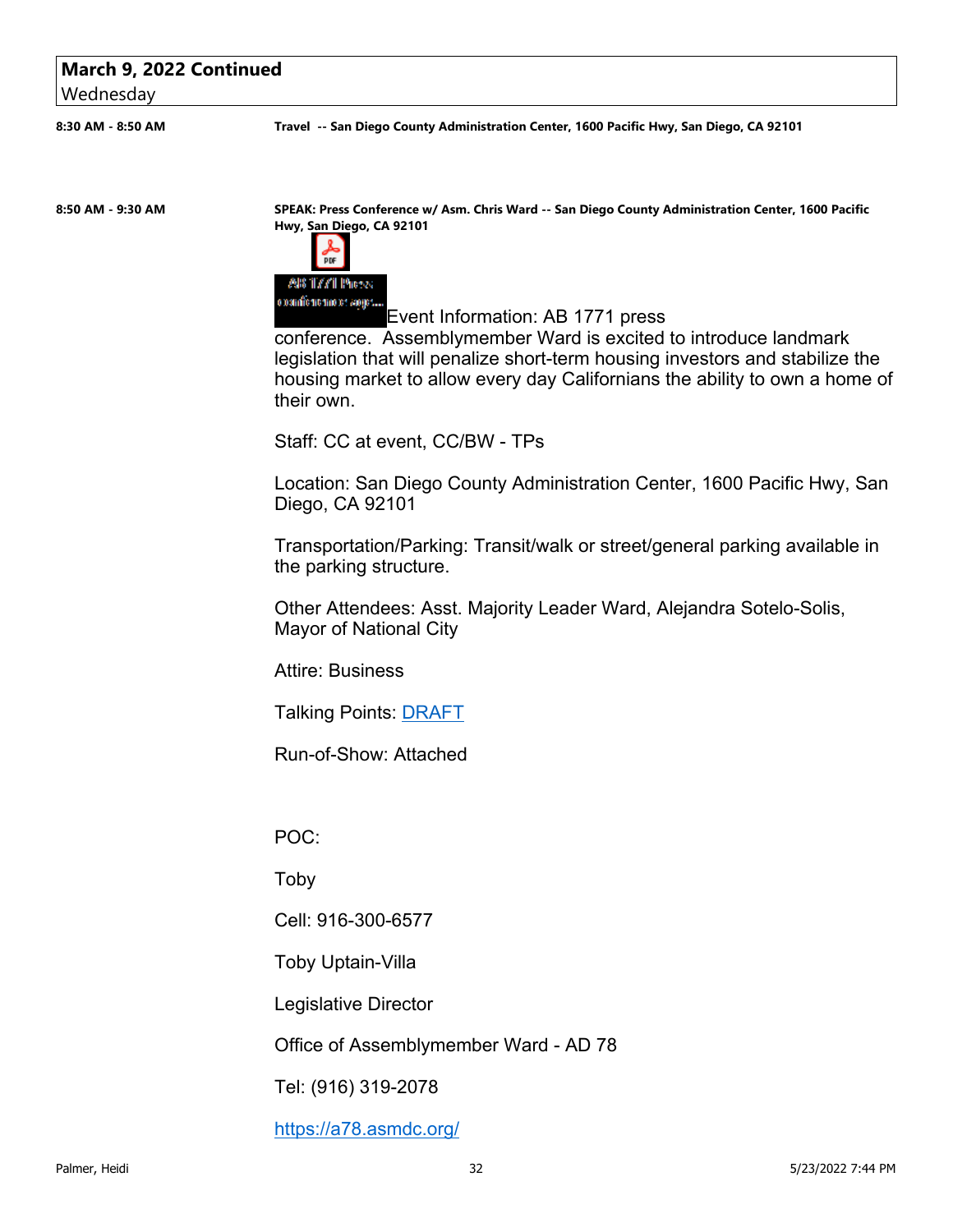| <b>March 9, 2022 Continued</b><br>Wednesday |                                                                                |
|---------------------------------------------|--------------------------------------------------------------------------------|
| 9:30 AM - 10:00 AM                          | <b>Travel -- CAB</b>                                                           |
| 9:50 AM - 10:50 AM                          | CP Elo-Rivera/CM Whitburn Monthly Meeting -- D9 Office<br>RE: Monthly Check-in |
|                                             | Attendees:                                                                     |
|                                             | <b>CP Elo-Rivera</b>                                                           |
|                                             | Lydia Van Note                                                                 |
|                                             | <b>CM Whitburn</b>                                                             |
|                                             | <b>Jesus Cardenas</b>                                                          |
|                                             |                                                                                |
|                                             | POC: Brenda Lugo 619-236-6633                                                  |
|                                             |                                                                                |
|                                             | Pre: 9:50-10                                                                   |
|                                             | Meeting: 10-10:30                                                              |
|                                             | Post: 10:30-10:50                                                              |

**10:50 AM - 11:50 AM CP Elo-Rivera/CM Cate Monthly Meeting -- D9 Office** RE: Monthly Check-in

Attendees:

CP Elo-Rivera

Lydia Van Note

CM Cate

Francis Barraza

POC: Libbie Nienstedt 619-957-1027 or Heidi Palmer 619-510-6894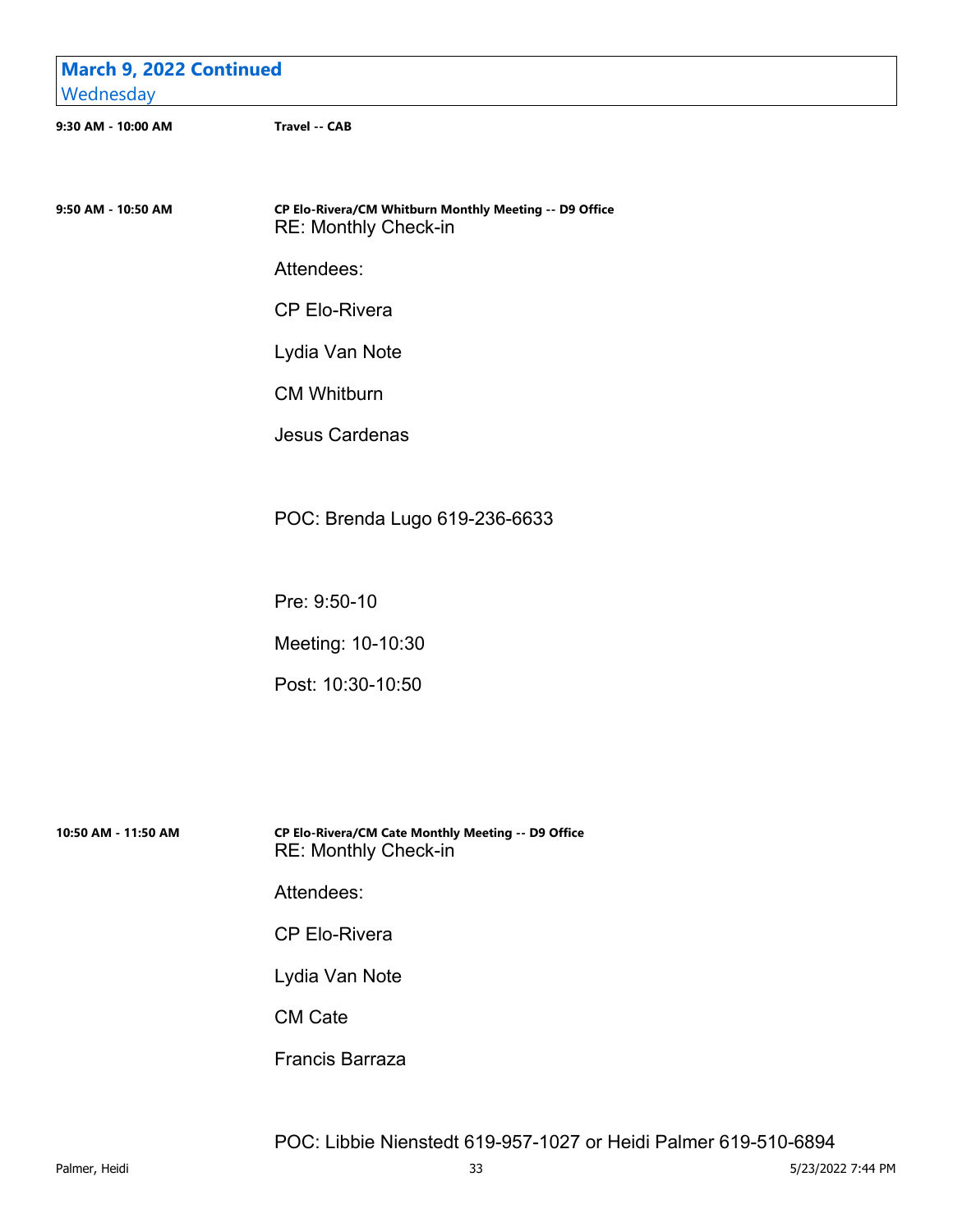Pre 10:50-11 Meeting: 11-11:30 Post: 11:30-11:50

**12:00 PM - 12:30 PM DNS -- Lunch break 12:50 PM - 1:50 PM Socal RHA -- Zoom** RE: Meet and Greet with the Southern California Rental Housing Association Staff: BW, MR Attendees: Mike Nagy, SCRHA Staff Molly Kirkland, SCRHA Staff Alan Pentico, SCRHA Staff Lucinda Lilley, Member Abigail Rex, Member Allison Pfister, Member Todd Henderson, Member Pre: 12:50-1 Meeting: 1-1:30 Post: 1:30-50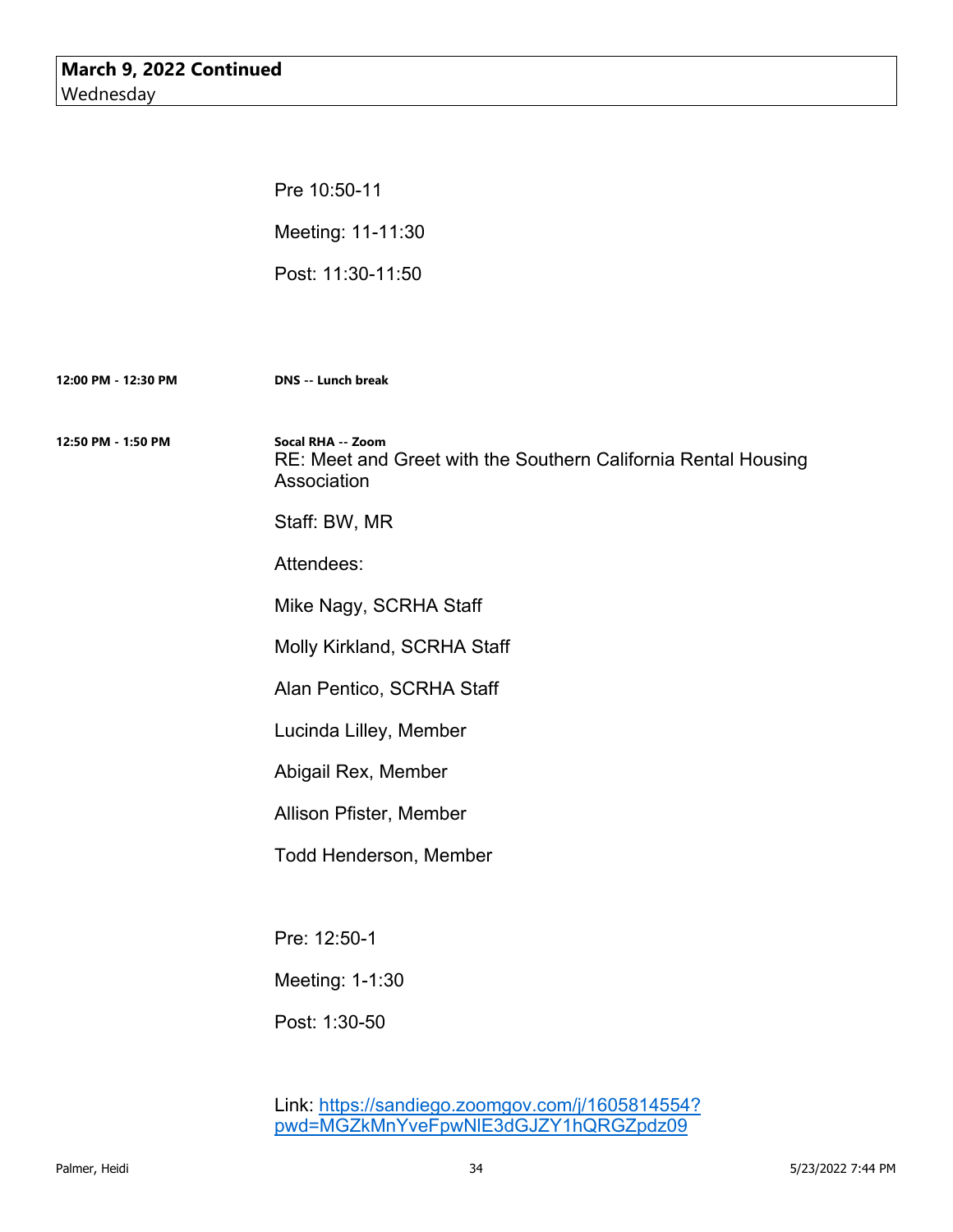| March 9, 2022 Continued<br>Wednesday |                                                                                     |  |
|--------------------------------------|-------------------------------------------------------------------------------------|--|
|                                      | Meeting ID: 160 581 4554                                                            |  |
|                                      | Passcode: z83MxA                                                                    |  |
|                                      |                                                                                     |  |
|                                      | POC:                                                                                |  |
|                                      |                                                                                     |  |
| 1:50 PM - 2:40 PM                    | CP Elo-Rivera/CM von Wilpert Monthly Meeting -- Zoom<br><b>RE: Monthly Check-in</b> |  |
|                                      | Attendees:                                                                          |  |
|                                      | <b>CP Elo-Rivera</b>                                                                |  |
|                                      | Lydia Van Note                                                                      |  |
|                                      | <b>CM von Wilpert</b>                                                               |  |
|                                      | Jamie Fox                                                                           |  |
|                                      |                                                                                     |  |
|                                      | POC: AJ Baker 619-813-1101 or Heidi Palmer 619-510-6894                             |  |
|                                      |                                                                                     |  |
|                                      | Pre: 1:50-2                                                                         |  |
|                                      | Meeting: 2-2:30                                                                     |  |
|                                      | Post: 2:30-2:40                                                                     |  |
|                                      |                                                                                     |  |
|                                      | Join ZoomGov Meeting<br>https://sandiego.zoomgov.com/j/1612829042?                  |  |
|                                      | pwd=OXhTSHhJdTZOTIg2SktkUTR3clQyUT09                                                |  |
|                                      | Meeting ID: 161 282 9042<br>Passcode: vGt7iJ                                        |  |
|                                      |                                                                                     |  |
| 2:40 PM - 3:30 PM                    | CP Elo-Rivera/ Chief Nisleit Monthly Meeting -- Zoom<br><b>RE: Monthly Check-in</b> |  |
|                                      | Attendees:                                                                          |  |
|                                      | CP Elo-Rivera                                                                       |  |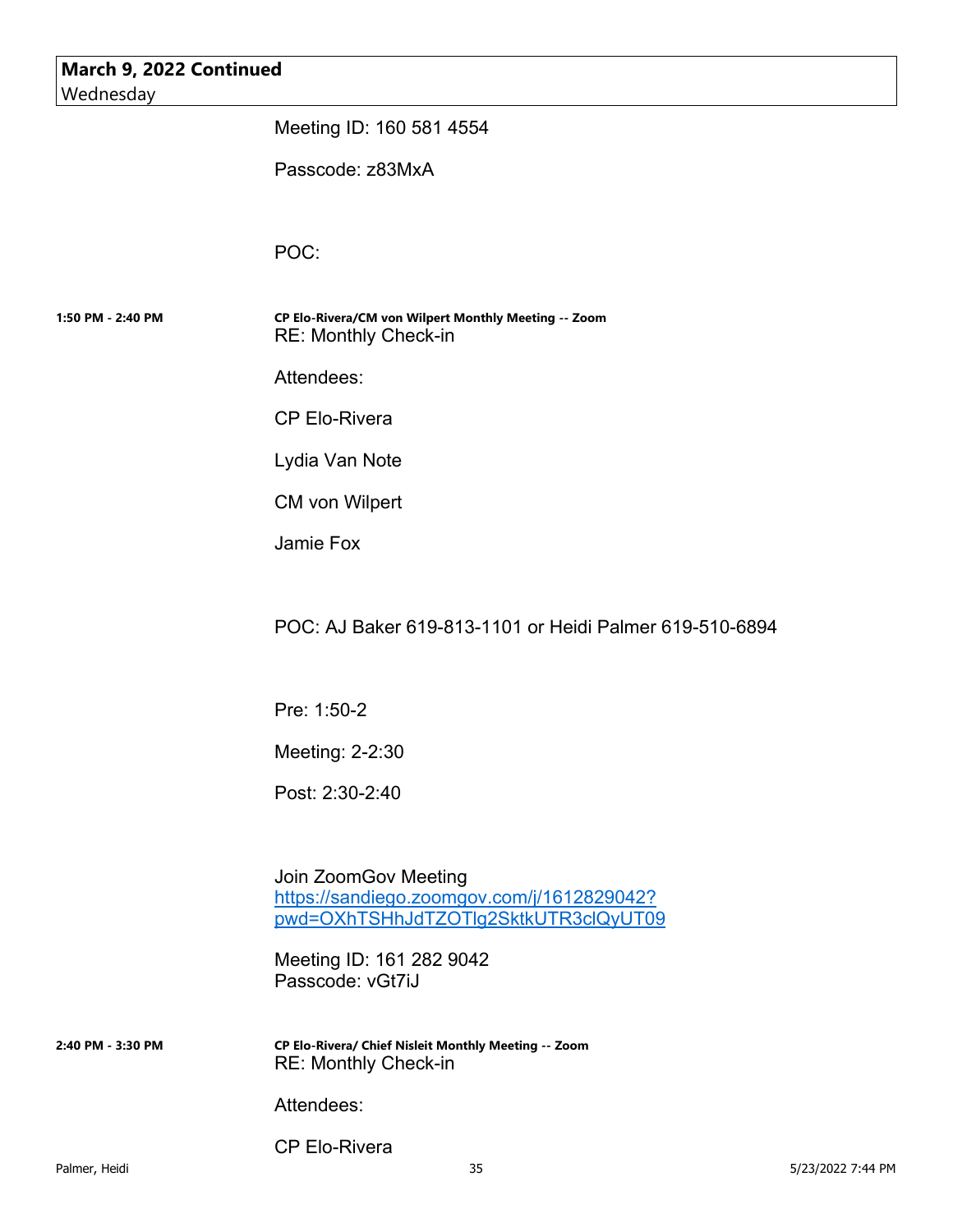Lydia Van Note

Chief Nisleit

POC: Sarah Johnston 619-531-2708 or Heidi Palmer 619-510-6894

Pre: 2:40-45

Meeting: 2:45-3:15

Post: 3:15-30

https://sandiego.zoomgov.com/j/1604231482? pwd=VnpGTGRsdGxxUUxFcGRwSEZBbDlSdz09

Meeting ID: 160 423 1482 Passcode: bVtV4a

| 3:30 PM - 4:00 PM | Travel -- Ben & Esther's Vegan Jewish Deli, 6333 El Cajon Boulevard, San Diego CA 92115                                                                                                                                                                   |
|-------------------|-----------------------------------------------------------------------------------------------------------------------------------------------------------------------------------------------------------------------------------------------------------|
| 4:00 PM - 4:30 PM | SPEAK: Ben & Esther's Vegetarian Jewish Deli Grand Opening -- Ben & Esther's Vegan Jewish Deli, 6333 El<br>Cajon Boulevard, San Diego CA 92115<br>Attachments?                                                                                            |
|                   | Event Information: to attend Ben & Esther's Ribbon Cutting Celebration<br>on Wednesday, March 9, 2022 from 3:30pm -5:00pm. This has quickly<br>become one of the hottest places in the College Area with their vegan twist<br>on the Jewish Deli concept. |
|                   | Staff: JN TPs/event, CC/BM - Comms FYI                                                                                                                                                                                                                    |
|                   | Location: Ben & Esther's Vegan Jewish Deli, 6333 El Cajon Boulevard,<br>San Diego CA 92115                                                                                                                                                                |
|                   | Transportation/Parking: reserved for Sean                                                                                                                                                                                                                 |
|                   | Other Attendees: Owner Marc Bennett and his partner                                                                                                                                                                                                       |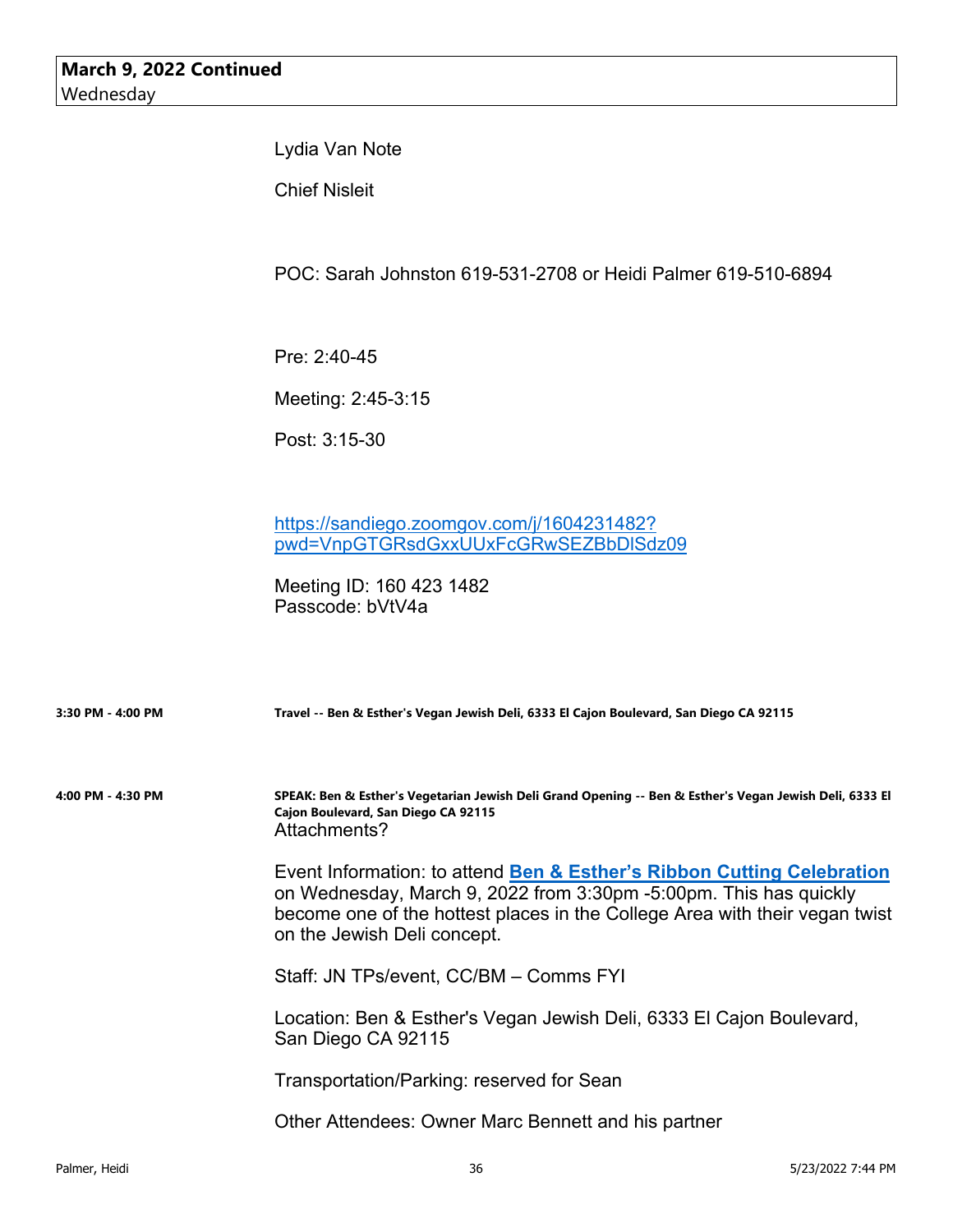Attire: Business/Business-Casual

TPs/ Background: Owners are Marc Bennett and his partner Justin King. Vegan Jewish Deli so highlight the uniqueness of their business, acknowledge their already big popularity and I believe their social media game (Instagram) is quite popular. Thank them for choosing to invest in the college area and diversifying variety of businesses in the College Area and turning it more and more into as one of San Diego's "Go to" communities

Run-of-Show:

3:30 start

4:15 Presentation of certificate and Sean says a few words

After 4:15 mixing until end

Commendations / Items to Bring: CERTIFICATE

RV: None, role

POC:

Jim Schneider | Executive Director

College Area Business District

E jim@collegeareasd.com T 619.582.1093 C 858.210.2934

**6:30 PM - 7:00 PM SPEAK: Kensington Talmadge Planning Group -- Zoom** Kill%&ojenolk#TP. CONFIRMED

RE: Update on 2022 priorities, as well as general City and D9 efforts

Staff: BW, MO/FP-opt

Speak time: 6:40-7:10pm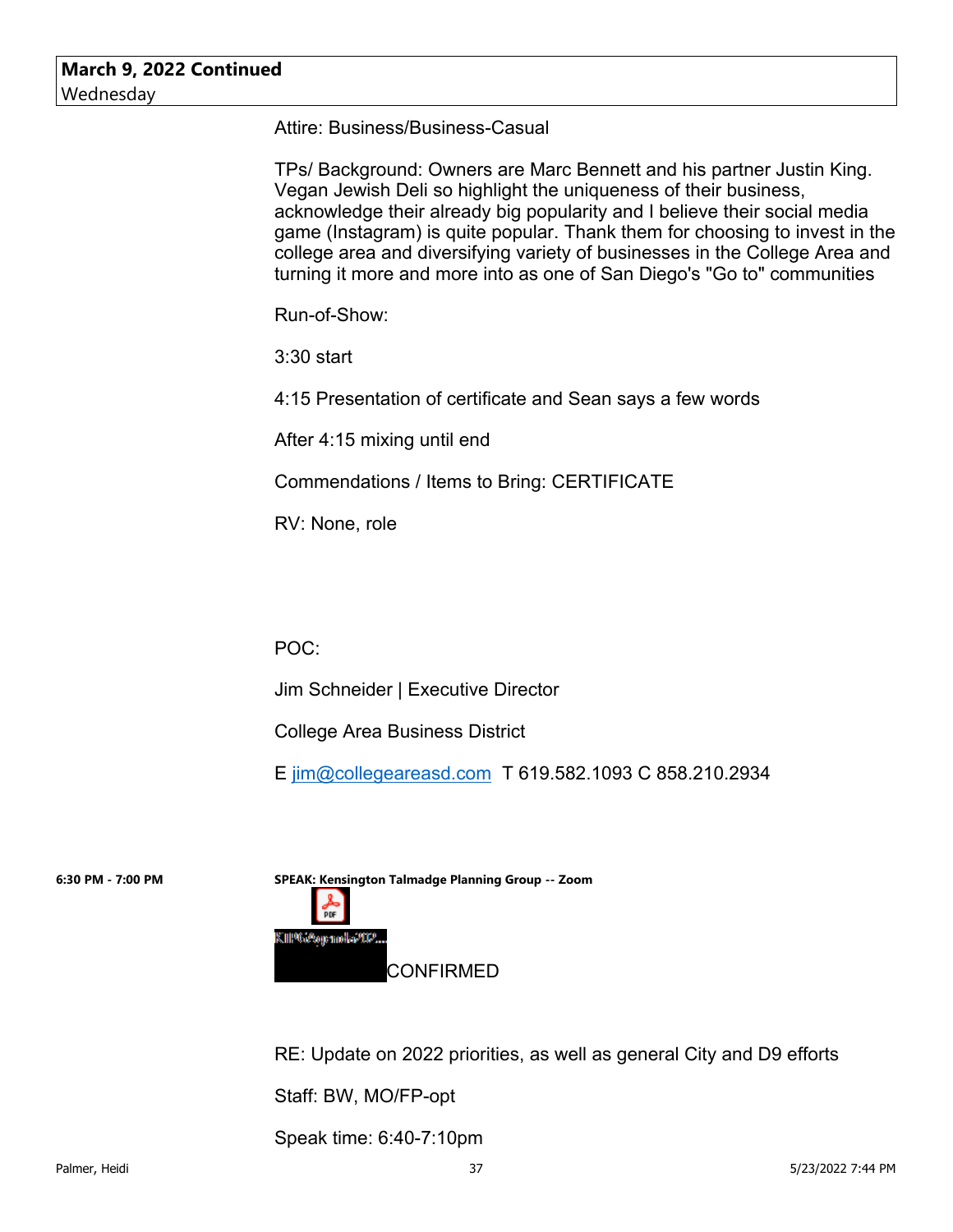#### TPs: DRAFT

Agenda: Attached

Link: https://us02web.zoom.us/j/82662186136? pwd=ZDE3TUV4Y29FNGFSSTM0dGR5Q0R6UT09

Meeting ID: 826 6218 6136

Passcode: 812499

POC:

David Moty

dkmoty@gmail.com

| <b>March 10, 2022</b><br>Thursday |                                                                                                                                                                                                                                                                       |
|-----------------------------------|-----------------------------------------------------------------------------------------------------------------------------------------------------------------------------------------------------------------------------------------------------------------------|
| 8:00 AM - 8:30 AM                 | Rebecca Kanter -- Achilles Coffee, 100 Park Plz Suite 175, San Diego, CA 92101<br>RE: San Diego County Superior Court Seat 35                                                                                                                                         |
| 9:00 AM - 12:00 PM                | MTS Board Meeting (Finance Workshop) -- Board Room<br>20022-009-110<br>20022-009-10180000<br>Chevanil Servicing  Commodibilisticnil Pit<br><b>BINDER</b>                                                                                                              |
|                                   | <b>OPEN SESSION</b><br>The Board of Directors meeting on <b>Thursday, March 10, 2022 at 9:00am</b><br>will be held via Zoom. Members are welcome to participate either in person<br>or virtually. The agenda and materials meeting has been posted to the<br>website. |

The full meeting packet can be accessed and viewed at the following link: https://www.sdmts.com/about-mts-meetings-and-agendas/board-meetings

Please click the link to view webinar instructions and participation link: https://www.sdmts.com/sites/default/files/bod\_unstructions\_-\_zoom\_webin ar - eng spa.pdf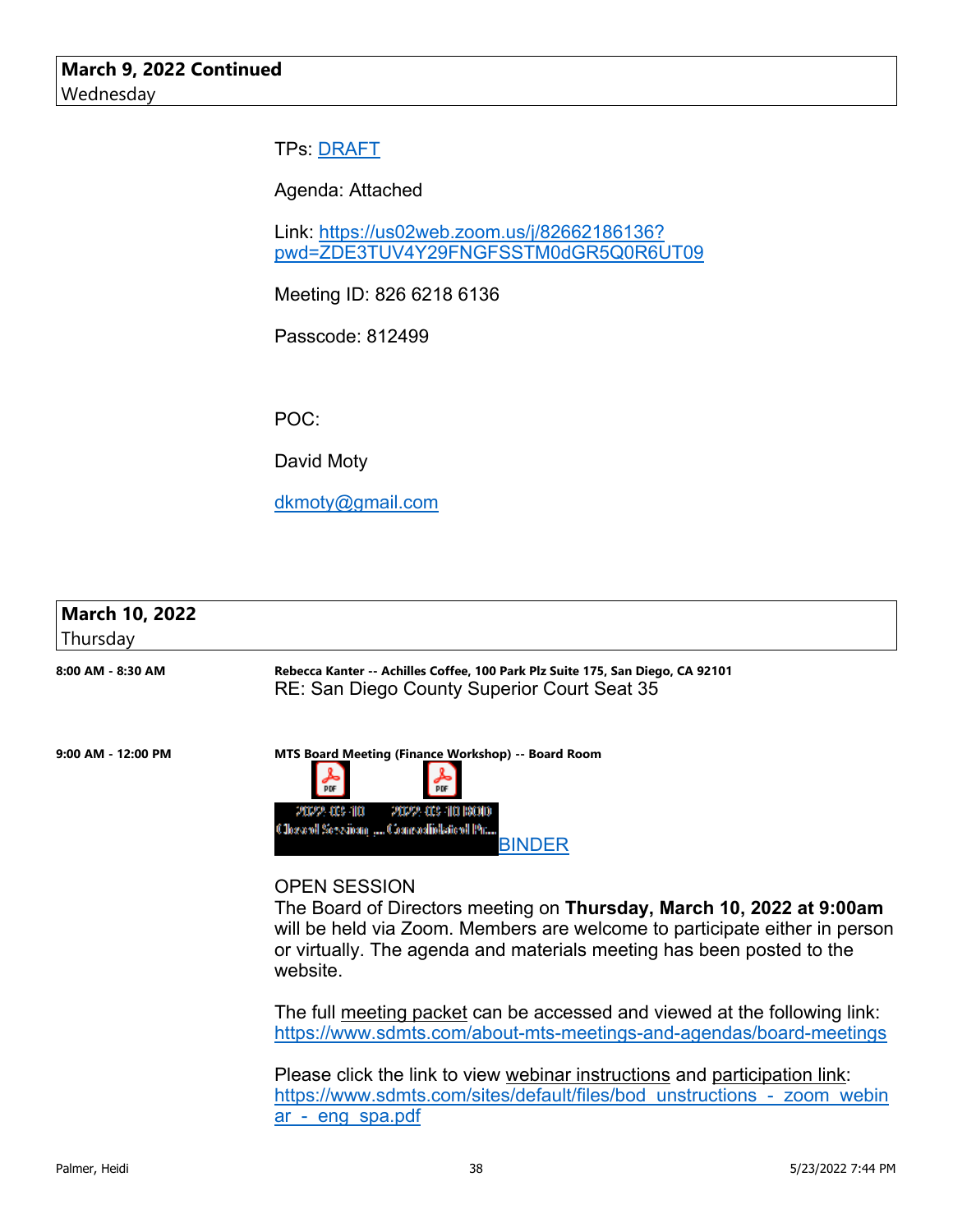Each Board Member will also receive a password-protected PDF of the closed session materials from me via a separate email. Julia Tuer ((619) 925-8041) will send a text message to each Board Member with the password to access the closed session PDF documents.

A reminder to members to bring your MTS badge to enter through the staff security entrance. For members who are not traveling by transit, parking validation and a parking space will be coned off on the first floor of the MTS parking garage.

#### CLOSED SESSION

Please see the attached password-protected PDF of the closed session materials for Thursday's March 10, 2022 meeting. You will be individually sent the password via text message in order to access and view the document. As a reminder, the password information and closed session documents may not be shared or viewed by anyone else. Please let me know if you have any issues opening the document after receiving the password via text.

Use the private webinar link that will specifically be used for Closed Session below: https://us02web.zoom.us/j/85211713082? pwd=WUt4Z2NNTlE5T2NnRnZubDFNaE1vdz09

Meeting ID: 852 1171 3082 Passcode: 160549 One tap mobile +16699009128,,85211713082#,,,,\*160549# US (San Jose) +12532158782,,85211713082#,,,,\*160549# US (Tacoma)

Dial by your location

 +1 669 900 9128 US (San Jose) +1 253 215 8782 US (Tacoma) +1 346 248 7799 US (Houston) +1 312 626 6799 US (Chicago) +1 646 558 8656 US (New York) +1 301 715 8592 US (Washington DC) Meeting ID: 852 1171 3082 Passcode: 160549

**12:00 PM - 12:50 PM DNS -- Lunch Break**

**12:50 PM - 1:50 PM SD Tourism Authority -- Teams/Zoom** RE: Prep Call for speaking at the SDTA BOD meeting on 3/16 with Julio Coker

Staff: JN, MR – opt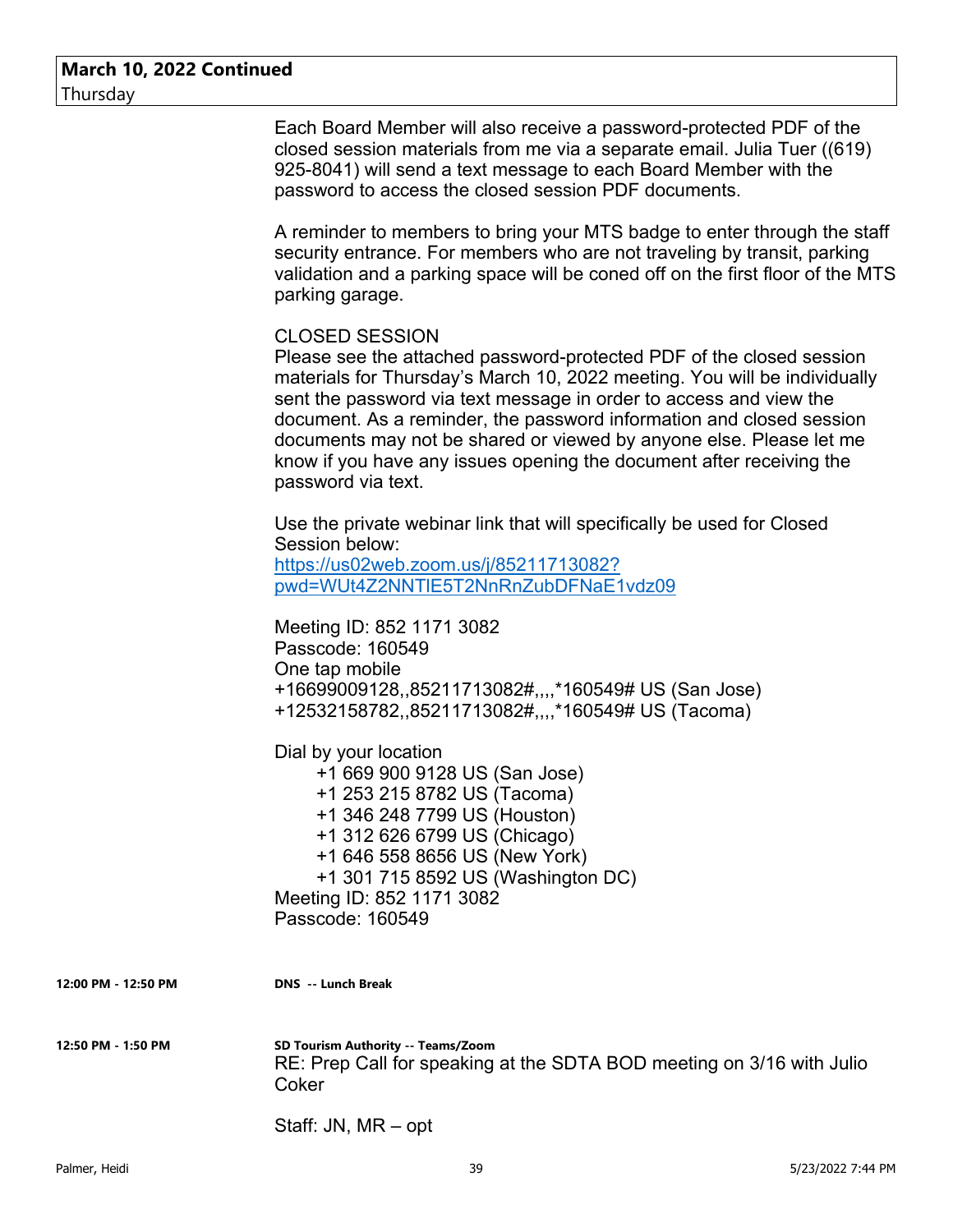Pre: 12:50-1 Click here to join the meeting

Meeting: 1-1:30 https://sandiego-org.zoom.us/j/85733227685? pwd=UmZKTlJ0QjJKeklIWWhBZWF3NHZCdz09&from=addon

\_\_\_\_\_\_\_\_\_\_\_\_\_\_\_\_\_\_\_\_\_\_\_\_\_\_\_\_\_\_\_\_\_\_\_\_\_\_\_\_\_\_\_\_\_\_\_\_\_\_\_\_\_\_\_\_\_\_\_\_

 $\mathcal{L}_\text{max}$  , and the contract of the contract of the contract of the contract of the contract of the contract of

Post: 1:30-1:50 Click here to join the meeting

Microsoft Teams meeting

\_\_\_\_\_\_\_\_\_\_\_\_\_\_\_\_\_\_\_\_

#### **Join on your computer or mobile app**

Click here to join the meeting

Learn More | Meeting options

\_\_\_\_\_\_\_\_\_\_\_\_\_\_\_\_\_\_\_\_

https://sandiego-org.zoom.us/j/85733227685? pwd=UmZKTlJ0QjJKeklIWWhBZWF3NHZCdz09&from=addon

Meeting ID: 857 3322 7685 Passcode: 039523 One tap mobile +16699006833,,85733227685# US (San Jose) +13462487799,,85733227685# US (Houston)

Dial by your location +1 669 900 6833 US (San Jose) +1 346 248 7799 US (Houston) +1 253 215 8782 US (Tacoma) +1 312 626 6799 US (Chicago) +1 929 205 6099 US (New York) +1 301 715 8592 US (Washington DC) Meeting ID: 857 3322 7685 Find your local number: https://sandiego-org.zoom.us/u/kcmkxxuM0L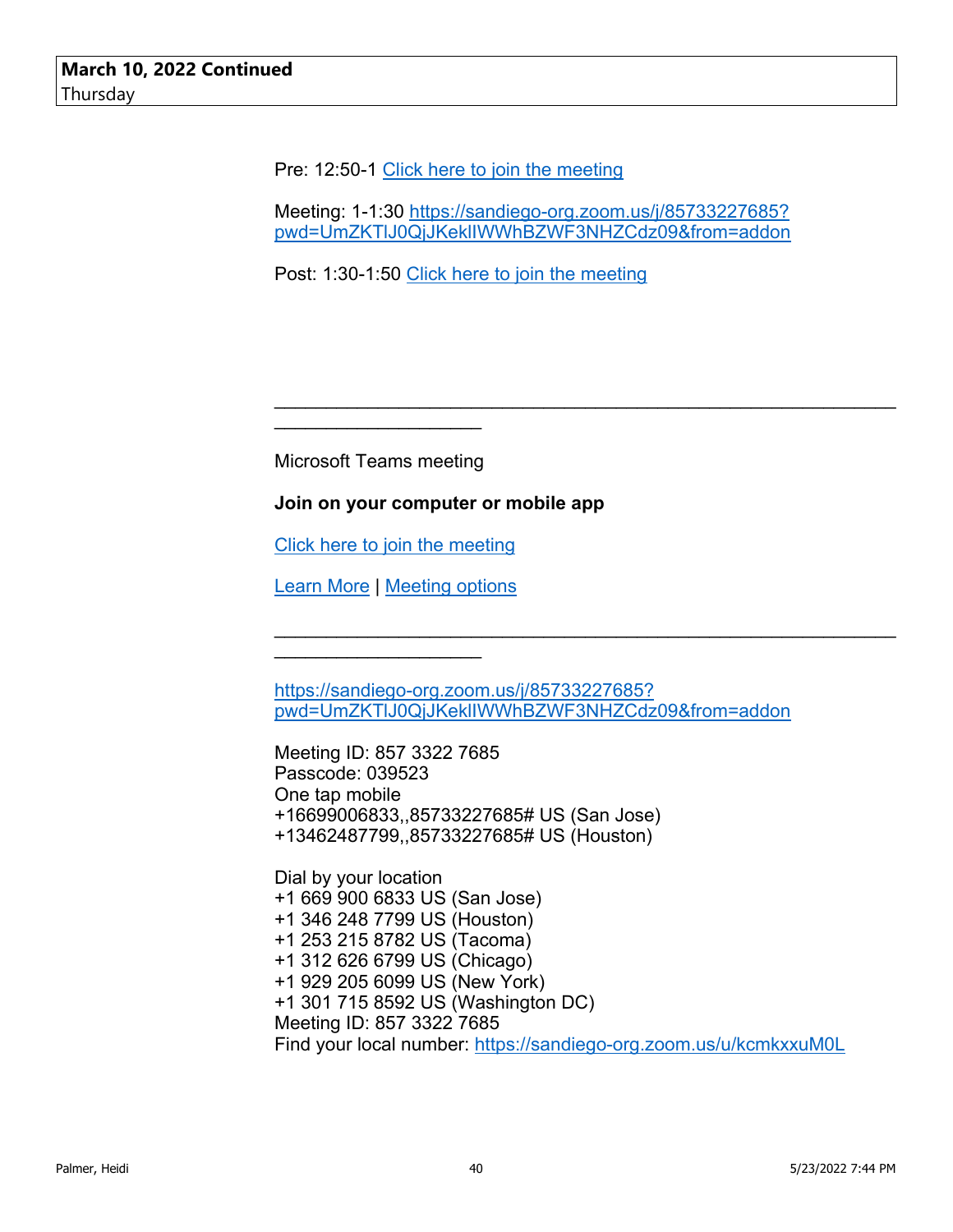**2:00 PM - 5:00 PM APCD Governing Board Meeting -- Virtual (See info below)** \*\*This email came from an external source. Be cautious about clicking on any links in this email or opening attachments.\*\*

# **APCD Governing Board Teleconference Login Information - MARCH 10, 2022**

#### **To join the meeting with video:**

 $\overline{\phantom{a}}$ 

- *Use the Panelist link sent to you from Marvice Mazyck or;*
- *Use https://us06web.zoom.us/j/85806132456*

#### **To join only by phone (no video):**

• Please let the Clerk of the Board know which phone number you will be calling from, so we can look for the phone line in the Zoom session.

 $\mathcal{L}_\text{max}$  , and the contract of the contract of the contract of the contract of the contract of the contract of

- Dial: **(877) 853-5247** (Toll Free) or **(888) 788-0099** (Toll Free)
- Enter the meeting ID: **858 0613 2456** , then press #.
- You do not need to enter a participant ID; simply press # again.

**4:00 PM - 5:00 PM Docket Briefing -- Microsoft Teams Meeting** Staff please be ready to brief on upcoming Council items and submit your briefs to Maya as directed

#### Microsoft Teams meeting

\_\_\_\_\_\_\_\_\_\_\_\_\_\_\_\_\_\_\_\_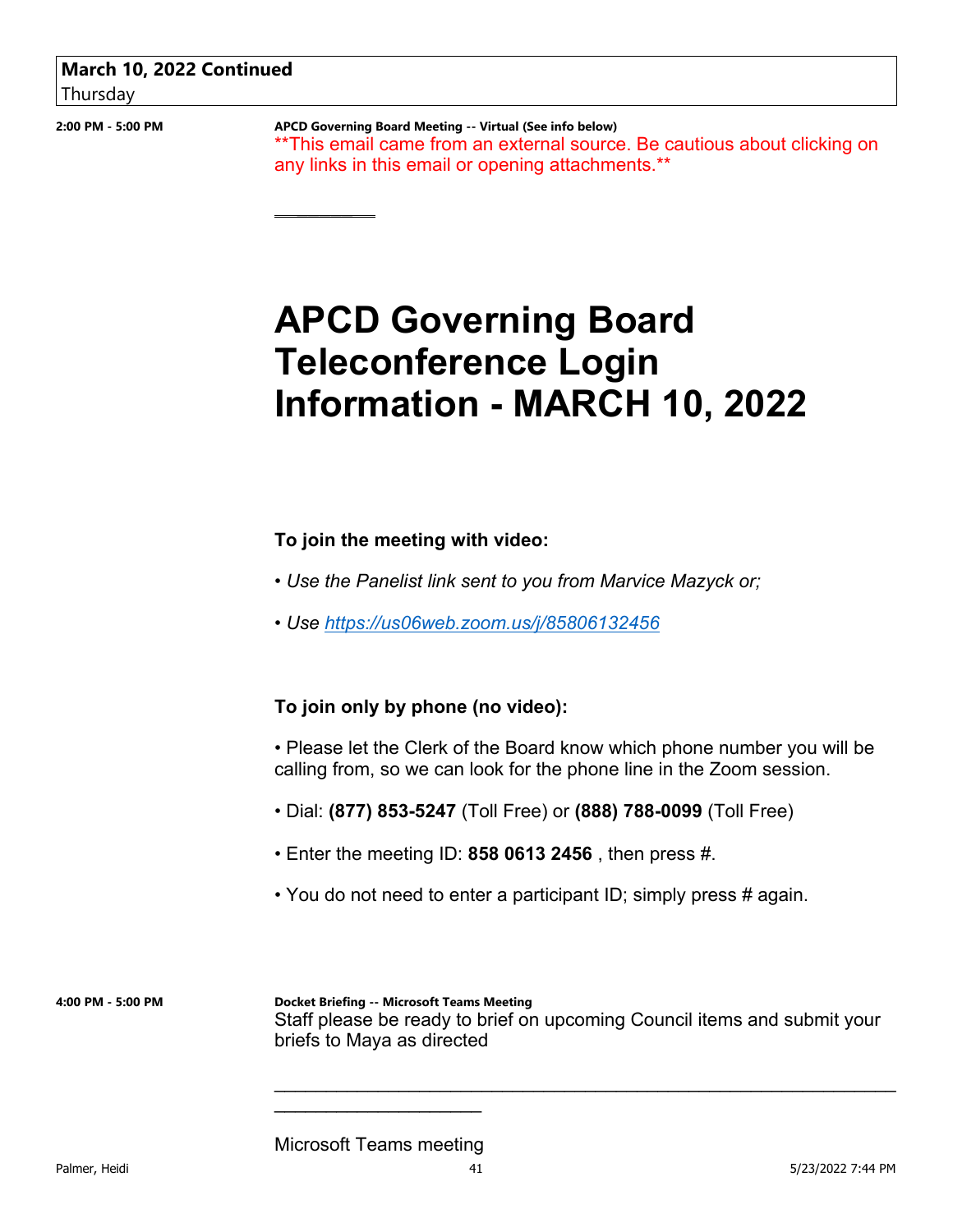#### **Join on your computer or mobile app**

Click here to join the meeting

Learn More | Meeting options

 $\mathcal{L}_\text{max}$  , where  $\mathcal{L}_\text{max}$  , we have the set of  $\mathcal{L}_\text{max}$ 

**5:30 PM - 7:30 PM SPEAK: Healthcare Heroes Celebration -- Spreckels Organ Pavilion, Balboa Park, 2125 Pan American Rd E, San Diego, CA 92101** RE: ceremony for a one-minute standing ovation to honor healthcare heroes and commemorate two years since the first person in San Diego County was diagnosed with COVID-19 and strict prevention measures were enacted.

Staff: All – mandatory. Interns – optional

Location: Spreckels Organ Pavilion, Balboa Park, 2125 Pan American Rd E, San Diego, CA 92101

\_\_\_\_\_\_\_\_\_\_\_\_\_\_\_\_\_\_\_\_\_\_\_\_\_\_\_\_\_\_\_\_\_\_\_\_\_\_\_\_\_\_\_\_\_\_\_\_\_\_\_\_\_\_\_\_\_\_\_\_

Parking: Reserved for Sean, all others general parking

Other Attendees: San Diego's City Councilmembers, the Mayor, Representatives from Scripps Health, UCSD Health, Sharp Healthcare, Rady Children's Hospital, Kaiser Permanente, UFCW 135 and others will join on stage

Attire: Business

Talking Points: DRAFT PENDING

Run-of-Show: DRAFT

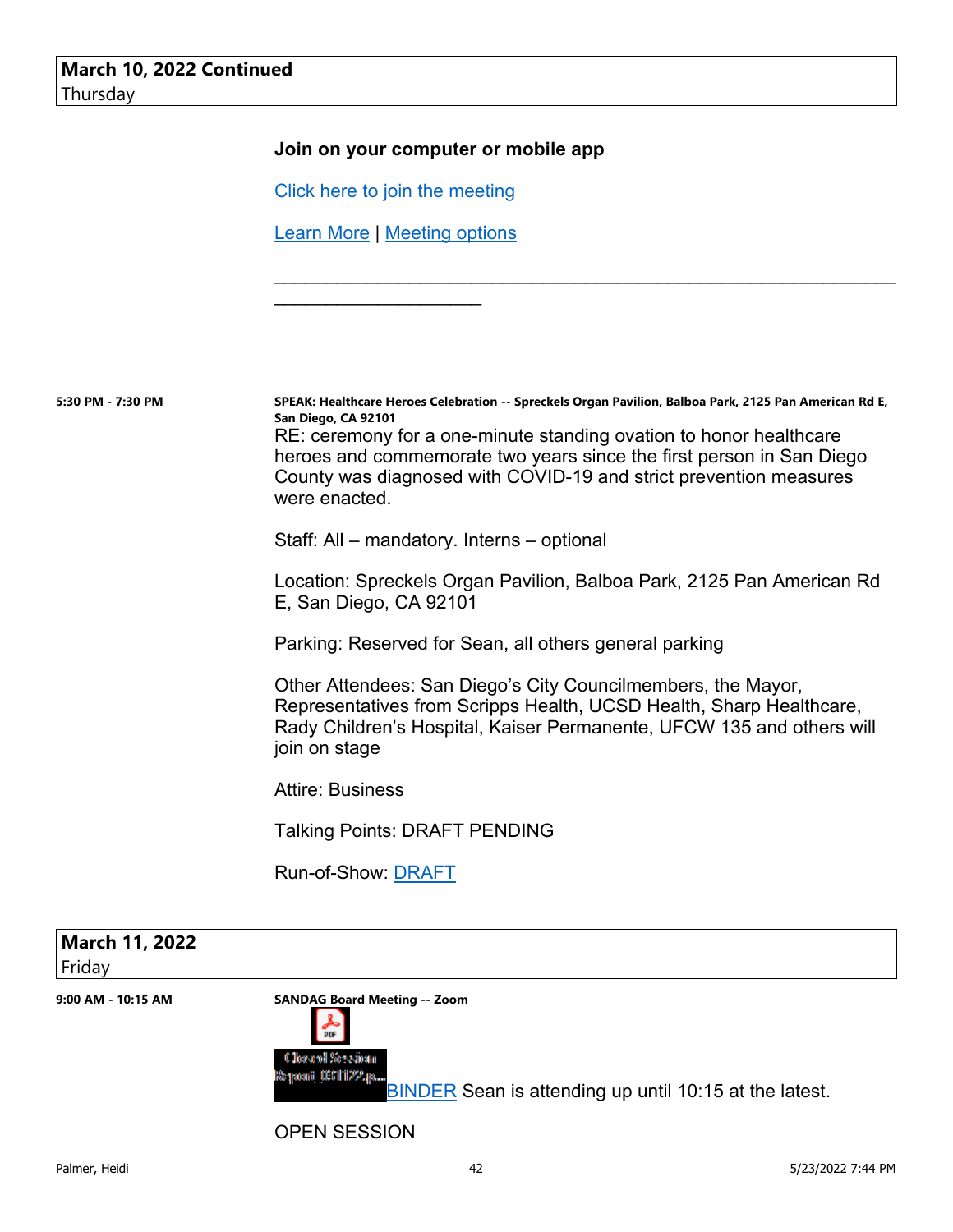The agenda for your meeting on Friday, March 11, has been posted to the SANDAG website, and can be accessed via the link in the notice below. As a reminder, this will be our first in-person meeting. Please let me know if you plan to attend from a remote location. The Zoom link for the meeting will be https://zoom.us/j/94655073317.

This meeting will also have a closed session item. The materials for the closed session will be provided to primary voting members in a separate email on Monday. Primary members, please let me know if I should provide these materials to an alternate member instead.

#### CLOSED SESSION

Attached are the Closed Session materials for Friday, March 11. The Zoom link for the closed session portion of the meeting is https://zoom.us/j/99820696189. Please let me know if you will not attend so that I may provide this information to your alternate.

https://mcusercontent.com/94a2f8a66c9b57349ad0202e1/images/63e0718 9-20b9-1c9c-2827-4677bf4f5dac.jpg

### **Board of Directors**

The agenda for the Board of Directors meeting scheduled for Friday, March 11, 2022, at 9 a.m., has posted to the SANDAG website.

The Board of Directors meeting will be conducted both in person and virtually, in accordance with Assembly Bill 361 (Rivas, 2021) and Resolution RTC-2022-06. Board of Directors members will have the option of participating either in person or virtually from individual remote locations.

View the Agenda Below:

#### **Agenda March 2022**

# **11**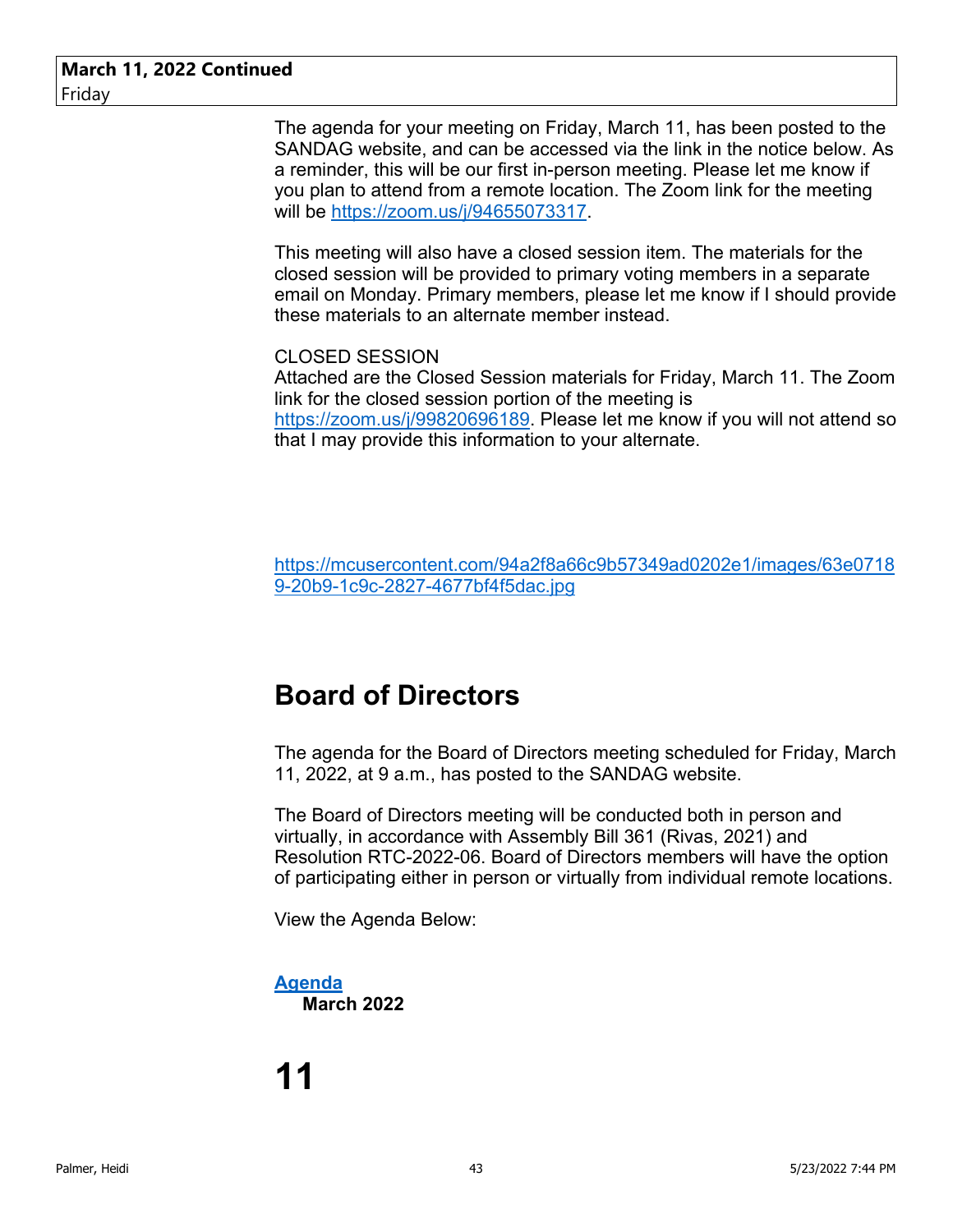| The next Board of Directors meeting is scheduled for Friday,<br>March 25, 2022, at 9 a.m. |  |
|-------------------------------------------------------------------------------------------|--|
| https://urldefense.com/v3/                                                                |  |
| https:/gcc02.safelinks.protection.outlook.com/?url=https*3A*2F*                           |  |
| 2Fsandag.us13.list-manage.com*2Ftrack*2Fclick*3Fu*                                        |  |
| 3D94a2f8a66c9b57349ad0202e1*26id*3Da858a1af27*26e*                                        |  |
| 3D47215ed8de&data=04*7C01*7CFrancesca.Webb*40sandag.org*                                  |  |
| 7C8602ef35c5364da3516308d9fe337611*                                                       |  |
| 7C2bbb5689d9d5406b8d02cf1002b473e7*7C0*7C0*                                               |  |
| 7C637820319258168447*7CUnknown*                                                           |  |
| 7CTWFpbGZsb3d8eyJWljoiMC4wLjAwMDAiLCJQljoiV2luMzliLCJBTil6lk1                             |  |
| haWwiLCJXVCl6Mn0*3D*7C3000                                                                |  |
| &sdata=pV72aRkCKSLdMviihfmz8t2ruDnxt7xOT4tr37l116M*                                       |  |
| 3D&reserved=0 ;JSUIJSUIJSUIJSUIJSUIJSUIJSUIJSU!!                                          |  |
| OBed2aHXvKmHymw!ipCc250oznYkJzm5AYSF1lHYOmkFh9sU-                                         |  |
| WAwg30nAKXkMd4taoR7YqVuRLFW3fRhZ9Y\$                                                      |  |
| <b>SANDAG.org</b>                                                                         |  |
| https://urldefense.com/v3/                                                                |  |
| https:/gcc02.safelinks.protection.outlook.com/?url=https*3A*2F*                           |  |
| 2Fsandag.us13.list-manage.com*2Ftrack*2Fclick*3Fu*                                        |  |
| 3D94a2f8a66c9b57349ad0202e1*26id*3D4dad4744d7*26e*                                        |  |
| 3D47215ed8de&data=04*7C01*7CFrancesca.Webb*40sandag.org*                                  |  |
| 7C8602ef35c5364da3516308d9fe337611*                                                       |  |
| 7C2bbb5689d9d5406b8d02cf1002b473e7*7C0*7C0*                                               |  |
| 7C637820319258168447*7CUnknown*                                                           |  |
| 7CTWFpbGZsb3d8eyJWljoiMC4wLjAwMDAiLCJQljoiV2luMzliLCJBTiI6lk1                             |  |
| haWwiLCJXVCI6Mn0*3D*7C3000&sdata=SO6my73PFJZ882i*                                         |  |
| 2BbX2goog88mQpQ83Gf04P*2FUshn1Y*3D&reserved=0                                             |  |
| ;JSUIJSUIJSUIJSUIJSUIJSUIJSUIJSUIJSU!!OBed2aHXvKmHymw!                                    |  |
| ipCc250oznYkJzm5AYSF1IHYOmkFh9sU-                                                         |  |
| WAwg30nAKXkMd4taoR7YqVuRLFWQspsXe4\$                                                      |  |
| <b>SANDAGregion</b>                                                                       |  |
| https://urldefense.com/v3/                                                                |  |
| https:/gcc02.safelinks.protection.outlook.com/?url=https*3A*2F*                           |  |
| 2Fsandag.us13.list-manage.com*2Ftrack*2Fclick*3Fu*                                        |  |
| 3D94a2f8a66c9b57349ad0202e1*26id*3D79e1440068*26e*                                        |  |
| 3D47215ed8de&data=04*7C01*7CFrancesca.Webb*40sandag.org*                                  |  |
| 7C8602ef35c5364da3516308d9fe337611*                                                       |  |
| 7C2bbb5689d9d5406b8d02cf1002b473e7*7C0*7C0*                                               |  |
| 7C637820319258168447*7CUnknown*                                                           |  |
| 7CTWFpbGZsb3d8eyJWljoiMC4wLjAwMDAiLCJQljoiV2luMzliLCJBTil6lk1                             |  |
| haWwiLCJXVCl6Mn0*3D*7C3000                                                                |  |
| &sdata=zz2przZcBkcG5XoSGhU4XB6G79MpCR48yNL0NVg3l*2FI*                                     |  |
| 3D&reserved=0 ;JSUIJSUIJSUIJSUIJSUIJSUIJSUIJQ!!                                           |  |
| OBed2aHXvKmHymw!ipCc250oznYkJzm5AYSF1lHYOmkFh9sU-                                         |  |
| WAwg30nAKXkMd4taoR7YqVuRLFWvTagR1E\$                                                      |  |
| <b>SANDAG</b>                                                                             |  |
| https://urldefense.com/v3/                                                                |  |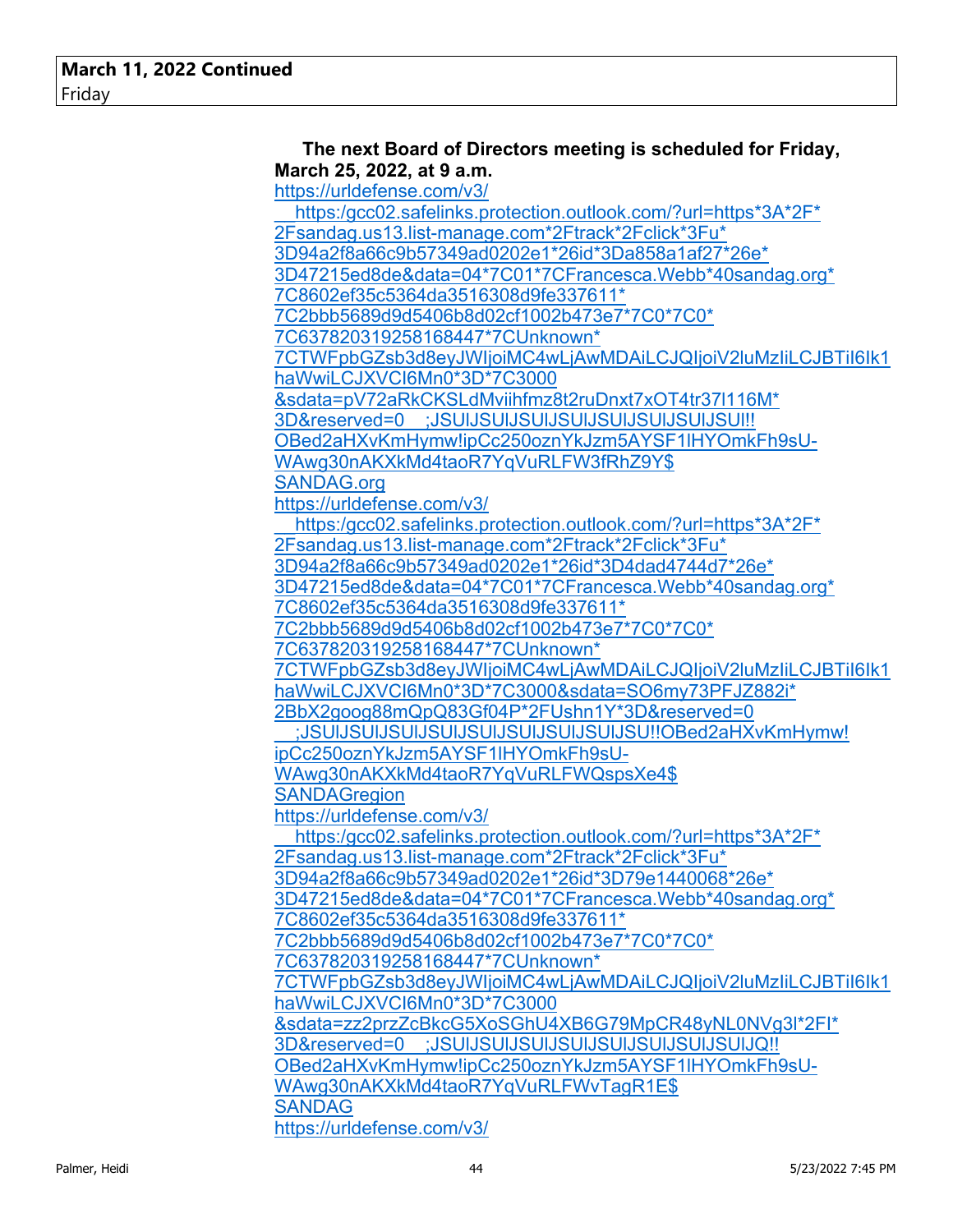https:/gcc02.safelinks.protection.outlook.com/?url=https\*3A\*2F\* 2Fsandag.us13.list-manage.com\*2Ftrack\*2Fclick\*3Fu\* 3D94a2f8a66c9b57349ad0202e1\*26id\*3Db2205779be\*26e\* 3D47215ed8de&data=04\*7C01\*7CFrancesca.Webb\*40sandag.org\* 7C8602ef35c5364da3516308d9fe337611\* 7C2bbb5689d9d5406b8d02cf1002b473e7\*7C0\*7C0\* 7C637820319258168447\*7CUnknown\* 7CTWFpbGZsb3d8eyJWIjoiMC4wLjAwMDAiLCJQIjoiV2luMzIiLCJBTiI6Ik1 haWwiLCJXVCI6Mn0\*3D\*7C3000 &sdata=JZCCfhuFAlg2ZJaD7IhmDyhwulT27OvRjdCgAesM9\*2Bk\* 3D&reserved=0\_\_;JSUlJSUlJSUlJSUlJSUlJSUlJSUlJSUlJQ!! OBed2aHXvKmHymw!ipCc250oznYkJzm5AYSF1lHYOmkFh9sU-WAwg30nAKXkMd4taoR7YqVuRLFWYMCH\_Vo\$ **SANDAGregion** https://urldefense.com/v3/ https:/gcc02.safelinks.protection.outlook.com/?url=https\*3A\*2F\* 2Fsandag.us13.list-manage.com\*2Ftrack\*2Fclick\*3Fu\* 3D94a2f8a66c9b57349ad0202e1\*26id\*3D82bcfc8e05\*26e\* 3D47215ed8de&data=04\*7C01\*7CFrancesca.Webb\*40sandag.org\* 7C8602ef35c5364da3516308d9fe337611\* 7C2bbb5689d9d5406b8d02cf1002b473e7\*7C0\*7C0\* 7C637820319258168447\*7CUnknown\* 7CTWFpbGZsb3d8eyJWIjoiMC4wLjAwMDAiLCJQIjoiV2luMzIiLCJBTiI6Ik1 haWwiLCJXVCI6Mn0\*3D\*7C3000 &sdata=z4sV0QIVvBgnwfLiNYhakhj9Ey3sWgizyKqdH0QfxrQ\* 3D&reserved=0\_\_;JSUlJSUlJSUlJSUlJSUlJSUlJSUlJSUl!! OBed2aHXvKmHymw!ipCc250oznYkJzm5AYSF1lHYOmkFh9sU-WAwg30nAKXkMd4taoR7YqVuRLFW0a-6RyY\$ **SANDAGregion** https://urldefense.com/v3/ https:/gcc02.safelinks.protection.outlook.com/?url=https\*3A\*2F\* 2Fsandag.us13.list-manage.com\*2Ftrack\*2Fclick\*3Fu\* 3D94a2f8a66c9b57349ad0202e1\*26id\*3D01627f8fb9\*26e\* 3D47215ed8de&data=04\*7C01\*7CFrancesca.Webb\*40sandag.org\* 7C8602ef35c5364da3516308d9fe337611\* 7C2bbb5689d9d5406b8d02cf1002b473e7\*7C0\*7C0\* 7C637820319258168447\*7CUnknown\* 7CTWFpbGZsb3d8eyJWIjoiMC4wLjAwMDAiLCJQIjoiV2luMzIiLCJBTiI6Ik1 haWwiLCJXVCI6Mn0\*3D\*7C3000 &sdata=zRGYIkkJK1b8DR7OKCJzfBiytueGFj6BOJfRevlfG1w\* 3D&reserved=0\_\_;JSUlJSUlJSUlJSUlJSUlJSUlJSUlJSUl!! OBed2aHXvKmHymw!ipCc250oznYkJzm5AYSF1lHYOmkFh9sU-WAwg30nAKXkMd4taoR7YqVuRLFWuNuAsIU\$ **SANDAGmeetings** *Si desea obtener información en español, por favor comuníquese al (619) 699-1950 o pio@sandag.org.*

*In compliance with the Americans with Disabilities Act (ADA), this document is available in alternate formats by contacting the SANDAG ADA Coordinator, the Director of Diversity and Equity, at (619) 699-1900 or*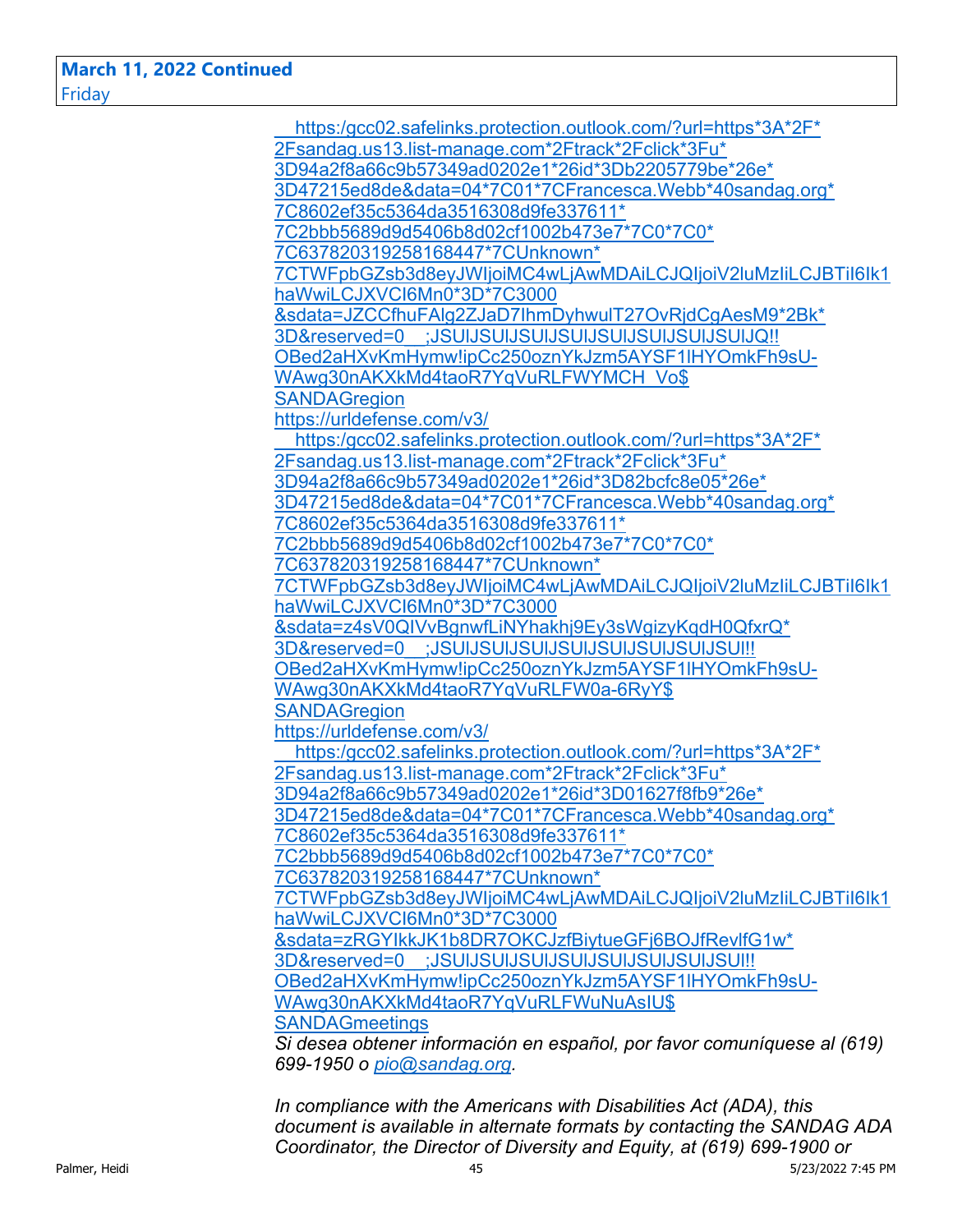|        |  | March 11, 2022 Continued |
|--------|--|--------------------------|
| Friday |  |                          |

*(619) 699-1904 (TTY).*

 $\overline{\phantom{a}}$ 

Copyright © 2020 SANDAG, All rights reserved. San Diego Association of Governments (SANDAG) 401 B Street, Suite 800, San Diego, CA 92101 clerk@sandag.org | sandag.org | (619) 699-1900

**10:30 AM - 11:00 AM Travel -- Our Lady of Perpetual Help, 13208 Lakeshore Dr., Lakeside, CA 92040**

**11:00 AM - 1:30 PM SDFD Celebration of Life for Firefighter/Paramedic Nick Ramirez -- Our Lady of Perpetual Help, 13208 Lakeshore Dr., Lakeside, CA 92040**



Attachments?

Event Information: In Memoriam of Firefighter/Paramedic Nick Ramirez Last Alarm: February 16, 2022

Nickolas Ramirez passed away on February 16, 2022. Nick joined the SD Fire-Rescue Dept. in May of 2003 and graduated from the 60th Basic Fire Academy. He was a firefighter/paramedic and worked at stations 10, 23 and 34. In 2014, Nick was promoted to deputy fire marshal in the Community Risk Reduction Division which was his most recent assignment. Nick was one of the most affable fire service employees around. He was a family man who adored his wife and two daughters. His family became part of the SDFD fire family and were very involved in department and social activities. Nick absolutely loved the fire service and was an outstanding paramedic. He took his responsibility of patient care very seriously and exhibited an exceptional work ethic. He treated every patient as if they were a member of his own family. His compassion knew no bounds, both with his fire family and his patients. Nick had a lightning quick wit and made those around him laugh constantly. He always entered a room with a smile and never left without leaving smiles on the faces of others. At the end of his life, at a local hospital, Nick was with his wife and daughters. Nick died of complications from the COVID-19 virus. Staff: FP

Location: Our Lady of Perpetual Help, 13208 Lakeshore Dr., Lakeside, CA 92040

Transportation/Parking: See attached map. Due to limited parking availability, carpooling is recommended and note that there is NO PARKING on Pino Dr. Between Lakeshore Dr. and Beechtree St. and Lakeshore Dr. directly in front of the church. Violators risk being ticketed or towed. Personnel attending are encouraged to access the church from the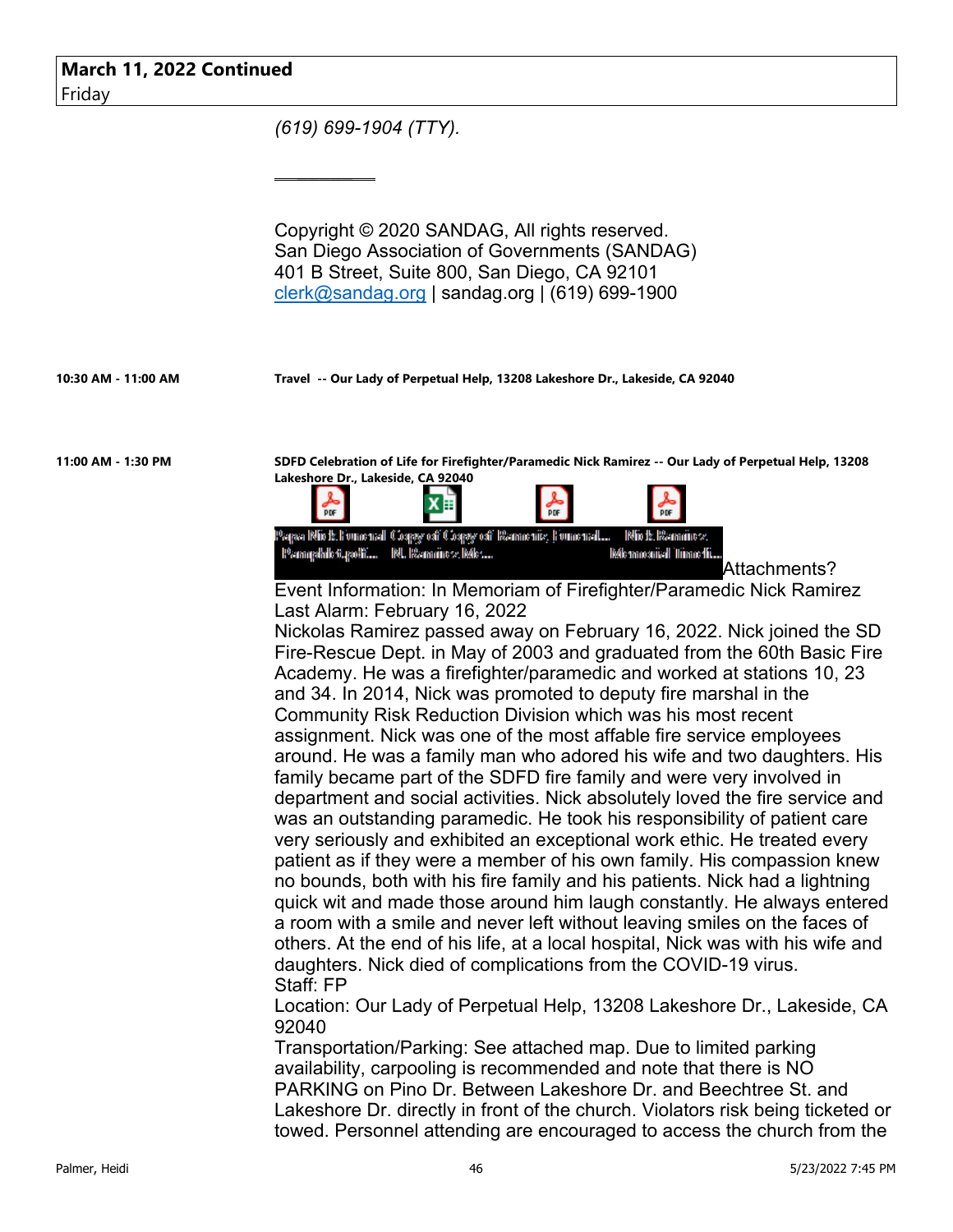| March 11, 2022 Continued<br>Friday |                                                                                                                                                                                                                                                                                                                                                                                                                                                                                                                                            |
|------------------------------------|--------------------------------------------------------------------------------------------------------------------------------------------------------------------------------------------------------------------------------------------------------------------------------------------------------------------------------------------------------------------------------------------------------------------------------------------------------------------------------------------------------------------------------------------|
|                                    | north, off of Mapleview Dr.<br>Other Attendees: MTG, SDFD Chiefs and Personnel as well as<br>representatives from other local fire departments<br><b>Attire: Business</b><br>Talking Points: None – no speaking role<br>Run-of-Show: Attached. Immediately following the services, the Ramirez<br>family invites you to their home for a reception. Below is the Ramirez<br>family address, again due to parking you are encouraged to carpool:<br>13457 Morning Glory Drive<br>Lakeside CA, 92040<br>Commendations / Items to Bring: None |
|                                    | POC:<br><b>Yolanda Kelly</b><br><b>Executive Assistant to</b><br><b>Fire Chief Colin Stowell</b><br>City of San Diego<br><b>Fire-Rescue Department</b><br>(619) 533-4311 (Office)<br>ykelly@sandiego.gov                                                                                                                                                                                                                                                                                                                                   |
| 1:30 PM - 2:00 PM                  | <b>Travel -- Home</b>                                                                                                                                                                                                                                                                                                                                                                                                                                                                                                                      |
| 2:00 PM - 2:30 PM                  | <b>CP/CAO Weekly Briefing -- Microsoft Teams Meeting</b>                                                                                                                                                                                                                                                                                                                                                                                                                                                                                   |
|                                    | <b>Microsoft Teams meeting</b>                                                                                                                                                                                                                                                                                                                                                                                                                                                                                                             |
|                                    | Join on your computer or mobile app                                                                                                                                                                                                                                                                                                                                                                                                                                                                                                        |
|                                    | Click here to join the meeting                                                                                                                                                                                                                                                                                                                                                                                                                                                                                                             |
|                                    | <b>Learn More   Meeting options</b>                                                                                                                                                                                                                                                                                                                                                                                                                                                                                                        |
|                                    |                                                                                                                                                                                                                                                                                                                                                                                                                                                                                                                                            |
|                                    |                                                                                                                                                                                                                                                                                                                                                                                                                                                                                                                                            |

**2:30 PM - 3:00 PM Homes For All of Us Signing -- 11th Floor** RE: Join the Mayor for the Homes For All of Us signing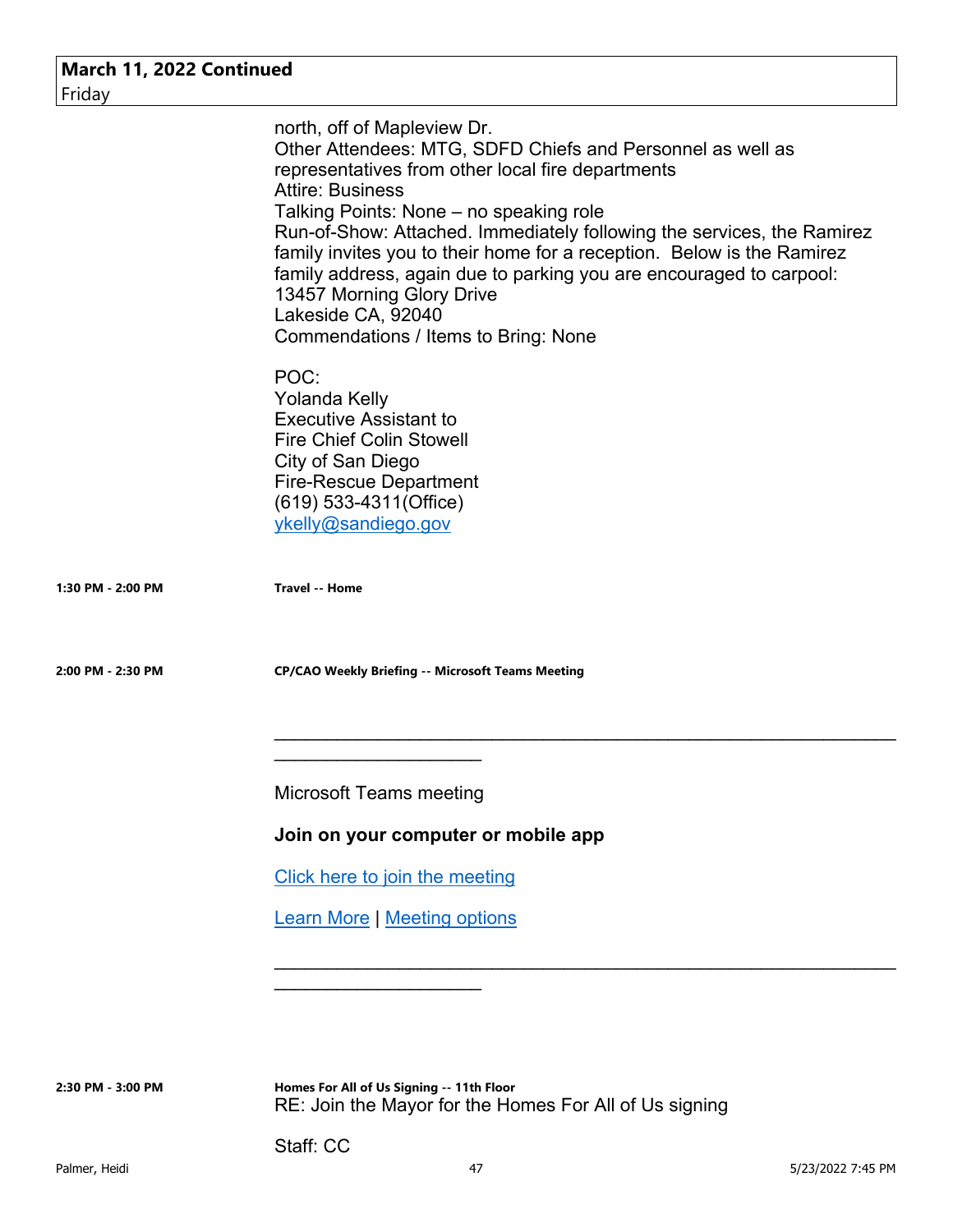Attire: Business

Other Attendees: Pending other CMs

POC:

**Courtney Pittam** *(she/her)*

Press Secretary

Office of Mayor Todd Gloria

City of San Diego

O: 619-236-6579

C: 805-801-9106

cpittam@sandiego.gov

**3:00 PM - 3:30 PM Forward Docket Briefing -- Sean's Office or Teams** Review items for future dockets

Staff: LVN, MR, HL, CC

Microsoft Teams meeting

\_\_\_\_\_\_\_\_\_\_\_\_\_\_\_\_\_\_\_\_

**Join on your computer or mobile app** 

 $\mathcal{L}_\text{max}$  , and the contract of the contract of the contract of the contract of the contract of the contract of

 $\mathcal{L}_\text{max}$  , and the contract of the contract of the contract of the contract of the contract of the contract of

Click here to join the meeting

Learn More | Meeting options

 $\mathcal{L}_\text{max}$  , where  $\mathcal{L}_\text{max}$  , we have the set of  $\mathcal{L}_\text{max}$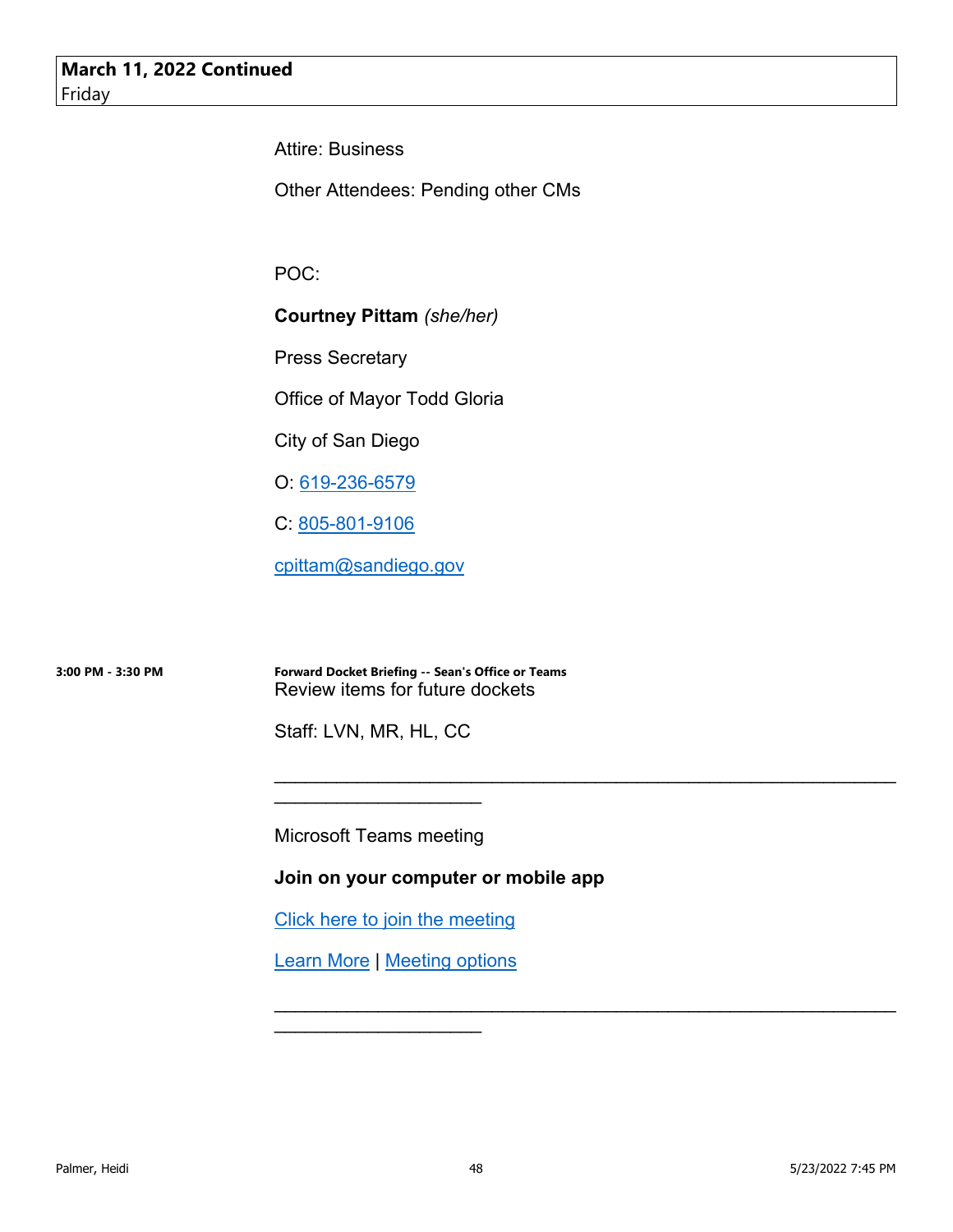| March 11, 2022 Continued |  |
|--------------------------|--|
| Friday                   |  |
|                          |  |

**3:30 PM - 4:00 PM CD9/IBA Weekly Briefing -- D9 Office (or Teams as needed)**

 $\mathcal{L}_\text{max}$  , and the contract of the contract of the contract of the contract of the contract of the contract of

\_\_\_\_\_\_\_\_\_\_\_\_\_\_\_\_\_\_\_\_\_\_\_\_\_\_\_\_\_\_\_\_\_\_\_\_\_\_\_\_\_\_\_\_\_\_\_\_\_\_\_\_\_\_\_\_\_\_\_\_

\_\_\_\_\_\_\_\_\_\_\_\_\_\_\_\_\_\_\_\_\_\_\_\_\_\_\_\_\_\_\_\_\_\_\_\_\_\_\_\_\_\_\_\_\_\_\_\_\_\_\_\_\_\_\_\_\_\_\_\_

Microsoft Teams meeting

 $\mathcal{L}_\text{max}$  , where  $\mathcal{L}_\text{max}$  , we have the set of  $\mathcal{L}_\text{max}$ 

**Join on your computer or mobile app** 

Click here to join the meeting

Learn More | Meeting options

 $\mathcal{L}_\text{max}$  , where  $\mathcal{L}_\text{max}$  , we have the set of  $\mathcal{L}_\text{max}$ 

**4:00 PM - 4:30 PM Bi-Weekly PO Check-in -- Microsoft Teams Meeting** RE: Discuss People's Ordinance

Staff: LVN, BD, MR

Microsoft Teams meeting

\_\_\_\_\_\_\_\_\_\_\_\_\_\_\_\_\_\_\_\_

**Join on your computer or mobile app** 

Click here to join the meeting

Learn More | Meeting options

\_\_\_\_\_\_\_\_\_\_\_\_\_\_\_\_\_\_\_\_

**5:30 PM - 6:00 PM Travel -- Town & Country Resort & Convention Center, 500 Hotel Circle North, San Diego, CA 92108**

 $\mathcal{L}_\text{max}$  , and the contract of the contract of the contract of the contract of the contract of the contract of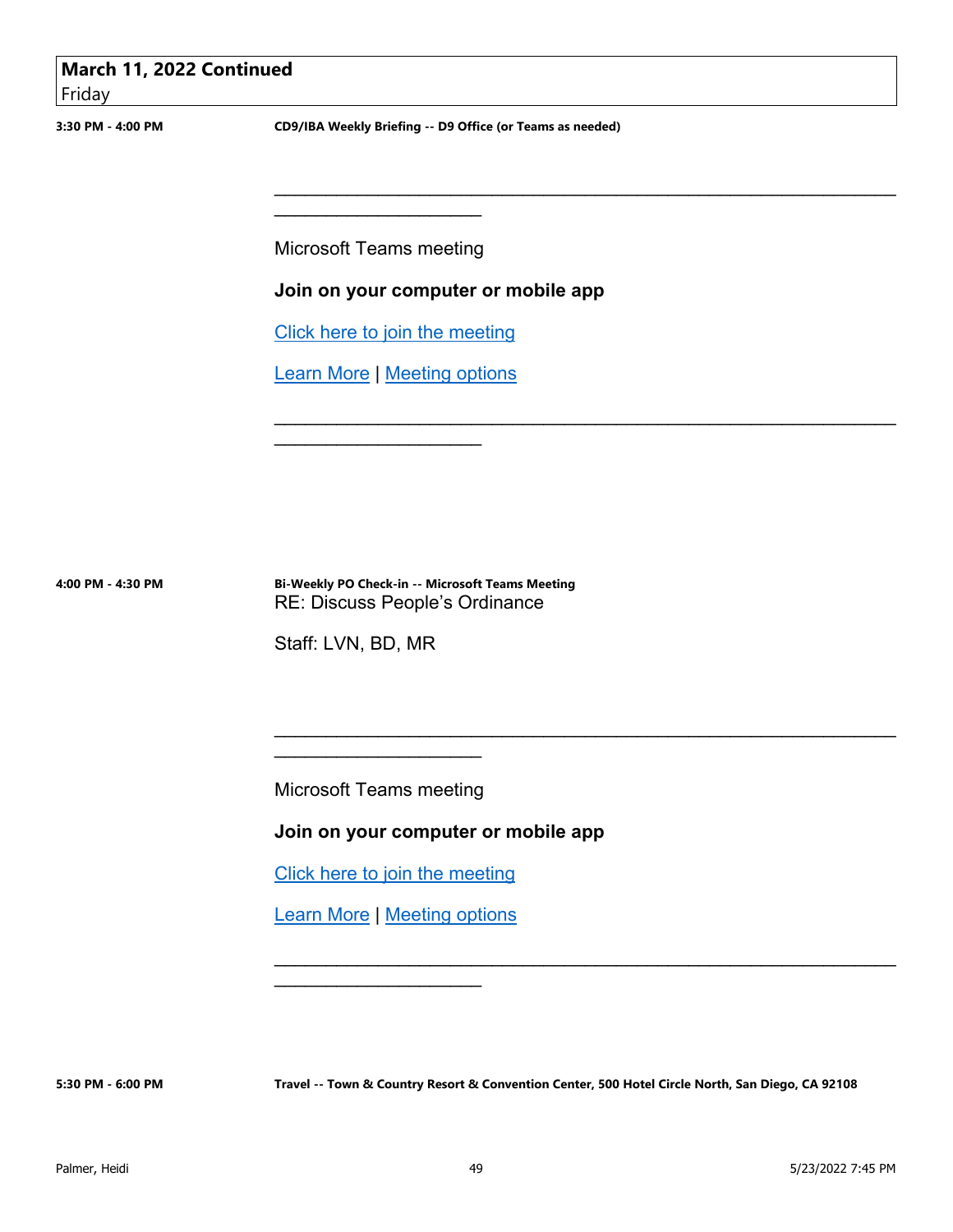#### **March 11, 2022 Continued** Friday

**6:00 PM - 6:30 PM Neighborhood Market Association Annual Awards -- Town & Country Resort & Convention Center, 500 Hotel Circle North, San Diego, CA 92108**



Event Information: We would be honored if you could join us as our guest to partake in our celebration of the NMA's accomplishments of the year. It would also be a great

opportunity to meet the NMA Executive Board, retailer and supplier members, and community leaders. This will be an exciting event for everyone to come together to

celebrate what the NMA has accomplished throughout the years and recognize our supporters and community accomplishments. More info

Staff/Guest: None

Location: Town & Country Resort & Convention Center, 500 Hotel Circle North, San Diego, CA 92108 - Pacific Ballroom A

Transportation/Parking: Complimentary Self-Parking is Available

Other Attendees: None

Attire: Business

Talking Points: None

Run-of-Show:

6pm Reception

7pm Awards and Recognitions

Commendations / Items to Bring: None

RV: None – Drop By

POC:

Marlon Oram Mansour

President

Neighborhood Market Association

Phone: 619-313-4400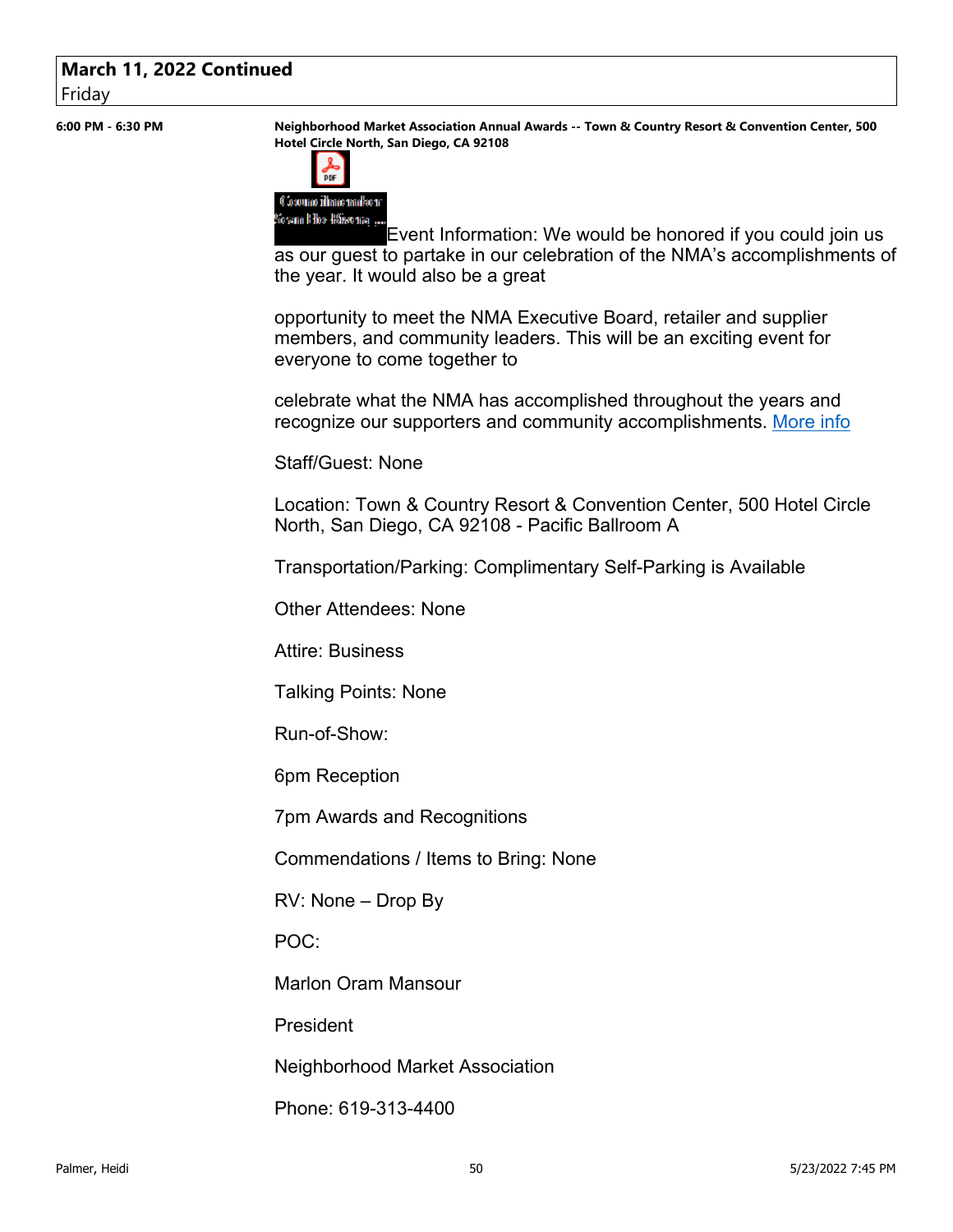| March 11, 2022 Continued |                                                                                                                                                                |
|--------------------------|----------------------------------------------------------------------------------------------------------------------------------------------------------------|
| Friday                   |                                                                                                                                                                |
|                          | marlon@neighborhoodmarket.org                                                                                                                                  |
| 6:30 PM - 7:00 PM        | <b>Travel</b>                                                                                                                                                  |
| March 12, 2022           |                                                                                                                                                                |
| Saturday                 |                                                                                                                                                                |
| All Day                  | <b>DNS</b>                                                                                                                                                     |
| 8:00 AM - 9:00 AM        | SPEAK: Swan Canyon Community Cleanup -- Hamilton Elementary, 2807 Fairmount Ave, San Diego, CA<br>92105<br>RE: Give welcoming remarks and thanks to volunteers |
|                          | Staff: MZ, AC/ED - optional                                                                                                                                    |
| March 14, 2022<br>Monday |                                                                                                                                                                |
| 9:00 AM - 10:00 AM       | <b>Managers Check-in -- Microsoft Teams Meeting</b>                                                                                                            |
|                          | <b>Microsoft Teams meeting</b>                                                                                                                                 |
|                          |                                                                                                                                                                |
|                          | Join on your computer or mobile app                                                                                                                            |
|                          | Click here to join the meeting                                                                                                                                 |
|                          | <b>Learn More   Meeting options</b>                                                                                                                            |
|                          |                                                                                                                                                                |
| 10:00 AM - 11:00 AM      | <b>Staff Meeting -- Microsoft Teams Meeting</b><br>Organizational items and updates for Council dockets.                                                       |
|                          |                                                                                                                                                                |

Microsoft Teams meeting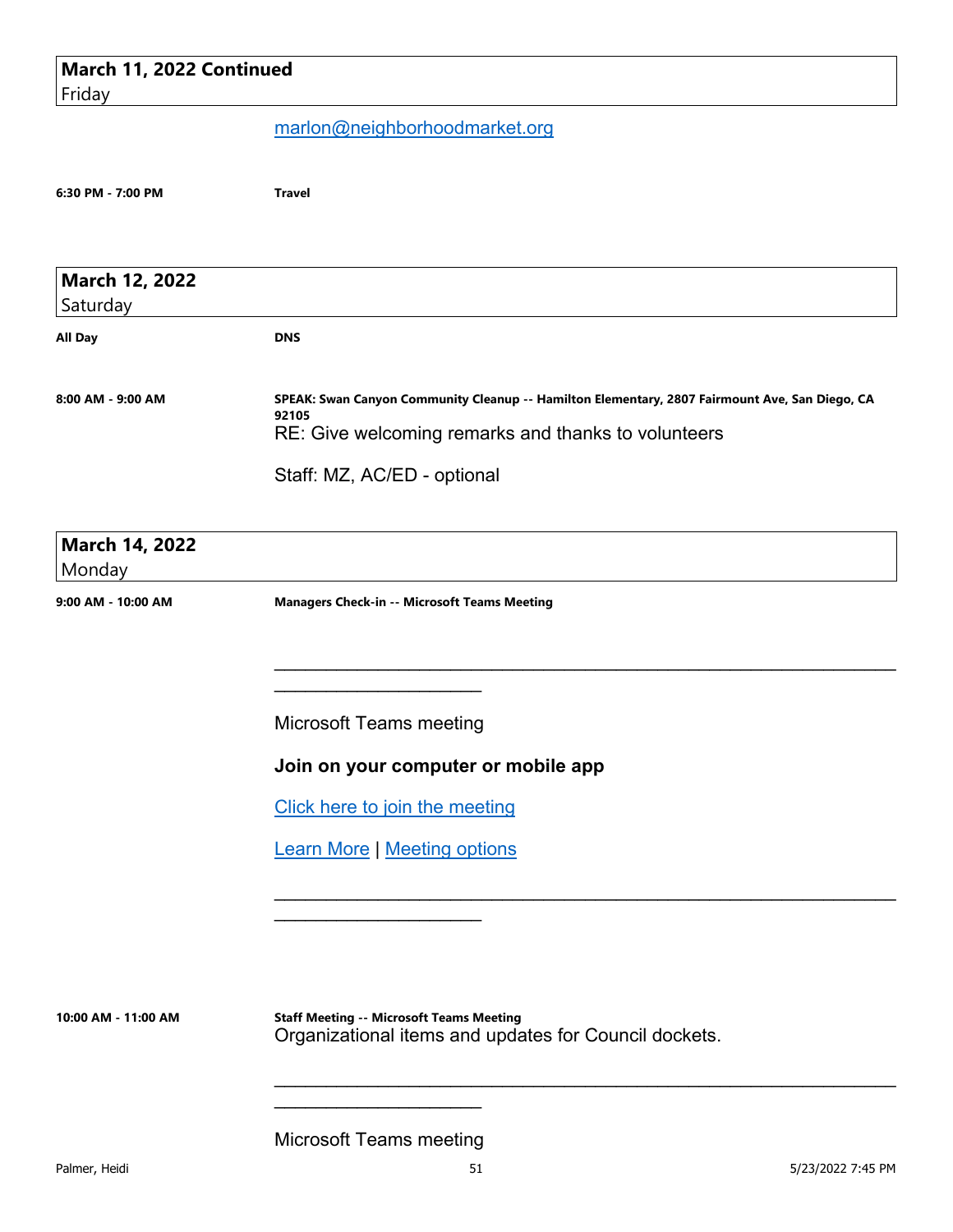|                     | Join on your computer or mobile app                                                                                                                                                              |
|---------------------|--------------------------------------------------------------------------------------------------------------------------------------------------------------------------------------------------|
|                     | Click here to join the meeting                                                                                                                                                                   |
|                     | <b>Learn More   Meeting options</b>                                                                                                                                                              |
|                     |                                                                                                                                                                                                  |
| 10:50 AM - 11:20 AM | Travel -- 3340 Fairmount Avenue, 92105                                                                                                                                                           |
| 11:10 AM - 12:00 PM | SPEAK: FoodShed Farm Hub Grand Opening -- 3340 Fairmount Avenue, 92105<br>RE: Farm Hub Ribbon Cutting Event. Their vision is to transform food<br>security and community health in City Heights. |
|                     | Staff: JG/FP at event, CC/BM - Comms FYI                                                                                                                                                         |
|                     | Attendees: Community Leaders – pending specifics                                                                                                                                                 |
|                     | Location: 3340 Fairmount Avenue, 92105                                                                                                                                                           |
|                     | <b>Transportation/Parking: Street Parking</b>                                                                                                                                                    |
|                     | Other Attendees: Sup. Fletcher                                                                                                                                                                   |
|                     | <b>Attire: Business</b>                                                                                                                                                                          |
|                     | Talking Points: <u>DRAFT</u>                                                                                                                                                                     |
|                     | Run-of-Show: <b>DRAFT</b>                                                                                                                                                                        |
|                     | Reception-- 11am Coffee and Tea                                                                                                                                                                  |
|                     | Opening Remarks-- 11:00 Adriana Barraza, Foodshed Cooperative<br>Development Coordinator; Ellee Igoe, Foodshed Aggregator; Ricardo<br>Catano, Foodshed Community Organizer                       |
|                     | Speakers---11:15am<br>- San Diego Food System Alliance, Policy Director, Consuelo Martinez                                                                                                       |
|                     | - County Board of Supervisors, Chair, Nathan Fletcher<br>- San Diego City Council, President, Sean Elo-Rivera                                                                                    |

- Promotoras de City Heights Director, Miriam Rodriguez - Foodshed, Farmer-to-Farmer Mentor and President, Hernan Cavazos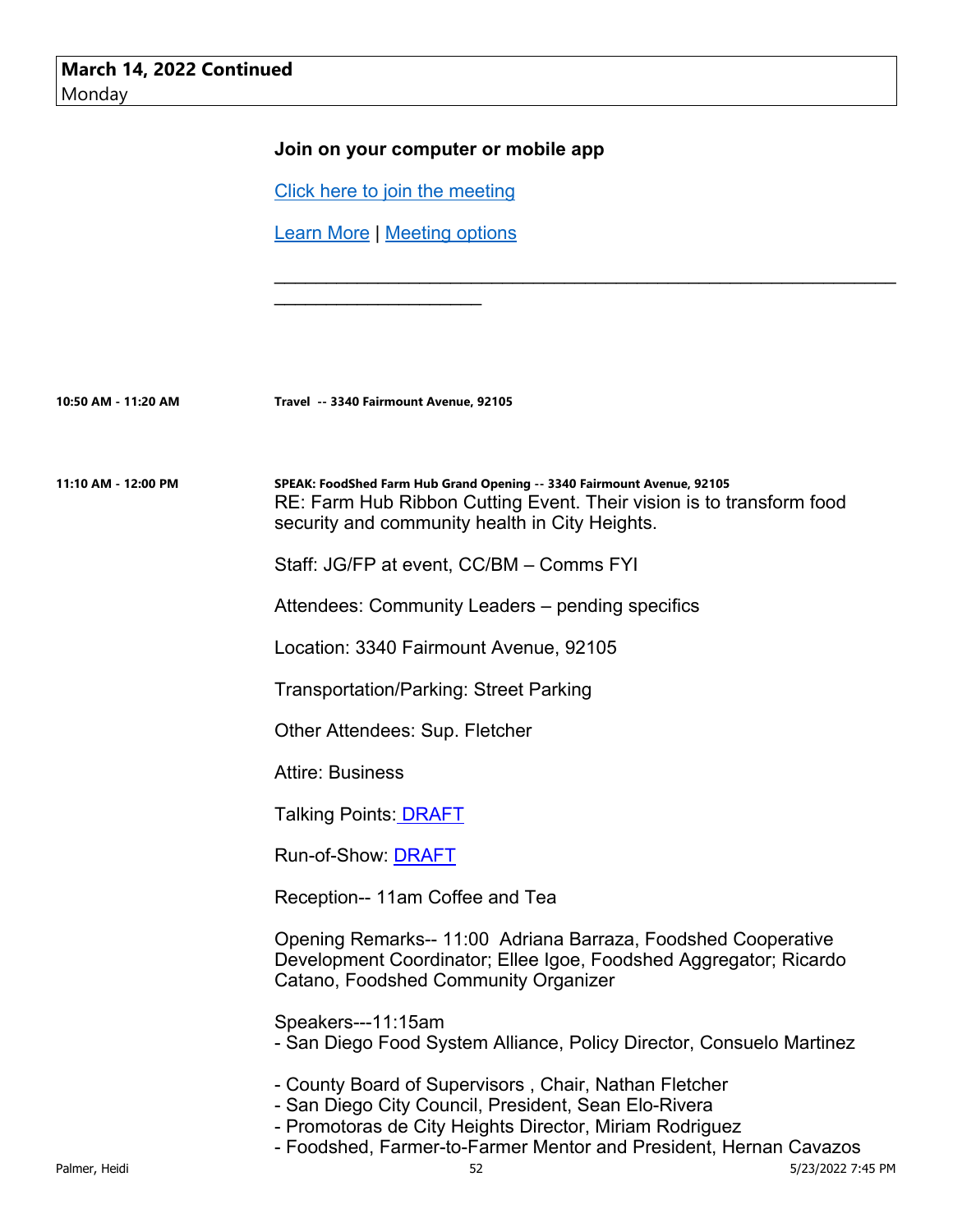Ribbon Cutting--11:40(ish) Closing Reception--11:40 to 12pm Aguas Frescas and Seasonal Fruits

Commendations / Items to Bring: Certificate

POC:

Ellee Igoe

Technical Advisor, Foodshed Small Farm Distro

760.297.0838

**12:00 PM - 12:30 PM Travel -- CAB**

**1:30 PM - 2:00 PM Council Prep -- Sean's Office \*Do not schedule meetings during this time**

> Dir. Of Legislative Affairs to prep for Council and head up to Chambers as needed

\_\_\_\_\_\_\_\_\_\_\_\_\_\_\_\_\_\_\_\_\_\_\_\_\_\_\_\_\_\_\_\_\_\_\_\_\_\_\_\_\_\_\_\_\_\_\_\_\_\_\_\_\_\_\_\_\_\_\_\_

 $\mathcal{L}_\text{max}$  , and the contract of the contract of the contract of the contract of the contract of the contract of

Microsoft Teams meeting

 $\mathcal{L}_\text{max}$  , where  $\mathcal{L}_\text{max}$  , we have the set of  $\mathcal{L}_\text{max}$ 

**Join on your computer or mobile app** 

Click here to join the meeting

Learn More | Meeting options

\_\_\_\_\_\_\_\_\_\_\_\_\_\_\_\_\_\_\_\_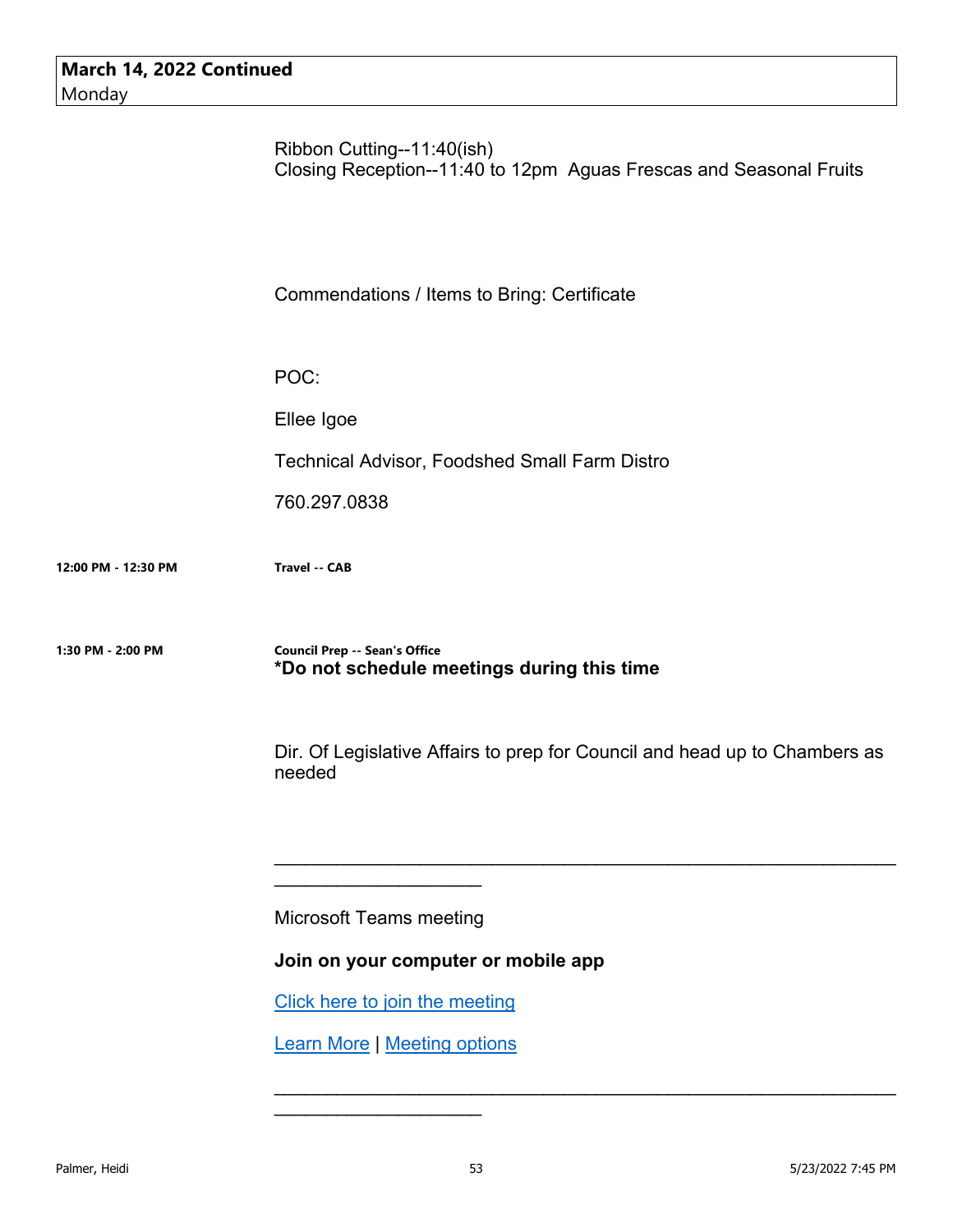| March 14, 2022 Continued<br>Monday |                                                                                                                                                                                                                                                                                                                                                                                                                                                                                                                                                                                                                                                                                                                                                                    |
|------------------------------------|--------------------------------------------------------------------------------------------------------------------------------------------------------------------------------------------------------------------------------------------------------------------------------------------------------------------------------------------------------------------------------------------------------------------------------------------------------------------------------------------------------------------------------------------------------------------------------------------------------------------------------------------------------------------------------------------------------------------------------------------------------------------|
| 2:00 PM - 5:30 PM                  | <b>Council -- Chambers or Zoom</b><br>Please click this URL to join.<br>https://sandiego.zoomgov.com/w/1614863189?tk=5Pe0tDnwm7IWega-<br>ITsCZcJ8gnYt8XD51L36I4zqr9Q.DQMAAAAAYEDbVRZmNFZQa2IQdFFh<br>bVRTaVZkOS1tMWVBAAAAAAAAAAAAAAAAAAAAAAAAAAAAAAA<br>Monday:<br>https://onbase.sandiego.gov/OnBaseAgendaOnline/Meetings/ViewMeeting<br>$?$ id=4903&doctype=3<br>Pledge of Allegiance: Councilmember Moreno<br>No Adjournments in Memory                                                                                                                                                                                                                                                                                                                         |
| 6:00 PM - 8:00 PM                  | SPEAK: Community Solidarity Day of Remembrance -- Mingei Museum, 1439 El Prado, San Diego, CA<br>92101<br>Attachments?                                                                                                                                                                                                                                                                                                                                                                                                                                                                                                                                                                                                                                             |
|                                    | Event Information: San Diego Community Solidarity Day of Remembrance:<br>1 Year Anniversary of Atlanta Spa Shootings. The purpose of this event is<br>to gather the community in solidarity to highlight the one year anniversary<br>of the Atlanta spa shootings that occurred on March 16, 2021 where eight<br>people, including six Asian women massage workers were killed at three<br>spas in the Metro Atlanta area. Following the lead of Asian American<br>Advancing for Justice-Atlanta's Remembrance Day event, our event also<br>intends to honor the victims, survivors and families as well as to advocate<br>for resources, policies and solutions that address the root causes of<br>violence and hate so that we may all live in safe communities. |
|                                    | Staff: JN - TPs and at event, CC/BM – Comms FYI                                                                                                                                                                                                                                                                                                                                                                                                                                                                                                                                                                                                                                                                                                                    |
|                                    | Location: Mingei Museum, 1439 El Prado, San Diego, CA 92101                                                                                                                                                                                                                                                                                                                                                                                                                                                                                                                                                                                                                                                                                                        |
|                                    | <b>Transportation/Parking: General</b>                                                                                                                                                                                                                                                                                                                                                                                                                                                                                                                                                                                                                                                                                                                             |
|                                    | Other Attendees: Sup. Fletcher, CPPT Montgomery Steppe, and Moana<br>Alo for Dr. Weber, and Dr. Amanda Solomon Amorao (Opening Speaker)                                                                                                                                                                                                                                                                                                                                                                                                                                                                                                                                                                                                                            |
|                                    | <b>Attire: Business</b>                                                                                                                                                                                                                                                                                                                                                                                                                                                                                                                                                                                                                                                                                                                                            |
|                                    | <b>Talking Points: DRAFT</b>                                                                                                                                                                                                                                                                                                                                                                                                                                                                                                                                                                                                                                                                                                                                       |
|                                    | Run-of-Show: Agenda                                                                                                                                                                                                                                                                                                                                                                                                                                                                                                                                                                                                                                                                                                                                                |
|                                    | Commendations / Items to Bring: NONE                                                                                                                                                                                                                                                                                                                                                                                                                                                                                                                                                                                                                                                                                                                               |
|                                    | RV: None, Role                                                                                                                                                                                                                                                                                                                                                                                                                                                                                                                                                                                                                                                                                                                                                     |
|                                    | POC:                                                                                                                                                                                                                                                                                                                                                                                                                                                                                                                                                                                                                                                                                                                                                               |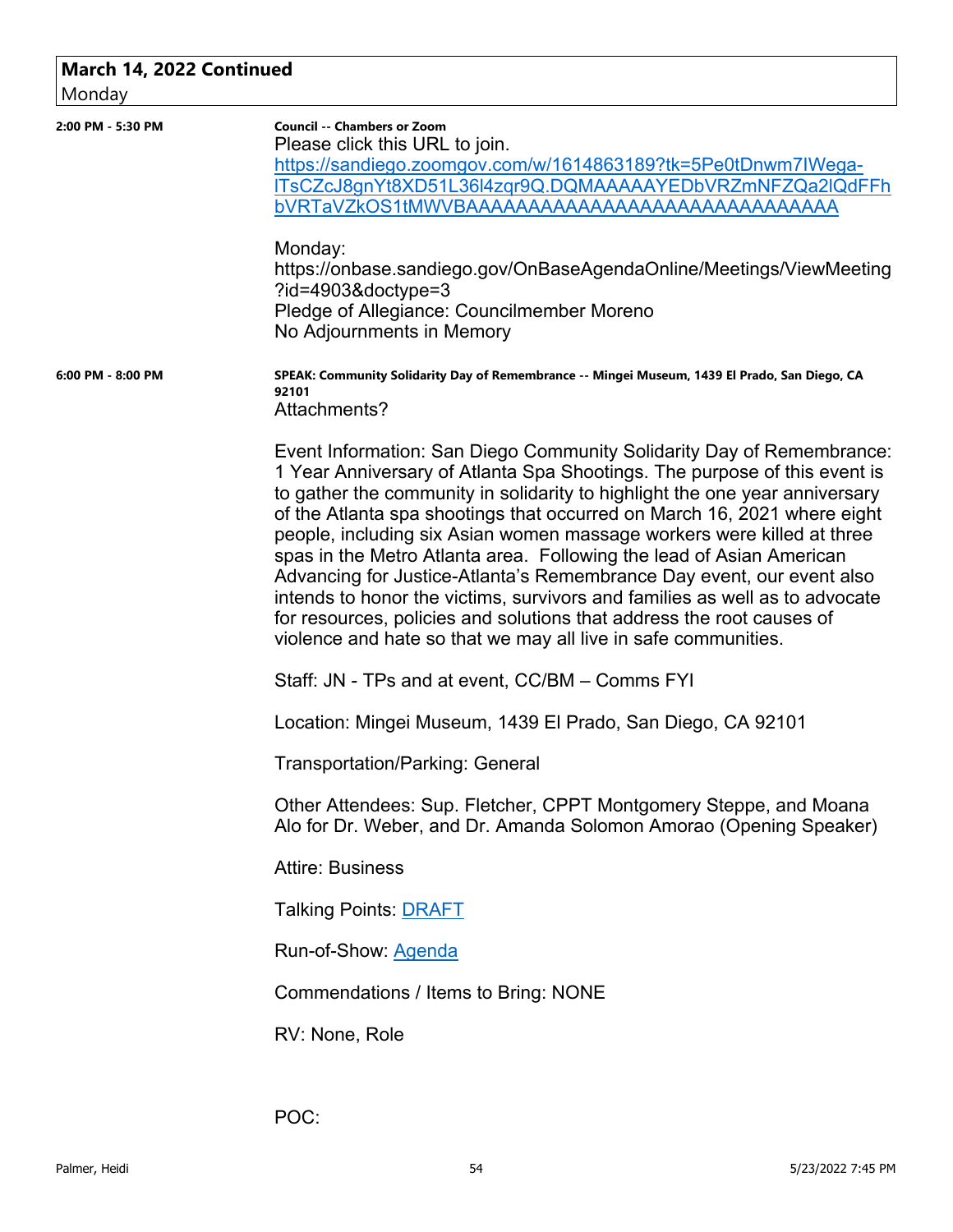Dr. (h.c.) DJ Kuttin Kandi

Executive Director, Asian Solidarity Collective

they/she

Website: www.asiansolidaritycollective.org

Email: Kandi@asiansolidaritycollective.org

Ph: 888-666-6706 ext 5

| March 15, 2022    |                                           |
|-------------------|-------------------------------------------|
| Tuesday           |                                           |
| 8:00 AM - 8:30 AM | Sean/Francisco -- Blue Bottle             |
| 9:00 AM - 9:30 AM | Rules Briefing -- Microsoft Teams Meeting |
|                   | <b>Microsoft Teams meeting</b>            |
|                   | Join on your computer or mobile app       |
|                   | Click here to join the meeting            |
|                   | <b>Learn More   Meeting options</b>       |
|                   |                                           |
|                   |                                           |
|                   |                                           |

**9:30 AM - 10:00 AM Council Prep -- Sean's Office \*Do not schedule meetings during this time**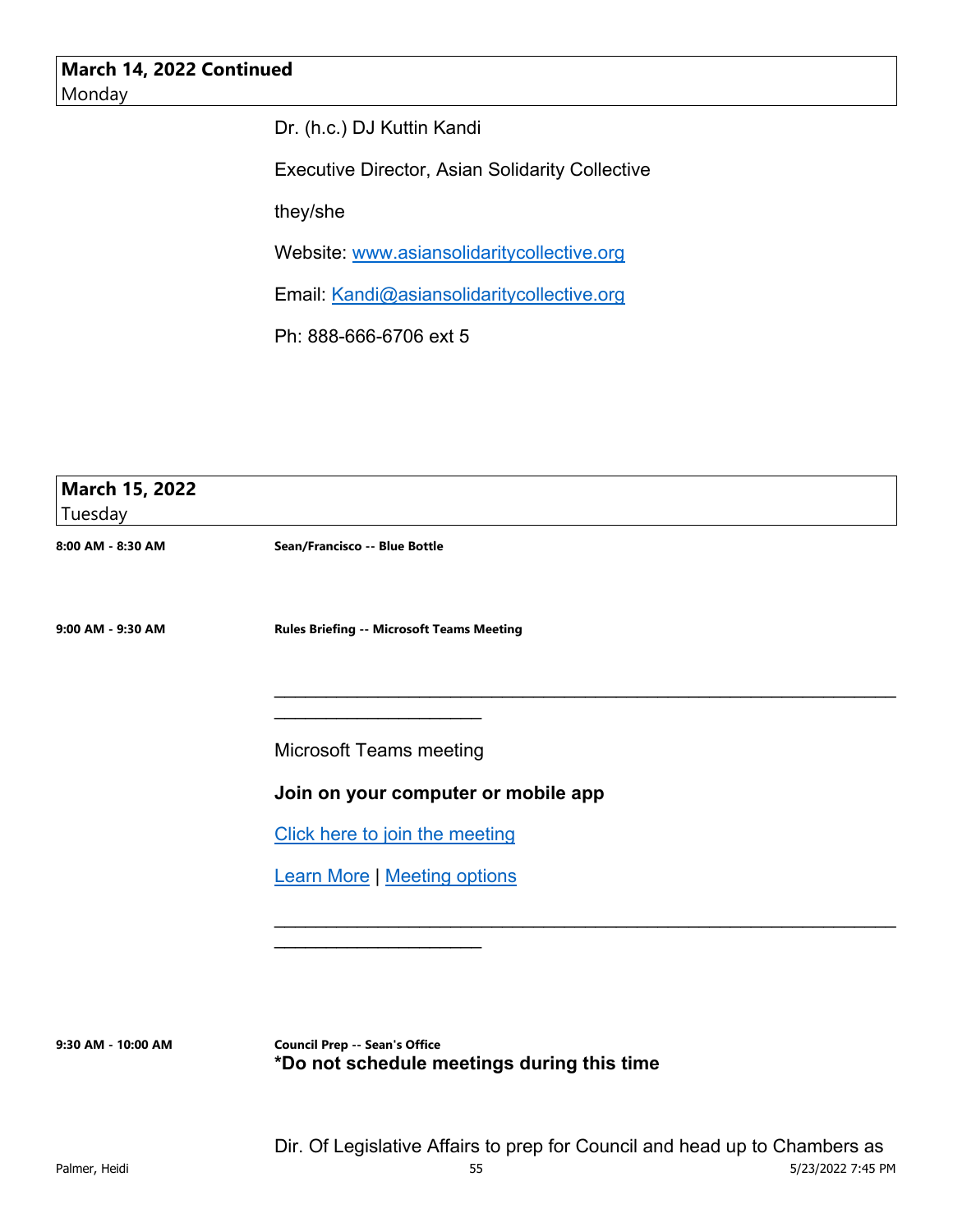needed

Microsoft Teams meeting

\_\_\_\_\_\_\_\_\_\_\_\_\_\_\_\_\_\_\_\_

#### **Join on your computer or mobile app**

Click here to join the meeting

Learn More | Meeting options

 $\mathcal{L}_\text{max}$  , where  $\mathcal{L}_\text{max}$  , we have the set of  $\mathcal{L}_\text{max}$ 

**10:00 AM - 11:00 AM Council -- Chambers** Please click this URL to join. https://sandiego.zoomgov.com/w/1614863189?tk=5Pe0tDnwm7IWegalTsCZcJ8gnYt8XD51L36l4zqr9Q.DQMAAAAAYEDbVRZmNFZQa2lQdFFh bVRTaVZkOS1tMWVBAAAAAAAAAAAAAAAAAAAAAAAAAAAAAA

 $\mathcal{L}_\text{max}$  , and the contract of the contract of the contract of the contract of the contract of the contract of

 $\mathcal{L}_\text{max}$  , and the contract of the contract of the contract of the contract of the contract of the contract of

Tuesday: https://onbase.sandiego.gov/OnBaseAgendaOnline/Meetings/Vi ewMeeting?id=4904&doctype=3 Pledge of Allegiance: Councilmember LaCava No Adjournments in Memory





This is your **Teams Meeting** appointment for the **Closed Session** meeting. The Council will convene in Open Session at 10:00 a.m. (through Zoom) to receive public comment on the Closed Session Agenda and will then recess into Closed Session at 11:00 a.m.

Please follow these instructions:

1) Be prepared to confirm that you are joining the closed session meeting from a secure location **(***meaning that no one else can hear or see the closed session discussion***)**.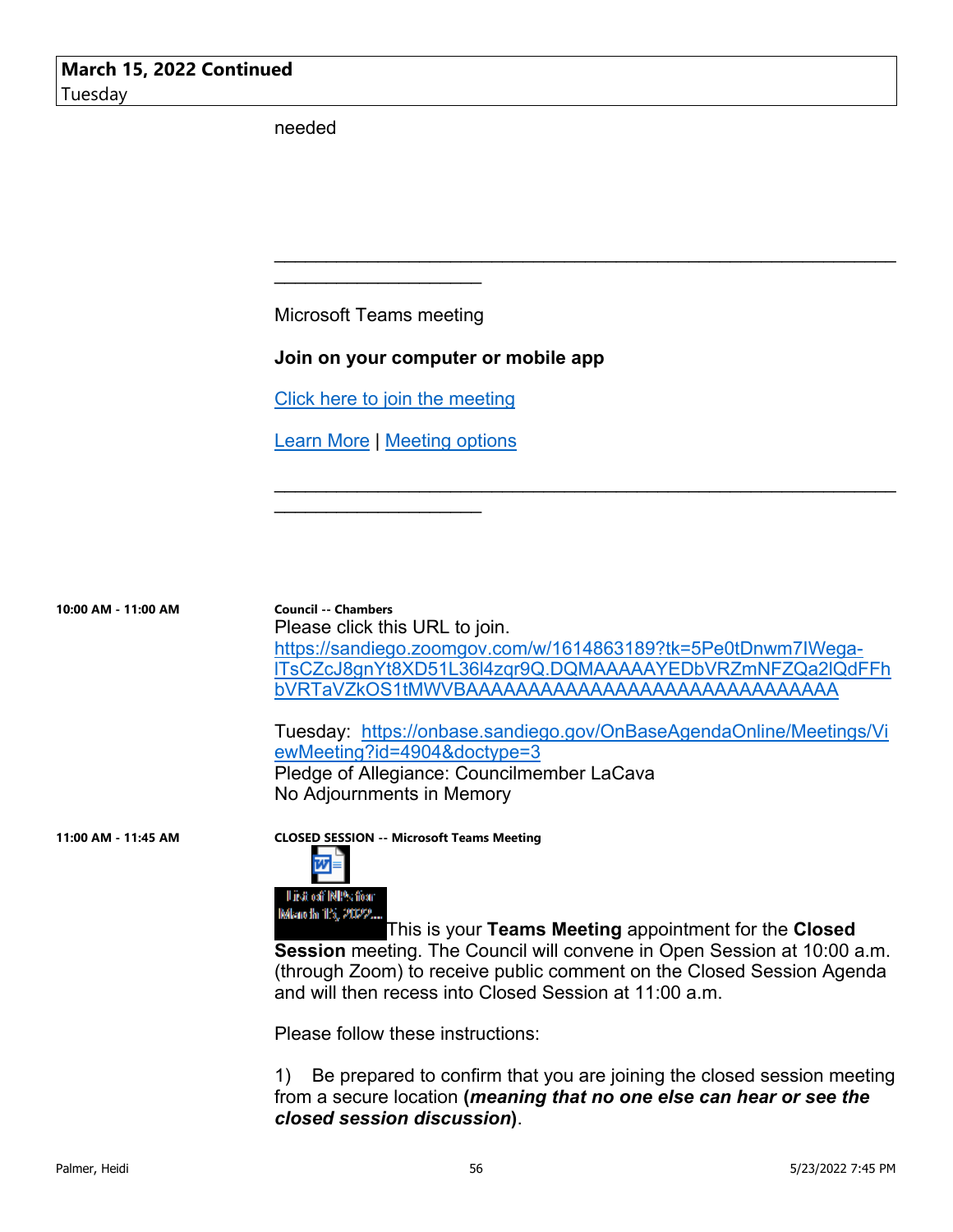2) Please mute your speaker on your device until ready to speak (for clearer communication channel); and turn off speakers on other devices to avoid echoes. You may want to test your audio to ensure proper functioning prior to the meeting.

3) Presenters will use video in their presentation. Mayor and Councilmembers may wish to use video for ease of communication. If there are clear channel issues, video can be turned off.

4) For the benefit of the Court Reporter transcribing the meeting, please state your name when speaking if video has been turned off.

For **Optional** attendees:

1) Please have your Teams app open and be ready for an "invite" to **join** the meeting at the time your item is called.

2) Please do NOT attempt to join or call in to the meeting prior to receiving your notification.

Be prepared to state your name and that you are joining the meeting from a secure location.

\_\_\_\_\_\_\_\_\_\_\_\_\_\_\_\_\_\_\_\_\_\_\_\_\_\_\_\_\_\_\_\_\_\_\_\_\_\_\_\_\_\_\_\_\_\_\_\_\_\_\_\_\_\_\_\_\_\_\_\_

 $\mathcal{L}_\text{max}$  , and the contract of the contract of the contract of the contract of the contract of the contract of

Microsoft Teams meeting

 $\mathcal{L}_\text{max}$  , where  $\mathcal{L}_\text{max}$  , we have the set of  $\mathcal{L}_\text{max}$ 

#### **Join on your computer or mobile app**

Click here to join the meeting

**Or call in (audio only)**

+1 323-813-7079,,351438097# United States, Los Angeles

Phone Conference ID: 351 438 097#

Find a local number | Reset PIN

Learn More | Meeting options

\_\_\_\_\_\_\_\_\_\_\_\_\_\_\_\_\_\_\_\_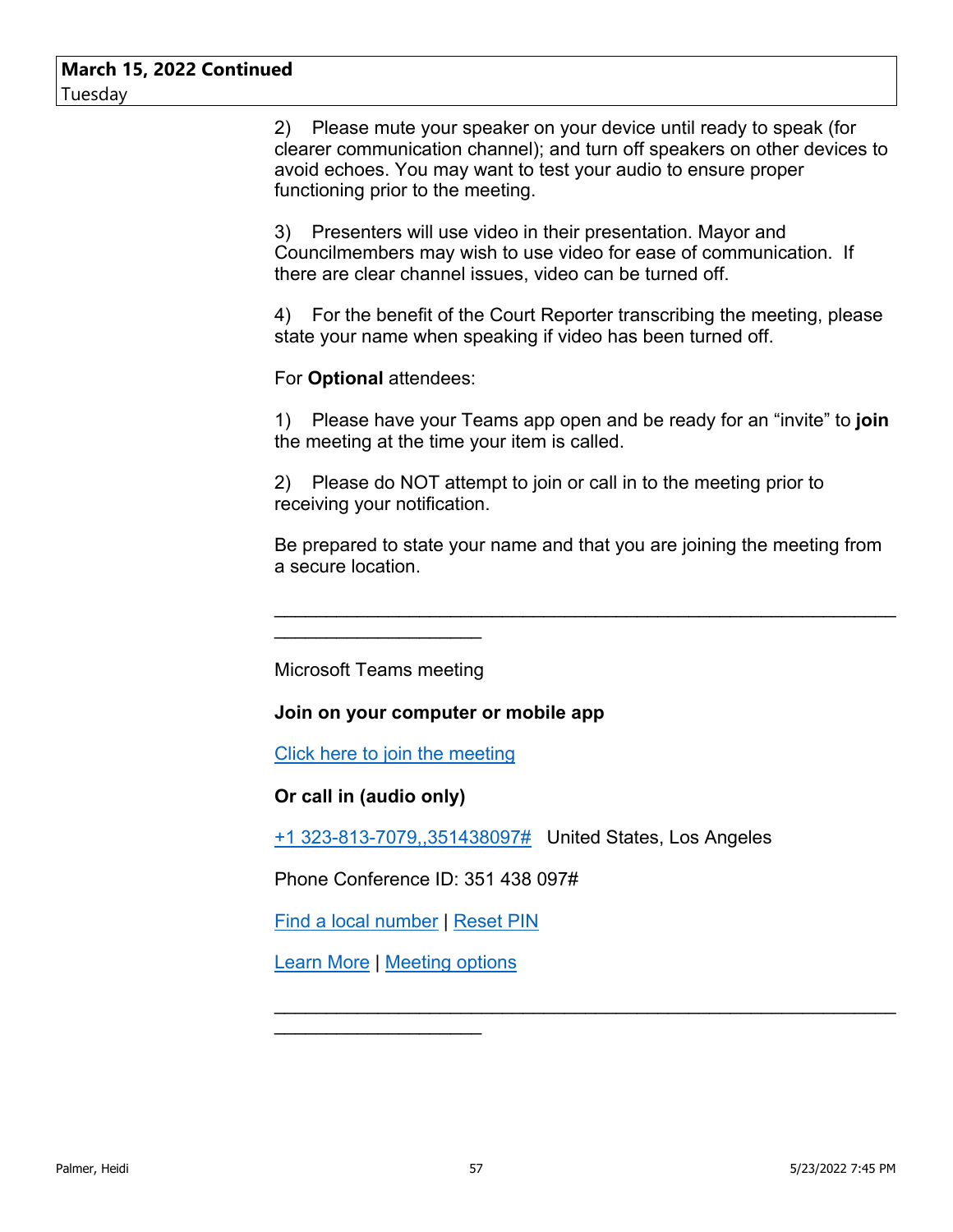## **March 15, 2022 Continued**

Tuesday

**11:30 AM - 1:00 PM Special Joint Housing Authority and Housing Commission CLOSED SESSION meeting - https://sandiego.zoomgov.com/j/1607508668?pwd=NXNWVkJxZE9zUndMcTk0dW9jSGFsdz09&from=addon**

https://zoom.us/

Hi there,

Housing Authority is inviting you to a scheduled Zoom meeting.

Join Zoom Meeting

One tap mobile:

US: +16692545252,,1607508668#,,,,\*718421# or + 16692161590,,1607508668#,,,,\*718421#

Meeting URL:

https://sandiego.zoomgov.com/j/1607508668? pwd=NXNWVkJxZE9zUndMcTk0dW9jSGFsdz09&from=addon

Meeting ID:

160 750 8668

Passcode:

MXaXJ1

#### **Join by Telephone**

For higher quality, dial a number based on your current location.

Dial:

US: +1 669 254 5252 or +1 669 216 1590 or +1 551 285 1373 or +1 646 828 7666 or 833 568 8864 (Toll Free)

Meeting ID:

160 750 8668

Passcode:

718421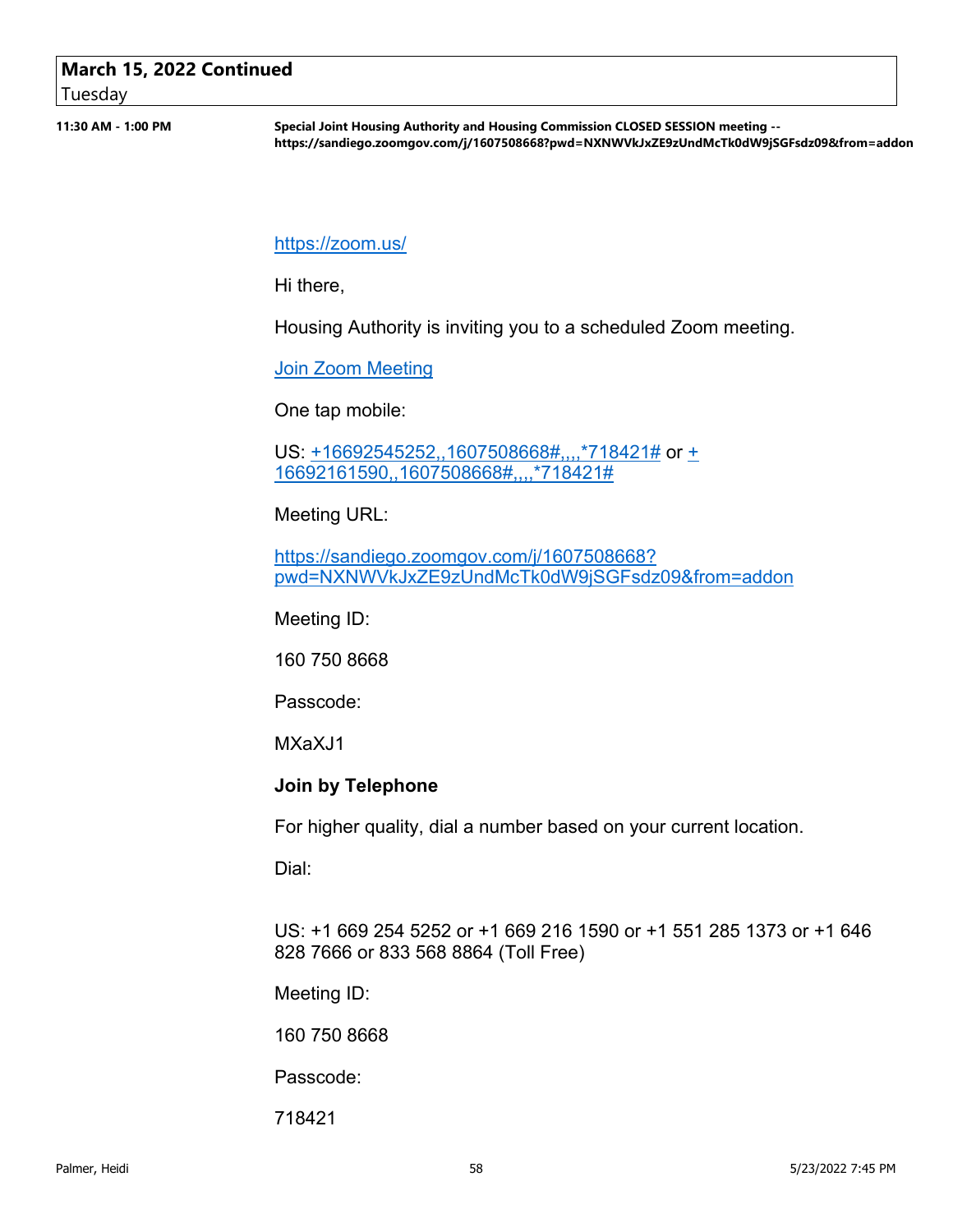International numbers

#### **Join from an H.323/SIP room system**

H.323:

161.199.138.10 (US West) 161.199.136.10 (US East)

Meeting ID:

160 750 8668

Passcode:

718421

SIP:

1607508668@sip.zoomgov.com

Passcode:

718421

**1:00 PM - 1:30 PM DNS -- Break**

**1:30 PM - 2:00 PM Council Prep -- Sean's Office \*Do not schedule meetings during this time**

> Dir. Of Legislative Affairs to prep for Council and head up to Chambers as needed

\_\_\_\_\_\_\_\_\_\_\_\_\_\_\_\_\_\_\_\_\_\_\_\_\_\_\_\_\_\_\_\_\_\_\_\_\_\_\_\_\_\_\_\_\_\_\_\_\_\_\_\_\_\_\_\_\_\_\_\_

Microsoft Teams meeting

\_\_\_\_\_\_\_\_\_\_\_\_\_\_\_\_\_\_\_\_

**Join on your computer or mobile app** 

Click here to join the meeting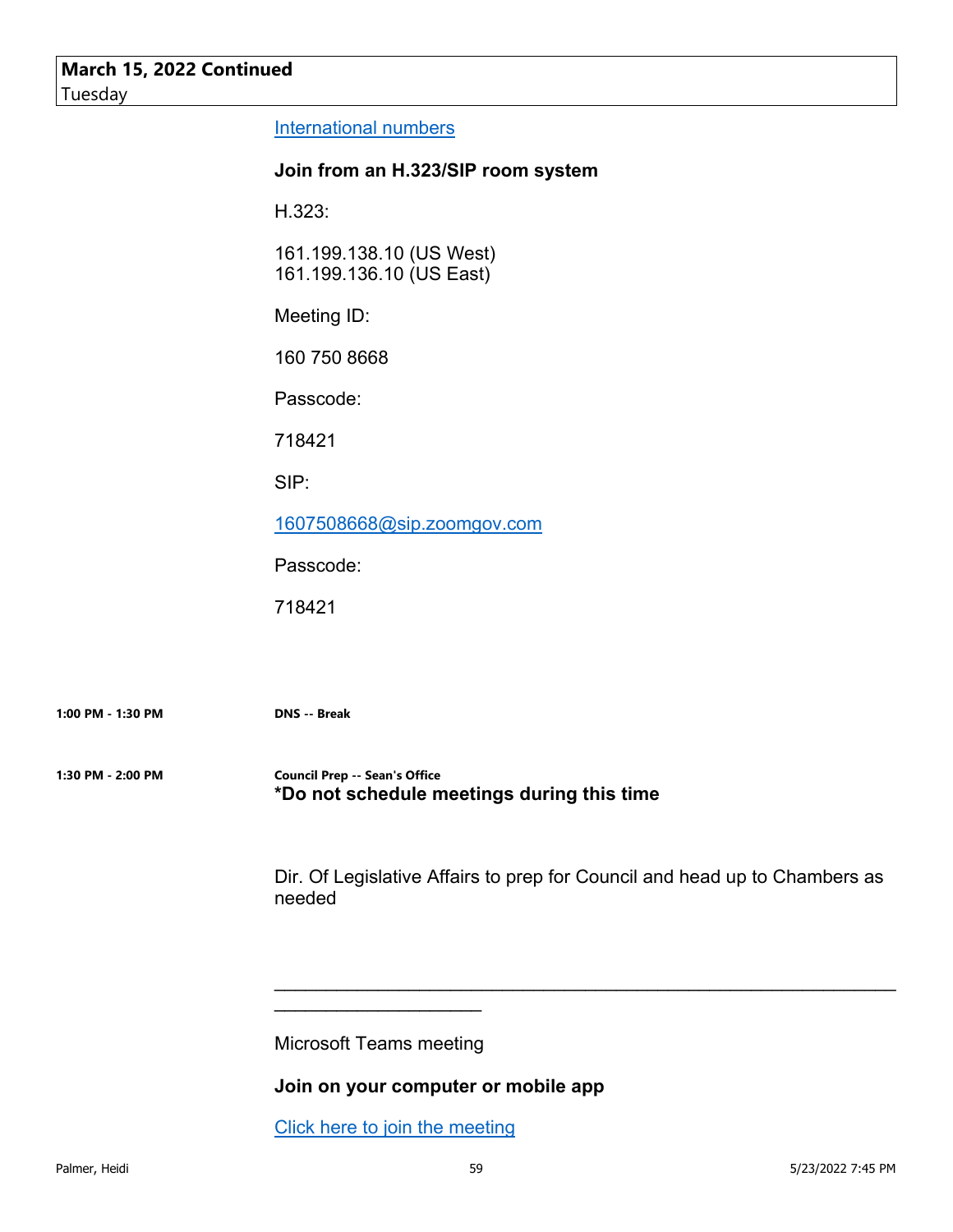| March 15, 2022 Continued<br>Tuesday |                                                                                                                                                                                                                                                 |
|-------------------------------------|-------------------------------------------------------------------------------------------------------------------------------------------------------------------------------------------------------------------------------------------------|
|                                     | <b>Learn More   Meeting options</b>                                                                                                                                                                                                             |
|                                     |                                                                                                                                                                                                                                                 |
| 2:00 PM - 6:00 PM                   | <b>Council/HA -- Chambers</b><br>Please click this URL to join.<br>https://sandiego.zoomgov.com/w/1614863189?tk=5Pe0tDnwm7IWega-<br>ITsCZcJ8gnYt8XD51L36I4zgr9Q.DQMAAAAAYEDbVRZmNFZQa2IQdFFh<br>bVRTaVZkOS1tMWVBAAAAAAAAAAAAAAAAAAAAAAAAAAAAAAA |
| 6:00 PM - 7:00 PM                   | Sean/Lydia                                                                                                                                                                                                                                      |
| March 16, 2022<br>Wednesday         |                                                                                                                                                                                                                                                 |
| 12:00 AM - 12:00 AM                 | Purim                                                                                                                                                                                                                                           |
| 7:30 AM - 7:45 AM                   | Travel -- Downtown SD Partnership Board Room, 401 B St., San Diego, CA 92101<br>Park at CAB and walk over to the meeting (Wells Fargo Building)                                                                                                 |
| 7:45 AM - 8:30 AM                   | SPEAK: SDTA Board of Directors Meeting -- Downtown SD Partnership Board Room, 401 B St,, San Diego,<br>CA 92101<br>SD12:137-22-Boxard<br>oall Dinero fioans<br>RE: Pending topics (we will have a pre meeting with Julie<br>Coker to discuss)   |
|                                     | Staff: JN at event and TPs, CC/BM - Comms FYI                                                                                                                                                                                                   |
|                                     | Location: Downtown SD Partnership Board Room, 401 B St, San Diego,<br>CA 92101                                                                                                                                                                  |
|                                     | <b>Transportation/Parking: Walk from CAB</b>                                                                                                                                                                                                    |
|                                     | Other Attendees: See attached list of BOD Roster                                                                                                                                                                                                |
|                                     | <b>Attire: Business</b>                                                                                                                                                                                                                         |
|                                     | <b>Talking Points: DRAFT</b>                                                                                                                                                                                                                    |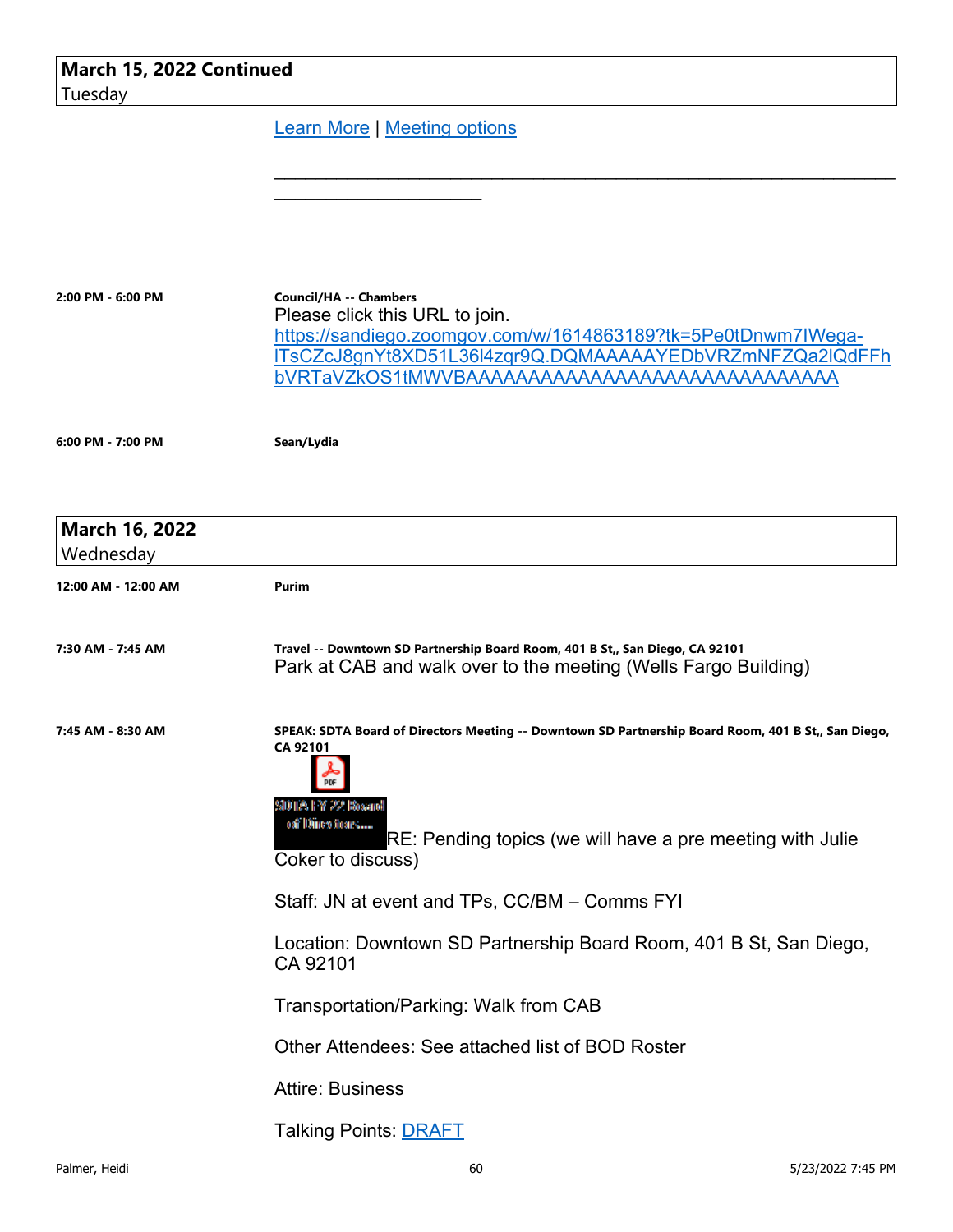Agenda:

7:45 Demo of "Galaxy Board",

8:00 Meeting start and our presentation

Commendations / Items to Bring: NONE

POC:

**Kim Soto** https://stationerycentral.com/images/clear.gifExecutive Assistant to Julie Coker, President & CEO

San Diego Tourism Authority

750 B Street Suite 1500 | San Diego, CA 92101

**DIR:** (619) 557-2829 https://stationerycentral.com/images/clear1.gif**CELL:** (760) 533-7686

https://stationerycentral.com/images/clear1.gif**FAX:** (619) 696-9371

**8:30 AM - 9:00 AM Travel -- CAB**

**8:50 AM - 9:50 AM AFSCME Local 127 -- Zoom** RE: Discuss People's Ordinance

Staff: LVN, BD

Attendees:

Tim Douglass

Abdual Johnson

Pre: 8:50-9

Meeting: 9-9:30

Post: 9:30-950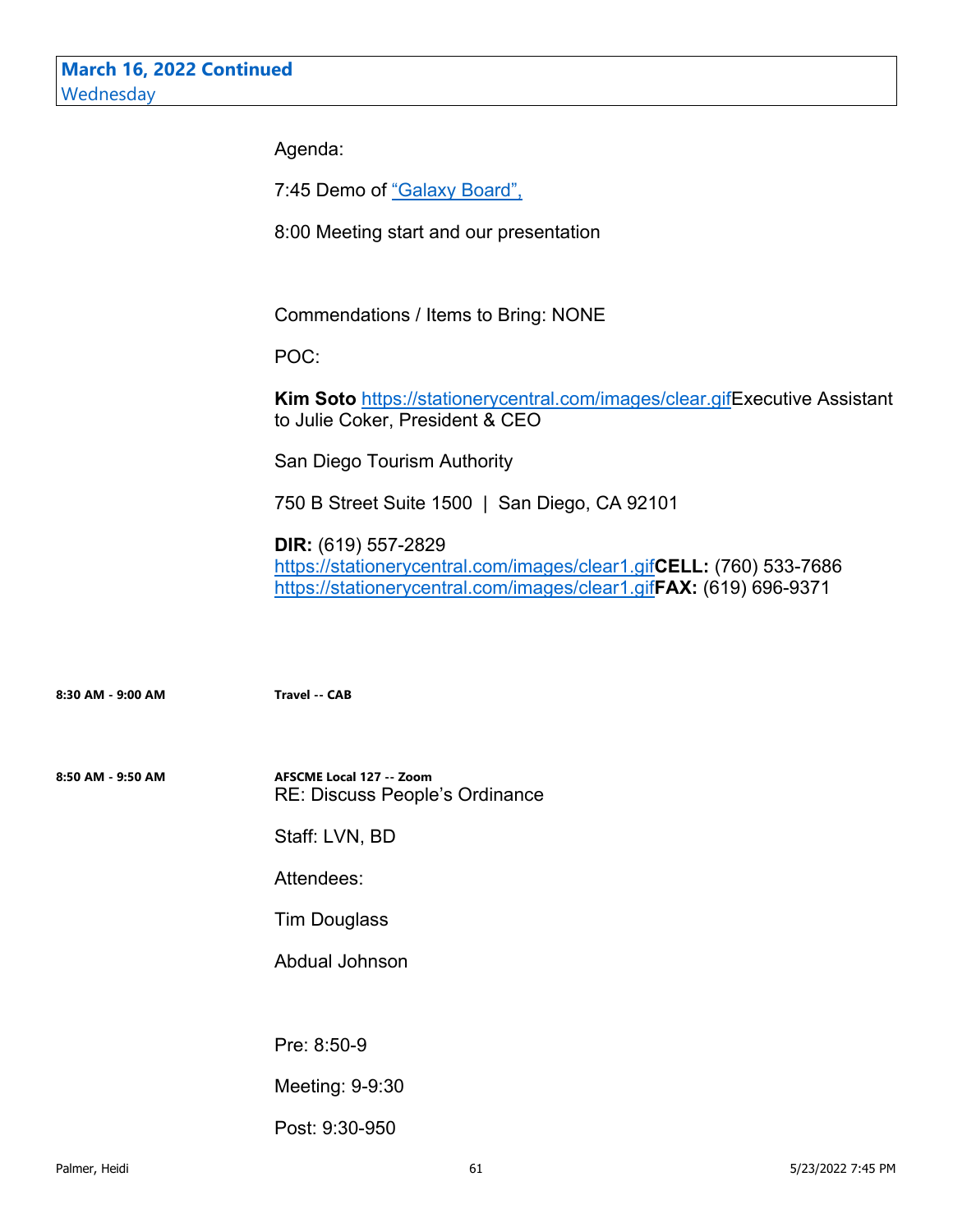|                     | Link: https://sandiego.zoomgov.com/j/1615421228?<br>pwd=RDZFaThIMXpwWFVFREw5YTNsWitoQT09                                                                                                                                                                                                                                                                                                                                      |
|---------------------|-------------------------------------------------------------------------------------------------------------------------------------------------------------------------------------------------------------------------------------------------------------------------------------------------------------------------------------------------------------------------------------------------------------------------------|
|                     | Meeting ID: 161 542 1228<br>Passcode: XxG3nF                                                                                                                                                                                                                                                                                                                                                                                  |
|                     | POC:                                                                                                                                                                                                                                                                                                                                                                                                                          |
|                     | <b>Timothy Douglass</b>                                                                                                                                                                                                                                                                                                                                                                                                       |
|                     | <b>Vice President</b>                                                                                                                                                                                                                                                                                                                                                                                                         |
|                     | <b>City Wide Steward</b>                                                                                                                                                                                                                                                                                                                                                                                                      |
|                     | <b>AFSCME LOCAL 127</b>                                                                                                                                                                                                                                                                                                                                                                                                       |
|                     | 3737 Camino Del Rio South Suit 400                                                                                                                                                                                                                                                                                                                                                                                            |
|                     | San Diego CA, 92108                                                                                                                                                                                                                                                                                                                                                                                                           |
|                     | Cell (858) 342-7331                                                                                                                                                                                                                                                                                                                                                                                                           |
| 10:00 AM - 10:30 AM | Sean/Haley 1:1 -- Blue Bottle                                                                                                                                                                                                                                                                                                                                                                                                 |
| 11:30 AM - 12:00 PM | SPEAK: League of Women Voters Meeting -- Zoom<br>Event Information: The topic will be current city issues relating to the<br>environment: land use, stormwater, solid waste and whatever else he's<br>most interested in or thinks that the broader community needs to know as<br>we think about the future and the environment. There could be some<br>advance education for potential ballot measures expected in November. |
|                     | Staff: BD, CC/BM - Comms FYI                                                                                                                                                                                                                                                                                                                                                                                                  |
|                     | Other Attendees: pending other speaker for the latter part of the meeting                                                                                                                                                                                                                                                                                                                                                     |
|                     | <b>Attire: Business</b>                                                                                                                                                                                                                                                                                                                                                                                                       |
|                     | <b>Talking Points: DRAFT</b>                                                                                                                                                                                                                                                                                                                                                                                                  |
|                     | Run-of-Show/Agenda: N/A                                                                                                                                                                                                                                                                                                                                                                                                       |
|                     | Link: Below                                                                                                                                                                                                                                                                                                                                                                                                                   |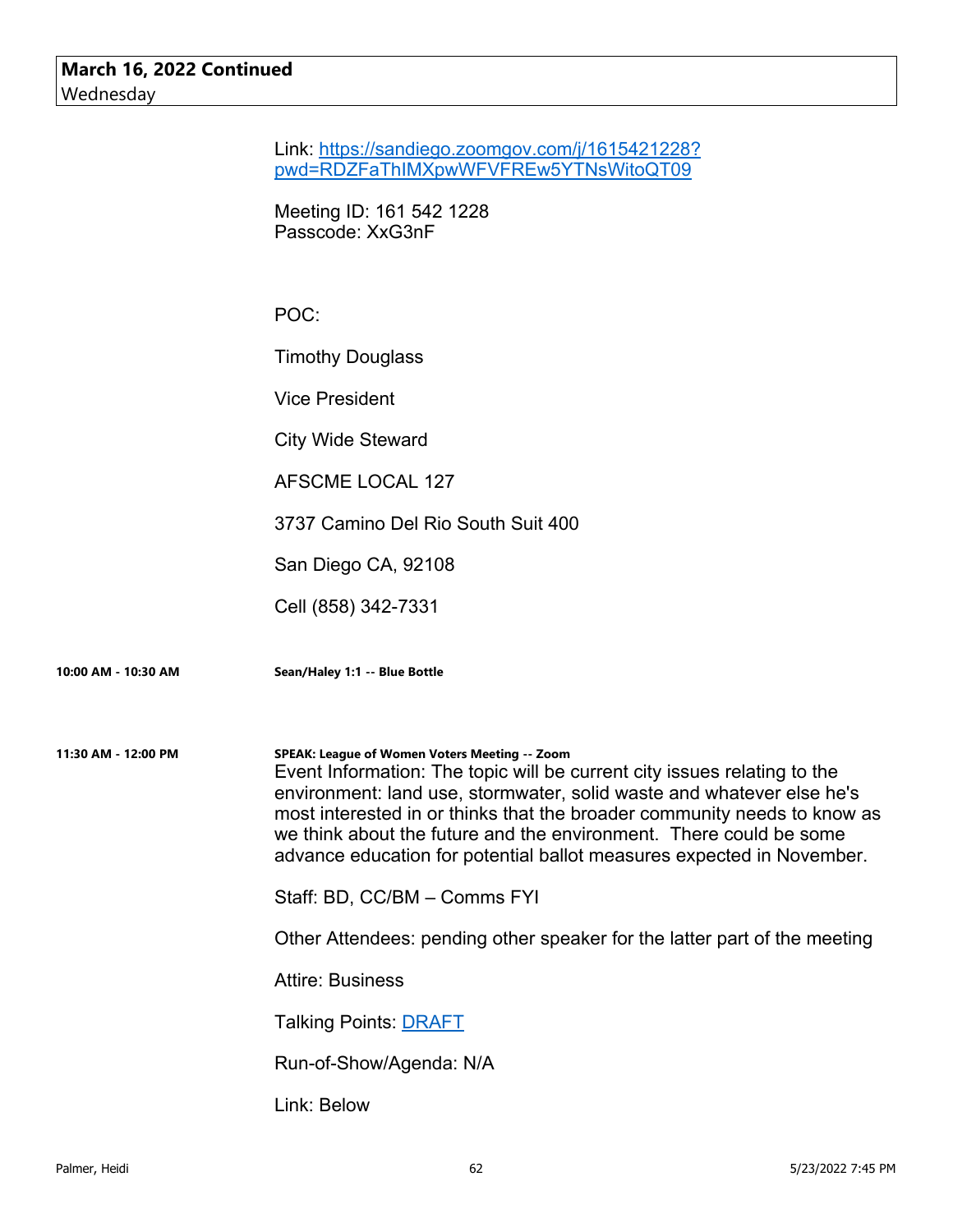POC:

Jane Andrews

Events Chair

LWVSD

jmlandrews@gmail.com

You are invited as a panelist to a Zoom webinar. This login may only be used by the panelist and must NOT be shared with others. Panelists are asked to connect 15 minutes BEFORE the event start time.

Date Time: Mar 16, 2022 11:30 AM Pacific Time (US and Canada) Topic: Live with the League: Council Concerns

Join from a PC, Mac, iPad, iPhone or Android device:

Click Here to Join

Note: This link should not be shared with others; it is unique to you. Passcode: 929866 Add to Calendar Add to Google Calendar Add to Yahoo Calendar

Description: Speakers and Q & A

Or iPhone one-tap:

US: +16692192599,,81415758779# or +12133388477,,81415758779#

Or Telephone:

Dial(for higher quality, dial a number based on your current location): US: +1 669 219 2599 or +1 213 338 8477 Webinar ID: 814 1575 8779 Participant ID: 247194 Passcode: 929866 International numbers available: https://us02web.zoom.us/u/kdyg2x06ZG

**1:00 PM - 4:00 PM RULES -- Committee Room** AGENDA / BINDER PENDING

Hi Councilmember Sean Elo-Rivera,

You are invited to a Zoom webinar.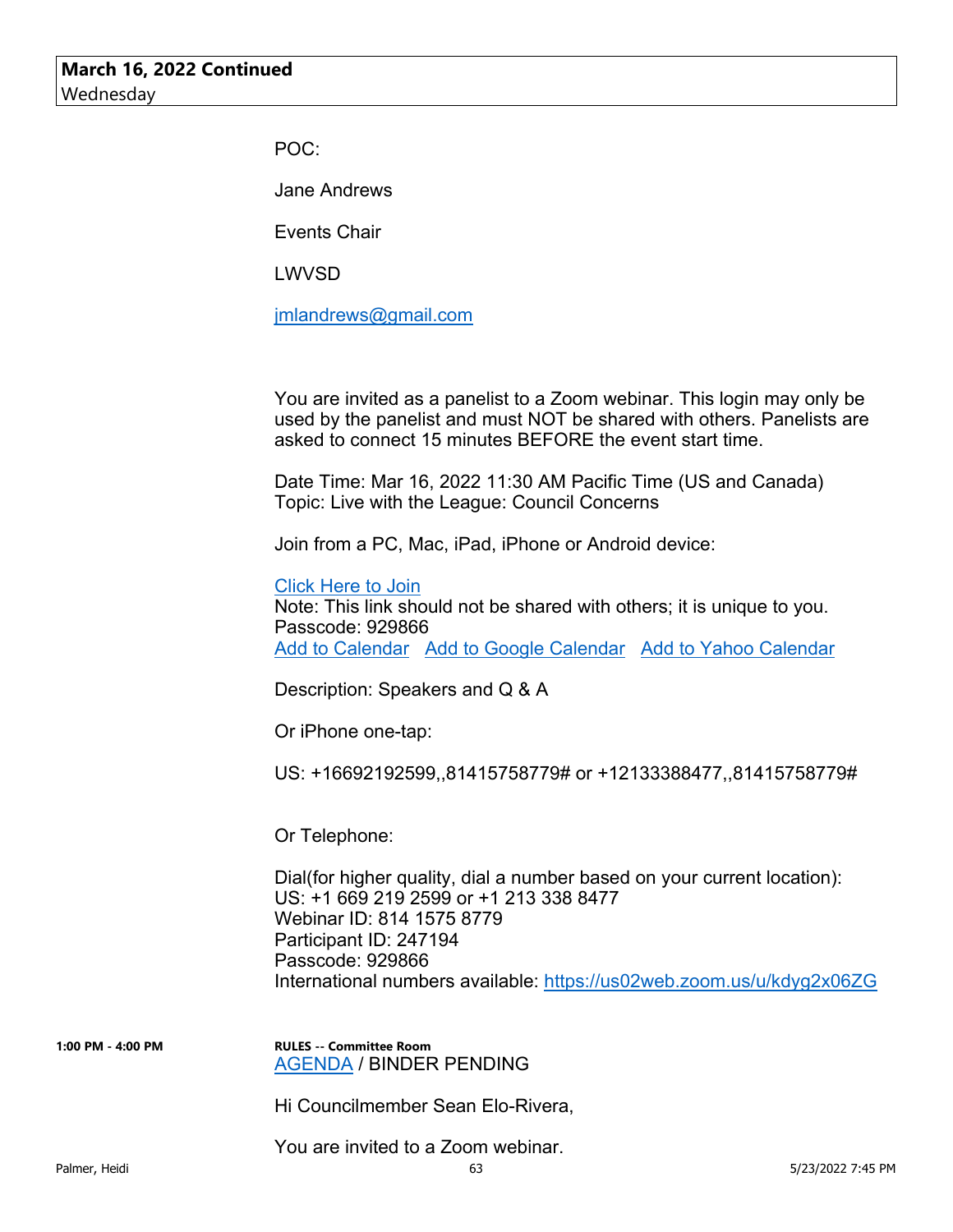Date Time: Jan 19, 2022 02:00 PM Pacific Time (US and Canada) Topic: Rules Committee

Join from a PC, Mac, iPad, iPhone or Android device: Click Here to Join Note: This link should not be shared with others; it is unique to you. Add to Calendar Add to Google Calendar Add to Yahoo Calendar

Or One tap mobile: US: +16692545252,,1617086946# or +16692161590,,1617086946#

Or Telephone: Dial(for higher quality, dial a number based on your current location): US: +1 669 254 5252 or +1 669 216 1590 or +1 551 285 1373 or +1 646 828 7666 or 833 568 8864 (Toll Free) Webinar ID: 161 708 6946 Participant ID: 1494538 International numbers available: https://sandiego.zoomgov.com/u/agk3QTsdO

Or an H.323/SIP room system: H.323: 161.199.138.10 (US West) or 161.199.136.10 (US East) Webinar ID: 161 708 6946

SIP: 1617086946@sip.zoomgov.com



**6:30 PM - 7:00 PM SPEAK: Colina del Sol Rec Council -- Zoom**





RE: Update on 2022 priorities, as well as general City and D9

efforts

Staff: FP, JG/MO-opt

Speak time: 6:35pm

TPs: DRAFT

Agenda: Attached

Link: https://sandiego.zoomgov.com/j/1617197807? pwd=a2FJcGw1bGRNRTc0VExlZzZLYUxkQT09

Meeting ID: 161 719 7807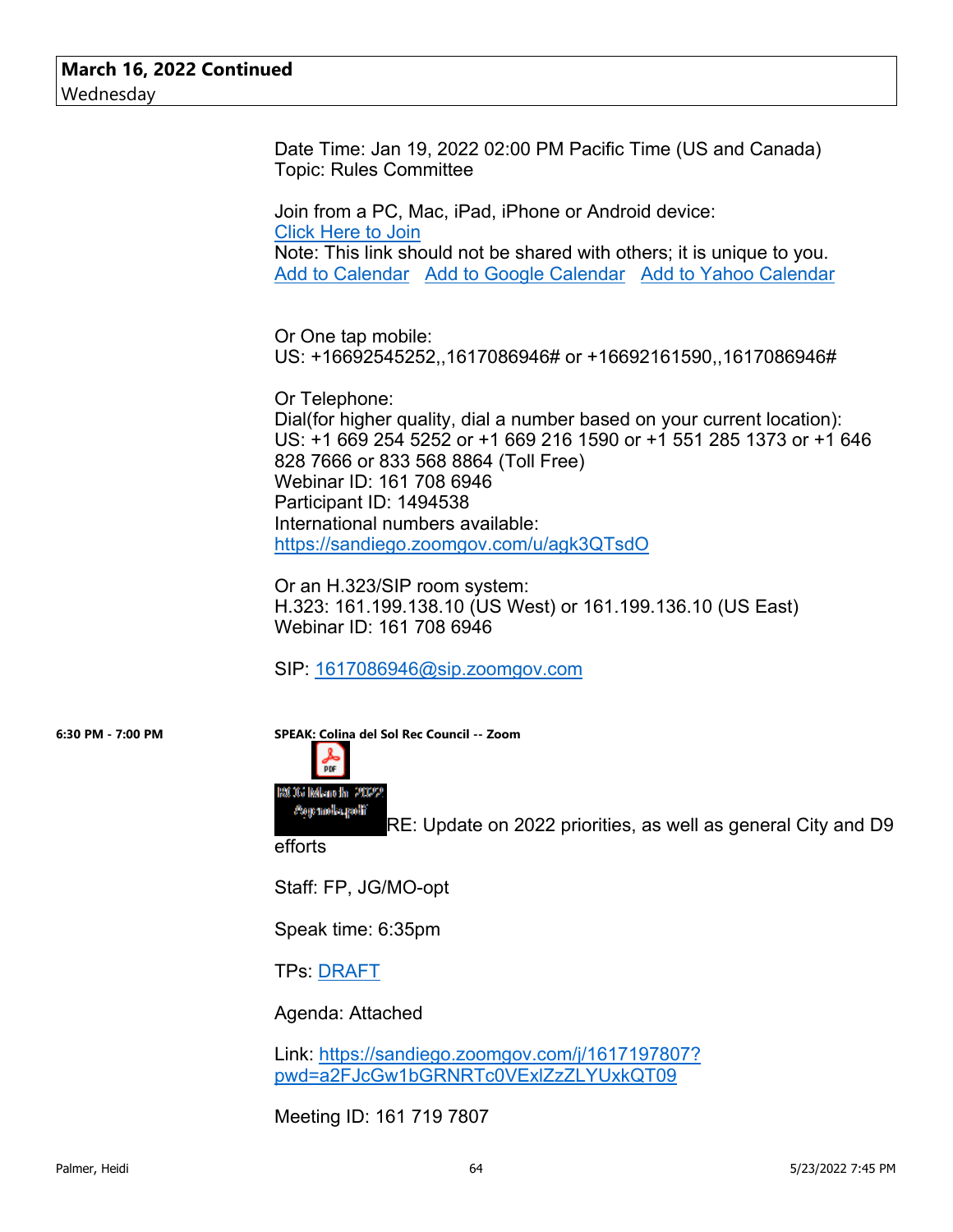#### **March 16, 2022 Continued** Wednesday

Passcode: HQ9y7j

POC:

Dave Lee

Area Manager II

Colina/No. Chollas/Golden Hill Area

Parks and Recreation Department

T (619) 235-1145

DavidL@sandiego.gov

| 7:00 PM - 8:30 PM | SDLRA Mixer Event -- Mujeres Brew House, 1983 Julian Avenue, San Diego, CA 92113<br>Heidi submitted the RSVP and confirmed attendance with Cat.                                                                                                                                                                |
|-------------------|----------------------------------------------------------------------------------------------------------------------------------------------------------------------------------------------------------------------------------------------------------------------------------------------------------------|
|                   | Event Information: We invite you to join us for the biggest Latino Mixer in<br>San Diego County for an amazing evening of insight and networking with<br>the most dynamic Latino legal professionals in California. Hosted by<br>LatinoComp, San Diego La Raza, and MABA (Mexican American Bar<br>Association) |
|                   | <b>Staff/Guest: None</b>                                                                                                                                                                                                                                                                                       |
|                   | Location: Mujeres Brew House, 1983 Julian Avenue, San Diego, CA 92113                                                                                                                                                                                                                                          |
|                   | <b>Transportation/Parking: General</b>                                                                                                                                                                                                                                                                         |
|                   | <b>Other Attendees: Other members</b>                                                                                                                                                                                                                                                                          |
|                   | Attire: Business-Casual, outdoor event                                                                                                                                                                                                                                                                         |
|                   |                                                                                                                                                                                                                                                                                                                |
|                   | RV: None, member                                                                                                                                                                                                                                                                                               |
|                   | POC:                                                                                                                                                                                                                                                                                                           |
|                   | Catherine M Arambula, CLTC-                                                                                                                                                                                                                                                                                    |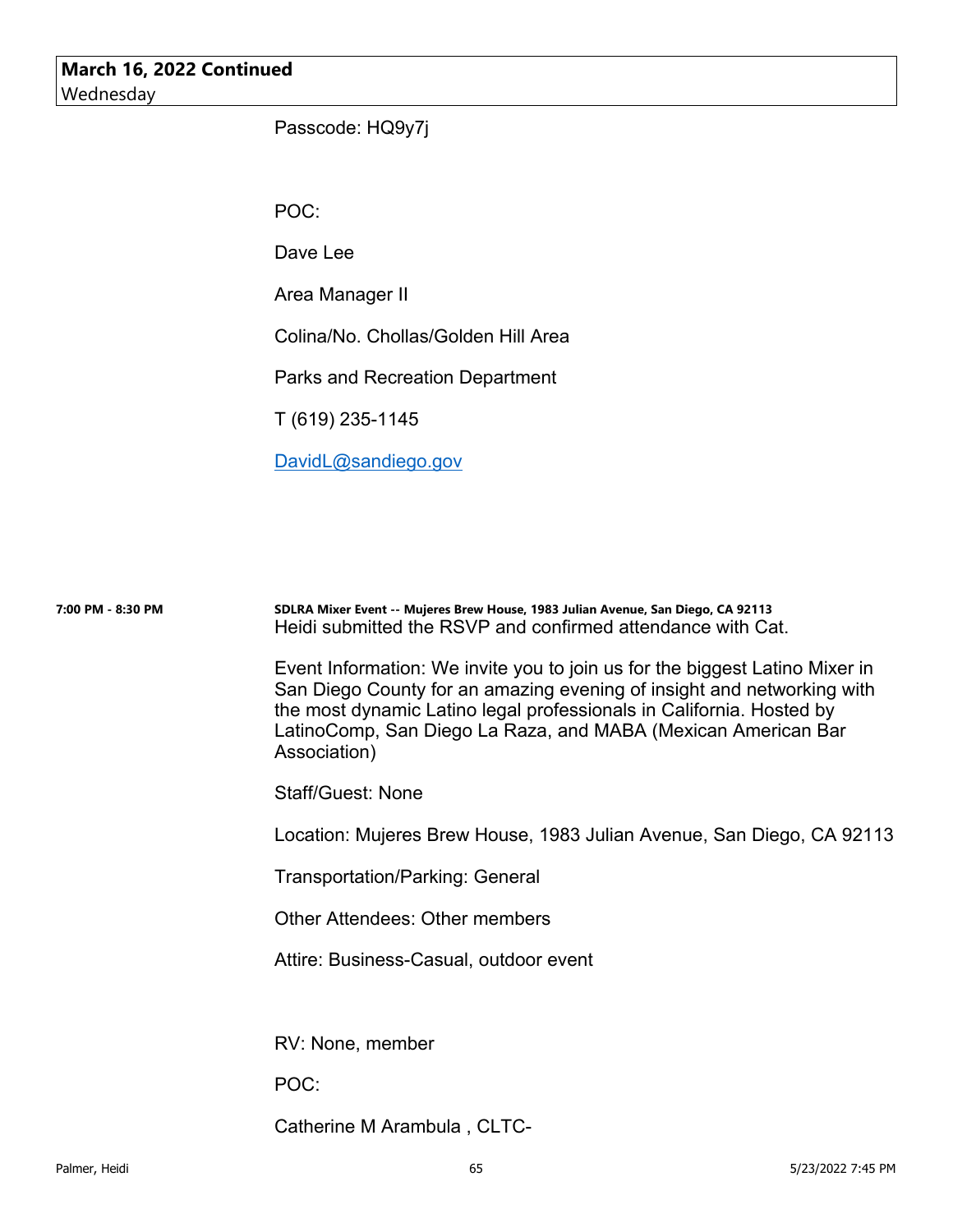Corporate Sponsorship Co-Chair

Membership Committee Co-Chair

Strategic Planning Committee

www.sdlrla.com

Financial Advisor

www.catherinearambula.com

Phone: 619-204-4048

catherine.arambula.sdlra@gmail.com

| March 17, 2022<br>Thursday |                                                                                  |
|----------------------------|----------------------------------------------------------------------------------|
| 12:00 AM - 12:00 AM        | Purim<br><b>Please See Above</b>                                                 |
| 7:50 AM - 8:50 AM          | CP Elo-Rivera/CM Campillo Monthly Meeting -- Zoom<br><b>RE: Monthly Check-in</b> |
|                            | Attendees:                                                                       |
|                            | <b>CP Elo-Rivera</b>                                                             |
|                            | Lydia Van Note                                                                   |
|                            | <b>CM Campillo</b>                                                               |
|                            | <b>Michael Simonsen</b>                                                          |
|                            |                                                                                  |
|                            |                                                                                  |

POC: Cheryl Willis 619-933-8501 or Heidi Palmer 619-510-6894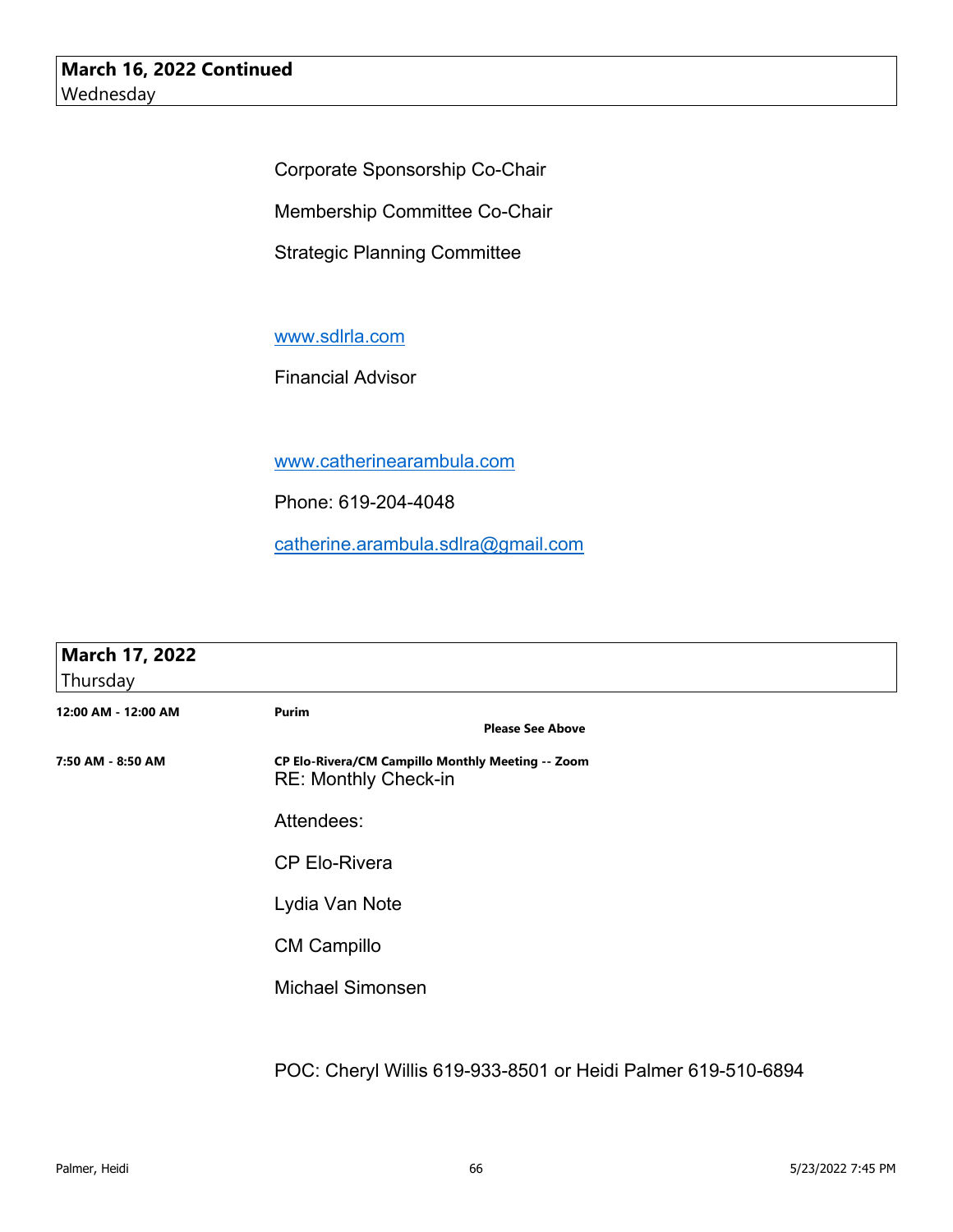#### **March 17, 2022 Continued** Thursday

Pre: 7:50-8

Meeting: 8-8:30

Post: 8:30-8:50

Join ZoomGov Meeting https://sandiego.zoomgov.com/j/1603187215? pwd=aTlYYWRSTG1ySGE2dTBVYXlhWGVKZz09

Meeting ID: 160 318 7215 Passcode: 5NWcJd



RE: Update on 2022 priorities, as well as general City and D9 efforts

Staff: BM, JN/MO-opt

Speak time: 9:05am

TPs: DRAFT

Agenda: Attached

Link: https://us06web.zoom.us/j/81961065896

Meeting ID: 819 6106 5896

POC:

Tootie Thomas,

Executive Director

The Boulevard BIA

3727 El Cajon Boulevard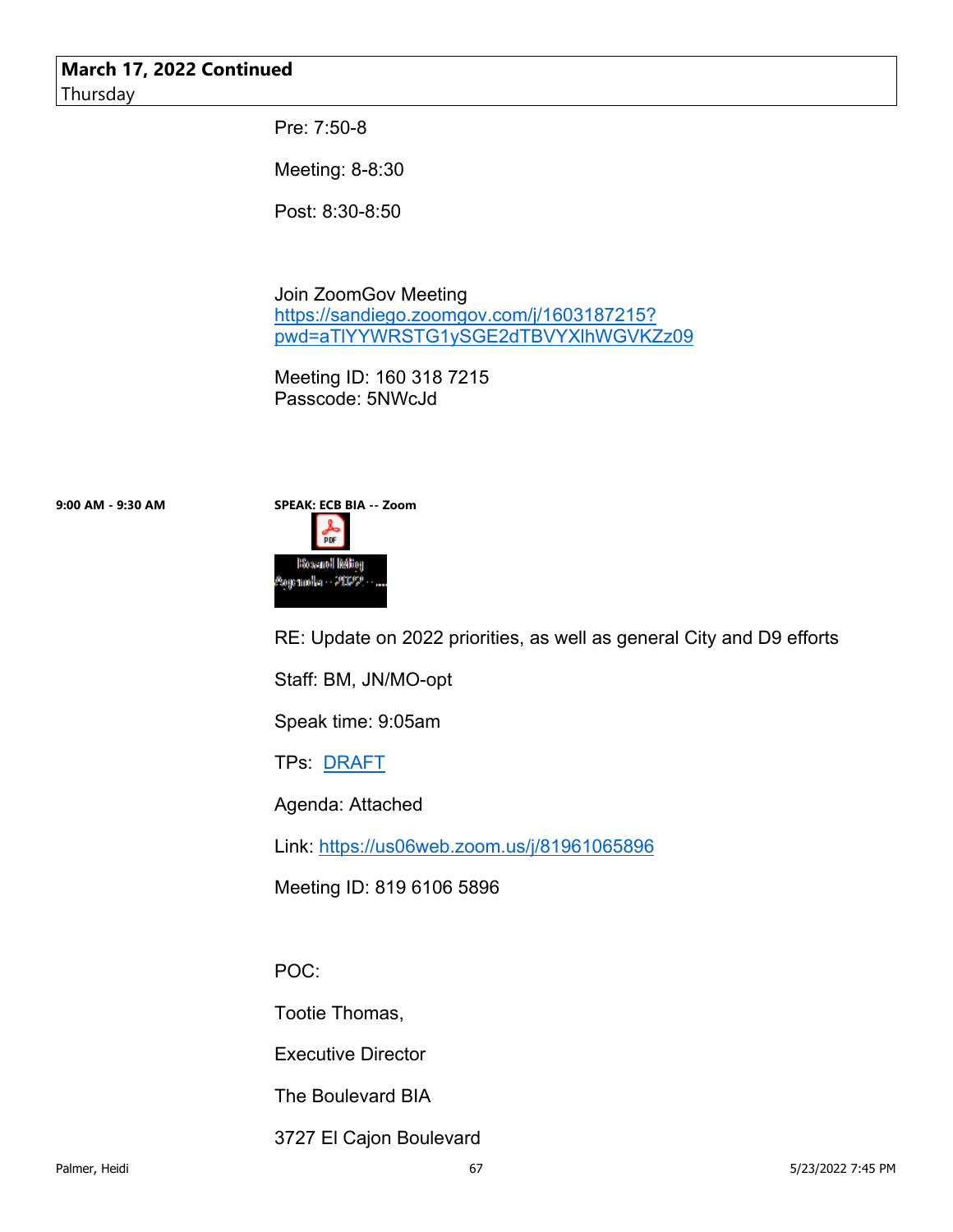San Diego, CA. 92105

619 847-8668

director@theboulevard.org

**10:00 AM - 10:45 AM D9/Council Media Availability -- 13th Floor Press Room** Re: Bi-weekly media availability

Staff: CC at event, LVN/BM – FYI

TPs: <u>DRAFT</u>

Join ZoomGov Meeting https://sandiego.zoomgov.com/j/1607596822? pwd=aHR2L0NhVFVUZy9rTGcvU1lWTU5zQT09

Meeting ID: 160 759 6822 Passcode: K4z2Zg One tap mobile +16692545252,,1607596822#,,,,\*874140# US (San Jose) +16692161590,,1607596822#,,,,\*874140# US (San Jose)

Dial by your location +1 669 254 5252 US (San Jose) +1 669 216 1590 US (San Jose) +1 551 285 1373 US +1 646 828 7666 US (New York) 833 568 8864 US Toll-free Meeting ID: 160 759 6822 Passcode: 874140 Find your local number: https://sandiego.zoomgov.com/u/abWAIdkwI7

Join by SIP 1607596822@sip.zoomgov.com

Join by H.323 161.199.138.10 (US West) 161.199.136.10 (US East) Meeting ID: 160 759 6822 Passcode: 874140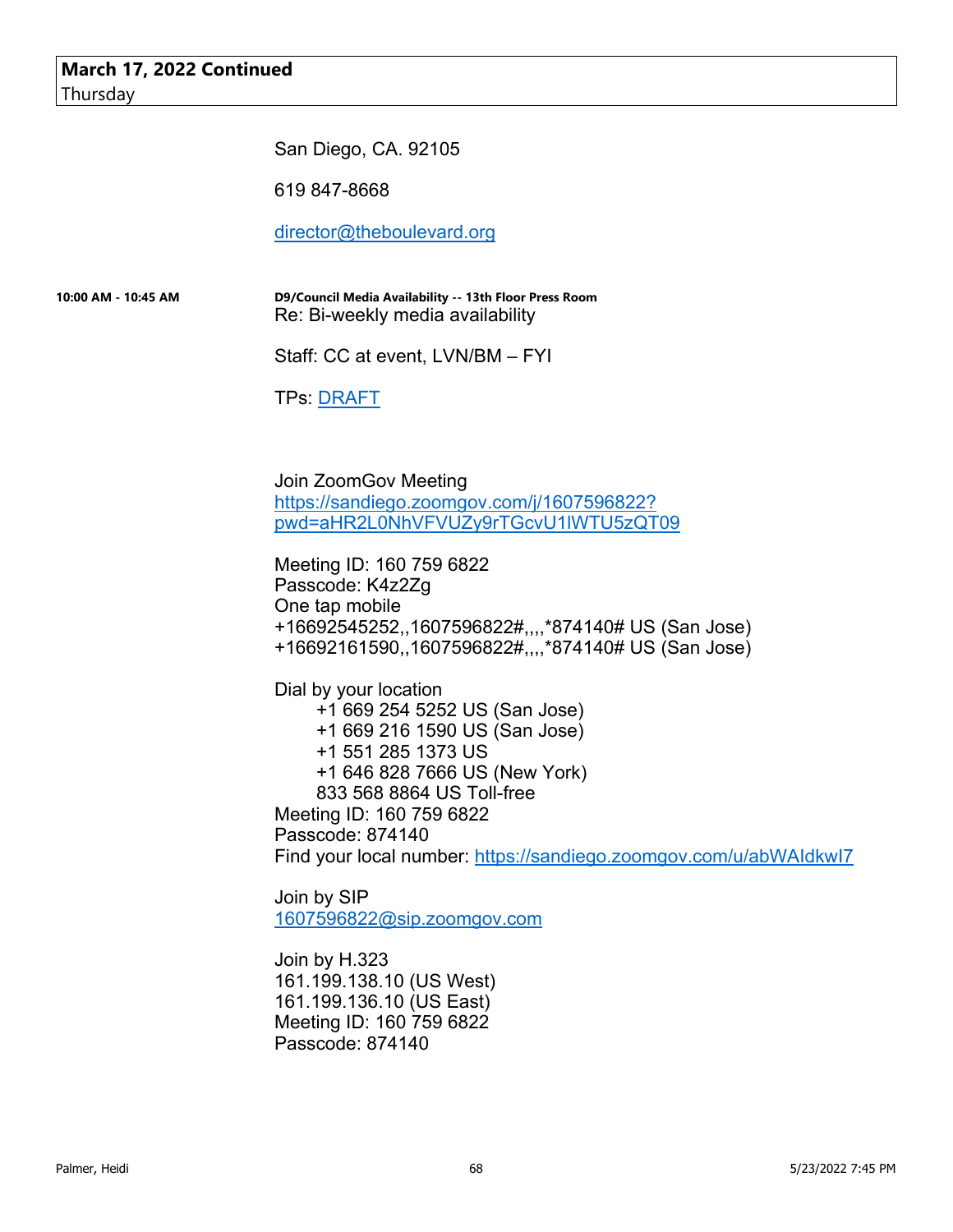| Thursday            | March 17, 2022 Continued                                                                                                                   |  |  |
|---------------------|--------------------------------------------------------------------------------------------------------------------------------------------|--|--|
| 11:00 AM - 11:30 AM | SPEAK: Interview w/ NBC7 Priya Sridhar -- 13th Floor Press Room<br>Attachments?                                                            |  |  |
|                     | <b>Event Information: No-Fault Evictions</b>                                                                                               |  |  |
|                     | Staff: CC                                                                                                                                  |  |  |
|                     | <b>Talking Points: DRAFT</b>                                                                                                               |  |  |
|                     | POC:                                                                                                                                       |  |  |
|                     | Priya Sridhar                                                                                                                              |  |  |
|                     | Priya.Sridhar@nbcuni.com                                                                                                                   |  |  |
| 11:50 AM - 1:20 PM  | Monthly w/ Mayor Todd Gloria -- Sean's/Mayor's Office<br>RE: Monthly Check-in - they're doing this meeting brown-bag lunch style<br>(BYOL) |  |  |
|                     | Staff: LVN                                                                                                                                 |  |  |
|                     | Attendees:                                                                                                                                 |  |  |
|                     | <b>MTG</b>                                                                                                                                 |  |  |
|                     | Paola                                                                                                                                      |  |  |
|                     | Javier                                                                                                                                     |  |  |
|                     | Jessica                                                                                                                                    |  |  |
|                     |                                                                                                                                            |  |  |
|                     | Pre: 11:50-12 Sean's office                                                                                                                |  |  |
|                     | Meeting: 12-1 Mayor's Office                                                                                                               |  |  |
|                     | Post: 1-1:20 Sean's office                                                                                                                 |  |  |
|                     |                                                                                                                                            |  |  |
|                     | POC:                                                                                                                                       |  |  |
|                     | <b>Lauren Cazares</b>                                                                                                                      |  |  |

619-750-8387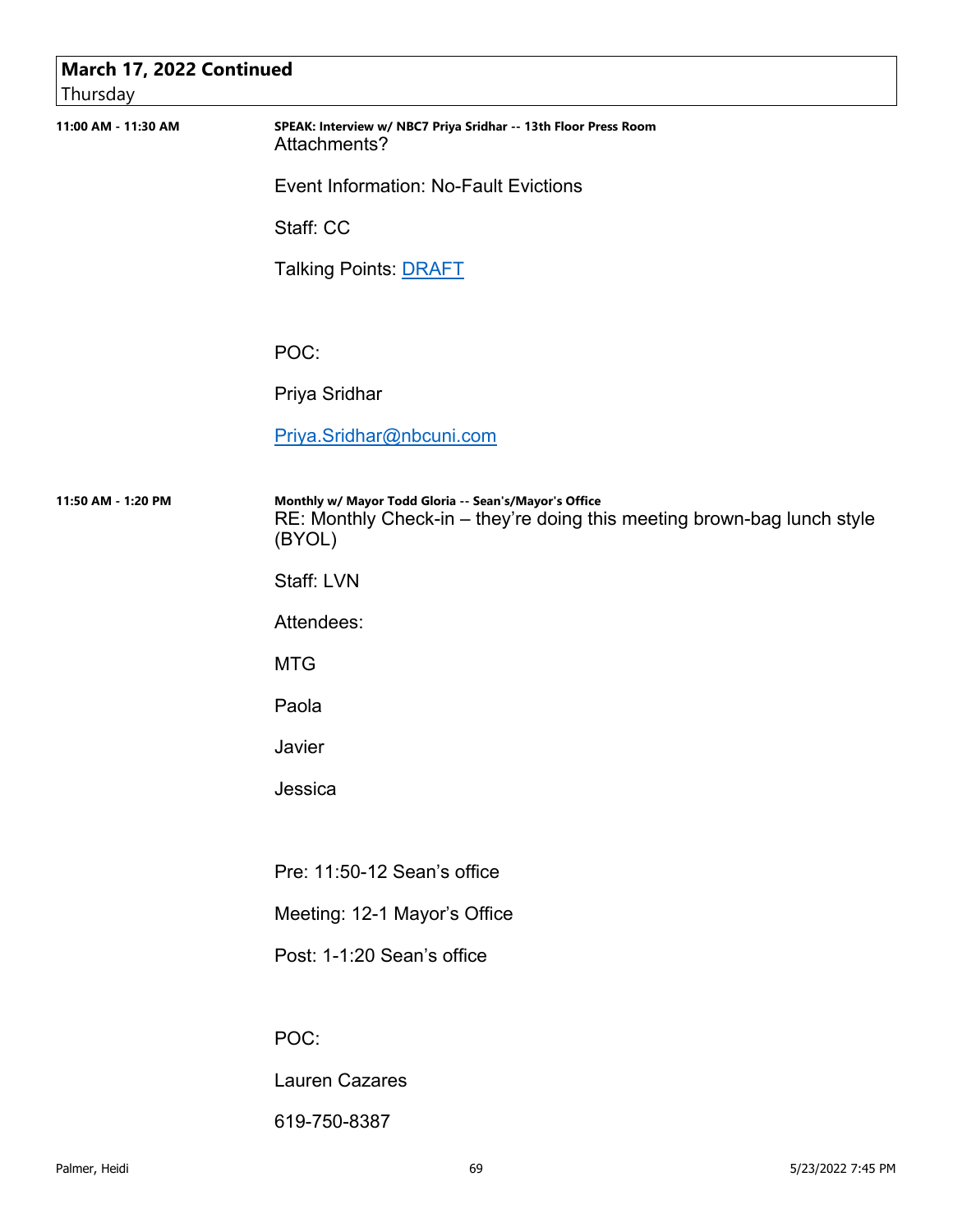### **March 17, 2022 Continued**

Thursday



RE: Budget Priorities

Staff: BD, MR

Attendees:

Matthew Vasilakis

Brenda Garcia Millan

Bertha Rodriguez

Maxie Blasini

Madison Coleman

Pre: 1:50-2

Meeting: 2-2:30

Post: 2:30-50

Join ZoomGov Meeting https://sandiego.zoomgov.com/j/1616530720? pwd=Q1RrMVhUMExKbFVIajF1QXI2TmFTdz09

Meeting ID: 161 653 0720 Passcode: 0zaWuC

 $\mathcal{L}_\text{max}$  , where  $\mathcal{L}_\text{max}$  , we have the set of  $\mathcal{L}_\text{max}$ 

**3:00 PM - 3:30 PM CP/CAO Weekly Briefing -- Microsoft Teams Meeting**

\_\_\_\_\_\_\_\_\_\_\_\_\_\_\_\_\_\_\_\_\_\_\_\_\_\_\_\_\_\_\_\_\_\_\_\_\_\_\_\_\_\_\_\_\_\_\_\_\_\_\_\_\_\_\_\_\_\_\_\_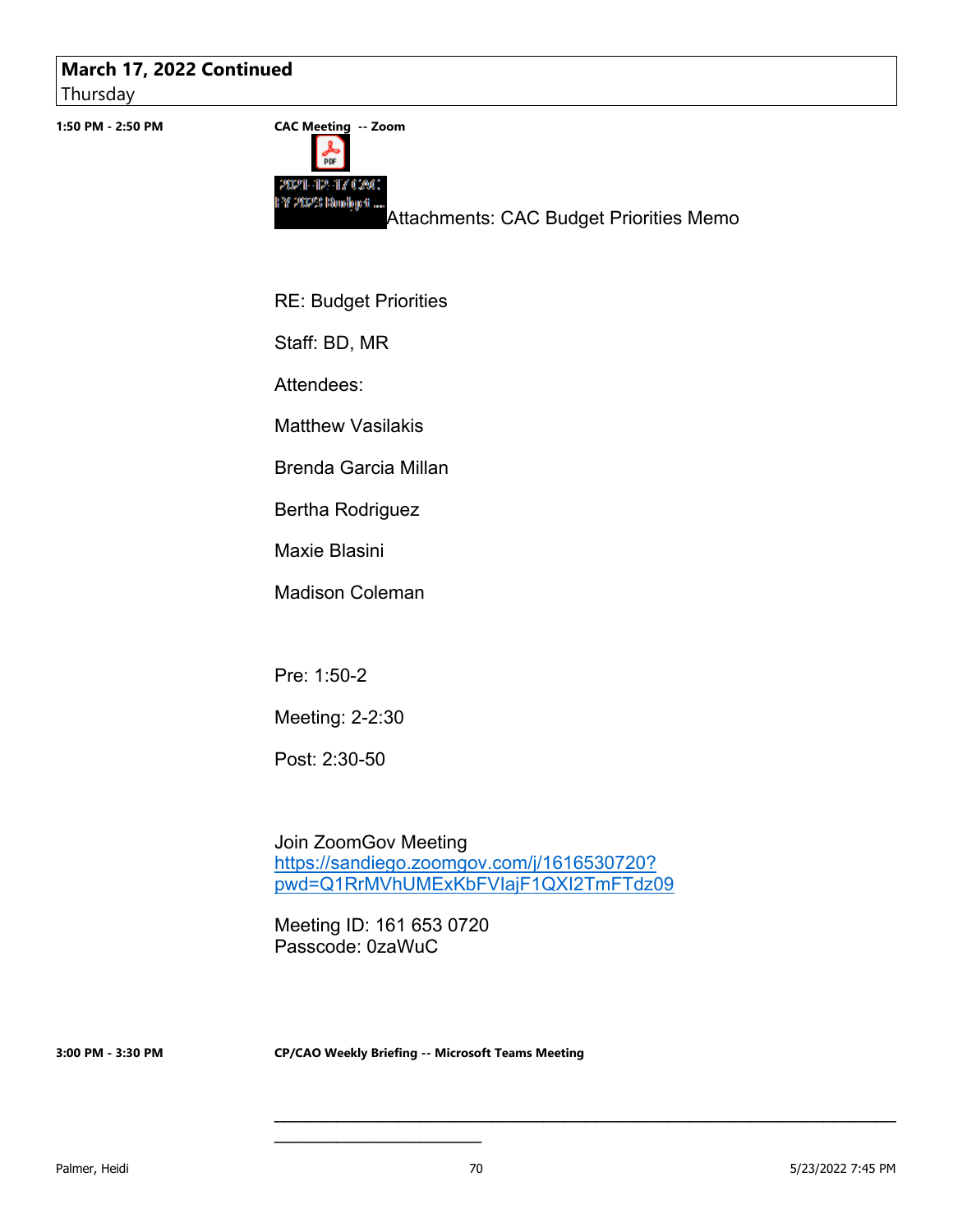Microsoft Teams meeting

### **Join on your computer or mobile app**

\_\_\_\_\_\_\_\_\_\_\_\_\_\_\_\_\_\_\_\_\_\_\_\_\_\_\_\_\_\_\_\_\_\_\_\_\_\_\_\_\_\_\_\_\_\_\_\_\_\_\_\_\_\_\_\_\_\_\_\_

Click here to join the meeting

Learn More | Meeting options

\_\_\_\_\_\_\_\_\_\_\_\_\_\_\_\_\_\_\_\_

| <b>March 18, 2022</b><br>Friday |                                                                                                                                                                                                        |
|---------------------------------|--------------------------------------------------------------------------------------------------------------------------------------------------------------------------------------------------------|
| 12:00 AM - 12:00 AM             | <b>Heidi Out -- Vacation</b><br>Available for urgent items as needed except during my flights 3/18 12-5pm<br>and 3/28 5:30-10pm PDT                                                                    |
| <b>All Day</b>                  | Pay Day                                                                                                                                                                                                |
| 9:00 AM - 11:00 AM              | Office Hours - Southeastern -- Mountain View Rec Center, 641 S Boundary St, San Diego, CA 92113 and<br>Zoom as needed<br>9:00 Nancy Eagle, Discuss Gateway Industrial Park tenant's safety<br>concerns |
|                                 | 9:20 Perla Rodriguez, Discuss safety issues in Mountain View near Mike's<br>Market                                                                                                                     |
|                                 | 9:40 Empty (residents were not available at this time after all)                                                                                                                                       |
|                                 | 10:00 Chris Zervas, Discuss ADUs – specifically about a project adjacent<br>to his property                                                                                                            |
|                                 | 10:20 Patty Medina, Housing insecurity: policy and tenant protections in<br><b>City Heights</b>                                                                                                        |
|                                 | 10:40 Empty (residents were not available at this time after all)                                                                                                                                      |
|                                 | Join ZoomGov Meeting<br>https://sandiego.zoomgov.com/j/1615072032?<br>pwd=N3VCcTd0NVlia0dHOS93ekt1MW1HUT09                                                                                             |
|                                 | Meeting ID: 161 507 2032                                                                                                                                                                               |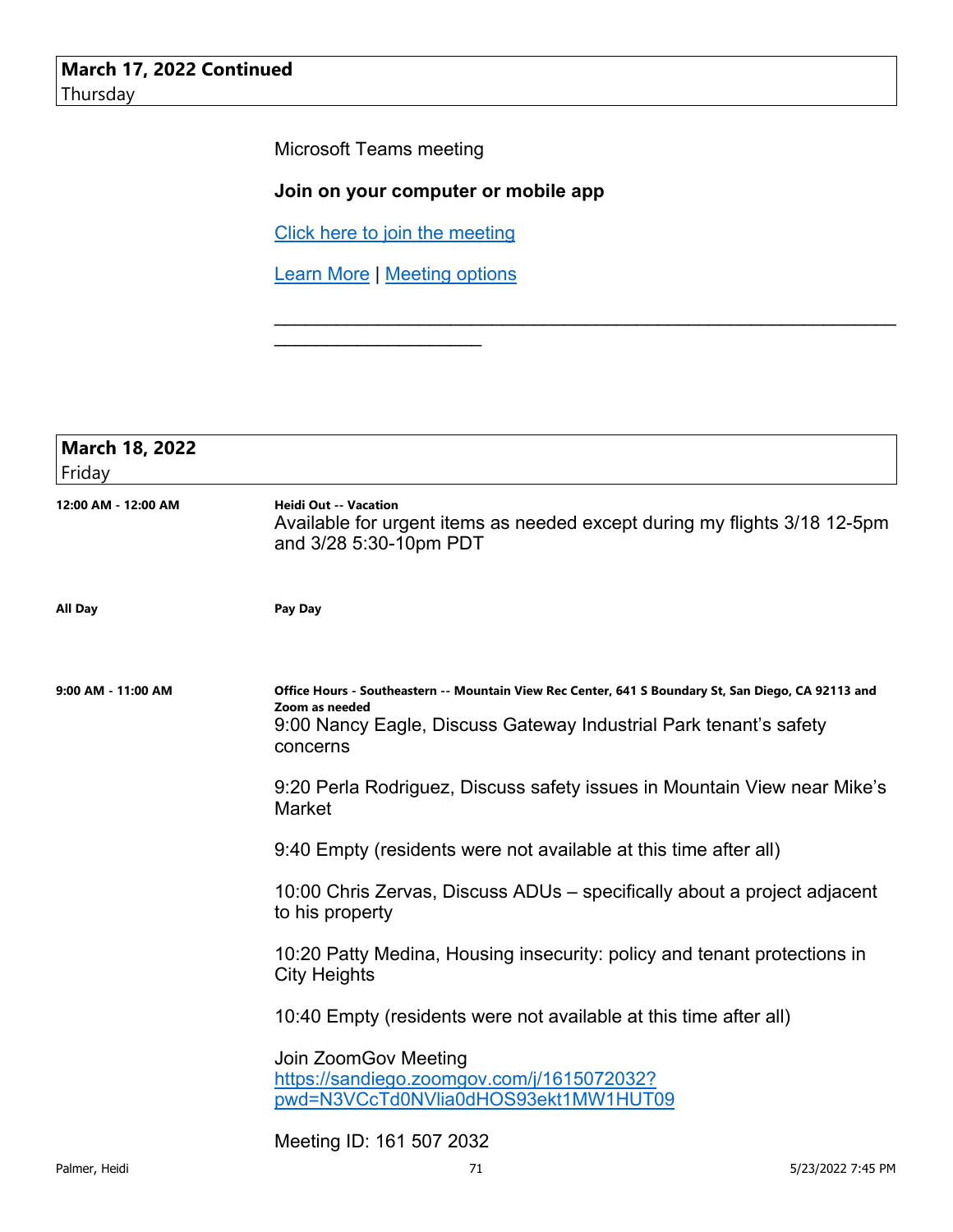Passcode: J2VtKt One tap mobile +16692545252,,1615072032#,,,,\*740430# US (San Jose) +16692161590,,1615072032#,,,,\*740430# US (San Jose) Dial by your location +1 669 254 5252 US (San Jose) +1 669 216 1590 US (San Jose) +1 551 285 1373 US +1 646 828 7666 US (New York) 833 568 8864 US Toll-free Meeting ID: 161 507 2032 Passcode: 740430 Find your local number: https://sandiego.zoomgov.com/u/acZ2FVGsY2 Join by SIP

1615072032@sip.zoomgov.com

Join by H.323 161.199.138.10 (US West) 161.199.136.10 (US East) Meeting ID: 161 507 2032 Passcode: 740430

**12:30 PM - 2:00 PM Office Hours - Central -- City Heights Library and Zoom as needed** 12,12:20 Empty slots

> 12:40 Eva Yakutis, Discuss CIP funding as well as upcoming budget for bike and transit lanes (in favor)

1:00 Anna Daniels, Discuss PD Helicopters, densification and the impact to urban forest, and street vendors

1:20 Mustafa Abdul-Latif, San Diego's Community Power (Choice Aggregation Program) as well as the SDG&E rate hike, and canyon fires relating to homelessness.

1:40 Jose Reynoso, Discuss the College Area Community Plan Update and the impact it is having on the rest of D9.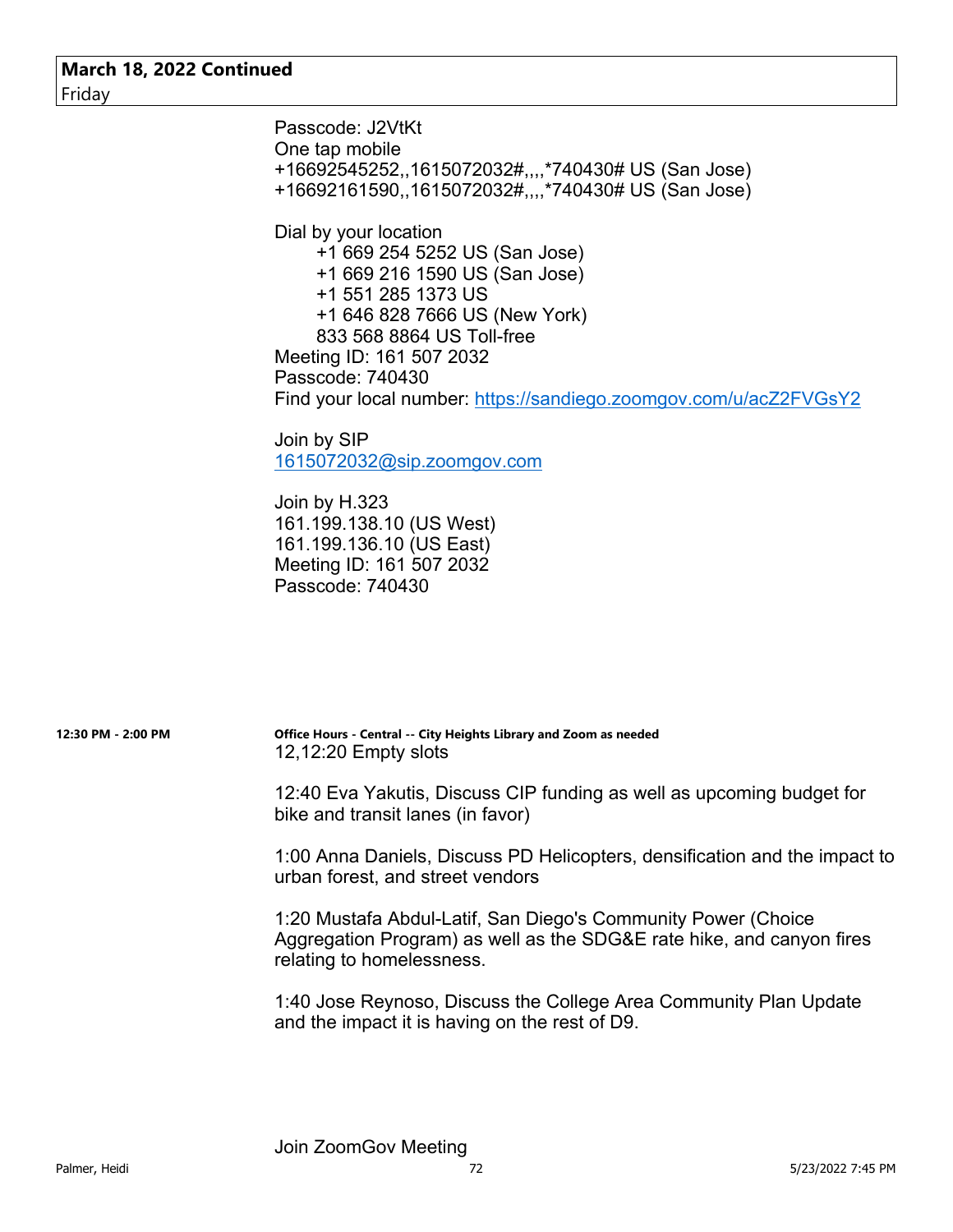### https://sandiego.zoomgov.com/j/1615072032? pwd=N3VCcTd0NVlia0dHOS93ekt1MW1HUT09

Meeting ID: 161 507 2032

Passcode: J2VtKt

One tap mobile

- +16692545252,,1615072032#,,,,\*740430# US (San Jose)
- +16692161590,,1615072032#,,,,\*740430# US (San Jose)

Dial by your location

- +1 669 254 5252 US (San Jose)
- +1 669 216 1590 US (San Jose)
- +1 551 285 1373 US
- +1 646 828 7666 US (New York)
- 833 568 8864 US Toll-free

Meeting ID: 161 507 2032

Passcode: 740430

Find your local number: https://sandiego.zoomgov.com/u/acZ2FVGsY2

Join by SIP

1615072032@sip.zoomgov.com

Join by H.323 161.199.138.10 (US West) 161.199.136.10 (US East)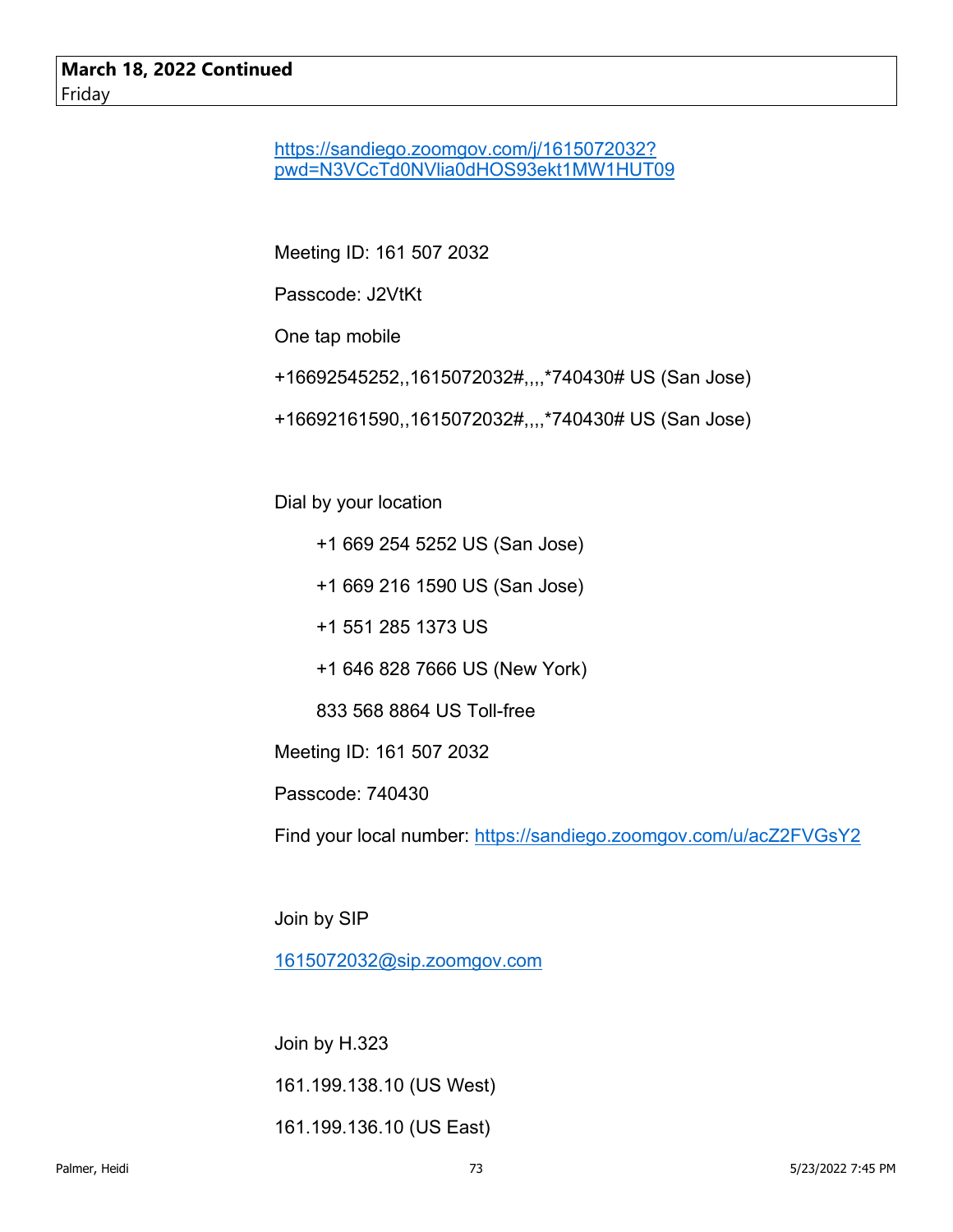Meeting ID: 161 507 2032

Passcode: 740430

**2:30 PM - 3:00 PM Forward Docket Briefing -- Sean's Office or Teams** Review items for future dockets

Staff: LVN, MR, HL, CC

Microsoft Teams meeting

 $\overline{\phantom{a}}$  , which is a set of the set of the set of the set of the set of the set of the set of the set of the set of the set of the set of the set of the set of the set of the set of the set of the set of the set of th

#### **Join on your computer or mobile app**

 $\mathcal{L}_\text{max}$  , and the contract of the contract of the contract of the contract of the contract of the contract of

\_\_\_\_\_\_\_\_\_\_\_\_\_\_\_\_\_\_\_\_\_\_\_\_\_\_\_\_\_\_\_\_\_\_\_\_\_\_\_\_\_\_\_\_\_\_\_\_\_\_\_\_\_\_\_\_\_\_\_\_

\_\_\_\_\_\_\_\_\_\_\_\_\_\_\_\_\_\_\_\_\_\_\_\_\_\_\_\_\_\_\_\_\_\_\_\_\_\_\_\_\_\_\_\_\_\_\_\_\_\_\_\_\_\_\_\_\_\_\_\_

\_\_\_\_\_\_\_\_\_\_\_\_\_\_\_\_\_\_\_\_\_\_\_\_\_\_\_\_\_\_\_\_\_\_\_\_\_\_\_\_\_\_\_\_\_\_\_\_\_\_\_\_\_\_\_\_\_\_\_\_

Click here to join the meeting

Learn More | Meeting options

**3:00 PM - 3:30 PM CA Elliott-CP Elo-Rivera -- CP Office**

 $\mathcal{L}_\text{max}$  , where  $\mathcal{L}_\text{max}$  and  $\mathcal{L}_\text{max}$ 

**3:30 PM - 4:00 PM CD9/IBA Weekly Briefing -- D9 Office (or Teams as needed)**

Microsoft Teams meeting

 $\mathcal{L}_\text{max}$  , where  $\mathcal{L}_\text{max}$  and  $\mathcal{L}_\text{max}$ 

**Join on your computer or mobile app** 

Click here to join the meeting

Learn More | Meeting options

 $\mathcal{L}_\text{max}$  , where  $\mathcal{L}_\text{max}$  and  $\mathcal{L}_\text{max}$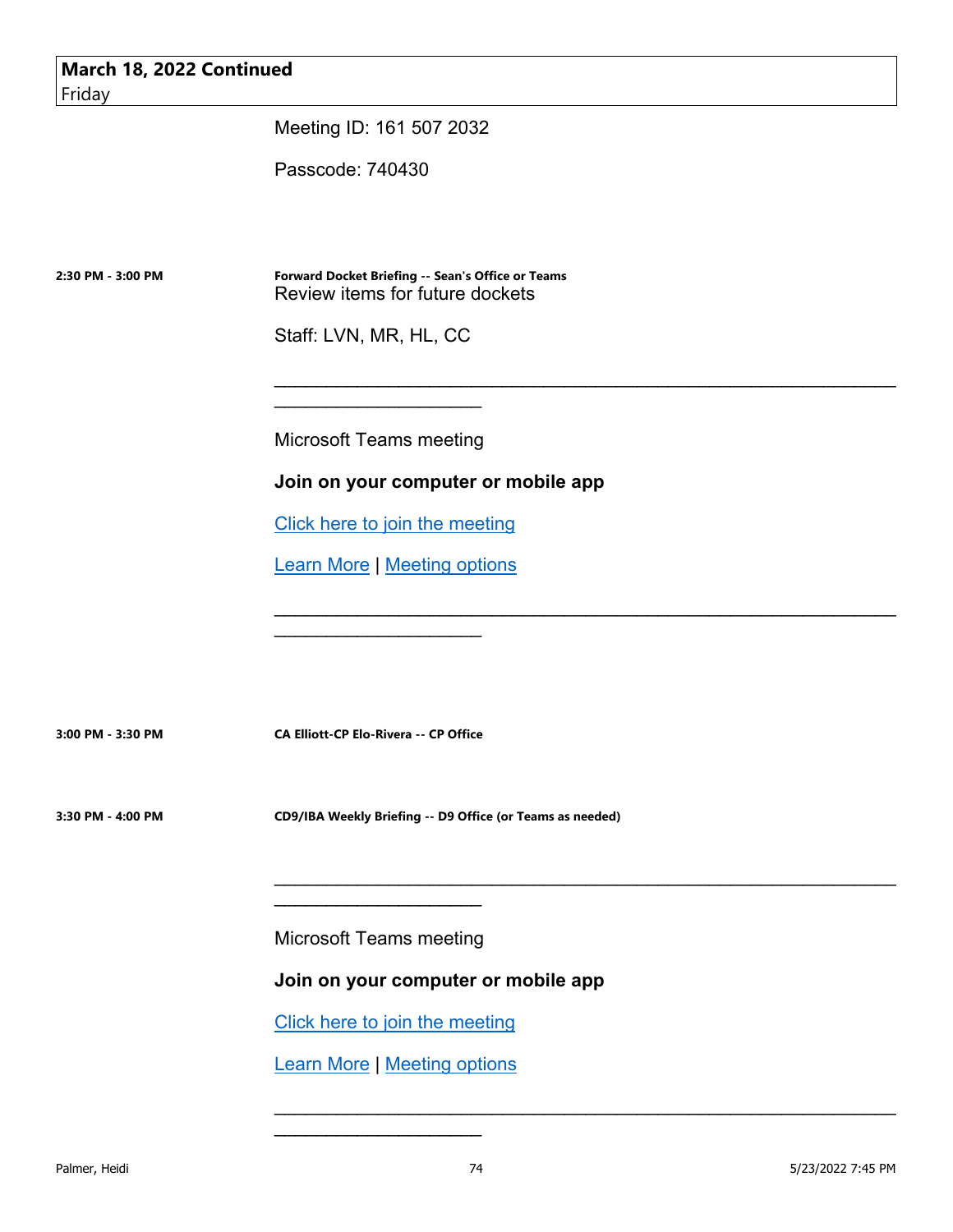| March 19, 2022        |                                                         |
|-----------------------|---------------------------------------------------------|
| Saturday              |                                                         |
| <b>All Day</b>        | <b>Heidi Out -- Vacation</b><br><b>Please See Above</b> |
| 12:00 AM - 12:00 AM   | <b>DNS</b>                                              |
| <b>March 20, 2022</b> |                                                         |
| Sunday                |                                                         |
| All Day               | <b>Heidi Out -- Vacation</b><br><b>Please See Above</b> |
| All Day               | <b>DNS</b><br><b>Please See Above</b>                   |
| <b>March 21, 2022</b> |                                                         |
| Monday                |                                                         |
| <b>All Day</b>        | <b>Heidi Out -- Vacation</b><br><b>Please See Above</b> |
| All Day               | <b>DNS</b><br><b>Please See Above</b>                   |
| 12:00 AM - 12:00 AM   | <b>Legislative Recess</b>                               |
| 2:00 PM - 3:00 PM     | <b>Managers Check-in -- Microsoft Teams Meeting</b>     |
|                       |                                                         |
|                       | <b>Microsoft Teams meeting</b>                          |
|                       | Join on your computer or mobile app                     |
|                       | Click here to join the meeting                          |
|                       | <b>Learn More   Meeting options</b>                     |
|                       |                                                         |

 $\mathcal{L}_\text{max}$  , where  $\mathcal{L}_\text{max}$  and  $\mathcal{L}_\text{max}$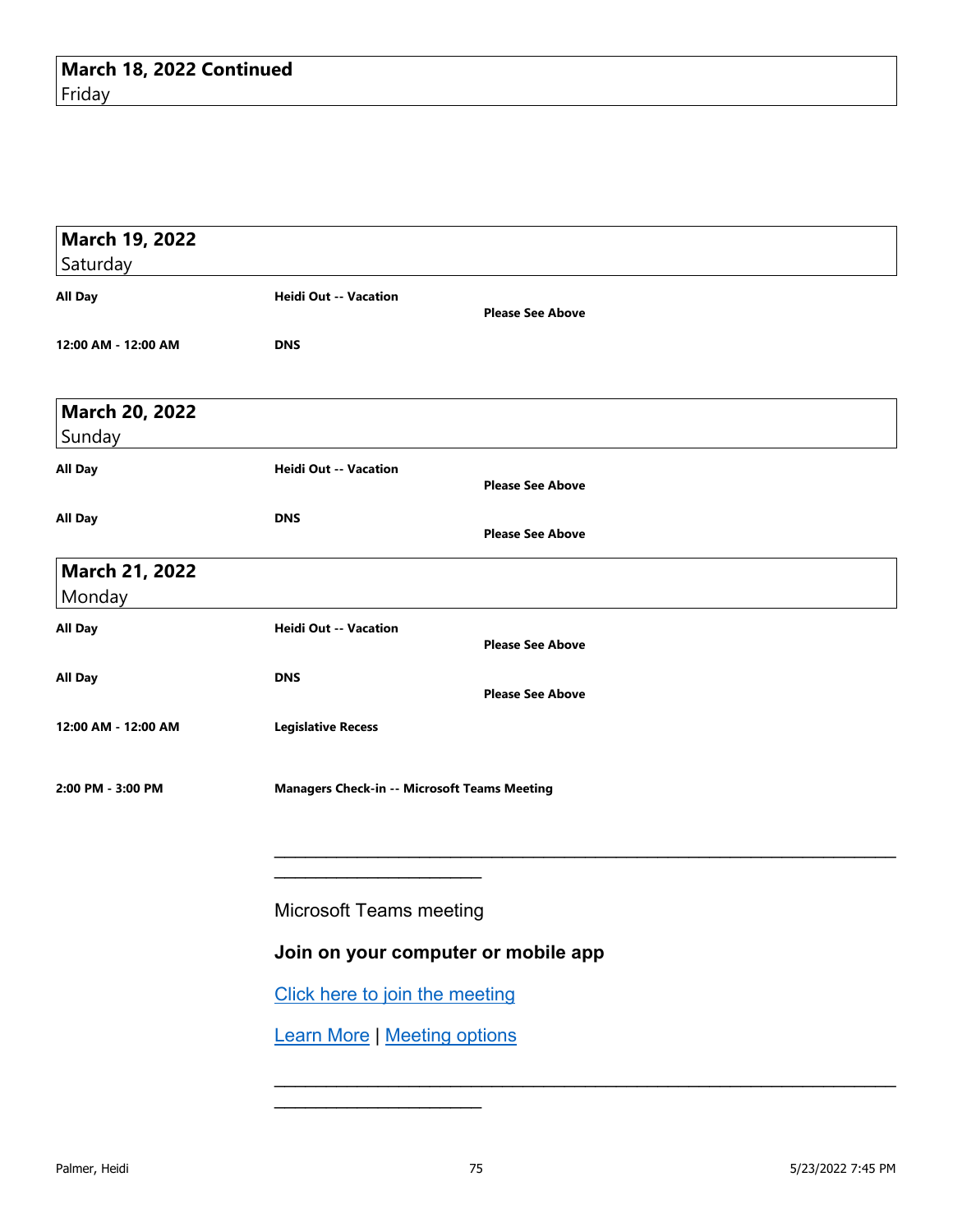# **March 21, 2022 Continued** Monday  **March 22, 2022** Tuesday **All Day Heidi Out -- Vacation Please See Above All Day DNS Please See Above All Day Legislative Recess Please See Above March 23, 2022** Wednesday **All Day Heidi Out -- Vacation Please See Above All Day DNS Please See Above All Day Legislative Recess Please See Above March 24, 2022** Thursday **All Day Heidi Out -- Vacation Please See Above All Day DNS Please See Above All Day Legislative Recess Please See Above March 25, 2022** Friday **All Day Heidi Out -- Vacation Please See Above All Day DNS Please See Above All Day Legislative Recess Please See Above 9:00 AM - 9:00 AM FYI - SANDAG Board Meeting -- Zoom - pending info**

## **March 26, 2022**

**Saturday** 

**All Day Heidi Out -- Vacation**

CM Moreno to attend as Alt.

**Please See Above**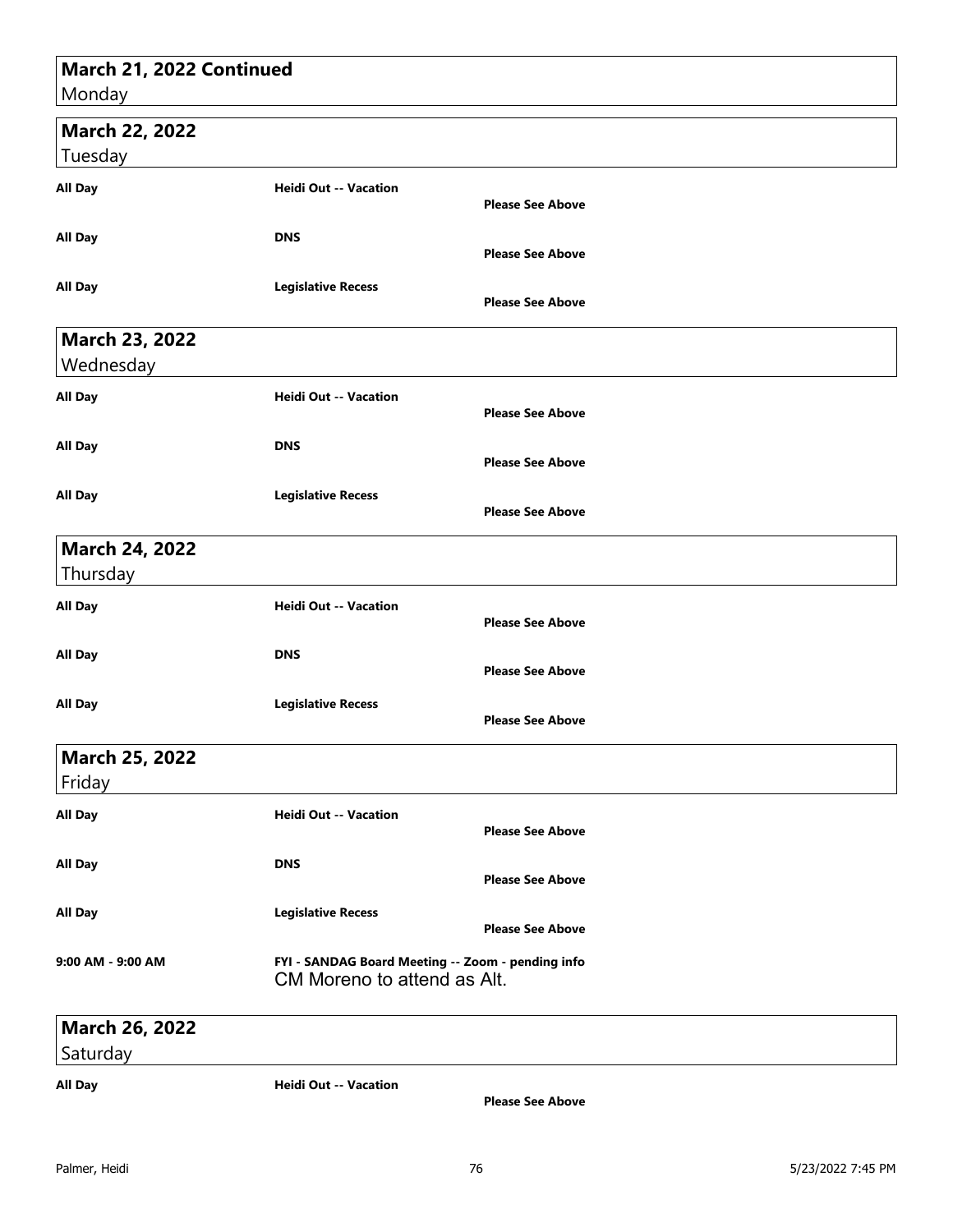| March 26, 2022 Continued |                                                                                                                                                                         |
|--------------------------|-------------------------------------------------------------------------------------------------------------------------------------------------------------------------|
| Saturday                 |                                                                                                                                                                         |
| 12:00 AM - 12:00 AM      | <b>DNS</b><br><b>Please See Above</b>                                                                                                                                   |
| All Day                  | <b>Legislative Recess</b>                                                                                                                                               |
|                          | <b>Please See Above</b>                                                                                                                                                 |
| All Day                  | <b>Martha's Birthday</b>                                                                                                                                                |
| <b>March 27, 2022</b>    |                                                                                                                                                                         |
| Sunday                   |                                                                                                                                                                         |
| All Day                  | <b>Heidi Out -- Vacation</b><br><b>Please See Above</b>                                                                                                                 |
| All Day                  | <b>Legislative Recess</b><br><b>Please See Above</b>                                                                                                                    |
| 4:00 PM - 6:00 PM        | Welcome Reception sponsored by Union of Pan Asian Communities (UPAC) -- Penn Ave Terrace, JW<br>Marriott, 1331 Pennsylvania Avenue NW, Washington, DC 20004<br>Welcome: |
|                          | <b>Jerry Sanders, President &amp; CEO, San Diego Regional Chamber</b><br>$\bullet$                                                                                      |
|                          | Neil Mohr, Chairman, San Diego Regional Chamber<br>$\bullet$                                                                                                            |
|                          | <b>Mayor Todd Gloria, City of San Diego</b><br>$\bullet$                                                                                                                |
|                          | Sponsor comments:                                                                                                                                                       |
|                          | <b>Union of Pan Asian Communities (UPAC)</b>                                                                                                                            |
|                          |                                                                                                                                                                         |
| 5:00 PM - 6:00 PM        | D5/D9 -- TBD                                                                                                                                                            |
| <b>March 28, 2022</b>    |                                                                                                                                                                         |
| Monday                   |                                                                                                                                                                         |
| 12:00 AM - 12:00 AM      | <b>Heidi Out -- Vacation</b><br><b>Please See Above</b>                                                                                                                 |
| All Day                  | <b>Legislative Recess</b><br><b>Please See Above</b>                                                                                                                    |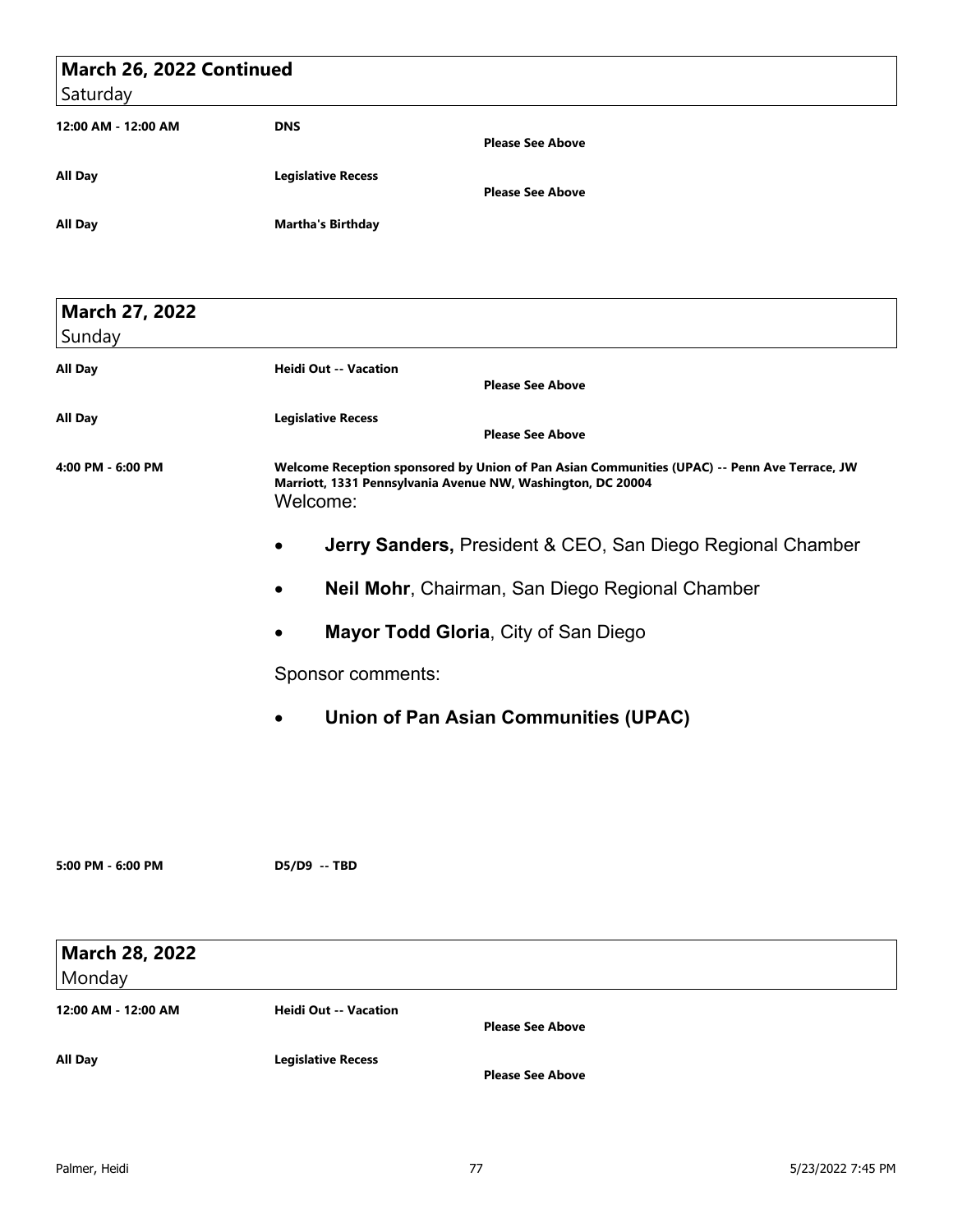| March 28, 2022 Continued |                                                                                                                                                                                                                                                                                             |
|--------------------------|---------------------------------------------------------------------------------------------------------------------------------------------------------------------------------------------------------------------------------------------------------------------------------------------|
| Monday                   |                                                                                                                                                                                                                                                                                             |
| <b>All Day</b>           | <b>Brendan OOO</b>                                                                                                                                                                                                                                                                          |
| All Day                  | <b>Delegation Meeting Speakers</b><br><b>Customs &amp; Border Protection Commissioner Chris Magnus</b><br>U.S. Interagency Council on Homelessness (USICH) Executive<br><b>Director Jeff Olivet</b><br>Department of Housing & Urban Development Deputy Secretary<br><b>Adrianne Todman</b> |
| 5:00 AM - 6:00 AM        | Breakfast - SD County Water Authority -- JW Marriott (Capitol Salon D&E) 1331 Pennsylvania Ave NW<br><b>Washington DC 20004</b><br>Vice Admiral Yancy Lindsey - Speaker                                                                                                                     |
|                          | Welcome:                                                                                                                                                                                                                                                                                    |
|                          | <b>Jerry Sanders, President &amp; CEO, San Diego Regional Chamber</b>                                                                                                                                                                                                                       |
|                          | Sponsor comments:                                                                                                                                                                                                                                                                           |
|                          | <b>San Diego County Water Authority</b>                                                                                                                                                                                                                                                     |
|                          | <b>Featured Speaker:</b>                                                                                                                                                                                                                                                                    |
|                          | <b>Vice Admiral Yancy B. Lindsey</b>                                                                                                                                                                                                                                                        |
| 6:15 AM - 7:30 AM        | Emerging Threats and National Security -- JW Marriott (Capitol Salon D&E), 1331 Pennsylvania Avenue<br>NW, Washington, DC 20004<br>Defense & Security                                                                                                                                       |
|                          | Hear from a powerhouse panel of women leaders across the diplomacy<br>and national security landscape on topics spanning domestic and<br>international. We'll discuss Ukraine, the withdrawal of US forces from<br>Afghanistan, cybersecurity, the threat of nuclear disaster, and more.    |
|                          | <b>Speakers:</b>                                                                                                                                                                                                                                                                            |
|                          | Rebecca Zimmerman, Deputy Assistant Secretary of Defense for                                                                                                                                                                                                                                |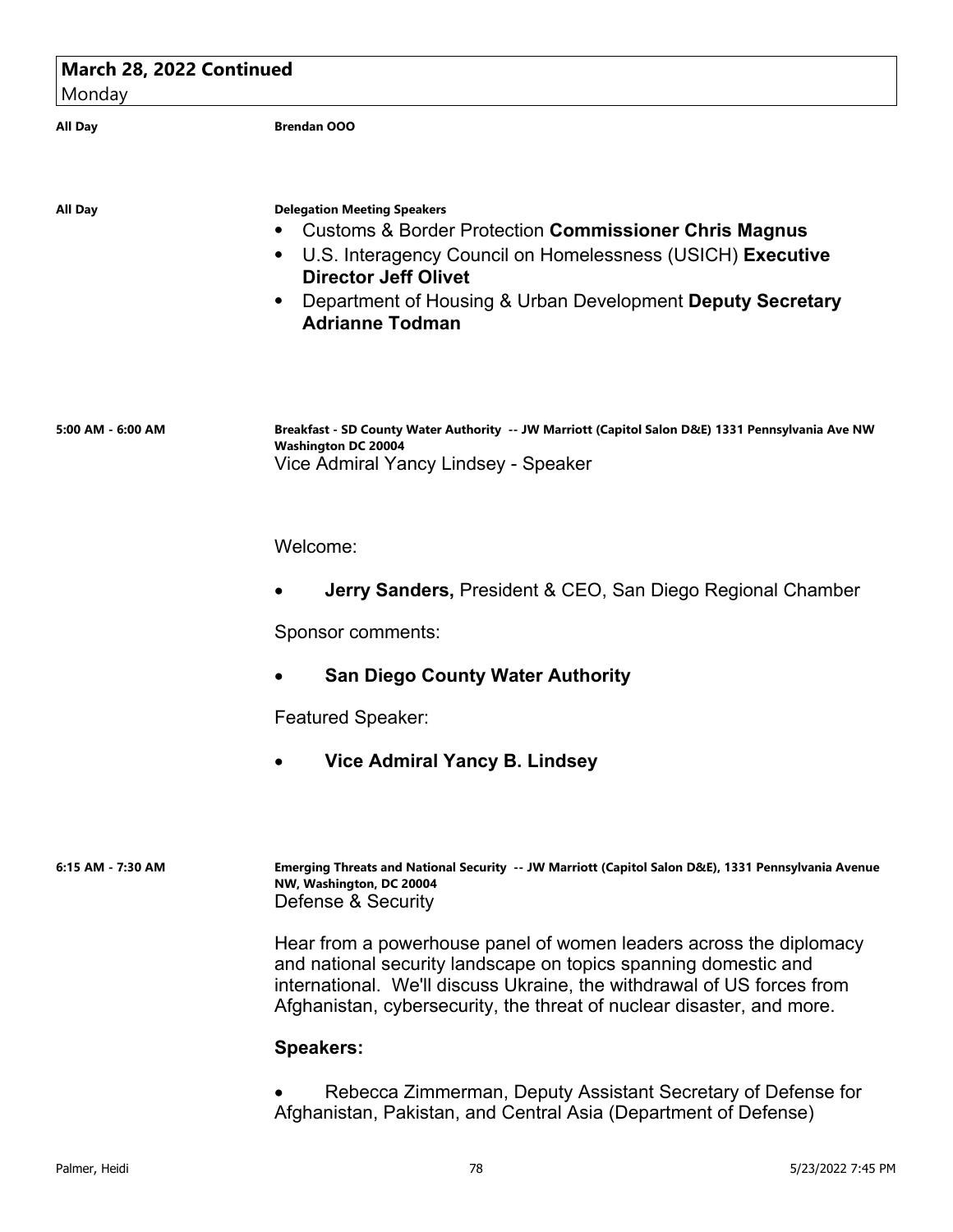Karen Decker, Deputy Coordinator for Afghan Relocation Efforts (CARE) and former Deputy Chief of Mission at US Embassy Kabul (State Department)

 Kristen Hajduk, former Senior Advisor for Irregular Warfare for the Assistant Secretary

**Staff:** Stefanie Benvenuto, sbenvenuto@sdchamber.org

**7:00 AM - 8:00 AM Customs and Border Protection -- JW Marriott (Capitol Salon F), 1331 Pennsylvania Avenue NW, Washington, DC 20004** International Trade & Cross Border Commerce

> **Meeting location:** JW Marriot (Capital Salon E),, 1331 Pennsylvania Avenue NW, Washington, DC 20004

#### **Entrance:**

**Meeting with:** U.S. Customs and Border Protection, Comissioner Chris Magnus

#### **Meeting objectives:**

 Convey our support for projects that enhance trade and international relationships such as the Otay Mesa East Land Port of Entry in our region, and addressing incoming needs as projects moves forward.

 Opportunity to share information, progress or inquire about other regional initiatives including DHS/CBP's work to increase efficiencies at cargo inspections and fill vacancies at regional ports of entry (including status/current need).

 Challenges as a result of the pandemic which have increased border wait times that already cause billions in lost economic output for both countries and across business sectors. An estimated \$3.4 Billion in economic output and over 88,000 jobs were lost in the U.S. and Mexico in 2016 due to border delays.

 Additional comments and initiatives from the group with regard to continued investment in border infrastructure and technology.

**POC:** Sonja R. Grant, Office of the Commissioner, SONJA.R.GRANT@CBP.DHS.GOV

**Staff:** Kenia Zamarripa, Jimena Villaseñor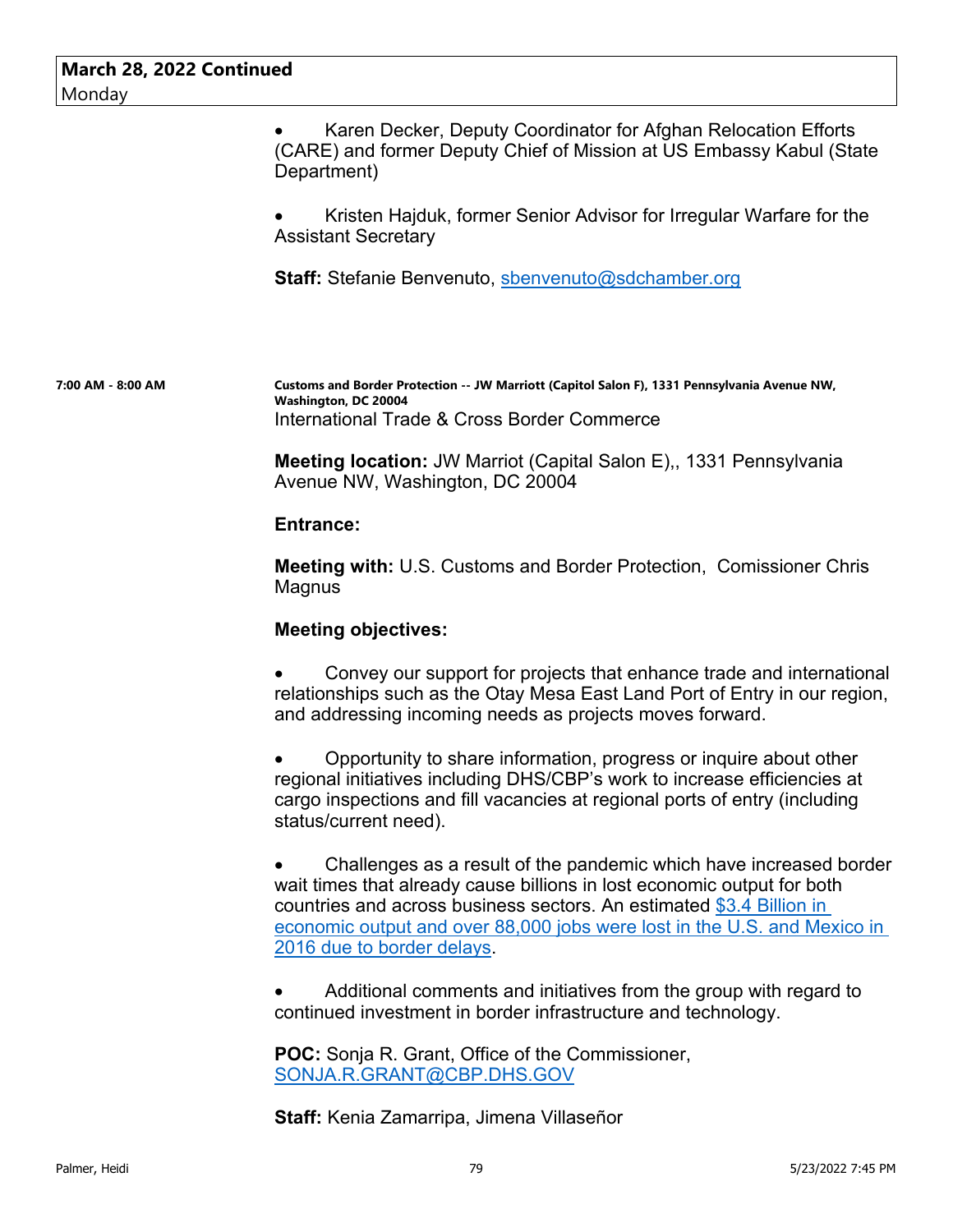| March 28, 2022 Continued |                                                                                                                                               |
|--------------------------|-----------------------------------------------------------------------------------------------------------------------------------------------|
| Monday                   |                                                                                                                                               |
|                          | <b>Team Lead: TBD</b>                                                                                                                         |
|                          |                                                                                                                                               |
|                          |                                                                                                                                               |
| 8:00 AM - 9:00 AM        | EPA -- JW Marriott (Capitol Salon D&E), 1331 Pennsylvania Avenue NW, Washington, DC 20004<br>Energy & Water                                   |
|                          | <b>Meeting objectives:</b>                                                                                                                    |
|                          | Advocate for release of funds to IBWC to support solutions identified                                                                         |
|                          | Residual Designation Authority to regulate Commercial, Industrial,<br>and Institutional sources via new NPDES Permit                          |
|                          | Thank EPA for ongoing commitment to working on this issue with our<br>bi-national delegation, local elected officials and business leadership |
|                          | <b>Staff:</b> Dike Anyiwo, danyiwo@sdchamber.org                                                                                              |
|                          | <b>Team Lead: TBD</b>                                                                                                                         |
|                          |                                                                                                                                               |
|                          |                                                                                                                                               |
| 10:30 AM - 11:00 AM      | SBA -- JW Marriott, Salon F<br>Meeting with SBA Associate Administrator for Office of Disaster Assistance                                     |
|                          | 1:30 PM-2:00 PM                                                                                                                               |
|                          | General                                                                                                                                       |
|                          | JW Marriott (Capitol Salon F), 1331 Pennsylvania Avenue NW,                                                                                   |
|                          | Washington, DC 20004                                                                                                                          |
|                          |                                                                                                                                               |
|                          | Francisco Sanchez Jr.                                                                                                                         |
|                          | Associate Administrator                                                                                                                       |
|                          | <b>SBA Office of Disaster Assistance</b>                                                                                                      |
|                          | Meeting with Fransico Sanchez Jr., Associate Administrator with the Small<br>Business Administration's Office of Disaster Assistance.         |
|                          |                                                                                                                                               |
|                          |                                                                                                                                               |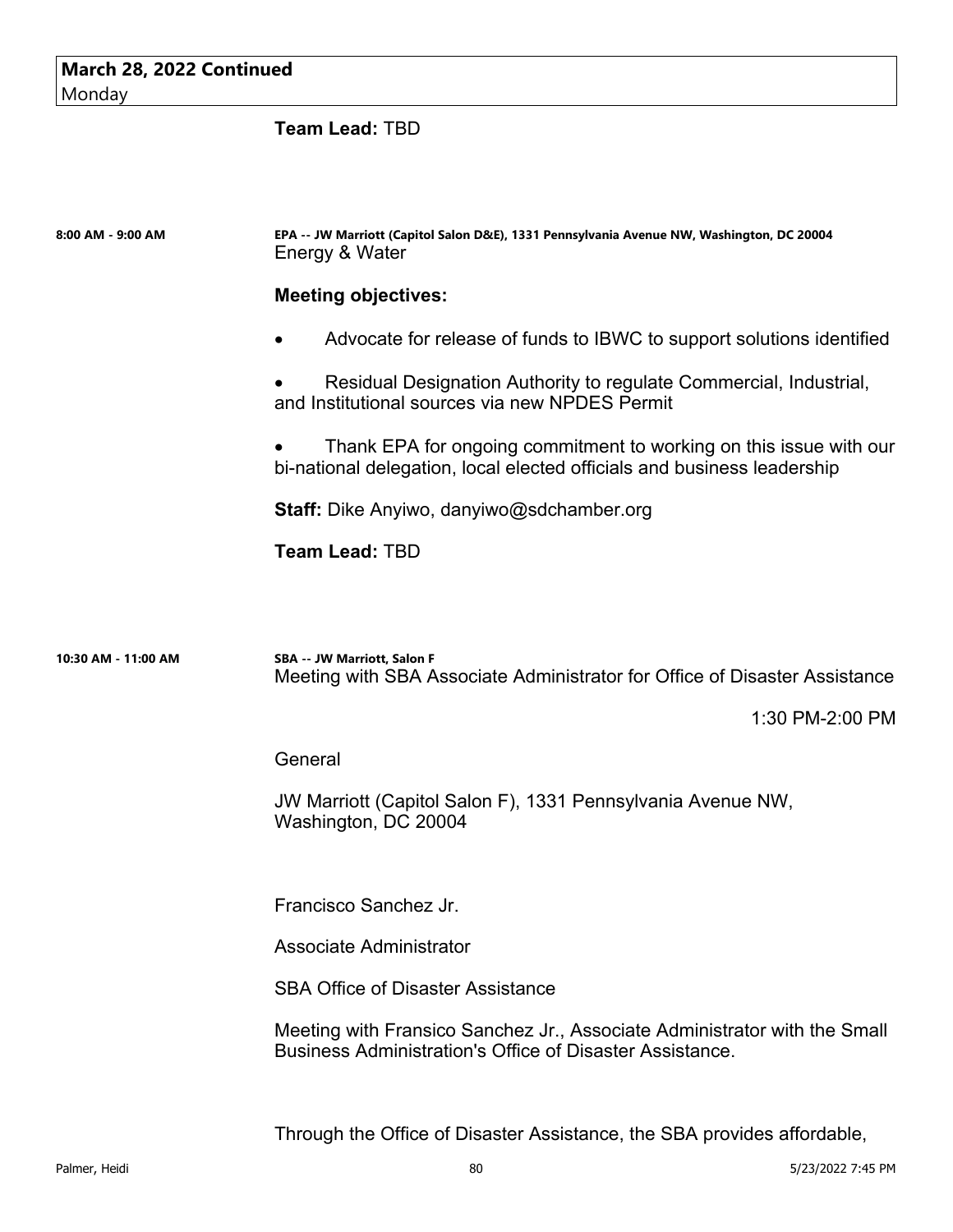timely and accessible financial assistance to businesses of all sizes, private non-profit organizations, homeowners, and renters following a disaster.

This includes the COVID-19 Economic Injury Disaster Loan (EIDL), which was a critical federal loan program supporting small business recovery from the economic impacts of COVID-19.

During this meeting, attendees will be able to learn more about the impact of the COVID-19 pandemic on small businesses, efficacy of SBA programs, and how to improve small business resiliency beyond the COVID-19 pandemic.

#### **Location: JW Marriott, Salon F**

**POC: Jack Jones, jack.jones@sba.gov**

**Staff: Summer Bales, sbales@sdchamber.org**

**Team Lead: TBD**

**11:00 AM - 11:30 AM U.S. Interagency Council on Homelessness (USICH) Executive Director Jeff Olivet -- JW Marriott (Capitol Salon D&E), 1331 Pennsylvania Avenue NW, Washington, DC 20004** Housing & Urban Development

Jeff Olivet

Executive Director

U.S. Interagency Council on Homelessness

Helene Schneider

Regional Coordinator

U.S. Interagency Council on Homelessness

Description: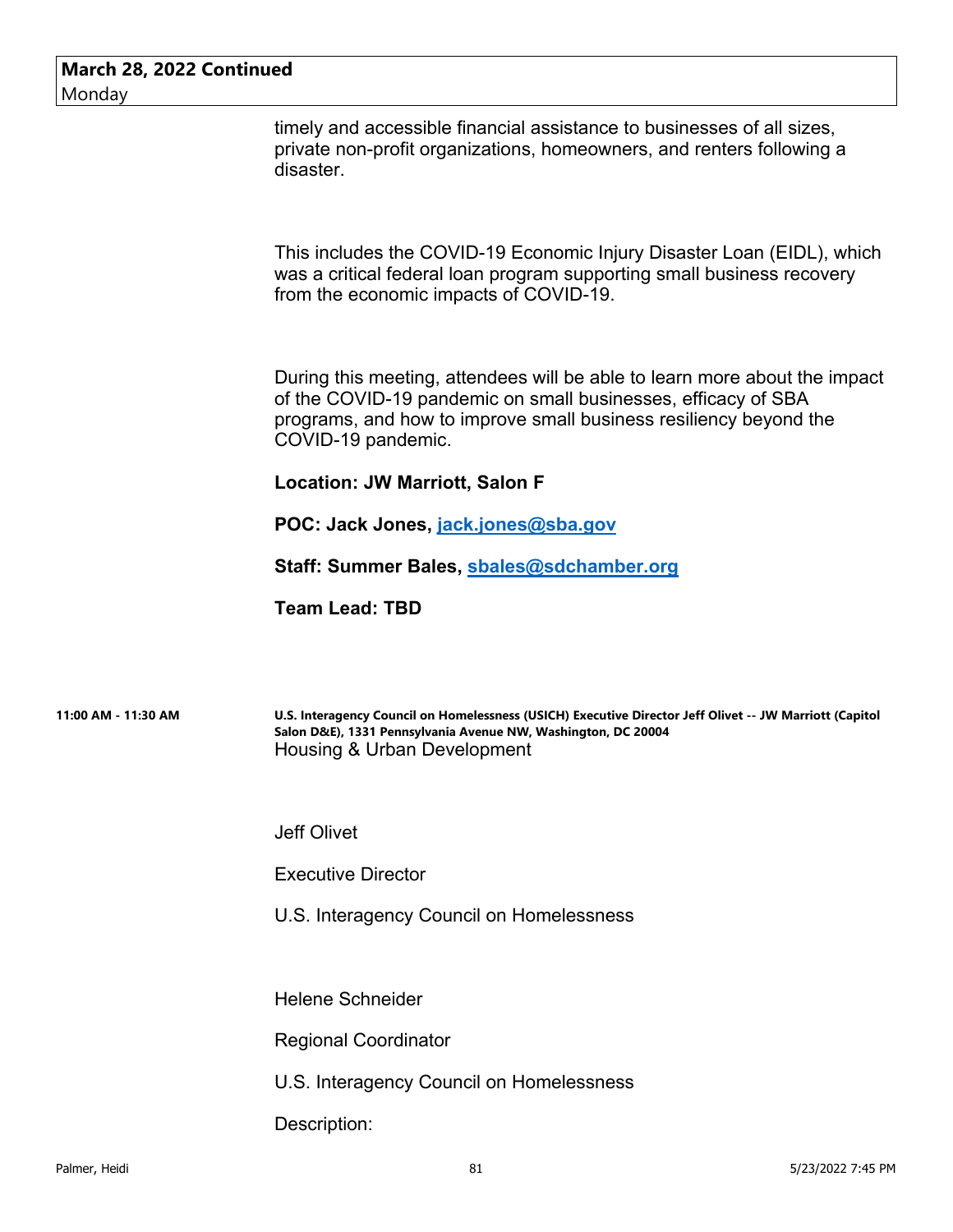| March 28, 2022 Continued<br>Monday |                                                                                                                                            |
|------------------------------------|--------------------------------------------------------------------------------------------------------------------------------------------|
|                                    | <b>Meeting location: JW Marriott</b>                                                                                                       |
|                                    | <b>Meeting with: Jeff Olivet, Executive Director &amp; Helene Schneider,</b><br><b>Regional Coordinator</b>                                |
|                                    | <b>Meeting objectives:</b>                                                                                                                 |
|                                    | Learn about the new direction for USICH, leadership goals<br>$\bullet$                                                                     |
|                                    | Share feedback about San Diego challenges                                                                                                  |
|                                    | Partnership and resource opportunities                                                                                                     |
|                                    | <b>Staff:</b> Stefanie Benvenuto, sbenvenuto@sdchamber.org<br><b>Team Lead: TBD</b>                                                        |
| 12:15 PM - 1:00 PM                 | HUD Deputy Secretary Adrianne Todman -- 451 7th St SW, Washington, DC 20410<br>Housing & Urban Development                                 |
|                                    | <b>Adrianne Todman</b>                                                                                                                     |
|                                    | <b>Deputy Secretary</b>                                                                                                                    |
|                                    | United States Department of Housing and Urban Development (HUD)                                                                            |
|                                    | <b>Meeting location: ROOM TBD, x</b>                                                                                                       |
|                                    | <b>Entrance:</b> Please allow extra time/be early for ID check. Jim Crawford or<br>Nancy St. Hilaire will escort them to the meeting room. |
|                                    | <b>Meeting with: Adrianne Todman, Deputy Secretary, Department of</b><br>Housing & Urban Development (HUD)                                 |
|                                    | <b>Meeting objectives:</b>                                                                                                                 |
|                                    | <b>HOME-ARP Funding</b><br>٠                                                                                                               |
|                                    | <b>Housing Choice Voucher Program</b>                                                                                                      |
|                                    | Funding opportunities for unsheltered homelessness                                                                                         |

Housing policy impacts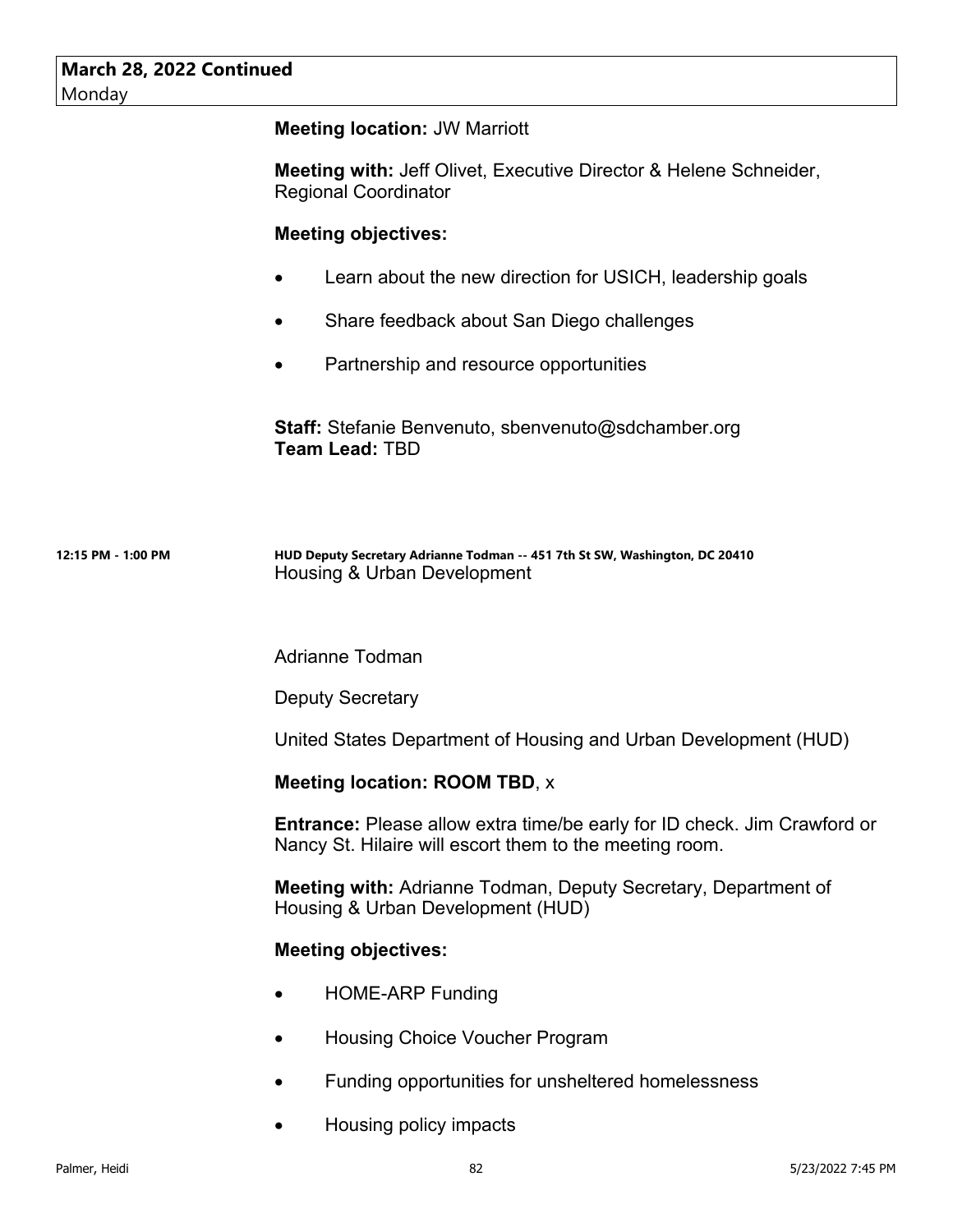| March 28, 2022 Continued<br>Monday |                                                                                                                                                                                 |
|------------------------------------|---------------------------------------------------------------------------------------------------------------------------------------------------------------------------------|
|                                    | POC: Jim Crawford ( <i>james.a.crawford@hud.gov</i> ), Nancy St. Hilaire<br>(nancy.k.sthilaire@hud.gov)                                                                         |
|                                    | <b>Staff:</b> Angeli Calinog, acalinog@sdchamber.org                                                                                                                            |
|                                    | <b>Team Lead: TBD</b>                                                                                                                                                           |
|                                    |                                                                                                                                                                                 |
| 1:15 PM - 1:45 PM                  | SER Only - Feinstein Meeting -- Hart Senate Building<br>Walt from Mayor's office will drive you and Mayor to this meeting from the<br>HUD meeting.<br>Walt phone - 516-263-2247 |
| 2:00 PM - 4:00 PM                  | Cox Reception -- Uzbekistan Embassy, 1746 Massachusetts Ave NW, Washington DC<br>Uzbekistan Embassy, 1746 Massachusetts Ave NW, Washington DC                                   |
|                                    | Welcome:                                                                                                                                                                        |
|                                    | <b>Jerry Sanders, President &amp; CEO, San Diego Regional Chamber</b>                                                                                                           |
|                                    | Sponsor comments:                                                                                                                                                               |

**Cox**

| <b>March 29, 2022</b><br>Tuesday |                                                                                                                                                                                                                                                              |
|----------------------------------|--------------------------------------------------------------------------------------------------------------------------------------------------------------------------------------------------------------------------------------------------------------|
| All Day                          | <b>Legislative Recess</b><br><b>Please See Above</b>                                                                                                                                                                                                         |
| All Day                          | <b>Delegation Meeting Speakers</b><br>United Kingdom's Ambassador to the United States Dame Karen<br>$\bullet$<br><b>Elizabeth Pierce DCMG</b><br>Mexico's Ambassador to the United States <b>Esteban Moctezuma</b><br>$\bullet$                             |
| 6:30 AM - 7:30 AM                | Mexico's Ambassador to the U.S. -- JW Marriot (Capital Salon F),, 1331 Pennsylvania Avenue NW,<br>Washington, DC 20004<br>International Trade & Cross Border Commerce<br>JW Marriott (Capitol Salon F), 1331 Pennsylvania Avenue NW,<br>Washington, DC 20004 |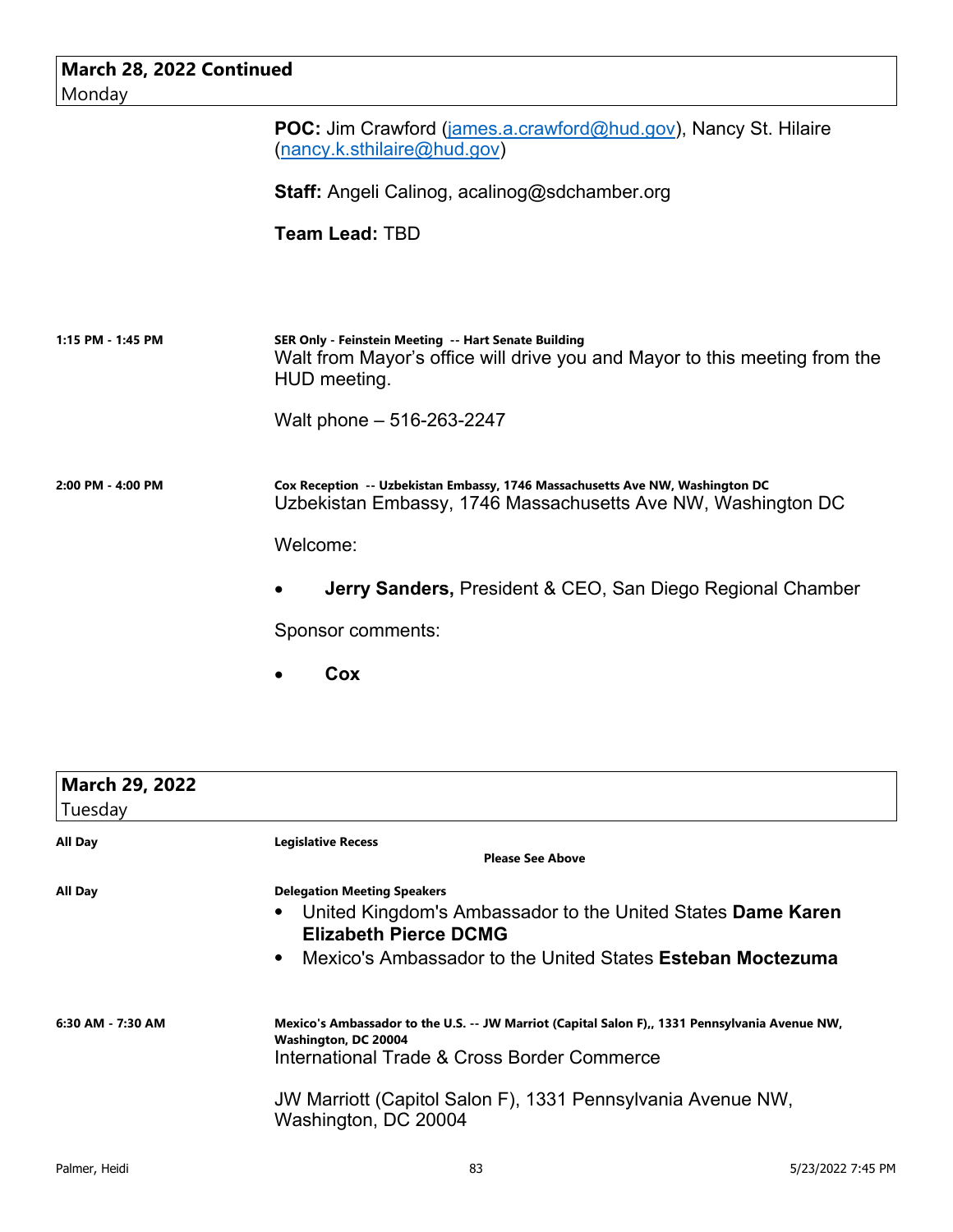| <b>March 29, 2022 Continued</b><br>Tuesday |                                                                                                                                                                              |
|--------------------------------------------|------------------------------------------------------------------------------------------------------------------------------------------------------------------------------|
|                                            | <b>Meeting location: JW Marriot (Capital Salon F),, 1331 Pennsylvania</b><br>Avenue NW, Washington, DC 20004                                                                 |
|                                            | <b>Meeting with: Mexico's Ambassador to the U.S. Esteban Moctezuma</b><br>Barragan                                                                                           |
|                                            | <b>Meeting objectives:</b>                                                                                                                                                   |
|                                            | Reiterate our region's desire to grow and enhance trade with Mexico<br>and strengthen the bilateral relationship.                                                            |
|                                            | Inquire on progress to acquire land in Mexico for the new Otay Mesa<br>East Port of Entry (Otay 2).                                                                          |
|                                            | Request information about current and upcoming efforts to mitigate<br>pollution and improving the City of Tijuana's sanitation system impacting<br>the Tijuana River Valley. |
|                                            | POC: Francisco Tovar, Head of Section - Economic Affairs, Mexican<br>Embassy in the U.S.                                                                                     |
|                                            | <b>Staff:</b> Kenia Zamarripa, Jimena Villaseñor                                                                                                                             |
|                                            | Team Lead: Ambassador Carlos González Gutiérrez, Consul General of<br>Mexico in San Diego                                                                                    |
| 7:30 AM - 8:30 AM                          | SER Intro Remarks - Workforce Panel Emerging Issues -- JW Marriott<br>SER to give intro remarks to panel. Panel TBD                                                          |
|                                            | "Perspective on importance of supporting workforce, creating diverse talent<br>pipeline, supporting disconnected youth, etc"                                                 |
| 9:00 AM - 10:00 AM                         | Congressional Luncheon sponsored by Kaiser Permanente -- Forum Room 1, AT&T Forum, 601 New Jersey<br>Avenue Northwest, Washington DC<br><b>Hosted Events</b>                 |
|                                            | Congresswoman Sara Jacobs                                                                                                                                                    |
|                                            | Congresswoman                                                                                                                                                                |
|                                            | US House of Representatives                                                                                                                                                  |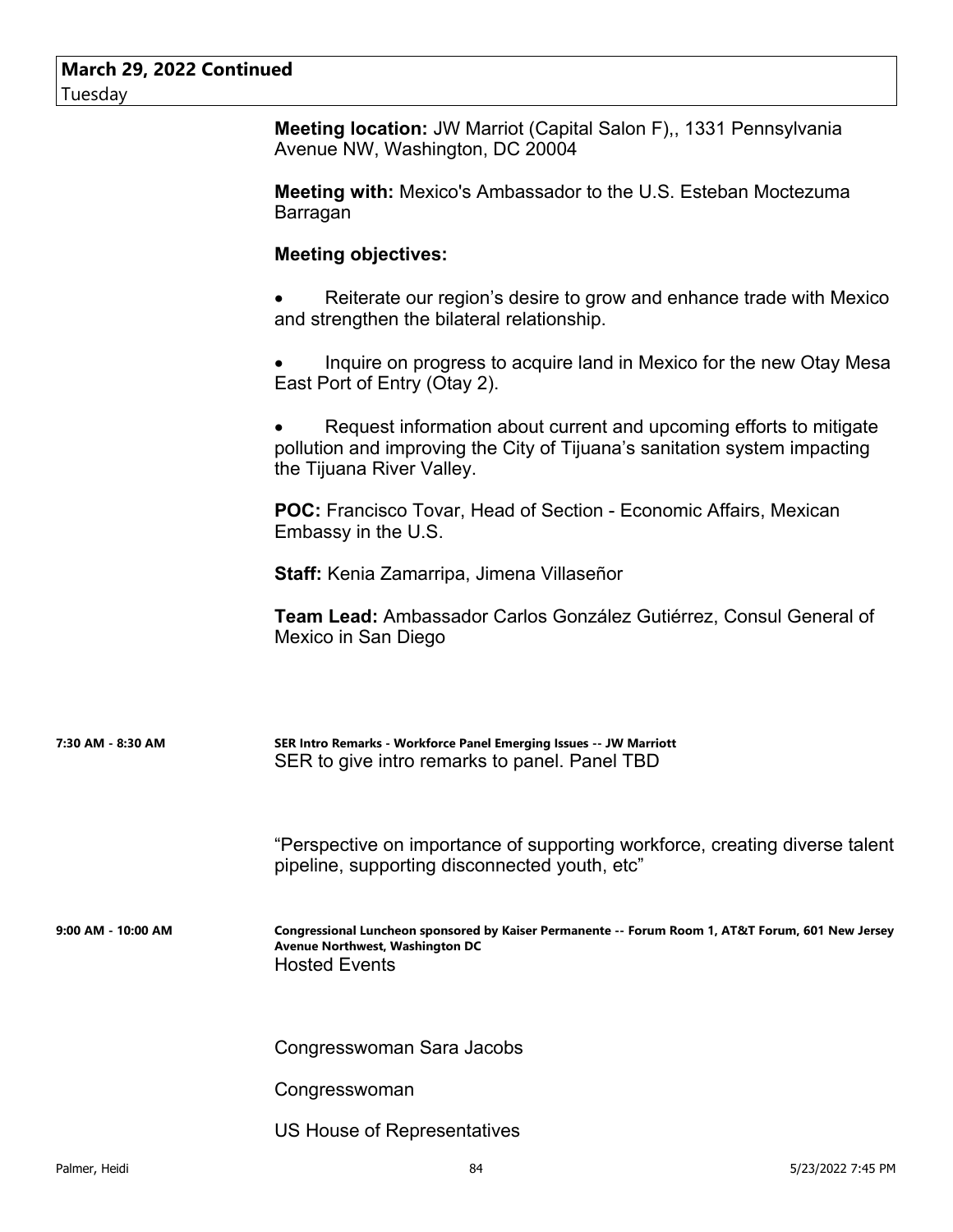Congressman Juan Vargas

**Congressman** 

US House of Representatives

Congressman Scott Peters

Congressman

US House of Representatives

Congressman Darrell Issa

Congressman

US House of Representatives

Congressman Mike Levin

Congressman

US House of Representatives

Hear directly from San Diego County's Congressional delegation – Reps. **Darrell Issa, Sara Jacobs, Mike Levin, Scott Peters**, **and Juan Vargas.**

Our nation's leaders are tackling issues that uniquely impact us on the local, state, and national levels – major policy discussions from infrastructure to child care, international affairs; COVID recovery and more.

During the discussion, attendees will have the opportunity to ask questions of their own to be answered by San Diego's Congressional delegation.

Welcome:

- **Jerry Sanders,** President & CEO, San Diego Regional Chamber
- **Mayor Todd Gloria**, City of San Diego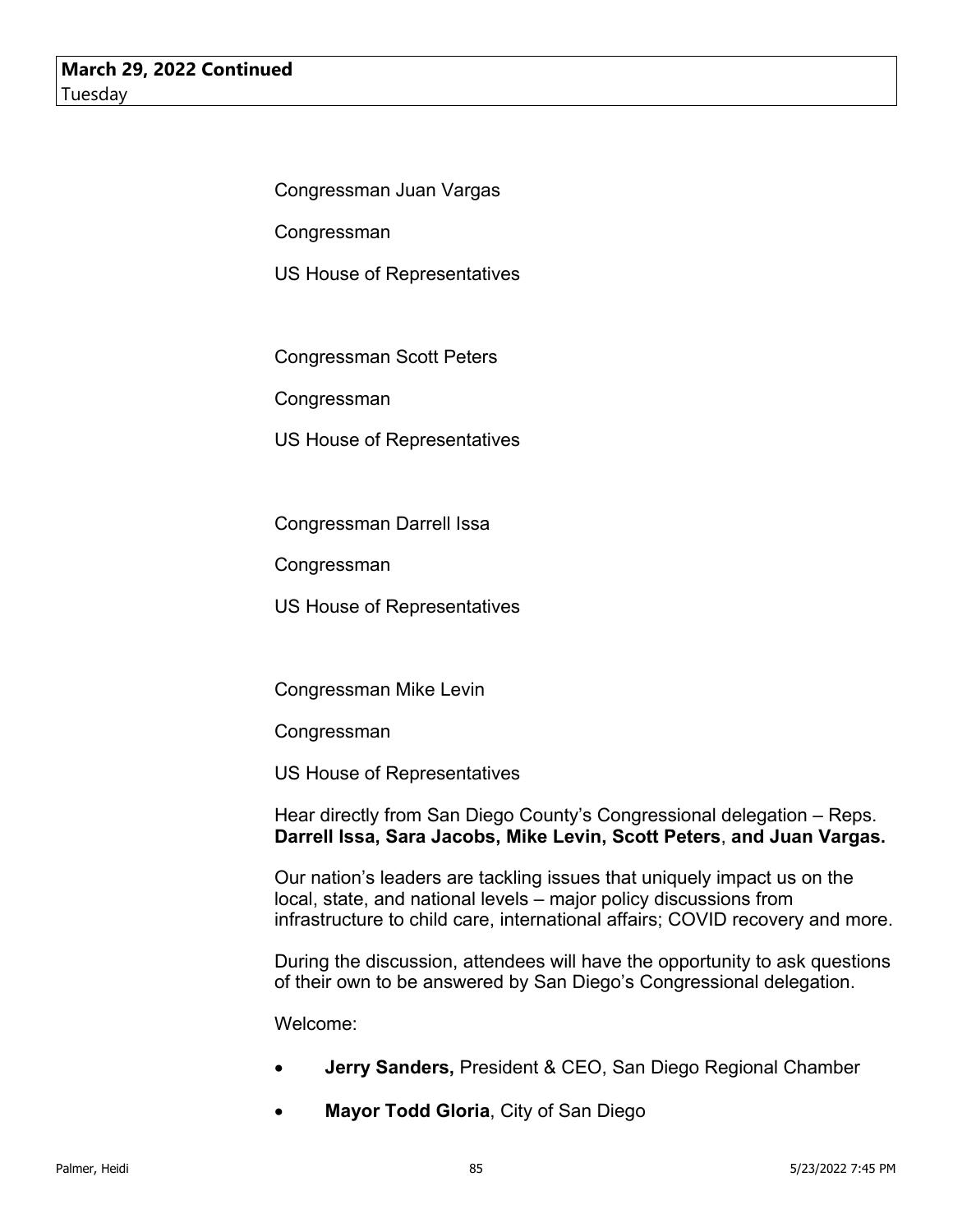Sponsor comments:

### **Kaiser Permanente**

**10:15 AM - 11:30 AM Lydia Only - Bipartisan Infrastructure Act: Implementation and Funding Opportunities -- Forum Room 1, AT&T Forum, 601 New Jersey Avenue Northwest, Washington DC** Bruno Pigott

Deputy Assistant Administrator

U.S. Environmental Protection Agency Office of Water

Rose Stephens-Booker

West Coast Regional Specialist

Department of Energy

**Description:** The Bipartisan Infrastructure Act represents an enormous opportunity for the San Diego region to apply for new and/or expanded funds to support our infrastructure pirorities. These range from Terminal 1, to Tijuana River Valley, to the digital divide. Hear from three public agencies about their specific programs and how San Diego can enhance its pursuit of these funds.

#### **Meeting location: AT& Forum**

#### **Speakers:**

- Environmental Protection Agency
- Department of Energy
- Department of Transportation
- National Telecommunications and Information Administration

**Staff:** Stefanie Benvenuto, sbenvenuto@sdchamber.org

**Team Lead:** TBD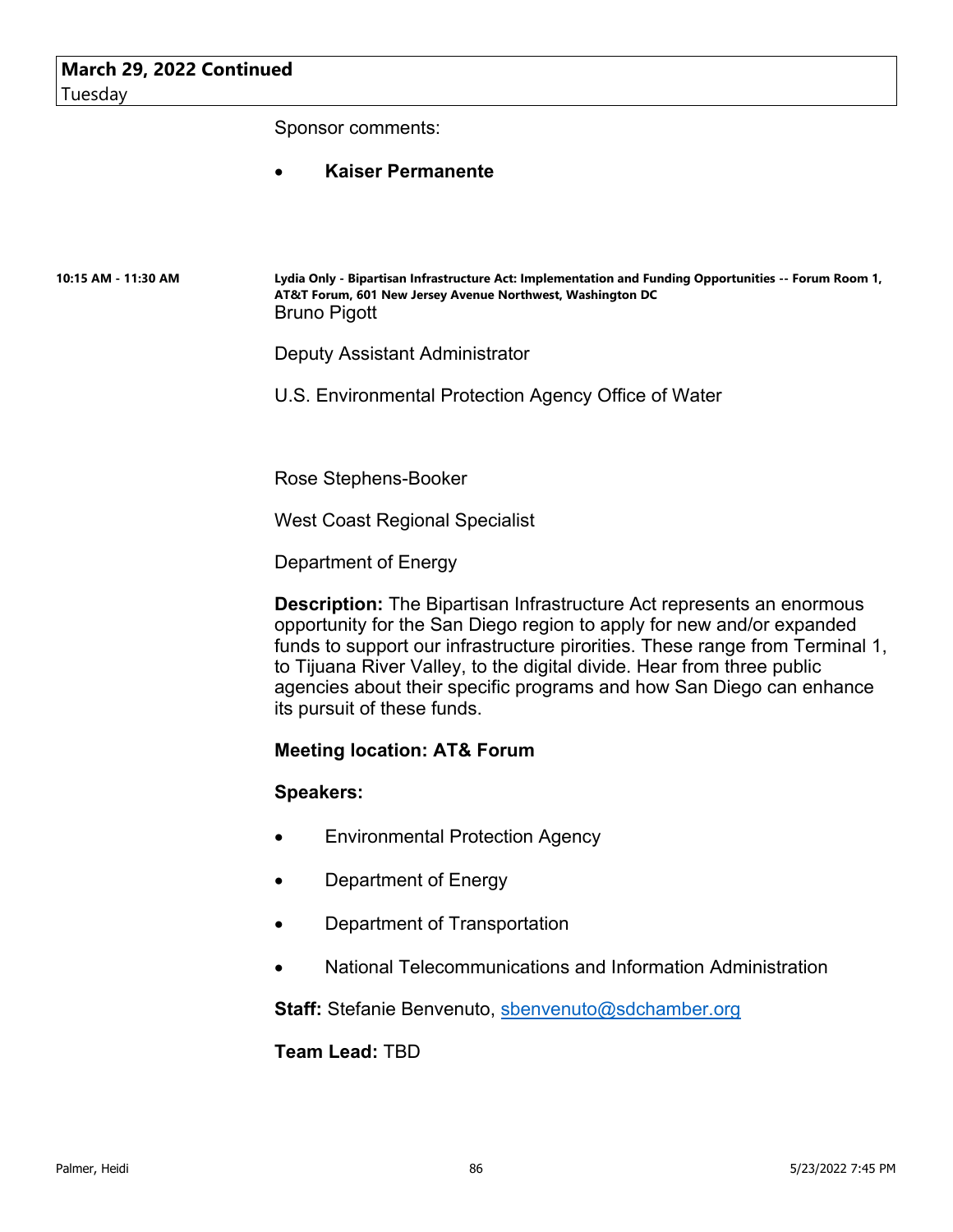| March 29, 2022 Continued<br>Tuesday |                                                                                                                                                              |
|-------------------------------------|--------------------------------------------------------------------------------------------------------------------------------------------------------------|
| 12:00 PM - 1:00 PM                  | Department of State -- Forum Room 2, AT&T Forum, 601 New Jersey Avenue Northwest, Washington DC<br>International Trade & Cross Border Commerce               |
|                                     | Forum Room 2, AT&T Forum, 601 New Jersey Avenue Northwest,<br>Washington DC                                                                                  |
|                                     | Meeting location: Forum Room 2, AT&T Forum, 601 New Jersey Avenue<br>Northwest, Washington DC (1.4 miles from hotel)                                         |
|                                     | <b>Entrance:</b>                                                                                                                                             |
|                                     | <b>Meeting with:</b> Department of State, Deputy Assistant Secretary for North<br>America, Rachel Poynter                                                    |
|                                     | <b>Meeting objectives:</b>                                                                                                                                   |
|                                     | Discuss funding options for the EPA's list of infrastructure projects<br>reduce transboundary pollution impacting the Tijuana River Valley in our<br>region. |
|                                     | Promote regional projects that enhance trade such as the Otay Mesa<br>East land port of entry.                                                               |
|                                     | Convey our support for ongoing non-immigrant visa programs which<br>are key for San Diego.                                                                   |
|                                     | <b>POC:</b> Consul General Thomas E. Reott                                                                                                                   |
|                                     | Staff: Kenia Zamarripa, Jimena Villaseñor                                                                                                                    |
|                                     | Team Lead: Consul General Thomas E. Reott                                                                                                                    |
|                                     |                                                                                                                                                              |
| 1:00 PM - 2:00 PM                   | Representative Scott Peters & Friends! -- Forum Room 1, AT&T Forum, 601 New Jersey Avenue<br>Northwest, Washington DC<br><b>Congressman Scott Peters</b>     |
|                                     | Congressman                                                                                                                                                  |
|                                     | US House of Representatives                                                                                                                                  |
|                                     | <b>Kathleen Rice</b>                                                                                                                                         |
|                                     | Representative                                                                                                                                               |

U.S. House of Representatives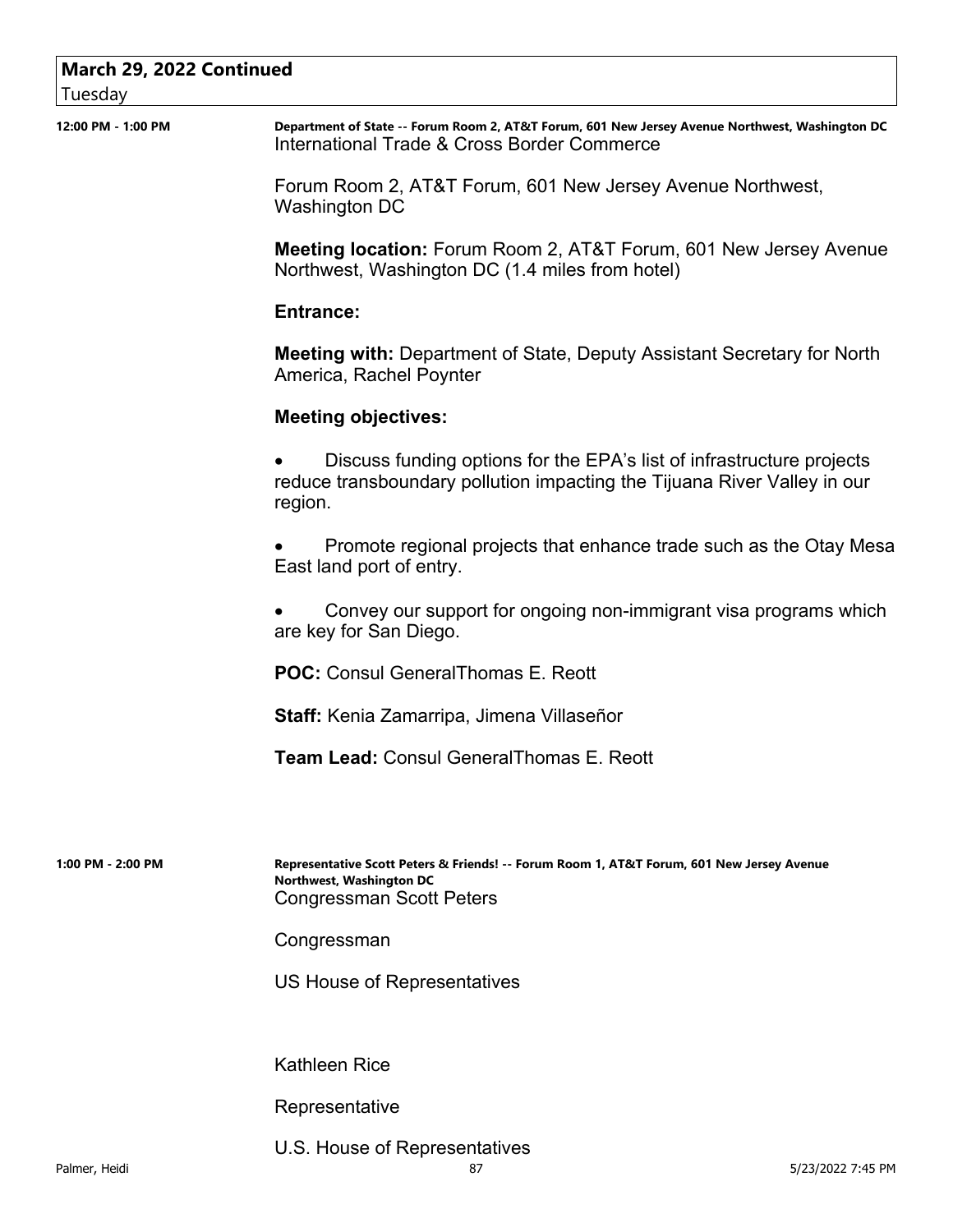|                   | <b>Jodey Arrington</b>                                                                                                                                                                    |
|-------------------|-------------------------------------------------------------------------------------------------------------------------------------------------------------------------------------------|
|                   | Representative                                                                                                                                                                            |
|                   | U.S. House of Representatives                                                                                                                                                             |
|                   | Enjoy a reception-warm up with a casual conversation between San<br>Diego's own Representative Scott Peters and his fellow<br>Congressmembers, Jodey Arrington (R) and Kathleen Rice (D). |
| 2:00 PM - 4:00 PM | Reception sponsored by AT&T -- AT&T Forum, 601 New Jersey Avenue Northwest, Washington DC<br>Welcome:                                                                                     |
|                   | Neil Mohr, Chairman, San Diego Regional Chamber                                                                                                                                           |
|                   | Sponsor comments:                                                                                                                                                                         |
|                   | AT&T<br>$\bullet$                                                                                                                                                                         |
|                   |                                                                                                                                                                                           |
| 4:00 PM - 4:30 PM | Forward Docket Briefing -- Sean's Office or Teams<br>Review items for future dockets                                                                                                      |
|                   | Staff: LVN, MR, HL, CC                                                                                                                                                                    |
|                   |                                                                                                                                                                                           |
|                   | Microsoft Teams meeting                                                                                                                                                                   |
|                   | Join on your computer or mobile app                                                                                                                                                       |
|                   | Click here to join the meeting                                                                                                                                                            |
|                   | <b>Learn More   Meeting options</b>                                                                                                                                                       |
|                   |                                                                                                                                                                                           |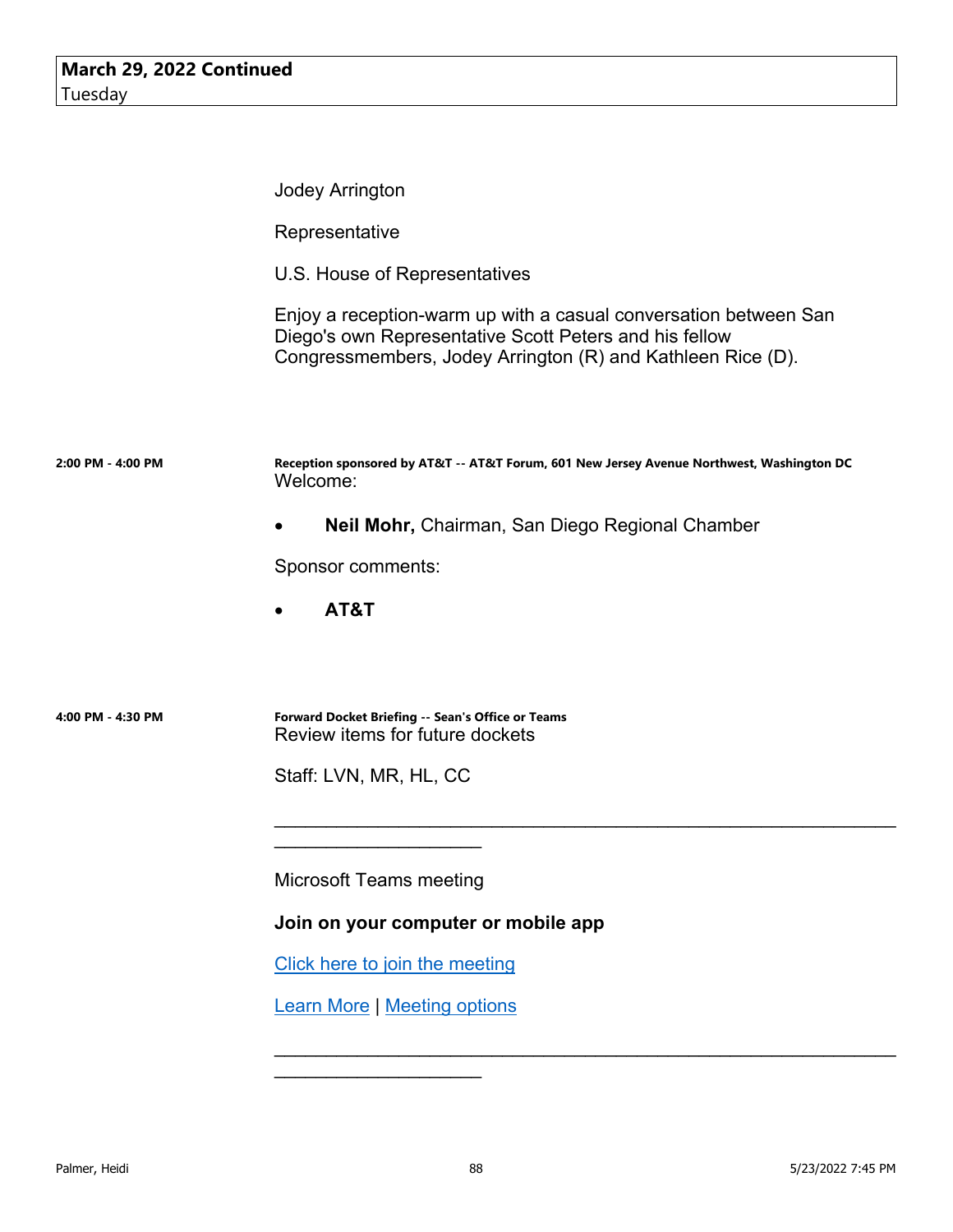## **March 29, 2022 Continued**

Tuesday

## **March 30, 2022**

| Wednesday           |                                                                                                                                                                        |
|---------------------|------------------------------------------------------------------------------------------------------------------------------------------------------------------------|
| All Day             | <b>Legislative Recess</b><br><b>Please See Above</b>                                                                                                                   |
| 12:00 AM - 12:00 AM | Lydia out of office                                                                                                                                                    |
|                     |                                                                                                                                                                        |
| 5:00 AM - 6:00 AM   | Closing Breakfast & Discussion About Midterm Elections -- JW Marriott (Capitol Salon D&E), 1331<br>Pennsylvania Avenue NW, Washington, DC 20004<br>Welcome:            |
|                     | <b>Jerry Sanders, President &amp; CEO, San Diego Regional Chamber</b>                                                                                                  |
|                     |                                                                                                                                                                        |
| 6:30 AM - 7:00 AM   | Health Meeting with Rep. Mike Levin's Legislative Director -- 1030 Longworth HOB, 15 Independence Ave<br>SE, Washington, DC 20515<br><b>Faith Williams</b>             |
|                     | Legislative Director                                                                                                                                                   |
|                     | Office of Representative Mike Levin (CA-49)                                                                                                                            |
|                     | <b>Meeting location: 1030 Longworth HOB (15 Independence Ave SE,</b><br>Washington, DC 20515) (1.8 miles from hotel)                                                   |
|                     | <b>Entrance:</b> Enter Longworth building on Independence Ave. Please allow<br>extra time/be early for ID check. Faith Williams will escort them into the<br>building. |
|                     | Meeting with: Faith Williams, Legislative Director, Office of Representative<br>Mike Levin (CA-49)                                                                     |
|                     | <b>Meeting objectives:</b>                                                                                                                                             |
|                     | Workforce development issues & opportunities                                                                                                                           |
|                     | Public health emergencies statuses and opportunities for extensions                                                                                                    |
|                     | COVID-19 provider relief fund and post-COVID opportunities                                                                                                             |
|                     | POC: Faith Williams, Faith. Williams@mail.house.gov                                                                                                                    |
|                     | Staff: Angeli Calinog, acalinog@sdchamber.org                                                                                                                          |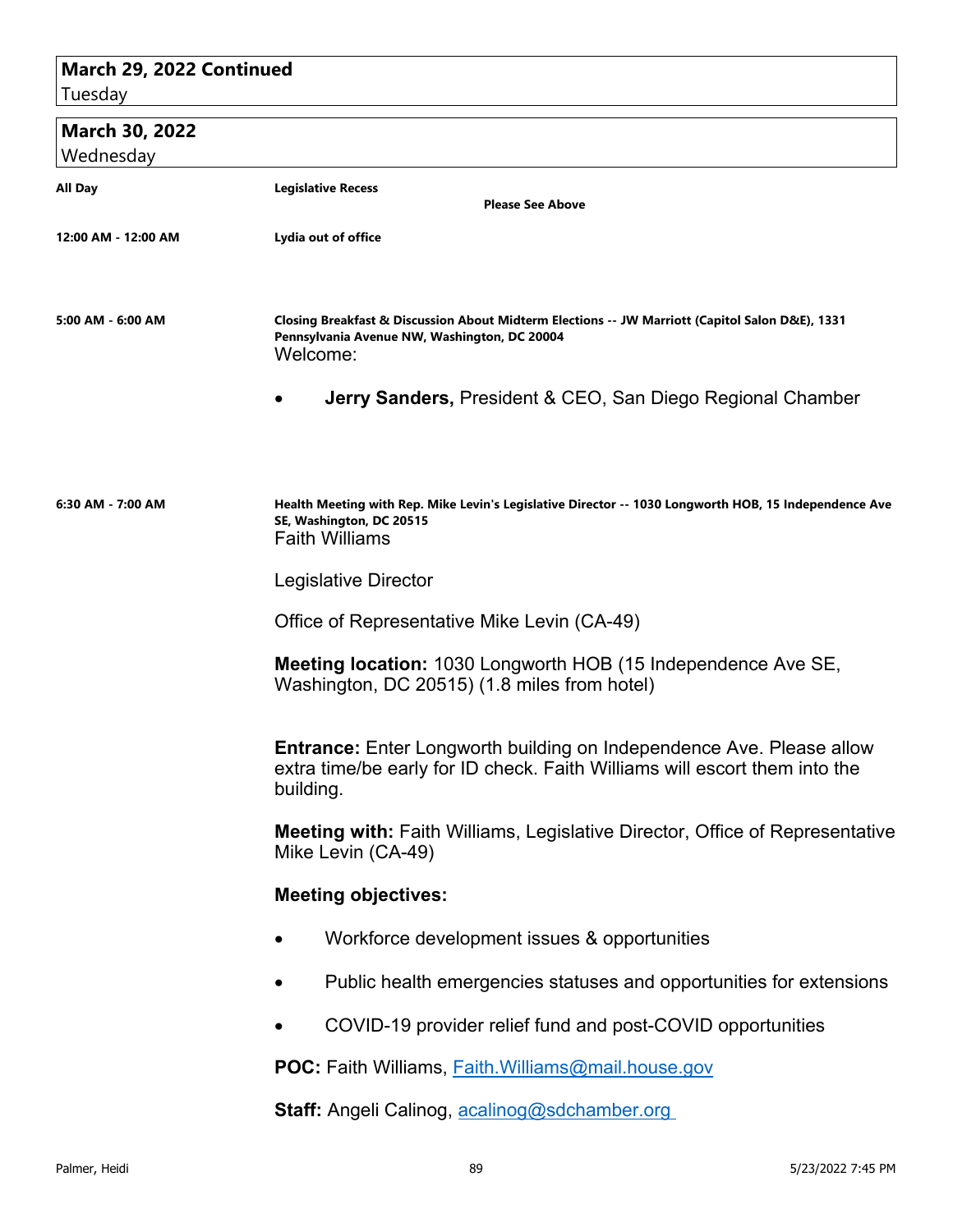**Team Lead:** TBD

**7:50 AM - 8:50 AM CD9 CP Elo-Rivera Media Availability - No Fault Evictions - https://sandiego.zoomgov.com/j/1615978137?pwd=VEt3eHdHa0c3cFNuZmNFQWsxekcrUT09** RE: No-Fault Evictions

Staff: CC

TPs: DRAFT

Pre: 7:50-8

Join ZoomGov Meeting https://sandiego.zoomgov.com/j/1615978137? pwd=VEt3eHdHa0c3cFNuZmNFQWsxekcrUT09

Meeting ID: 161 597 8137 Passcode: z6zXVA One tap mobile +16692545252,,1615978137#,,,,\*540050# US (San Jose) +16692161590,,1615978137#,,,,\*540050# US (San Jose)

Dial by your location +1 669 254 5252 US (San Jose) +1 669 216 1590 US (San Jose) +1 646 828 7666 US (New York) +1 551 285 1373 US 833 568 8864 US Toll-free Meeting ID: 161 597 8137 Passcode: 540050 Find your local number: https://sandiego.zoomgov.com/u/aymvNhOa6

Join by SIP 1615978137@sip.zoomgov.com

Join by H.323 161.199.138.10 (US West) 161.199.136.10 (US East) Meeting ID: 161 597 8137 Passcode: 540050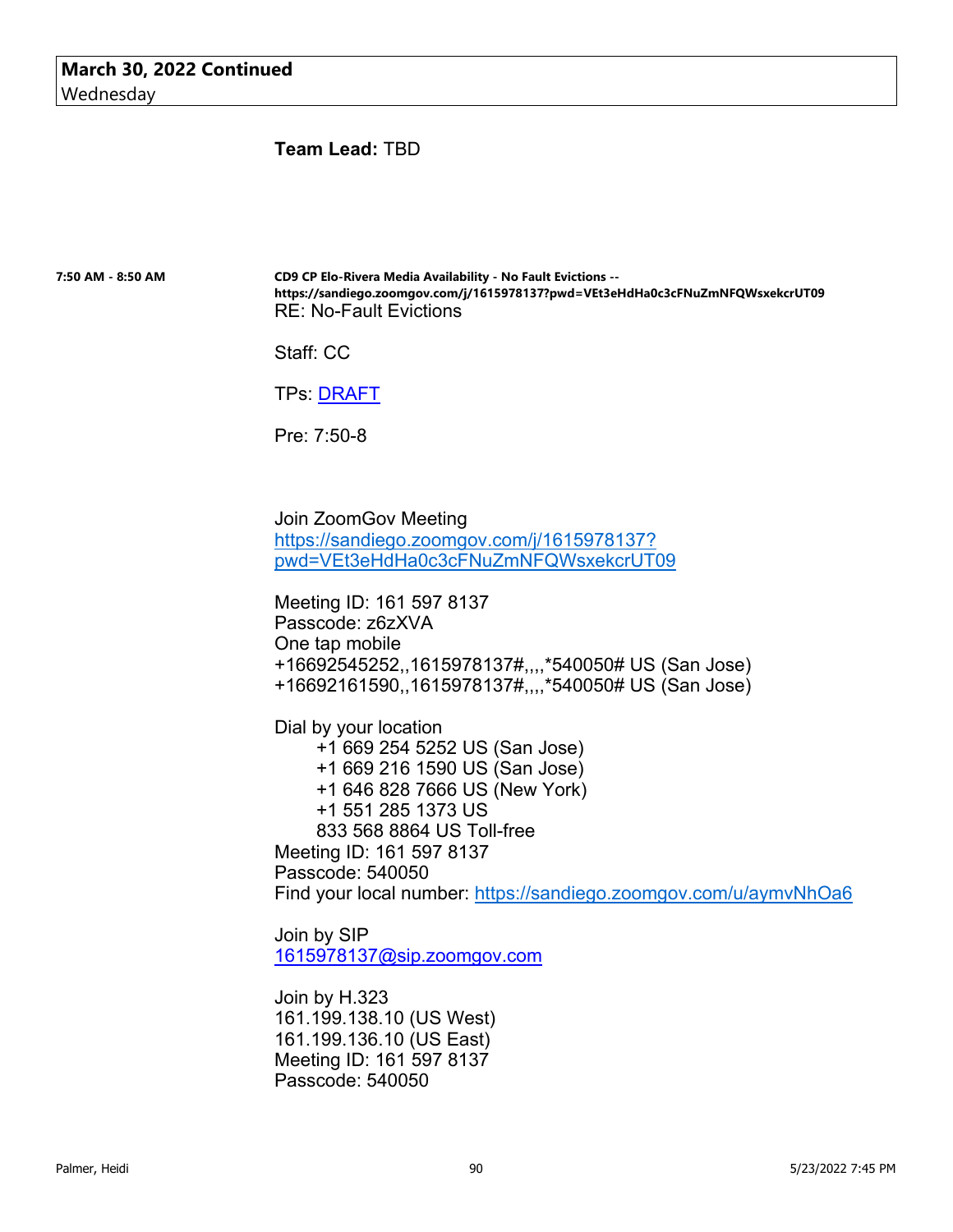## **March 30, 2022 Continued**

Wednesday

 **March 31, 2022**

|  |  | Thursday |
|--|--|----------|
|--|--|----------|

| Thursday            |                                                                                                                                                                                                                                                                                                                                                             |                                                                        |
|---------------------|-------------------------------------------------------------------------------------------------------------------------------------------------------------------------------------------------------------------------------------------------------------------------------------------------------------------------------------------------------------|------------------------------------------------------------------------|
| All Day             | <b>Legislative Recess</b>                                                                                                                                                                                                                                                                                                                                   | <b>Please See Above</b>                                                |
| All Day             | Lydia out of office                                                                                                                                                                                                                                                                                                                                         | <b>Please See Above</b>                                                |
| 12:00 AM - 12:00 AM | Martha out of the office.                                                                                                                                                                                                                                                                                                                                   | Apparently, I did not include al of my days out. : Here it goes again. |
| 12:00 AM - 12:00 AM | <b>Haley Out</b><br>Hi Folks, I will have limited reception as I will be camping, but if any swaps<br>or time sensitive for April 4/5 agenda, please work with Maya and Luz<br>before noon on Friday, to ensure the clerks office has time to upload<br>before 4:30pm. Anything related to future Council meetings, I will work on<br>when I return Monday. |                                                                        |
|                     | Thank you all so much!                                                                                                                                                                                                                                                                                                                                      |                                                                        |
|                     | Haley                                                                                                                                                                                                                                                                                                                                                       |                                                                        |
| All Day             | <b>Office Closed - Cesar Chavez Day</b>                                                                                                                                                                                                                                                                                                                     |                                                                        |
| 10:20 AM - 11:20 AM | <b>SDGE Carolyn Winn -- Teams</b><br><b>RE: GHG report from SDGE</b>                                                                                                                                                                                                                                                                                        |                                                                        |
|                     | Staff: LVN/BD                                                                                                                                                                                                                                                                                                                                               |                                                                        |
|                     | Pre: 10:20-30 Click here to join the meeting                                                                                                                                                                                                                                                                                                                |                                                                        |
|                     |                                                                                                                                                                                                                                                                                                                                                             | Meeting: 10:30-11 Click here to join the meeting (separate)            |
|                     | Post: 11-11:20 Click here to join the meeting                                                                                                                                                                                                                                                                                                               |                                                                        |
|                     |                                                                                                                                                                                                                                                                                                                                                             |                                                                        |

\_\_\_\_\_\_\_\_\_\_\_\_\_\_\_\_\_\_\_\_

\_\_\_\_\_\_\_\_\_\_\_\_\_\_\_\_\_\_\_\_\_\_\_\_\_\_\_\_\_\_\_\_\_\_\_\_\_\_\_\_\_\_\_\_\_\_\_\_\_\_\_\_\_\_\_\_\_\_\_\_